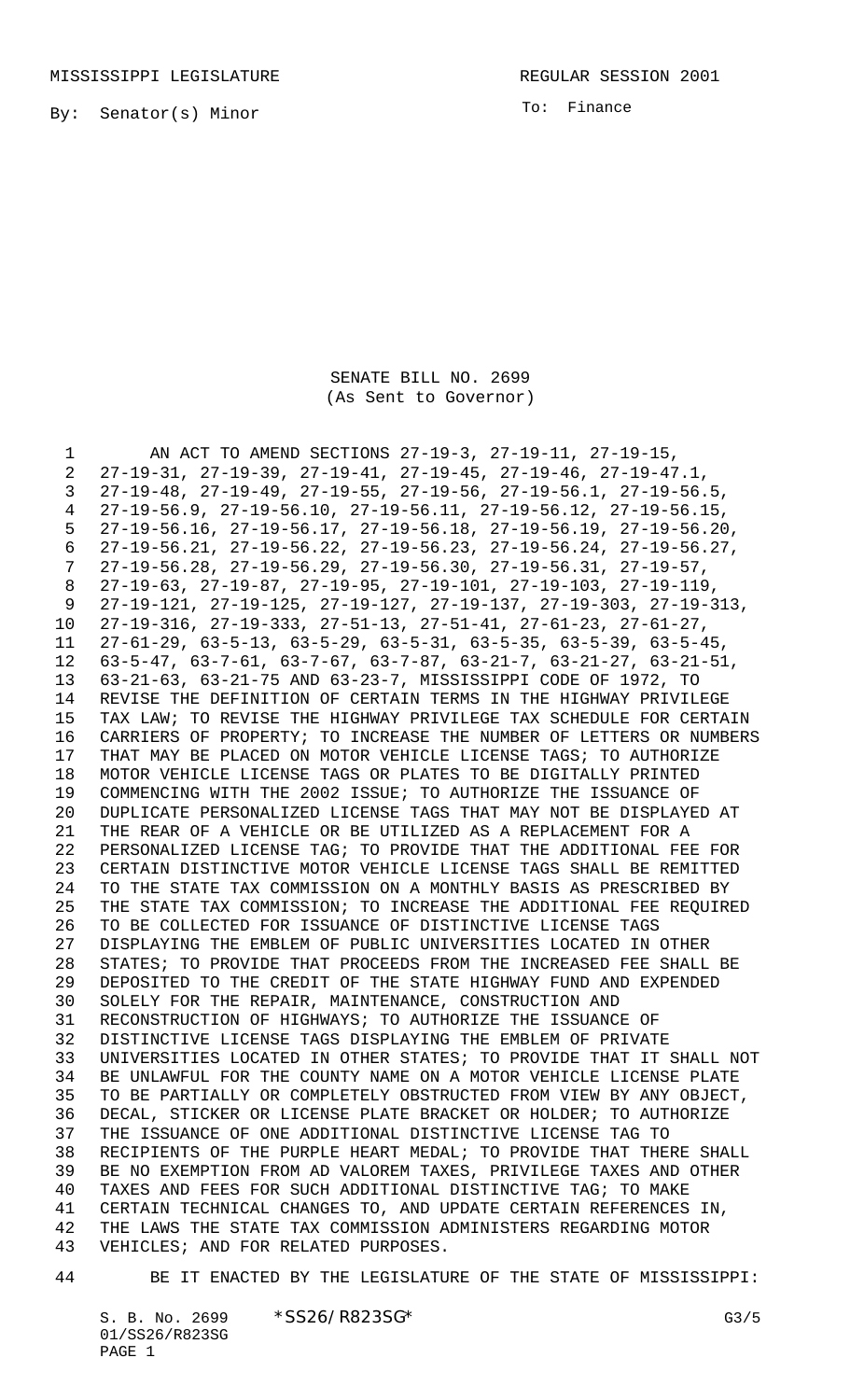SECTION 1. Section 27-19-3, Mississippi Code of 1972, is amended as follows:

 27-19-3. The following words and phrases when used in this article for the purpose of this article have the meanings respectively ascribed to them in this section, except in those instances where the context clearly describes and indicates a different meaning:

 (1) "Vehicle" shall mean every device in, upon or by which any person or property is or may be transported or drawn upon a public highway, except devices moved by muscular power or used exclusively upon stationary rails or tracks.

 (2) "Commercial vehicle" shall mean every vehicle used or operated upon the public roads, highways or bridges in connection with any business function.

 (3) "Motor vehicle" shall mean every vehicle as herein defined which is self-propelled, including trackless street or trolley cars.

 (4) "Tractor" shall mean every vehicle designed, constructed or used for drawing other vehicles.

 (5) "Motorcycle" shall mean every vehicle designed to travel on not more than three (3) wheels in contact with the ground, except such vehicle as may be included within the term "tractor" as herein classified and defined.

 (6) "Truck tractor" shall mean every motor vehicle designed and used for drawing other vehicles and so constructed as to carry a load other than a part of the weight of the vehicle and load so drawn and has a gross vehicle weight (GVW) in excess of ten thousand (10,000) pounds.

 (7) "Trailer" shall mean every vehicle without motive power, designed to carry property or passengers wholly on its structure and which is drawn by a motor vehicle.

S. B. No. 2699 \*SS26/R823SG\* 01/SS26/R823SG PAGE 2 (8) "Semitrailer" shall mean every vehicle (of the trailer type) so designed and used in conjunction with a truck tractor.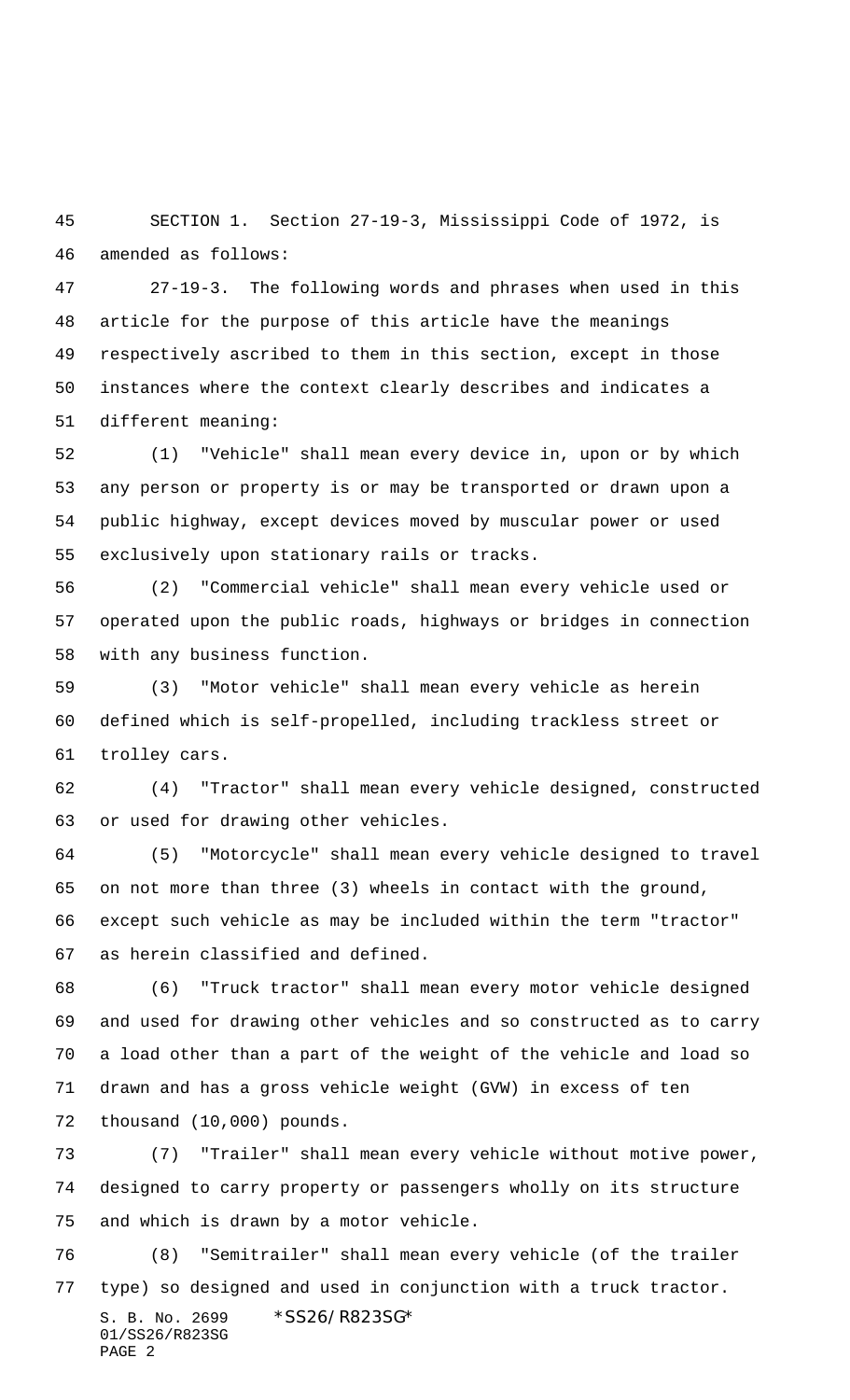(9) "Foreign vehicle" shall mean every motor vehicle, trailer or semitrailer, which shall be brought into the state otherwise than by or through a manufacturer or dealer for resale and which has not been registered in this state.

 (10) "Pneumatic tires" shall mean all tires inflated with compressed air.

 (11) "Solid rubber tires" shall mean every tire made of rubber other than pneumatic tires.

 (12) "Solid tires" shall mean all tires, the surface of which in contact with the highway is wholly or partly of metal or other hard, nonresilient material.

 (13) "Person" shall mean every natural person, firm, copartnership, corporation, joint-stock or other association or organization.

 (14) "Owner" shall mean a person who holds the legal title of a vehicle or in the event a vehicle is the subject of an agreement for the conditional sale, lease or transfer of the possession, howsoever thereof, with the right of purchase upon performance of conditions stated in the agreement, and with an immediate right of possession vested in the conditional vendee, lessee, possessor or in the event such or similar transaction is had by means of a mortgage, and the mortgagor of a vehicle is entitled to possession, then such conditional vendee, lessee, possessor or mortgagor shall be deemed the owner for the purposes of this article.

 (15) "School bus" shall mean every motor vehicle engaged solely in transporting school children or school children and teachers to and from schools; provided, however, that such vehicles may transport passengers on weekends and legal holidays and during summer months between the terms of school for compensation when the transportation of such passengers is over a route of which not more than fifty percent (50%) traverses the

S. B. No. 2699 \*SS26/R823SG\* 01/SS26/R823SG PAGE 3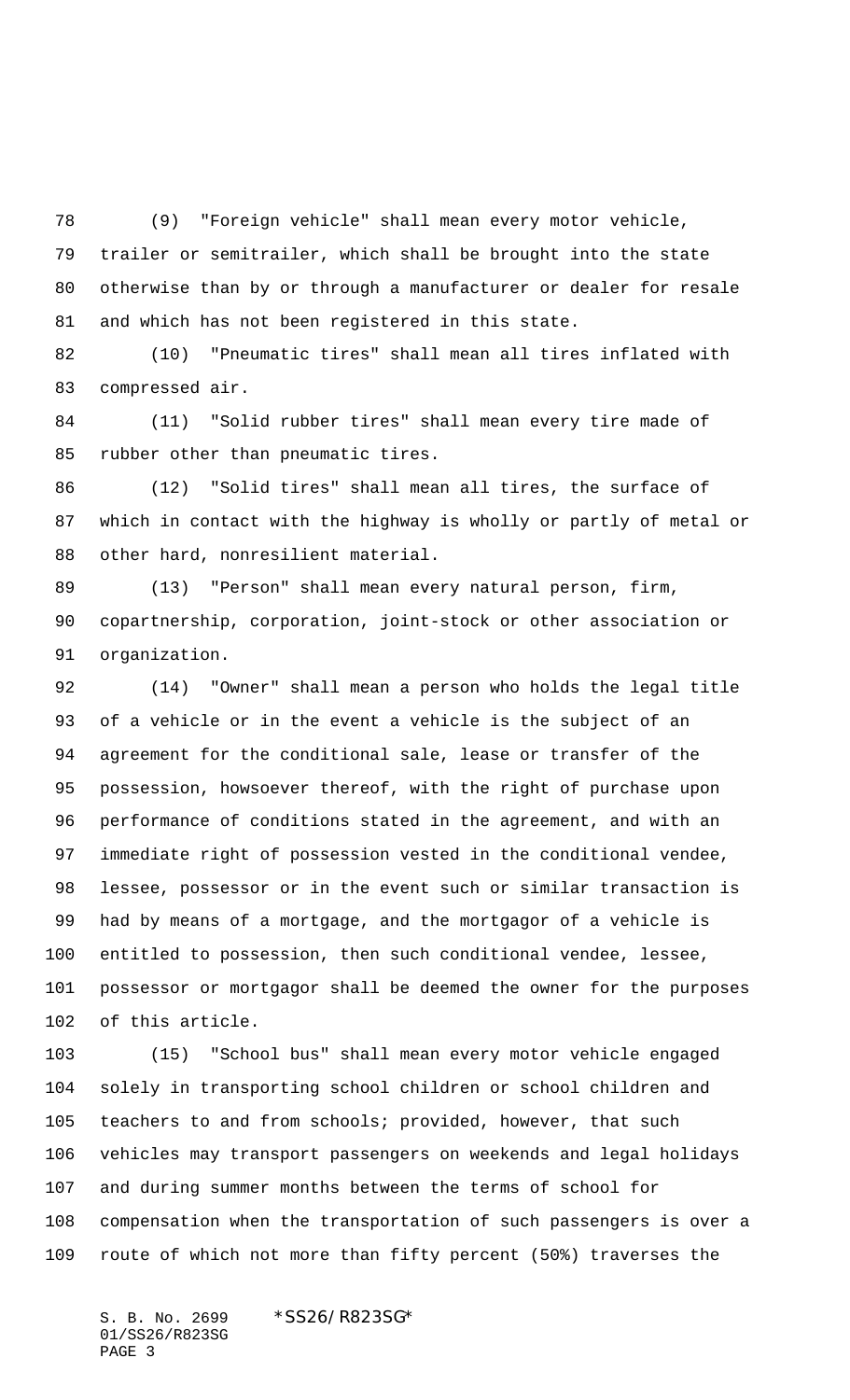route of a common carrier of passengers by motor vehicle and when no passengers are picked up on the route of any such carrier.

 (16) "Dealer" shall mean every person engaged regularly in the business of buying, selling or exchanging motor vehicles, trailers, semitrailers, trucks, tractors or other character of commercial or industrial motor vehicles in this state, and having an established place of business in this state.

 (17) "Highway" shall mean and include every way or place of whatever nature, including public roads, streets and alleys of this state generally open to the use of the public or to be opened or reopened to the use of public for the purpose of vehicular travel, and notwithstanding that the same may be temporarily closed for the purpose of construction, reconstruction, maintenance or repair.

 (18) "State Tax Commission" shall mean the Chairman of the State Tax Commission of this state, acting directly or through his duly authorized officers, agents, representatives and employees.

 (19) "Common carrier by motor vehicle" shall mean any person who or which undertakes, whether directly or by a lease or any other arrangement, to transport passengers or property or any class or classes of property for the general public in interstate or intrastate commerce on the public highways of this state by motor vehicles for compensation, whether over regular or irregular routes. Not including, however, passenger buses operating within the corporate limits of a municipality in this state or not exceeding five (5) miles beyond the corporate limits of said municipality, and hearses, ambulances, school buses as such. In addition, this definition shall not include taxicabs.

S. B. No. 2699 \* SS26/R823SG\* 01/SS26/R823SG PAGE 4 (20) "Contract carrier by motor vehicle" shall mean any person who or which under the special and individual contract or agreements, and whether directly or by a lease or any other arrangement, transports passengers or property in interstate or intrastate commerce on the public highways of this state by motor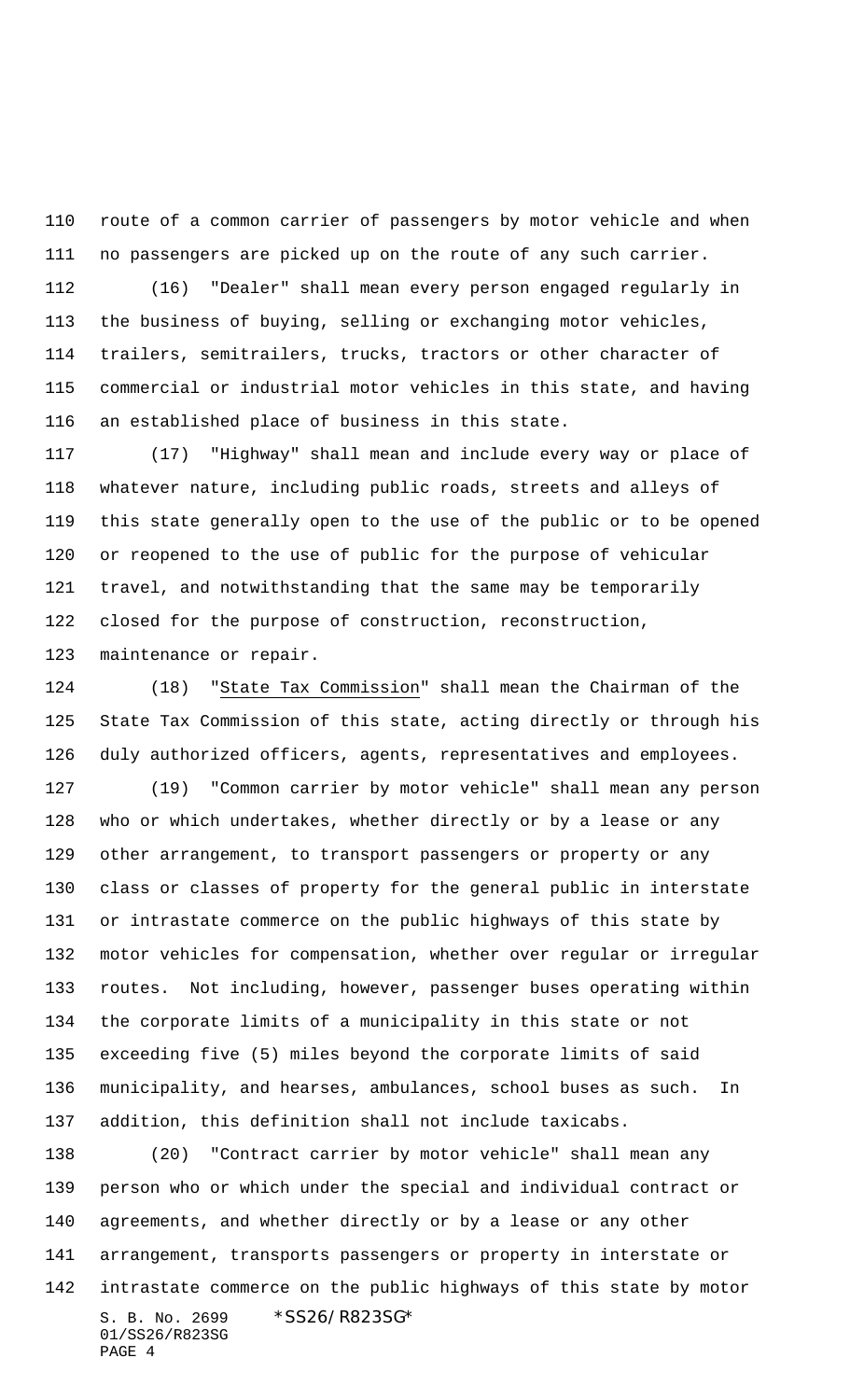vehicle for compensation. Not including, however, passenger buses operating wholly within the corporate limits of a municipality in this state or not exceeding five (5) miles beyond the corporate limits of said municipality, and hearses, ambulances, school buses as such. In addition, this definition shall not include taxicabs **\* \* \***.

 (21) "Private commercial carrier of property by motor vehicle" shall mean any person not included in the terms "common carrier by motor vehicle" or "contract carrier by motor vehicle," who or which transports in interstate or intrastate commerce on the public highways of this state by motor vehicle, property of which such person is the owner, lessee, or bailee, other than for hire, when such transportation is for the purpose of sale, lease, rent, or bailment, or in the furtherance of any enterprise, or who otherwise uses or employs any motor vehicle other than a vehicle designed, constructed and used exclusively for the carriage of passengers in the furtherance of any commercial enterprise. Not including, however, passenger buses operated wholly within the corporate limits of a municipality of this state, or not exceeding five (5) miles beyond the corporate limits of said municipality, and hearses, ambulances, school buses as such. In addition, this definition shall not include taxicabs **\* \* \***.

 Haulers of fertilizer shall be classified as private commercial carriers of property by motor vehicle.

 (22) "Private carrier of passengers" shall mean all other passenger motor vehicle carriers not included in the above definitions. Not including, however, passenger buses operating wholly within the corporate limits of a municipality in this state, or not exceeding five (5) miles beyond the corporate limits of said municipality, and hearses, ambulances, and school buses as such. In addition, this definition shall not include taxicabs **\* \* \***.

S. B. No. 2699 \*SS26/R823SG\* 01/SS26/R823SG PAGE 5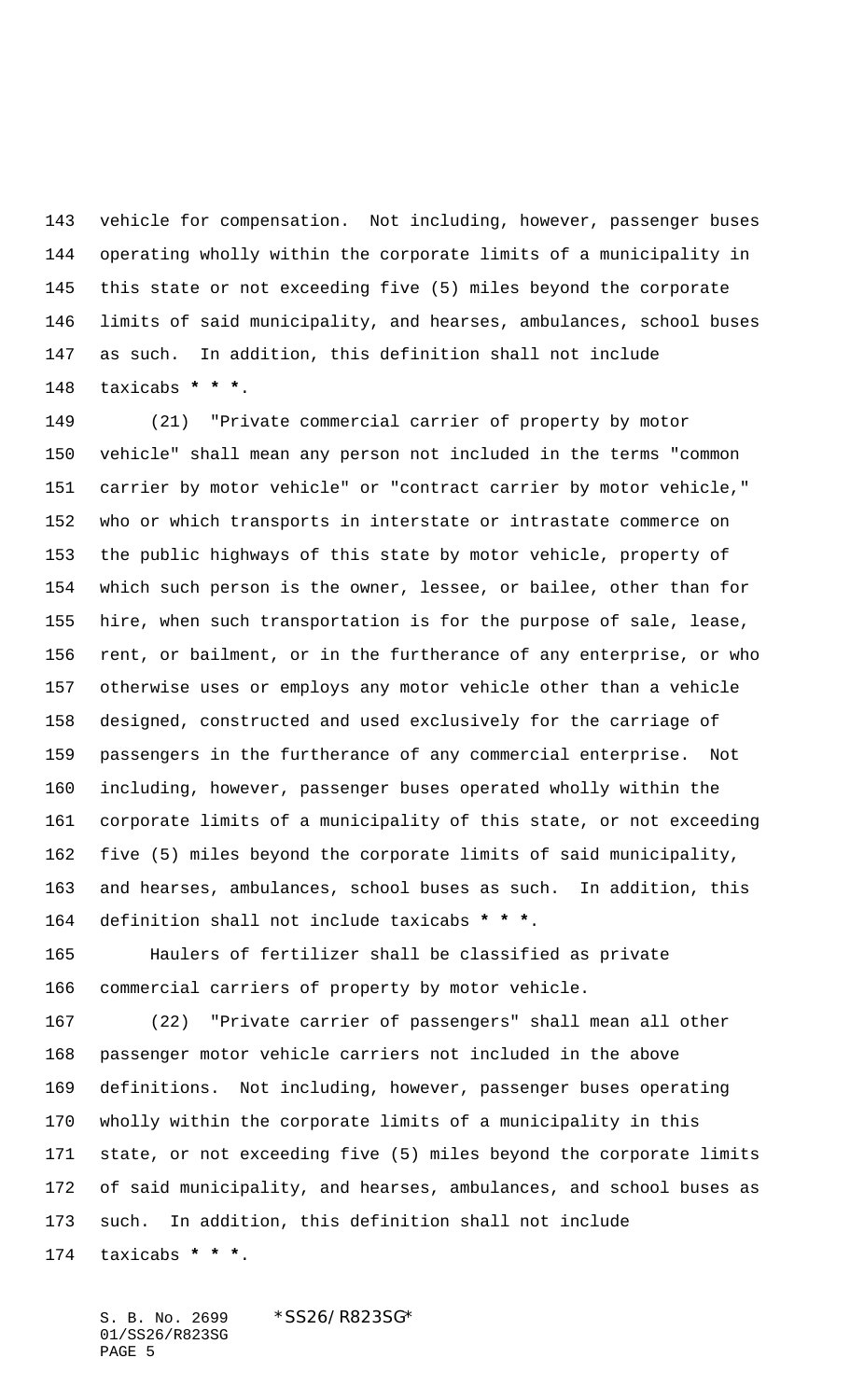(23) "Operator" shall mean any person, partnership,

 joint-stock company or corporation operating on the public highways of the state one or more motor vehicles as the beneficial owner or lessee.

 (24) "Driver" shall mean the person actually driving or operating such motor vehicle at any given time.

 (25) "Private carrier of property" shall mean any person transporting property on the highways of this state as defined below:

 (a) Any person transporting farm products produced on his own farm and also farm supplies, materials, and equipment used in the growing or production of his agricultural products in his own truck.

 (b) Any person transporting his own fish, including shellfish, in his own truck.

 (c) Any person transporting unprocessed forest products, wherein ownership remains the same, in his own truck. (26) "Taxicab" shall mean any passenger motor vehicle for hire with a seating capacity not greater than ten (10) passengers. For purposes of this paragraph (26), seating capacity shall be determined according to the manufacturer's suggested seating capacity for a vehicle. If there is no manufacturer's suggested seating capacity for a vehicle, the seating capacity for the vehicle shall be determined according to regulations established 199 by the State Tax Commission.

S. B. No. 2699 \* SS26/R823SG\* 01/SS26/R823SG PAGE 6 (27) "Passenger coach" shall mean any passenger motor vehicle with a seating capacity greater than ten (10) passengers, operating wholly within the corporate limits of a municipality of this state or within five (5) miles of the corporate limits of said municipality, or motor vehicles substituted for abandoned electric railway systems in or between municipalities. For purposes of this paragraph (27), seating capacity shall be determined according to the manufacturer's suggested seating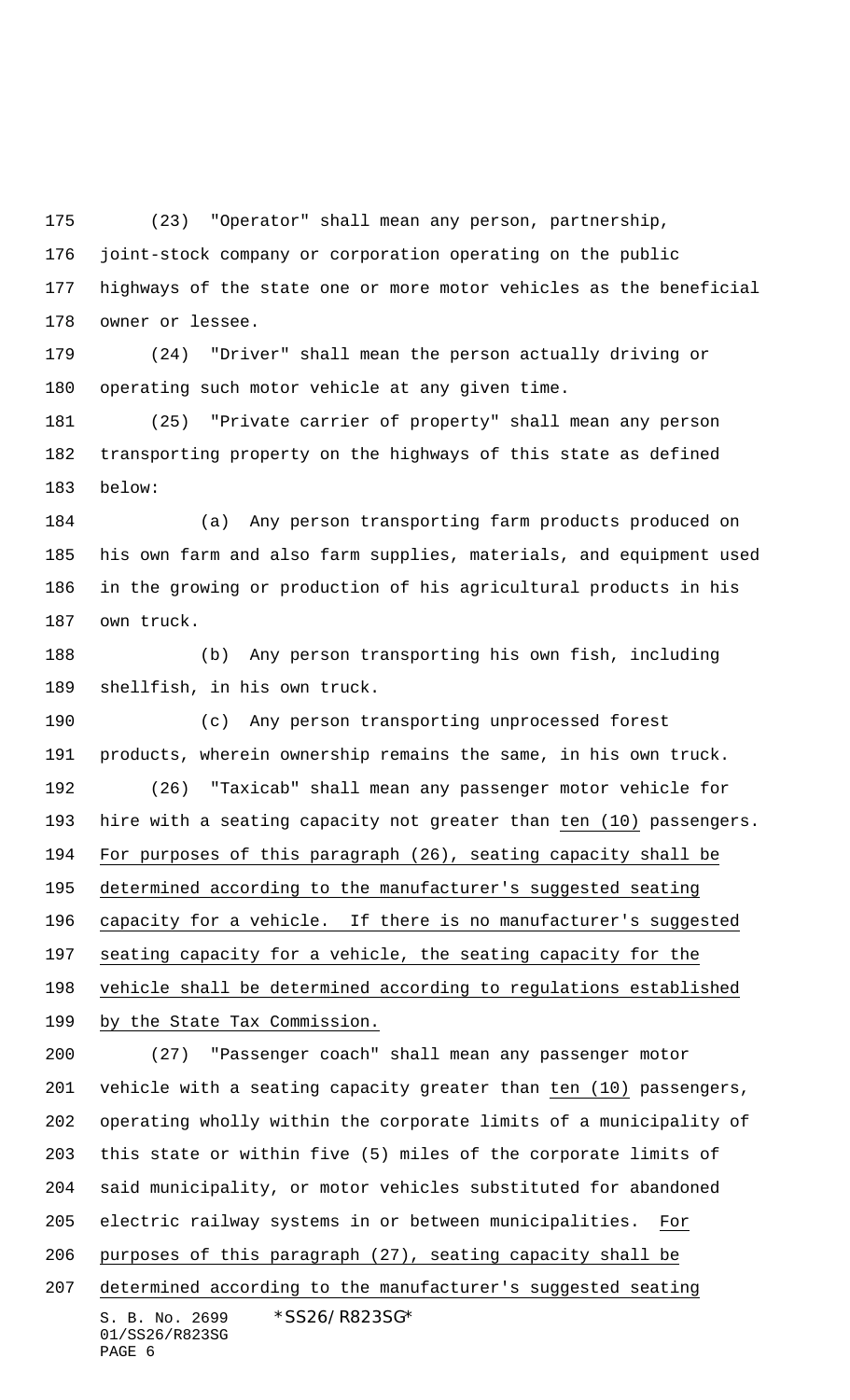capacity for a vehicle. If there is no manufacturer's suggested

seating capacity for a vehicle, the seating capacity for the

vehicle shall be determined according to regulations established

by the State Tax Commission.

 (28) "Empty weight" shall mean the actual weight of a vehicle including fixtures and equipment necessary for the transportation of load hauled or to be hauled.

 (29) "Gross weight" shall mean the empty weight of the vehicle, as defined herein, plus any load being transported or to be transported.

 (30) "Ambulance and hearse." The terms "ambulance" and "hearse" shall have the meaning generally ascribed to them. A hearse or funeral coach shall be classified as a light carrier of property, as defined in Section 27-51-101.

 (31) "Regular seats" shall mean each seat ordinarily and customarily used by one (1) passenger, including all temporary, emergency, and collapsible seats. Where any seats are not distinguished or separated by separate cushions and backs, a seat shall be counted for each eighteen (18) inches of space on such seats or major fraction thereof. In the case of a regular passenger-type automobile which is used as a common or contract carrier of passengers, three (3) seats shall be counted for the rear seat of such automobile and one (1) seat shall be counted for the front seat of such automobile.

 (32) "Ton" shall mean two thousand (2,000) pounds avoirdupois.

 (33) "Leases." No lease shall be recognized under the provisions of this article unless same shall be in writing and shall fully define a bona fide relationship of lessor and lessee, signed by both parties, dated and be in the possession of the driver of the leased vehicle at all times.

S. B. No. 2699 \*SS26/R823SG\* 01/SS26/R823SG PAGE 7 (34) "Bus" shall mean any passenger vehicle with a seating capacity of more than ten (10) but shall not include "private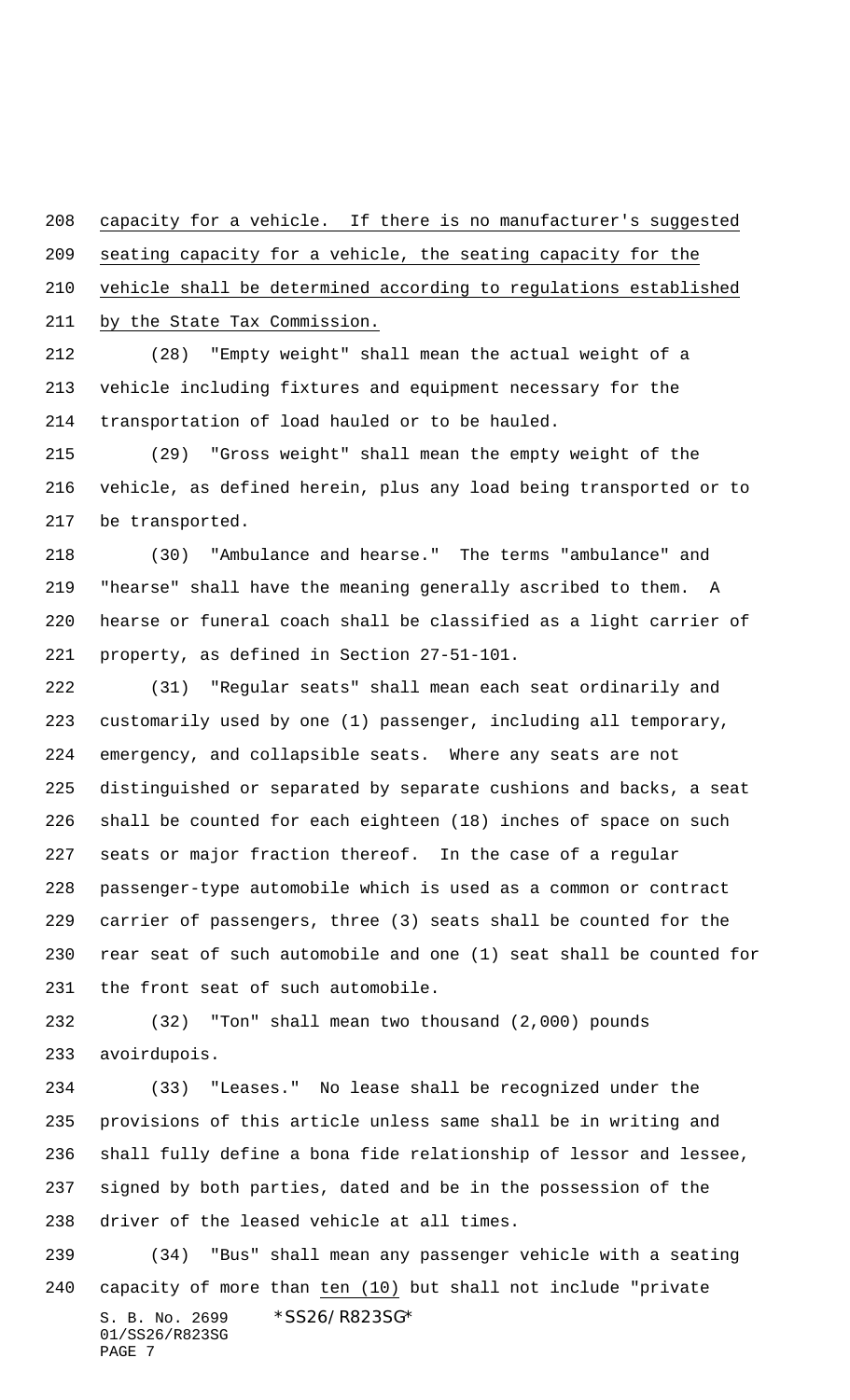carrier of passengers" and "school bus" as defined in paragraphs (15) and (22) of this section. For purposes of this paragraph (34), seating capacity shall be determined according to the manufacturer's suggested seating capacity for a vehicle. If there is no manufacturer's suggested seating capacity for a vehicle, the seating capacity for the vehicle shall be determined according to regulations established by the State Tax Commission.

 (35) "Corporate fleet" shall mean a group of two hundred (200) or more marked private carriers of passengers or light carriers of property, as defined in Section 27-51-101, trailers, semitrailers, or motor vehicles in excess of ten thousand (10,000) pounds gross vehicle weight, except for those vehicles registered for interstate travel, owned or leased on a long-term basis by a corporation or other legal entity. In order to be considered marked, the motor vehicle must have a name, trademark or logo located either on the sides or the rear of the vehicle in sharp contrast to the background, and of a size, shape and color that is legible during daylight hours from a distance of fifty (50) feet.

 (36) "Individual fleet" means a group of five (5) or more private carriers of passengers or light carriers of property, as defined in Section 27-51-101, owned or leased by the same person and principally garaged in the same county.

 Leased vehicles shall be considered as domiciled at the place in the State of Mississippi from which they operate in interstate or intrastate commerce, and for the purposes of this article shall be considered as owned by the lessee, who shall furnish all insurance on the vehicles and the driver of the vehicles shall be considered as an agent of the lessee for all purposes of this article.

 SECTION 2. Section 27-19-11, Mississippi Code of 1972, is amended as follows:

S. B. No. 2699 \* SS26/R823SG\* 01/SS26/R823SG PAGE 8 27-19-11. On each carrier of property, for each motor vehicle, truck-tractor or road tractor used in the operation of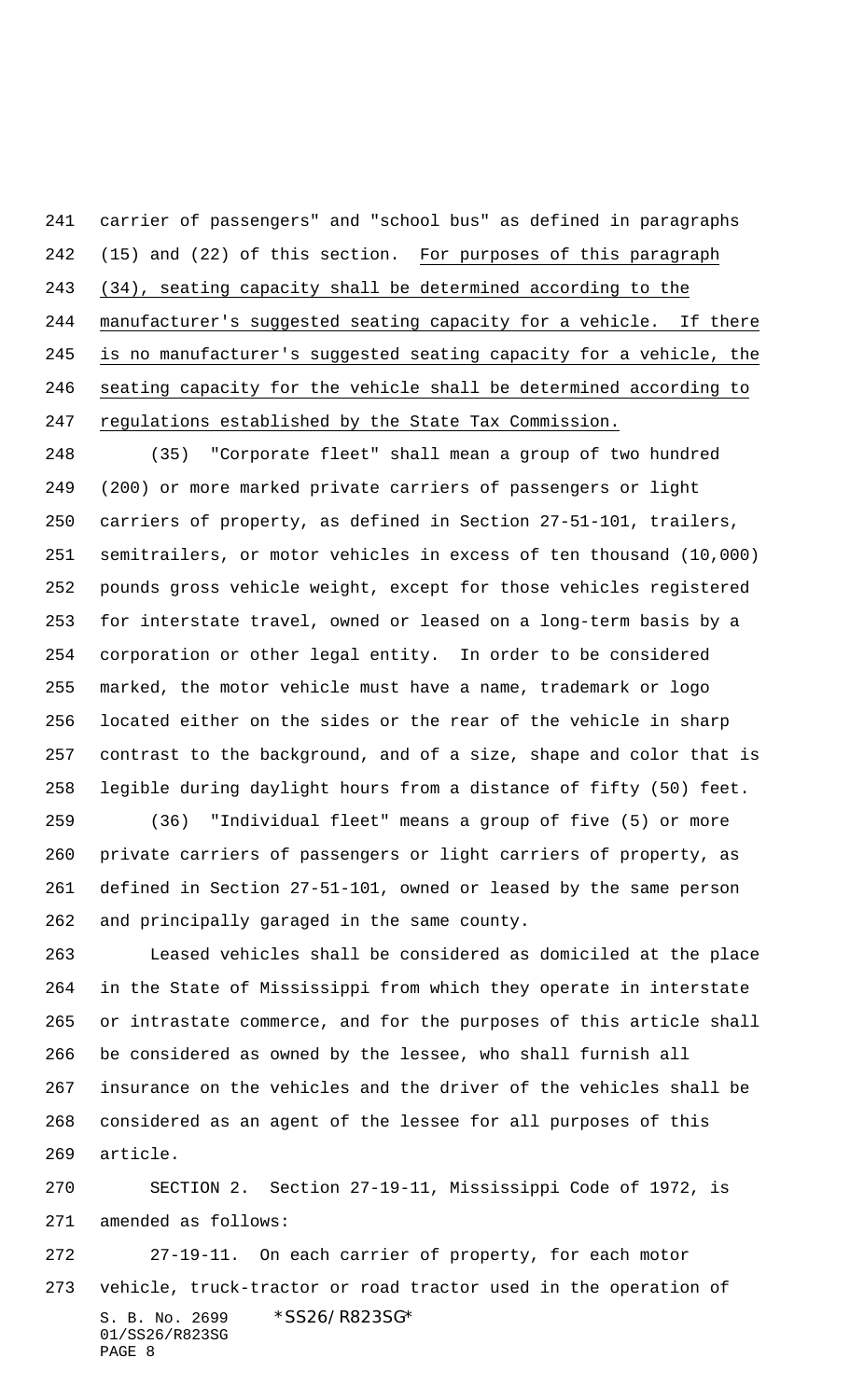any business as such, and on each bus, there is hereby levied an annual highway privilege tax in accordance with the following schedule, except that the gross vehicle weight of buses shall be the gross weight of the vehicle plus one hundred fifty (150) pounds per each regular seat.

RATE OF TAX

S. B. No. 2699 \* SS26/R823SG\* GROSS WEIGHT COMMON AND PRIVATE PRIVATE 281 OF VEHICLE CONTRACT COMMERCIAL CARRIERS NOT TO EXCEED CARRIERS OF CARRIERS OF OF 283 IN POUNDS PROPERTY PROPERTY PROPERTY 284 0000 - 6000 \$ 7.20 \$ 7.20 \$ 7.20 285 6001 - 10000 33.60 25.20 16.80 10001 - 16000 78.40 70.70 39.20 16001 - 20000 156.00 129.00 78.00 20001 - 26000 228.00 192.00 114.00 26001 - 30000 300.00 247.00 150.00 30001 - 36000 384.00 318.00 192.00 36001 - 40000 456.00 378.00 228.00 40001 - 42000 504.00 420.00 264.00 42001 - 44000 528.00 444.00 276.00 44001 - 46000 552.00 456.00 282.00 46001 - 48000 588.00 492.00 300.00 48001 - 50000 612.00 507.00 312.00 50001 - 52000 660.00 540.00 336.00 52001 - 54000 684.00 564.00 348.00 54001 - 56000 708.00 588.00 360.00 56001 - 58000 756.00 624.00 384.00 58001 - 60000 780.00 642.00 396.00 60001 - 62000 828.00 828.00 420.00 62001 - 64000 852.00 852.00 432.00 64001 - 66000 900.00 900.00 482.00 66001 - 68000 936.00 936.00 504.00 68001 - 70000 972.00 972.00 516.00

01/SS26/R823SG PAGE 9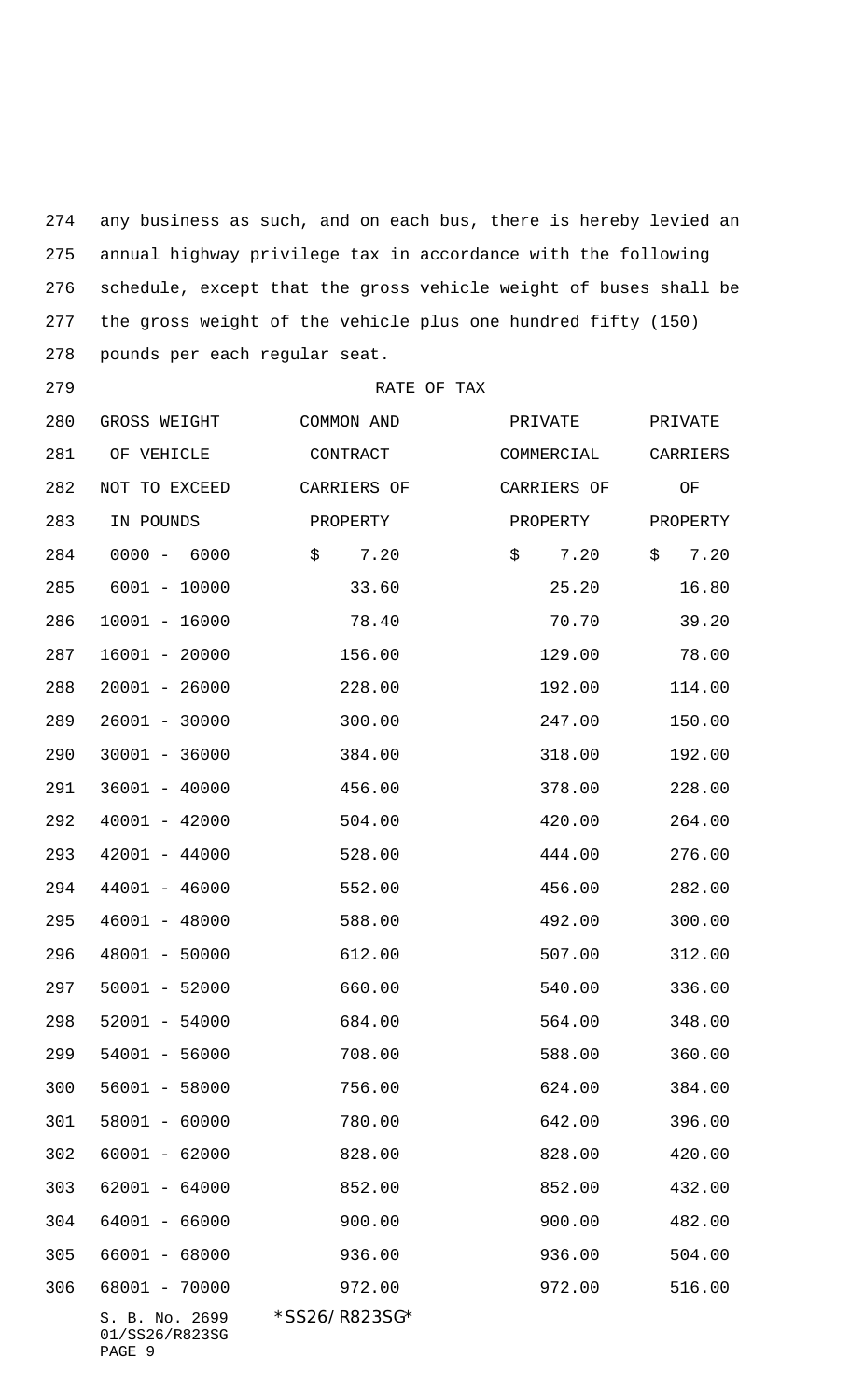| 307 | 70001 - 72000 | 996.00   | 996.00   | 528.00 |
|-----|---------------|----------|----------|--------|
| 308 | 72001 - 74000 | 1,128.00 | 1,128.00 | 576.00 |
| 309 | 74001 - 76000 | 1,248.00 | 1,248.00 | 612.00 |
| 310 | 76001 - 78000 | 1,380.00 | 1,380.00 | 720.00 |
| 311 | 78001 - 80000 | 1,512.00 | 1,512.00 | 864.00 |

 In addition to the above levied annual highway privilege tax on vehicles with a gross weight exceeding ten thousand (10,000) pounds, there is levied and shall be collected an additional privilege tax in the amount of One Thousand Three Hundred Fifty Dollars (\$1,350.00) for each current or later year model vehicle based upon a licensed weight of eighty thousand (80,000) pounds. This additional privilege tax shall be reduced by the amount of One Hundred Seventy-five Dollars (\$175.00) for each year of age to a minimum of Fifty Dollars (\$50.00) and further reduced by the ratio of licensed weight to the maximum weight of eighty thousand (80,000) pounds. During the first year only, the privilege tax monies collected under the provisions of this paragraph shall be distributed to the various counties of the state on the basis of the ratio of the last year of annual ad valorem taxes collected by such counties on such vehicles to the total ad valorem taxes collected by all counties on such vehicles in the same year. In all subsequent years, such distribution to the counties shall be made on the basis of the ratio of the number of motor vehicles registered in excess of ten thousand (10,000) pounds, in each taxing district in each county, to the total number of such vehicles registered statewide. The counties should then distribute these proceeds as they would if these collections were ad valorem taxes. Provided, however, until July 1, 1993, vehicles which are subject to the provisions of this section and were licensed in another state shall not be subject to any other taxes when registered in this state.

S. B. No. 2699 \* SS26/R823SG\* 01/SS26/R823SG PAGE 10 From the privilege tax monies collected under this section, Three Million Seven Hundred Thirty-two Thousand Four Hundred Three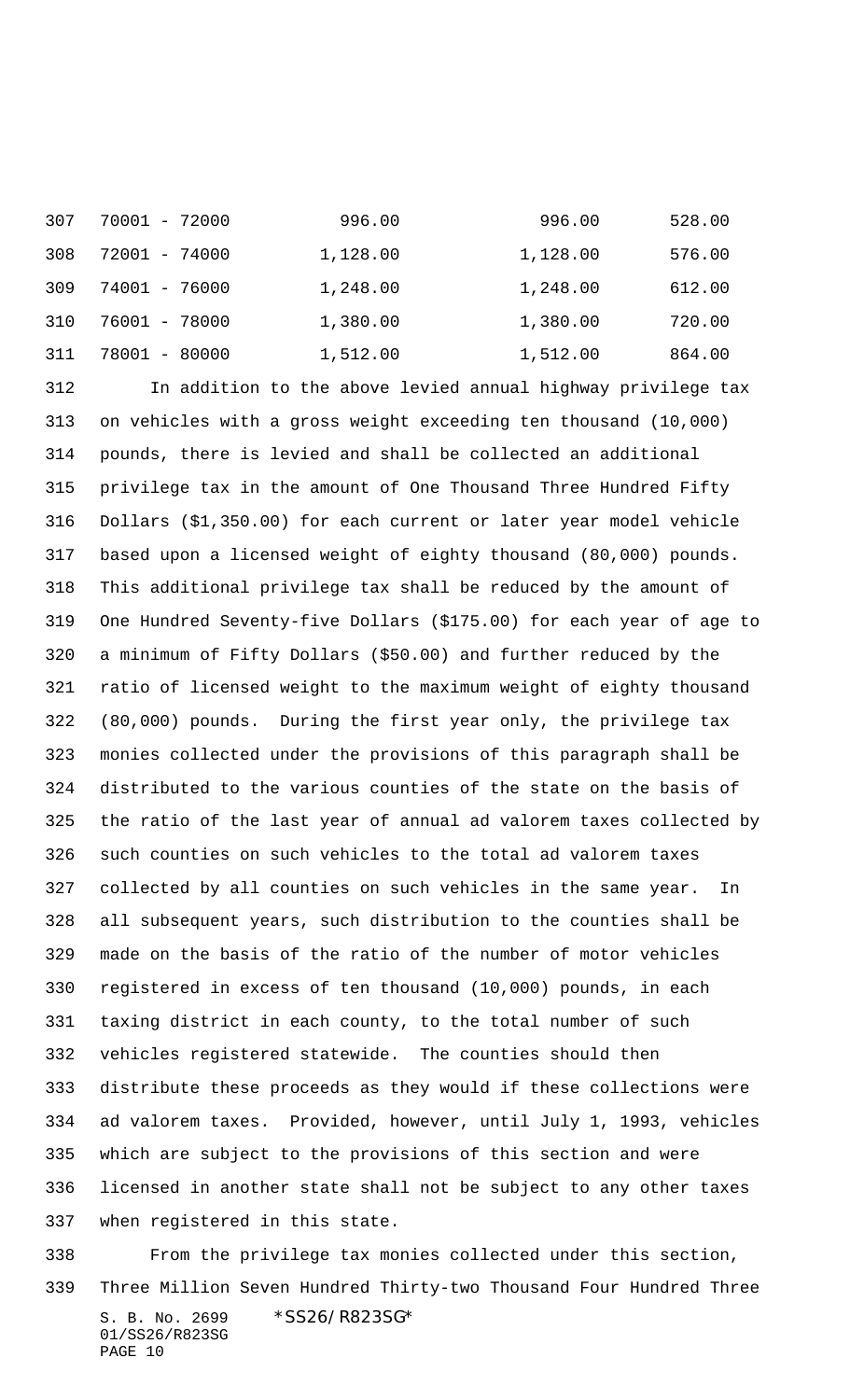Dollars and Eleven Cents (\$3,732,403.11) shall be earmarked and set aside to be apportioned and paid to the counties of the state in the manner provided by Section 27-19-159, Mississippi Code of 1972. Any excess privilege tax monies collected under this section shall be deposited into the State Highway Fund for the construction, maintenance and reconstruction of highways and roads of the State of Mississippi or the payment of interest and principal on bonds authorized by the 1972 Regular Session of the Legislature for construction and reconstruction of highways. Provided that no privilege license shall be issued for any

period of time for less than One Dollar (\$1.00).

 **\* \* \***

 The annual highway privilege tax imposed on operators engaged exclusively in the transportation of household goods shall be the same as the tax imposed upon private commercial carriers by this section. Provided that in determining the amount of privilege taxes due under the provisions of this section, there shall be allowed a maximum tolerance of five hundred (500) pounds on all classes of carriers except carriers of liquefied compressed gases and in the case of carriers of liquefied compressed gases there shall be allowed a maximum tolerance of two thousand (2,000) pounds.

 Provided, however, any owner or operator who operates a motor vehicle on the public highways, with a license tag attached thereto which was issued for another or different vehicle, shall be liable for the privilege tax on said vehicle for twelve (12) months plus a penalty thereon of twenty-five percent (25%).

S. B. No. 2699 \*SS26/R823SG\* 01/SS26/R823SG Provided further, that carriers of property duly registered and licensed in another state and being used to transport farm harvesting machinery or equipment to and from a particular county in this state may, upon adoption of a resolution by the board of supervisors of said county where such machinery or equipment is being exclusively used in harvesting farm crops within said

PAGE 11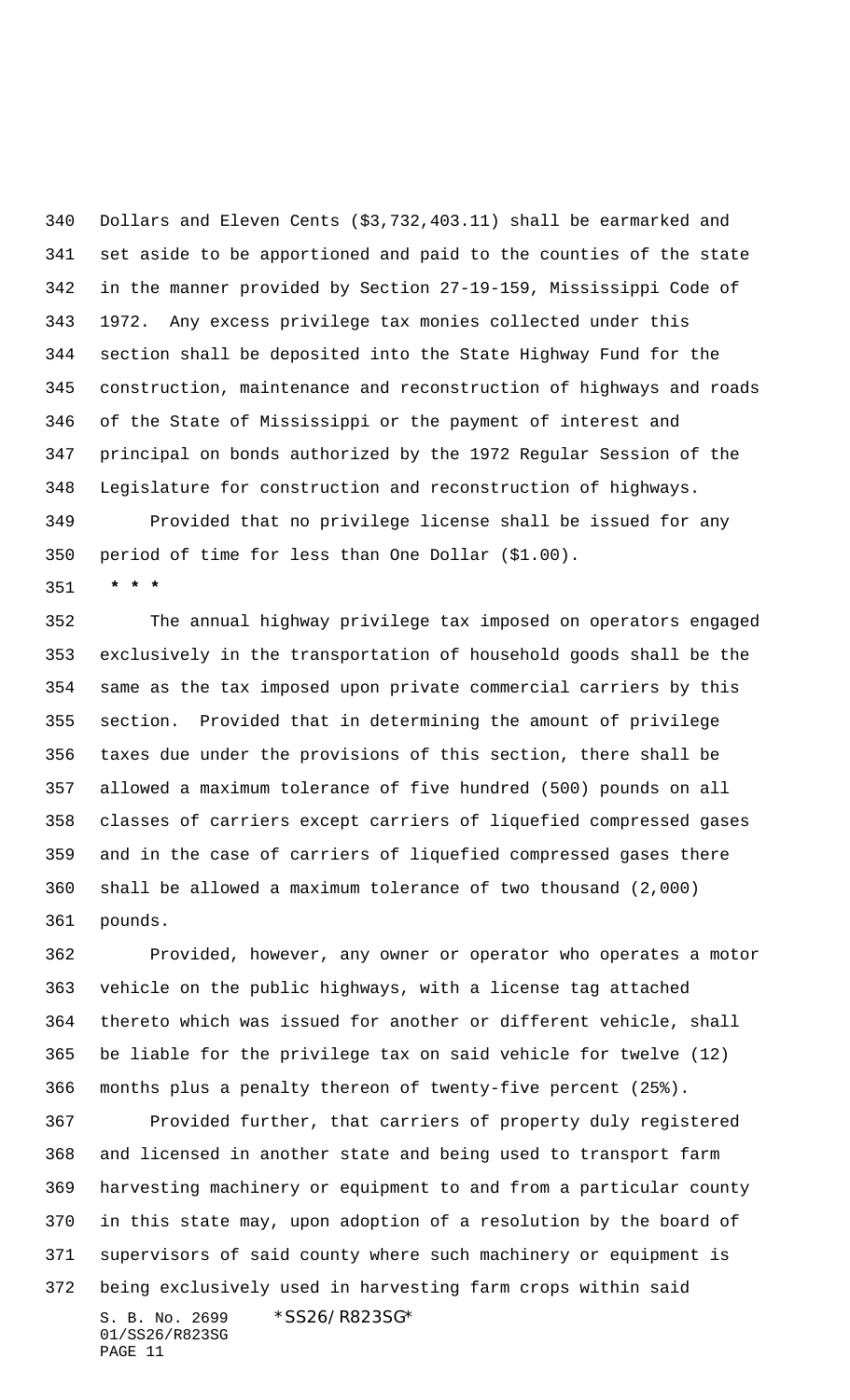county, be exempt from the taxes herein levied when said resolution is filed with the State Tax Commission. Provided, however, that said exemption shall not exceed a period of forty (40) days for any annual period without a second resolution of approval by the board of supervisors who shall have the authority to extend said exemption not to exceed an additional period of twenty (20) days during any annual period.

 Provided further, a private commercial carrier of property hauling interstate may purchase a common and contract carrier of property license plate at the prescribed fee to allow the carrier to lease on a one-way basis per trip without qualifying with the Public Service Commission.

 SECTION 3. Section 27-19-15, Mississippi Code of 1972, is amended as follows:

 27-19-15. (1) In addition to the privilege license tax otherwise levied for the operation of motor vehicles, there is hereby levied on each carrier of property for each motor vehicle, truck tractor or road tractor operated pursuant to the provisions of section 63-5-47, Mississippi Code of 1972, an annual highway privilege tax of Eight Dollars and Fifty Cents (\$8.50) per one thousand (1,000) pounds, or fractional part thereof, in excess of the maximum gross weight on which an annual highway privilege tax has been otherwise paid for said vehicle, said tax to be paid to the Mississippi Department of Transportation.

 (2) Each and every vehicle subject to the tax levied hereby shall be issued a special permit by the Mississippi Department of Transportation, which permit, or a certified copy thereof, shall be carried by the operator of any such vehicle at all times.

 SECTION 4. Section 27-19-31, Mississippi Code of 1972, is amended as follows:

S. B. No. 2699 \* SS26/R823SG\* 01/SS26/R823SG PAGE 12 27-19-31. (1) The State Tax Commission is authorized and directed to establish and maintain a vehicle registration renewal system whereby the license tag attached upon a motor vehicle or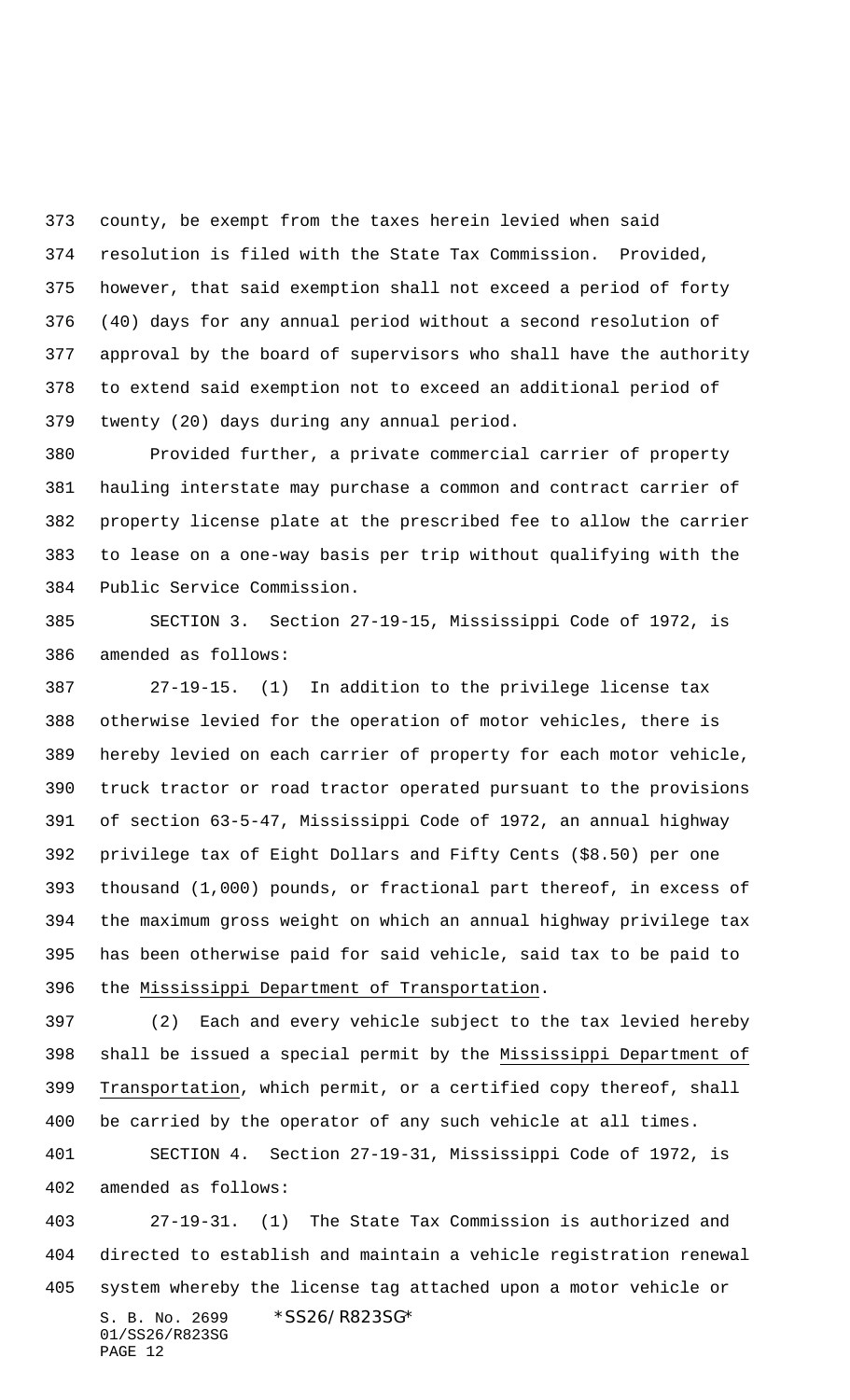trailer may be issued for five (5) years with the approval of the License Tag Commission, except for motor vehicles registered in excess of ten thousand (10,000) pounds gross vehicle weight, and motor vehicles in a fleet registered under Section 27-19-66, apportioned vehicles, rental and commercial trailers and buses, which shall be issued for a period of time determined by the State Tax Commission. During each intervening year of the period for which license tags are issued, the State Tax Commission shall issue up to two (2) license decals, in lieu of the license tags, which will specify the month and year in which the license tag shall expire. Motor vehicles in a corporate fleet registered under Section 27-19-66, shall not be issued decals specifying the month and year of expiration.

 Any series of tags may be cancelled by the commissioner with the approval of the License Tag Commission and a new series of tags issued.

 (2) The license decals issued in lieu of the license tags shall indicate the month and the last two (2) figures of the year for which such license shall expire, and these decals shall be color coded so that it shall be possible to distinguish the year and the month for which such decals shall expire. The license decals shall be attached to the license tag of the motor vehicle or trailer, and when so attached shall be deemed to be the license tag for the ensuing registration year. The month decal shall be attached in an upright position in the lower left corner of the license tag, and the year decal shall be attached in an upright position in the lower right corner of the license tag. Decals specifying the month and year of expiration shall not be required to be attached to license tags on motor vehicles in a corporate fleet registered under Section 27-19-66.

S. B. No. 2699 \* SS26/R823SG\* 01/SS26/R823SG PAGE 13 Except as otherwise provided in this paragraph, the registration year shall be a period of one (1) year commencing on the first day of the month following the month in which the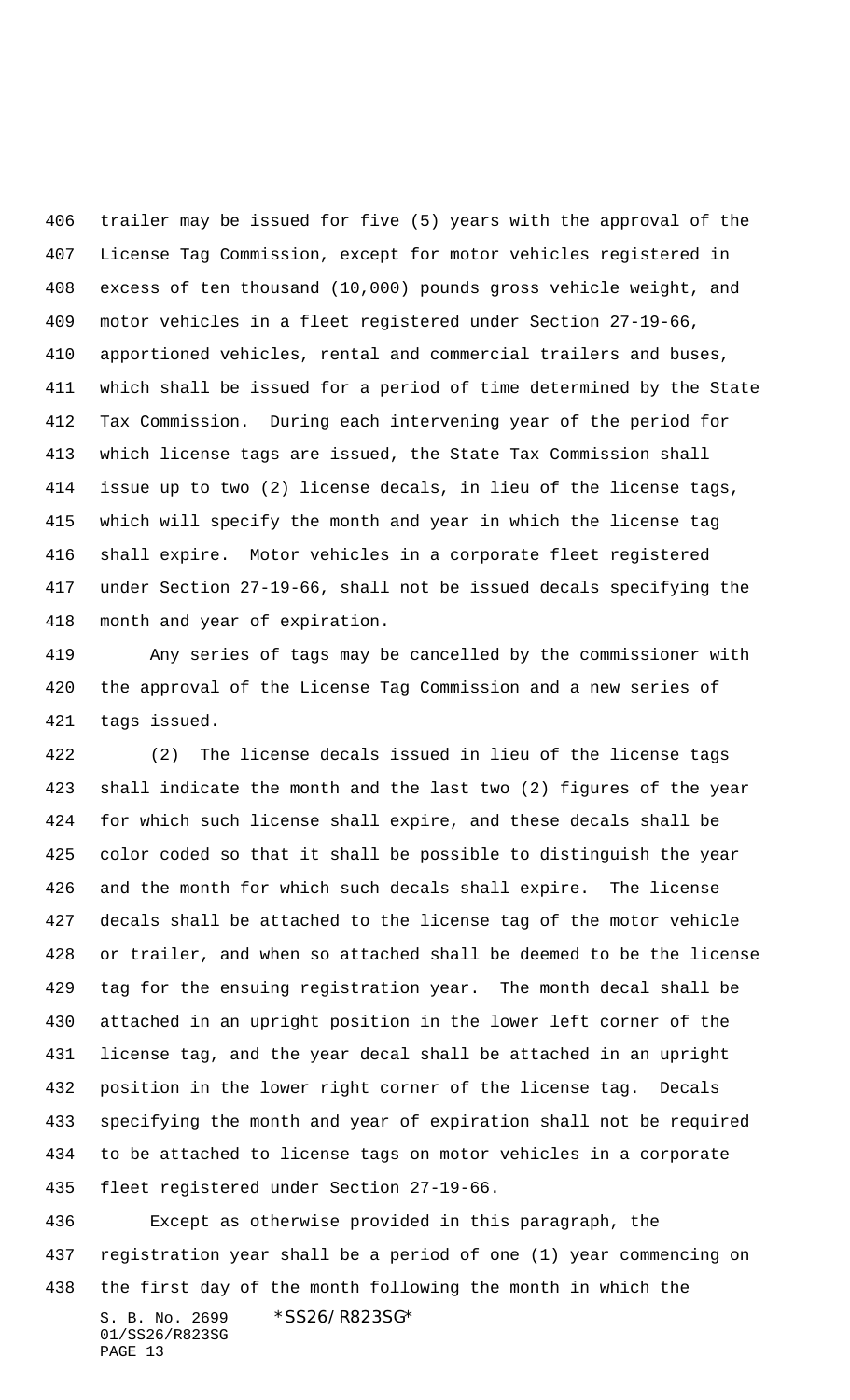vehicle was acquired. Beginning October 1, 1982, original registrations of motor vehicles, except motor vehicles registered in excess of ten thousand (10,000) pounds gross vehicle weight, apportioned vehicles and buses, may be made and shall be prorated for a period of from six (6) to eleven (11) months according to regulations established by the State Tax Commission to reduce a disproportionate number of registrations for a particular month. Beginning July 1, 1995, original registrations and renewal registrations of motor vehicles in corporate fleets registered under Section 27-19-66, shall be prorated according to regulations established by the State Tax Commission so as to cause the registration of such fleet motor vehicles to coincide with the anniversary month for corporate fleets established by the **\* \* \*** State Tax Commission. Where a vehicle is registered for a period less than twelve (12) months, the anniversary month shall be the month of the expiration of the original license tag.

 Beginning July 1, 1996, original registrations and renewal registrations of motor vehicles in individual fleets registered under Section 27-19-66 shall be prorated according to regulations established by the State Tax Commission so as to cause the registration of such fleet motor vehicles to coincide with the anniversary month for individual fleets established by the county tax collector. Where a vehicle is registered for a period less than twelve (12) months, the anniversary month shall be the month of the expiration of the original license tag.

S. B. No. 2699 \* SS26/R823SG\* 01/SS26/R823SG PAGE 14 The State Tax Commission, with the approval of the License Tag Commission, shall so specify the area or areas on the license tag where the license decals shall be attached. The number of the license tag shall be written across its face, and the number of the tag shall represent the registration number; and upon all the tags for private passenger vehicles the word "MISSISSIPPI" shall be written across the top of the tag in capital letters sufficiently large to be easily read, but upon all other tags such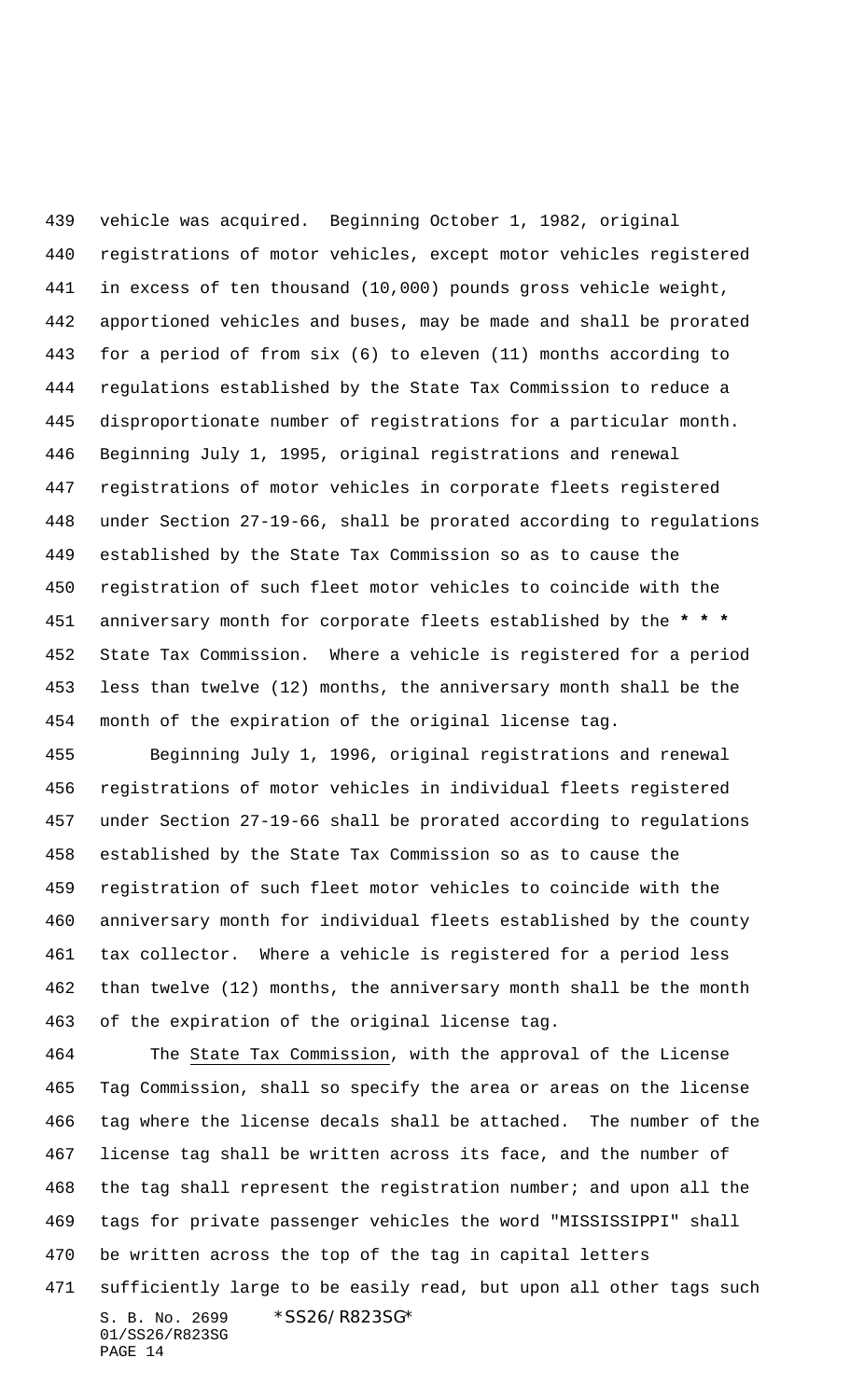S. B. No. 2699 \* SS26/R823SG\* 01/SS26/R823SG PAGE 15 word may be abbreviated. The number of the license tag shall not exceed seven (7) letters, numbers or a combination of such letters and numbers. Also, on all tags sold and issued, an appropriate place will be provided thereon to place license decals indicating the expiration date of the tag. For the purposes of this section and Section 27-19-32, Mississippi Code of 1972, the term "decal," "decals" or "license decal" shall mean a tab, sticker or other similar device attached to a license tag which validates same for a stated period of time. One (1) license tag and up to two (2) license decals shall be furnished for all vehicles and shall be fastened immovably twelve (12) inches or more above the ground, at the rear of the vehicle under or over the rear light, with the number in upright position so that it will be plainly visible and legible at all times, and at night at a distance of sixty (60) feet. In the case of tractors or other motor vehicles drawing or pulling trailers, semitrailers or farm implements, the tag shall be fastened upon such vehicle twelve (12) inches or more above the ground, upon the front or back of such vehicle, with the number in an upright position. Such license plate, all characters **\* \* \*** and any legally affixed decals shall not be defaced, covered or obstructed from view by any object, decal, sticker, paint, marking or license plate bracket or holder. Any person who defaces, covers or obstructs any portion of a license tag with any sticker, decoration, paint, marking, license plate bracket or holder or any other thing or device, in such a manner that the characters **\* \* \*** and any legally affixed decals on the tag cannot be read, shall be guilty of a misdemeanor and, upon conviction, shall be punished by a fine of not more than Twenty-five Dollars (\$25.00). However, it shall not be unlawful for the county name to be partially or completely obstructed from view by any object, decal, sticker or license plate bracket or holder. Unless the license tag with current decals is fastened to the vehicle as herein provided, the said vehicle shall be regarded as operating without a license tag,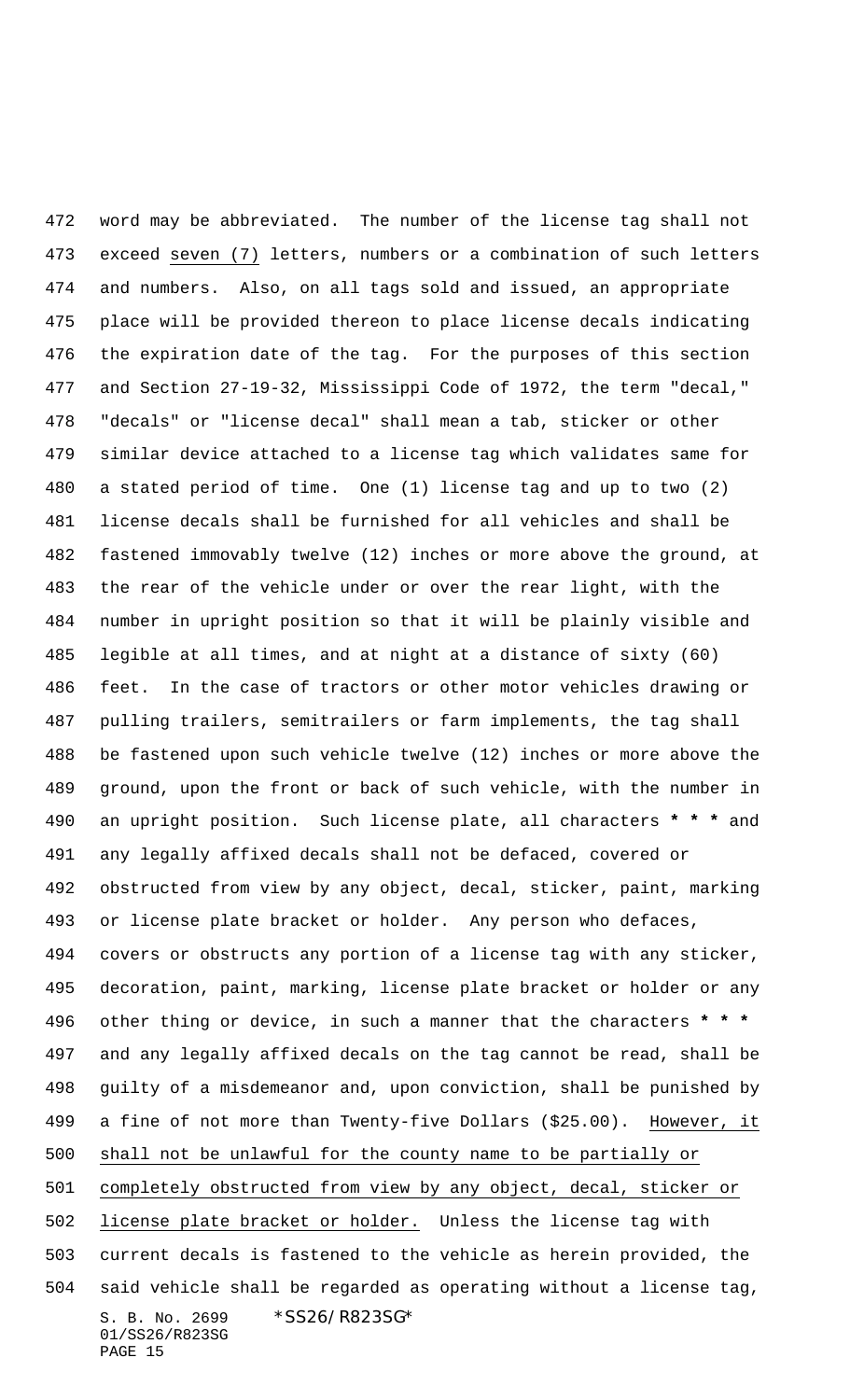and the owner or operator shall be liable for the penalties herein provided.

 In addition to the above requirements, license tags for private passenger vehicles shall have a county designation thereon referencing the name of the county in which such vehicle is registered.

 Law enforcement officers of this state shall remove from a motor vehicle or trailer any license tag and/or decals which are so defaced that proper identification cannot be reasonably made. The officer shall issue to the driver of such vehicle a tag permit which shall be valid for a period of five (5) days. Each person receiving such tag permit shall purchase, within five (5) days from the date of the issuance of the permit, a new tag and/or decals for the fee set forth in Section 27-19-37, Mississippi Code of 1972, for a substitute tag.

 Any person who has a license tag or decals on a vehicle which may be so defaced that proper identification cannot be reasonably made may remove such and purchase another license tag and/or decals for the same fee required for a substitute tag. If any license tag shall deteriorate due to age so that identification cannot be reasonably made, the owner may surrender such tag to the issuing authority and be issued a new tag and like decals at no cost.

 (3) The State Tax Commission is authorized to promulgate appropriate rules and regulations to govern the use and display of license decals and to publish a summary thereof which shall be available to state officials and the public upon request.

 SECTION 5. Section 27-19-39, Mississippi Code of 1972, is amended as follows:

S. B. No. 2699 \* SS26/R823SG\* 01/SS26/R823SG PAGE 16 27-19-39. In addition to the provisions of Section 27-19-31 setting forth what a license tag shall contain, the State Tax Commission shall require that the name of the county of registration shall be placed on all pickup truck tags **\* \* \***.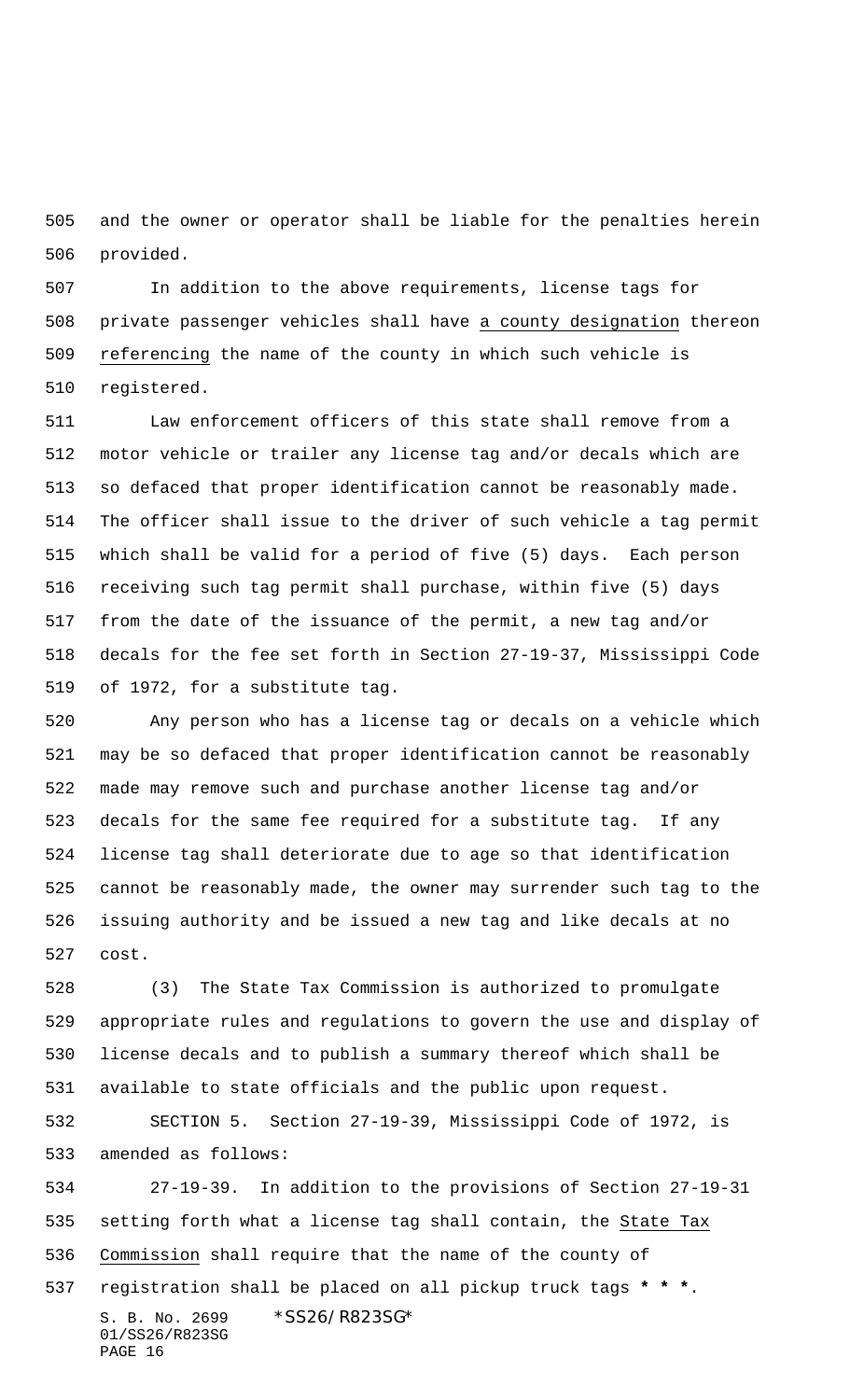SECTION 6. Section 27-19-41, Mississippi Code of 1972, is amended as follows:

 27-19-41. The face of all motor vehicle license plates or tags, whether for passenger automobiles, trucks of any kind or size, whether special, distinctive or for antique vehicles or for whatever type and kind of motor vehicle including motorcycles and motorbikes issued by any authority in the state, shall be fully coated, painted or digitally printed with a reflectorizing material for the purpose of additional safety commencing with the 2002 issue.

 The type of reflective material shall be determined by the license tag commission who shall not prescribe such specifications for said reflective material so as to eliminate competitive bidding or to favor any particular company or supplier, but shall be guided by the legislative intent to provide the most efficient reflectorized safety license plate within the money appropriated. The State Tax Commission shall furnish the various counties of the state with license plates without the expiration dates imprinted thereon. The plates will have designated areas for decals to reflect the expiration date.

 The State Tax Commission shall design decals which will be self-adhesive to metal. The decals will provide for the month and year of expiration; will be a different color for each consecutive year **\* \* \***; and will be serially numbered for recording purposes. SECTION 7. Section 27-19-45, Mississippi Code of 1972, is amended as follows:

S. B. No. 2699 \* SS26/R823SG\* 01/SS26/R823SG PAGE 17 27-19-45. (1) Owners of motor vehicles who are residents of the State of Mississippi and who hold an unrevoked and unexpired official amateur radio station license issued by the Federal Communications Commission, upon application to the tax collector in the owner's county of legal residence accompanied by proof of ownership of such amateur radio station license, and upon payment of the road and bridge privilege taxes, ad valorem taxes and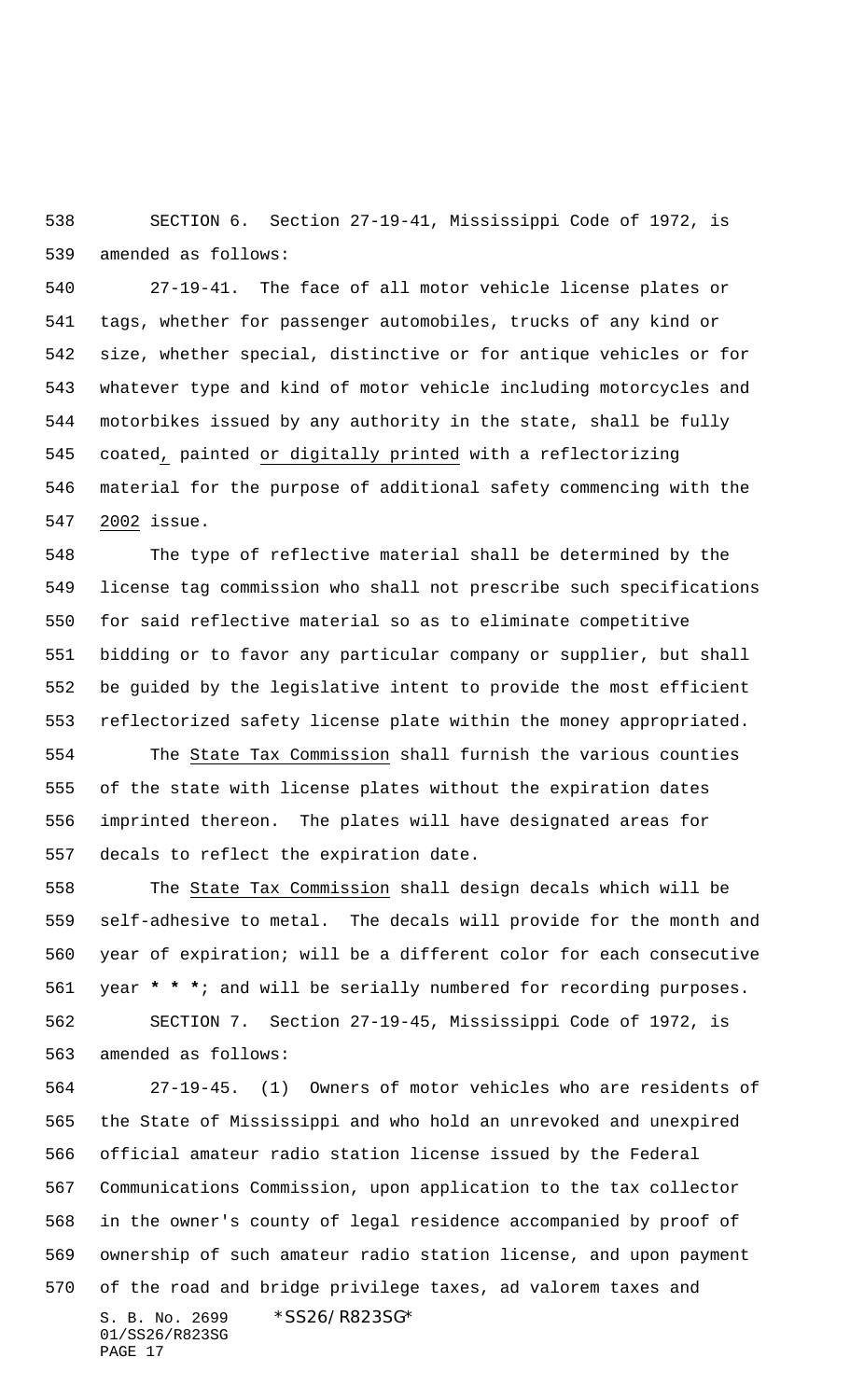registration fees as prescribed by law for passenger cars, pickup trucks or other noncommercial motor vehicles, and upon payment of an additional registration or tag fee of Fifteen Dollars (\$15.00) shall be issued a special license plate upon which, in lieu of the numbers prescribed by law, shall be inscribed the official amateur call letters of such applicant as assigned by the Federal Communications Commission. This special license plate may be used in place of the regular license tag for passenger cars, pickup trucks or other noncommercial motor vehicles. The application and the additional fee, less five percent (5%) thereof to be retained by the county tax collector, shall be remitted to the State Tax Commission on a monthly basis as prescribed by the commission. The portion of the additional fee retained by the tax collector shall be deposited into the county general fund. The portion of the fee remitted to the Tax Commission shall be deposited into the State Treasury on the day it is received and shall be deposited by the State Treasurer into the State General Fund.

 The Governor under like terms and provisions shall be and he is hereby authorized to exhibit on any passenger cars, pickup trucks or other noncommercial motor vehicles used by him license tag Number 1, with the county of his residence inscribed thereon. The Lieutenant Governor is likewise authorized to use license plate Number 2, with the county of his residence appearing thereon. All former governors, under like terms and provisions, are authorized to use license plate X-1, with the county of his residence appearing thereon, and all former lieutenant governors, under like terms and provisions, are authorized to use license plate X-2, with the county of his residence appearing thereon.

 When a passenger car, pickup truck or other noncommercial motor vehicle for which a special license tag has been issued is sold or traded by the owner, the special tag may be transferred to the new or other passenger car, pickup truck or other

S. B. No. 2699 \* SS26/R823SG\* 01/SS26/R823SG noncommercial motor vehicle which is replacing the passenger car,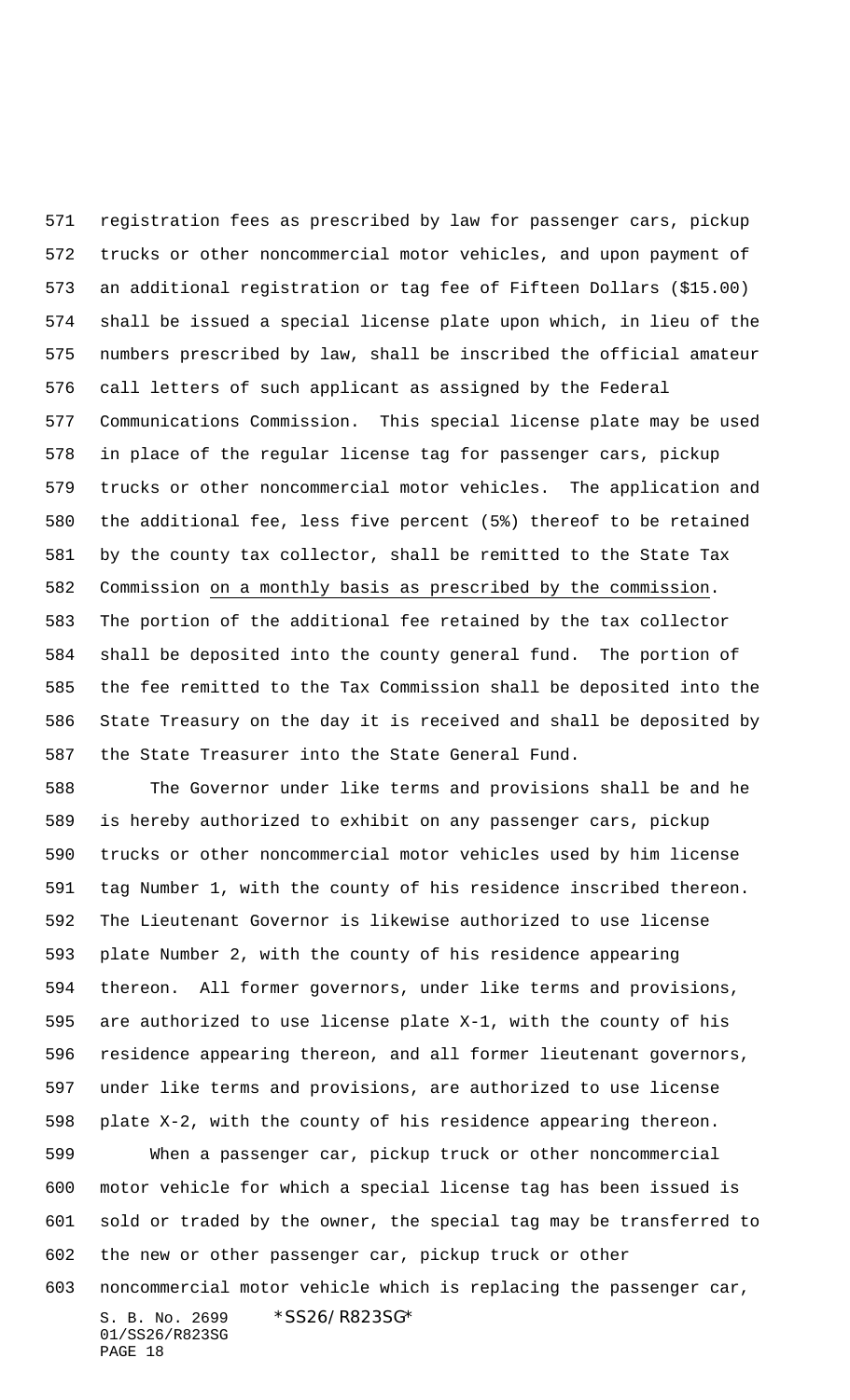pickup truck or other noncommercial motor vehicle for which the license tag was originally issued, without additional charge, upon application to the county tax collector, with proof that all taxes and registration fees as prescribed by law have been paid for such replacement passenger car, pickup truck or other noncommercial motor vehicle.

 (2) The State Tax Commission shall make such rules and regulations as necessary to ascertain compliance with all state license laws relating to use and operation of private passenger cars, pickup trucks or other noncommercial motor vehicles before authorizing the issuance of these tags.

 (3) This section is supplemental to the motor vehicle licensing laws of the State of Mississippi, and nothing herein shall be construed as abridging or amending such laws.

 SECTION 8. Section 27-19-46, Mississippi Code of 1972, is amended as follows:

 27-19-46. (1) The State Tax Commission is hereby authorized to issue special distinctive license plates under the provisions hereinafter set forth. Such tags shall be issued to persons who qualify under subsection (2) of this section, and such tags shall be of such form and appearance as the commission shall provide 625 subject to the approval of the License Tag Commission and in accordance with the provisions of Section 27-19-41.

 (2) (a) The following persons shall be eligible to display special distinctive license plates under the provisions of this section:

PAGE 19

(i) United States Senators;

S. B. No. 2699 \*SS26/R823SG\* 01/SS26/R823SG (ii) Members of the United States House of Representatives; (iii) Enforcement and investigative personnel of the State Tax Commission; (iv) Enforcement and investigative personnel of the Public Service Commission;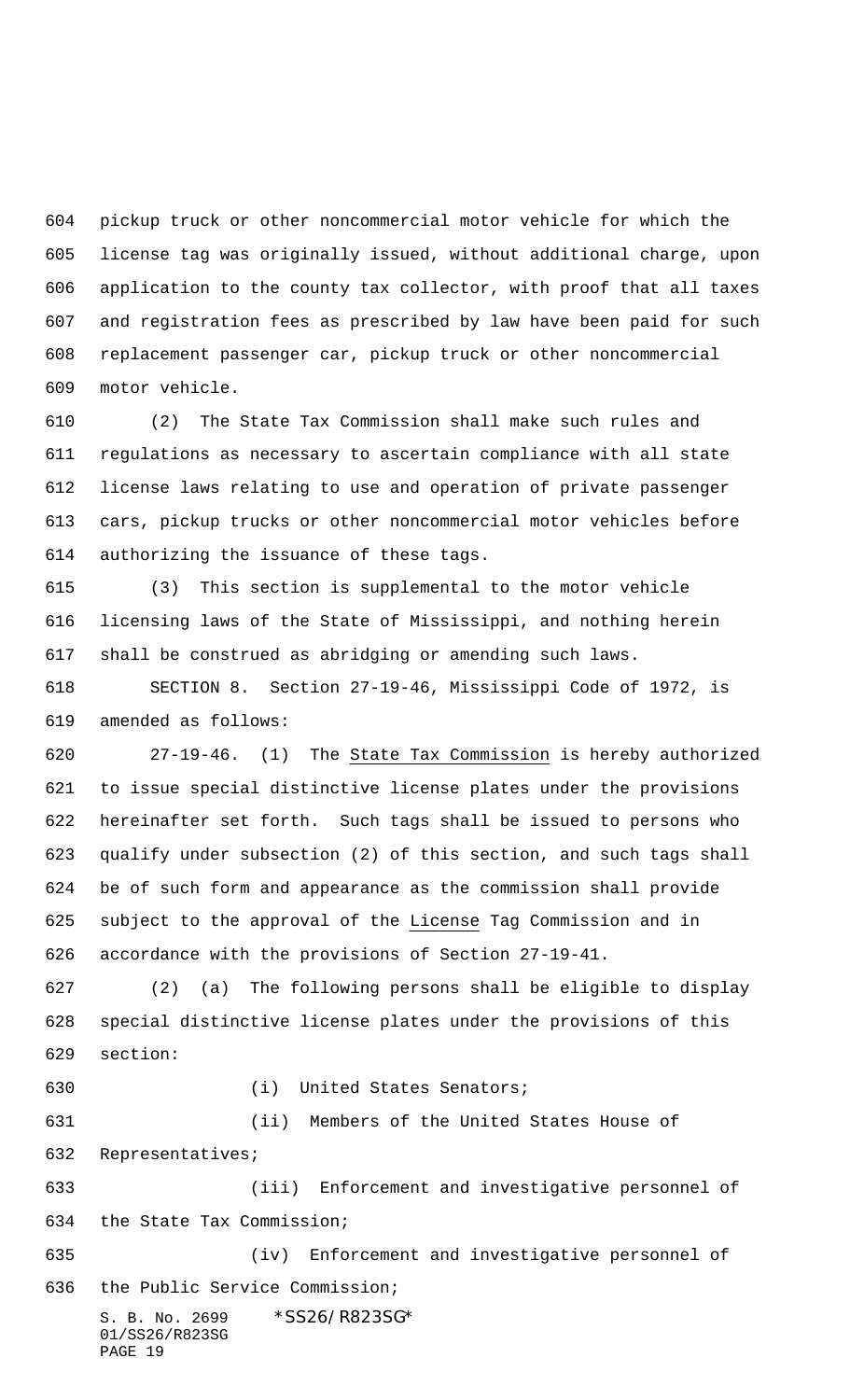(v) State Commanders of the American Legion, Veterans of Foreign Wars, and The Forty and Eight; **\* \* \*** (vi) Former United States Congressmen and Senators; (vii) Enforcement and investigative personnel of the Mississippi Department of Public Safety;

 (viii) Enforcement and investigative personnel of the Mississippi Department of Transportation; and

 (ix) Enforcement and investigative personnel of the Mississippi Bureau of Narcotics.

 (b) The State Tax Commission shall promulgate reasonable regulations regarding certification of eligibility to receive such tags.

 (3) (a) When a passenger car for which a special license tag has been issued is sold or traded by the owner, the special tag may be transferred to the new or other car which is replacing the car for which the license tag was originally issued, without additional charge, upon application to the commission with proof that the regular license tag has been purchased for such replacement car.

 (b) The State Tax Commission shall make such rules and regulations as necessary to ascertain compliance with all state license laws relating to use and operation of a private passenger car before issuing these tags in lieu of the regular Mississippi license plate, and all applications for such tags shall be made to the commission.

 (c) The State Tax Commission shall not issue such special tag or tags authorized by law until the commission is first furnished a copy of the ad valorem tax receipt paid by the owner of such vehicle from the county and city in which he resides, and the commission shall keep a current list of such tags issued as a public record.

S. B. No. 2699 \*SS26/R823SG\* 01/SS26/R823SG PAGE 20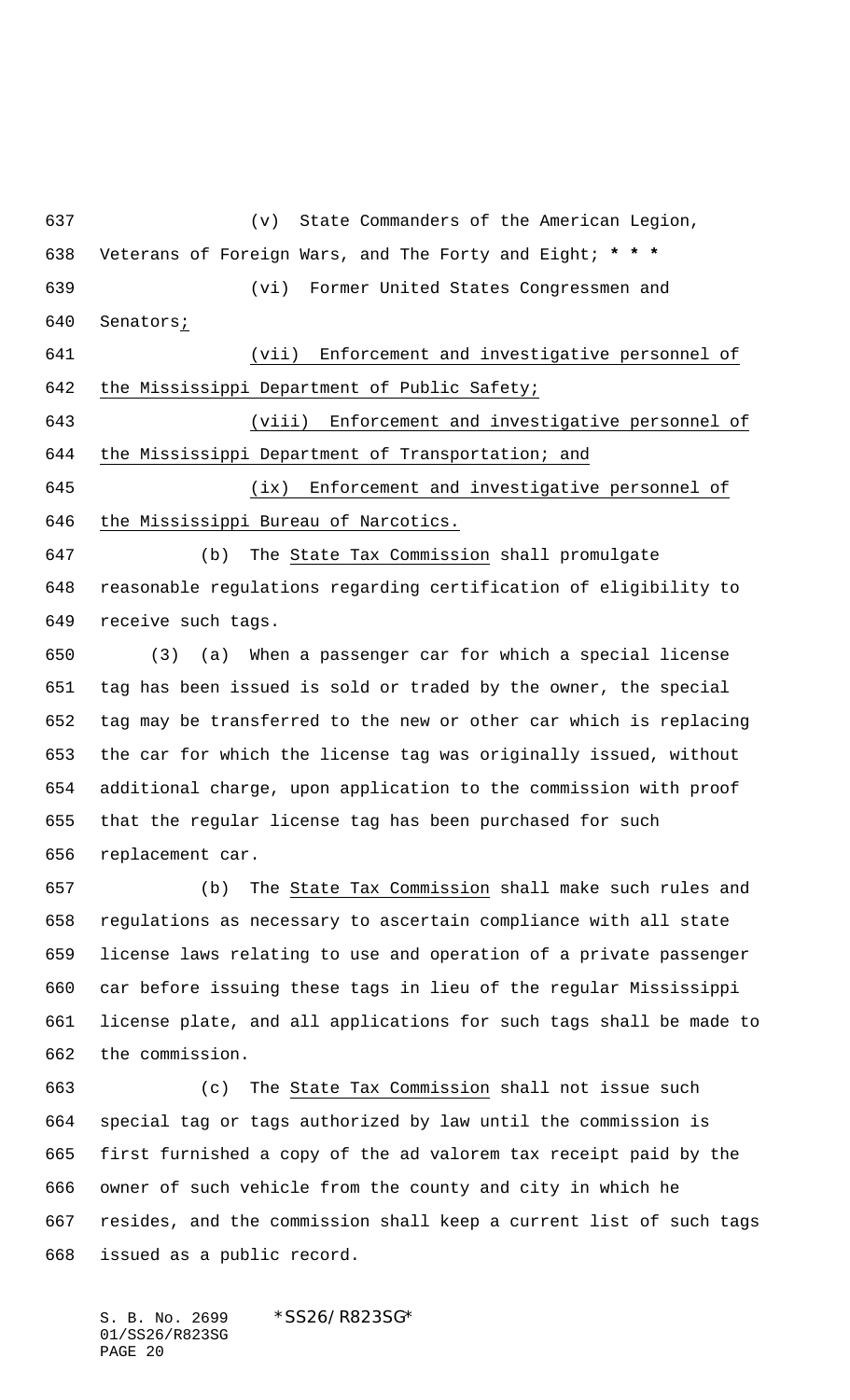(4) Enforcement and investigative personnel of any federal, state or local government agency are eligible to display regular license plates on vehicles used in the performance of their duties 672 upon application to the State Tax Commission. The commission shall make such rules and regulations needed regarding the issuance of such license plates.

 (5) The provisions of this section are supplemental to the motor vehicle licensing laws of the State of Mississippi, and nothing herein shall be construed as abridging or amending such laws.

 SECTION 9. Section 27-19-47.1, Mississippi Code of 1972, is amended as follows:

 27-19-47.1. (1) Any citizen of the State of Mississippi who owns a registered antique motorcycle may apply to the tax collector in the county of his legal residence, on forms prescribed by the State Tax Commission, for a special antique motorcycle plate to be displayed on such antique motorcycle.

 Upon receipt of an application for a special antique motorcycle plate, on a form prescribed by the commission, and upon payment of the fee as prescribed in subsection (2) of this section, the tax collector shall issue to such applicant a special antique motorcycle plate on a permanent basis, and it shall bear no date, but shall bear the inscription "Antique Motorcycle-Mississippi" and shall be valid without renewal as long as the motorcycle is in existence. This special plate shall be issued for the applicant's use only for such motorcycle and in the event of a transfer of title, the owner shall surrender the special plate to the tax collector.

 Such special antique motorcycle plate shall be issued in lieu of, and shall have the same legal significance as, ordinary registration plates.

S. B. No. 2699 \* SS26/R823SG\* 01/SS26/R823SG PAGE 21 (2) In lieu of the annual license tax and registration fees levied under Mississippi law, a special license tax fee shall be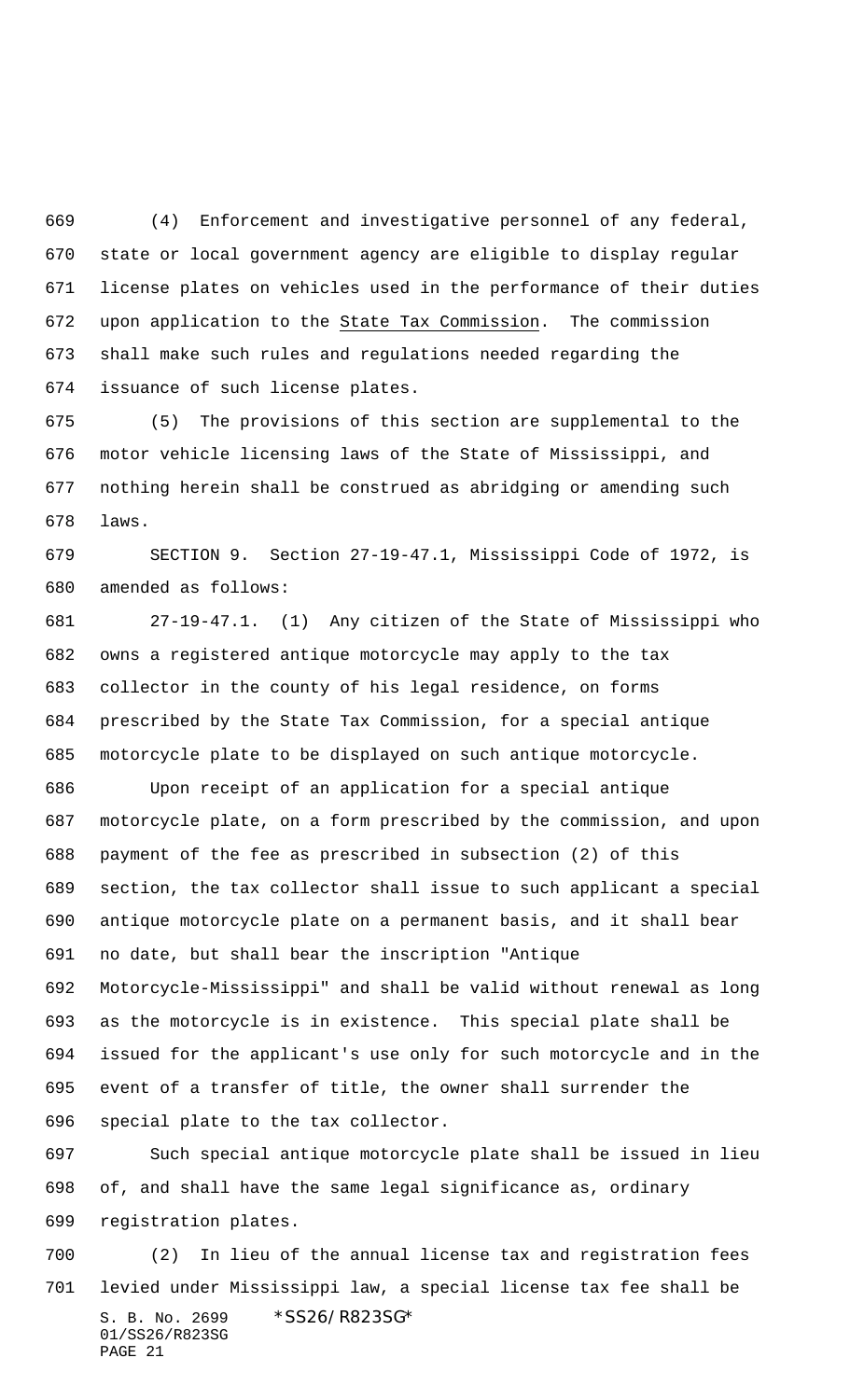levied on the operation of antique motorcycles. The fee for a license shall be Twenty-five Dollars (\$25.00) and it shall be issued on a permanent basis without renewal. The fee, less five percent (5%) thereof to be retained by the county tax collector, shall be remitted to the State Tax Commission on a monthly basis as prescribed by the commission. The portion of the additional fee retained by the tax collector shall be deposited into the county general fund. The portion of the fee remitted to the tax commission shall be deposited into the State Treasury on the day it is received and shall be deposited by the State Treasurer into the State General Fund.

 (3) For the purposes of this section, motorcycles manufactured more than twenty-five (25) years ago shall hereafter be classified as antique motorcycles and shall be exempt from all ad valorem taxes levied by both state, municipal, county and other taxing districts.

 SECTION 10. Section 27-19-48, Mississippi Code of 1972, is amended as follows:

S. B. No. 2699 \* SS26/R823SG\* 01/SS26/R823SG PAGE 22 27-19-48. (1) Owners of motor vehicles who are residents of this state, upon complying with the motor vehicle laws relating to registration and licensing of motor vehicles, and upon payment of the road and bridge privilege taxes, ad valorem taxes and registration fees as prescribed by law for private carriers of passengers, pickup trucks and other noncommercial motor vehicles, and upon payment of an additional fee in the amount provided in subsection (4)(a) of this section, shall be issued a personalized license tag of the same color as regular license tags to consist of the name of the county and not more than seven (7) letters of the alphabet or seven (7) numbers in lieu of the license tag numbering system prescribed by law. The purchaser of the personalized license tag may choose the combination of such letters or numbers, but no two (2) motor vehicles shall have the same combination of letters or numbers. In the event that the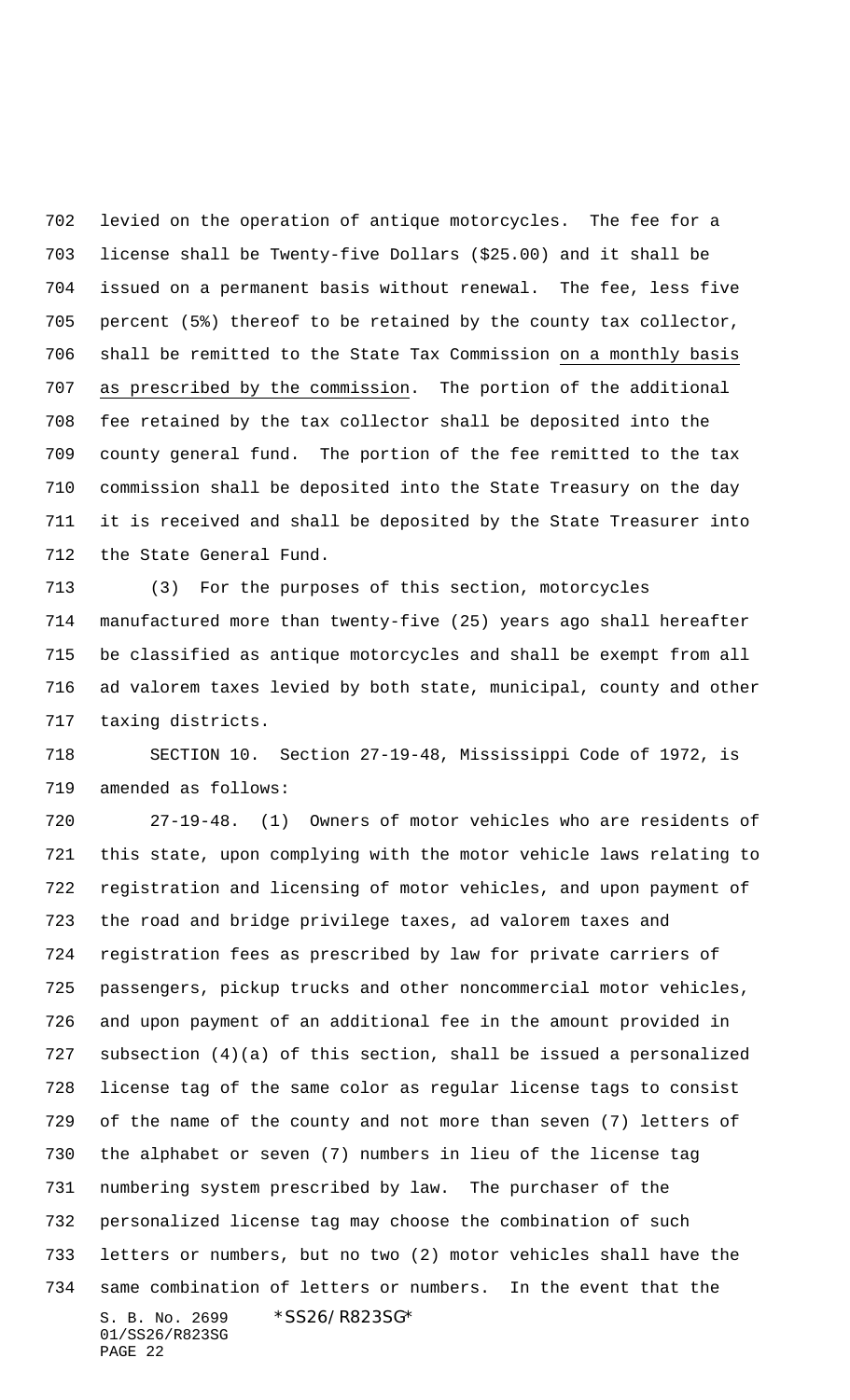same combination of letters has been chosen by two (2) or more purchasers, the State Tax Commission shall assign a different number to each such purchaser which shall appear on the license tag following the combination of letters; provided, however, this combination shall not exceed seven (7) letters and/or numbers. The combination of letters and/or numbers written across the license tag shall be sufficiently large to be easily read but shall not be less than three (3) inches in height. No combination of letters or numbers which comprise words or expressions that are considered obscene, slandering, insulting or vulgar in ordinary usage shall be permitted, with the Chairman of the State Tax Commission having the responsibility of making such determination. If, however, such license plate is issued in error or otherwise and is determined by the chairman to be obscene, slanderous, insulting, vulgar or offensive, the chairman shall notify such owner that the license plate must be surrendered and that another personalized license plate may be selected by him and issued at no cost. Should the vehicle owner not desire another personalized license plate, the fee for such plate shall be refunded. In the event the owner fails to surrender the license plate after receiving proper notification, the chairman shall issue an order directing that the license plate be seized by agents of the State Tax Commission or any other duly authorized law enforcement personnel. If such owner is aggrieved by this determination, the appeal procedure and the provisions provided in Section 27-19-337 shall be followed.

 (2) For the purposes of this section the terms "motor vehicle" and "vehicle" include motorcycles.

S. B. No. 2699 \* SS26/R823SG\* 01/SS26/R823SG PAGE 23 (3) Application for the personalized license tags shall be made to the county tax collector on forms prescribed by the State Tax Commission. The application form shall contain space for the applicant to make five (5) different choices for the combination of the letters and numbers in the order in which said combination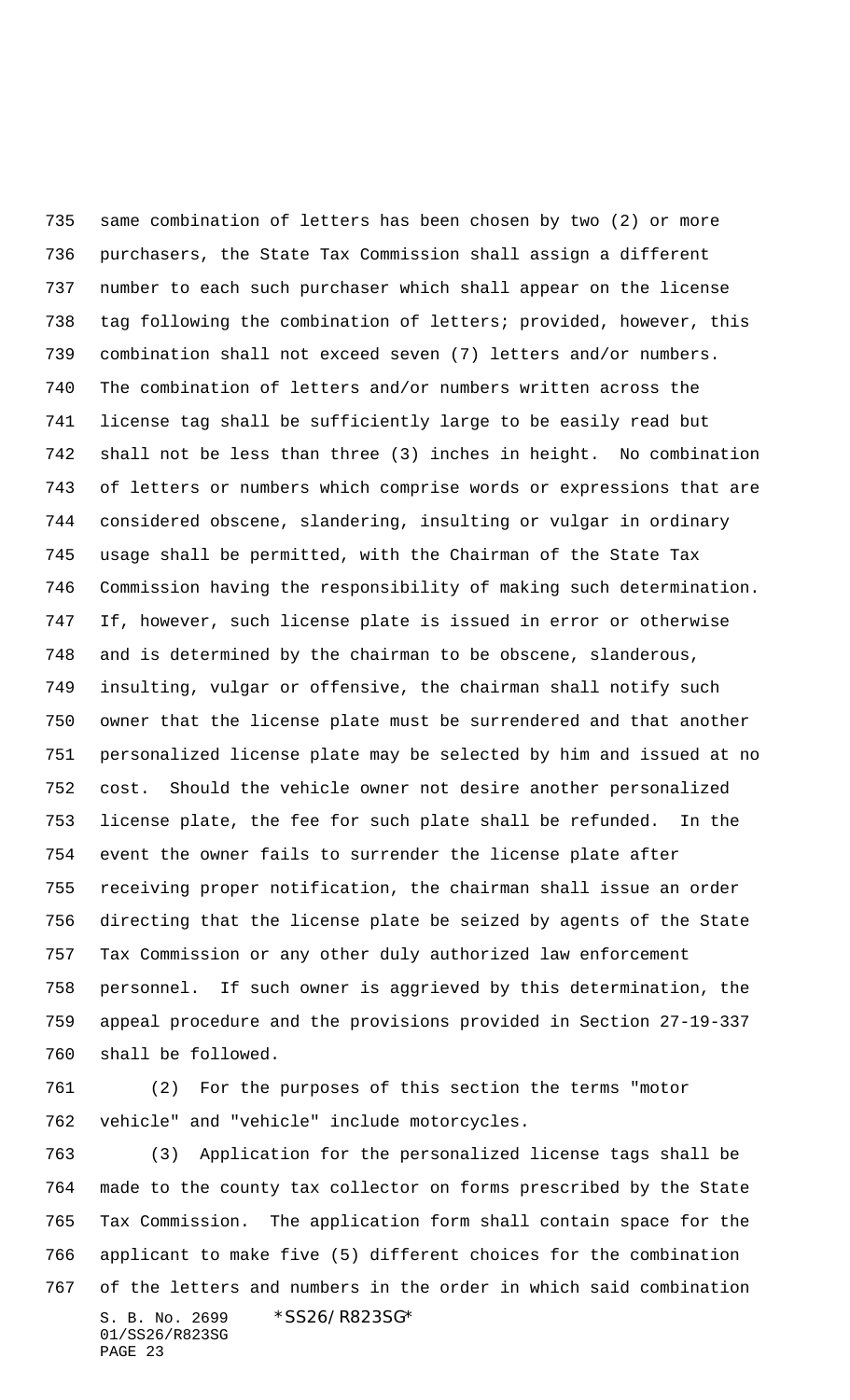is desired by the applicant. The application and the additional fee, less five percent (5%) thereof to be retained by the tax collector, shall be remitted to the State Tax Commission within seven (7) days of the date the application is made. The portion of the additional fee retained by the tax collector shall be deposited into the county general fund.

 (4) (a) Beginning with any registration year commencing on or after November 1, 1986, any person applying for a personalized license tag shall pay an additional fee which shall be in addition to all other taxes and fees. The additional fee paid shall be for a period of time to run concurrent with the vehicle's established license tag year. The additional fee of Thirty Dollars (\$30.00) is due and payable at the time the original application is made for a personalized tag and thereafter annually at the time of renewal registration as long as the owner retains the personalized tag. If the owner does not wish to retain such personalized tag, he must surrender it to the local county tax collector. The additional fee due at the time of renewal registration shall be collected by the county tax collector and remitted to the State Tax Commission on a monthly basis as prescribed by the commission.

 (b) The State Tax Commission shall deposit all taxes and fees into the State Treasury on the day collected. At the end of each month, the State Tax Commission shall certify the total fees collected under this section to the State Treasurer who shall distribute to the credit of the State General Fund Sixteen Dollars and Twenty-five Cents (\$16.25) of each additional fee and the remainder of each such additional fee shall be deposited to the credit of the State Highway Fund to be expended solely for the repair, maintenance, construction or reconstruction of highways.

S. B. No. 2699 \* SS26/R823SG\* 01/SS26/R823SG (5) A regular license tag must be properly displayed as required by law until replaced by a personalized license tag; and the regular license tag must be surrendered to the tax collector upon issuance of the personalized license tag. The tax collector

PAGE 24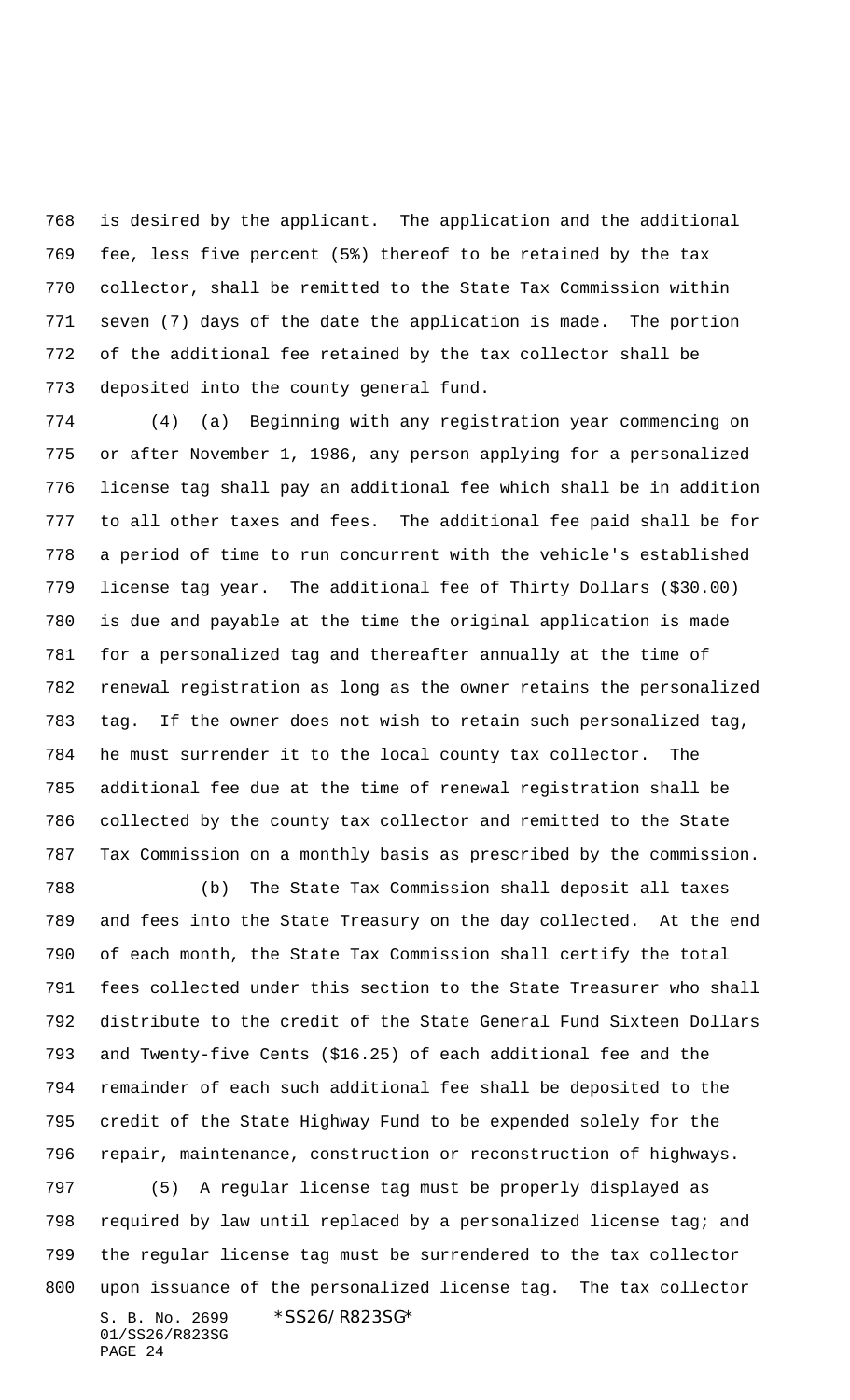shall issue up to two (2) license decals for the personalized license tag, which will expire the same month and year as the original license tag.

 (6) The applicant shall receive a refund of the fee paid for a personalized license tag if the personalized license tag is not issued to him because the combination of letters and numbers requested to be placed thereon is not available for any reason.

 (7) In the case of loss or theft of a personalized license tag, the owner may make application and affidavit for a replacement license tag as provided by Section 27-19-37. The fee for a replacement personalized license tag shall be Ten Dollars (\$10.00). The tax collector receiving such application and affidavit shall be entitled to retain and deposit into the county general fund five percent (5%) of the fee for such replacement license tag and the remainder shall be distributed in the same manner as funds from the sale of regular license tags.

 (8) The owner of a personalized license tag may make 818 application for a duplicate of such tag. The fee for such duplicate personalized license tag shall be Ten Dollars (\$10.00). The tax collector receiving such application shall be entitled to retain and deposit into the county general fund five percent (5%) of the fee for such duplicate personalized license tag and the remainder shall be distributed in the same manner as funds from the sale of regular license tags. A duplicate personalized 825 license tag may not be fastened to the rear of a vehicle and may not be utilized as a replacement for any personalized license tag issued pursuant to this section. Month decals and year decals shall not be issued for duplicate personalized license tags and month decals and year decals shall not be attached to duplicate personalized license tags.

 SECTION 11. Section 27-19-49, Mississippi Code of 1972, is amended as follows:

S. B. No. 2699 \*SS26/R823SG\* 01/SS26/R823SG PAGE 25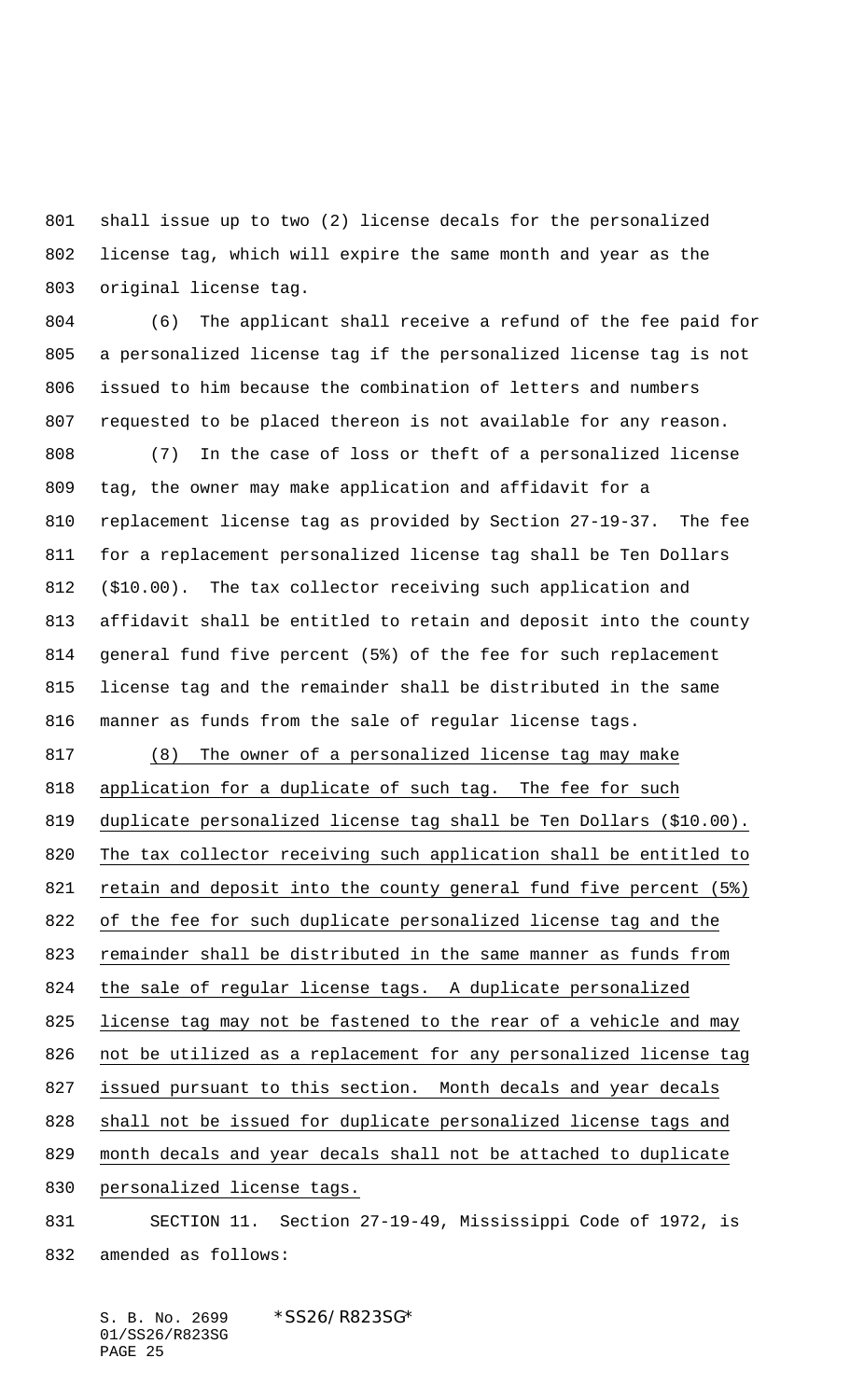27-19-49. (1) Owners of motorcycles who are members of a Shrine motorcycle club, corps or unit of Mississippi may, in their discretion, purchase and use, in lieu of the motorcycle tag described in section 27-19-35, an especially prepared tag of the same dimensions as the regular motorcycle tag. This distinctive 838 tag shall be of a yellow background; the Shrine emblem in green coloring in the middle left of the tag; "Miss." (abbreviated) in 840 red letters in the lower left of the tag; the year of issuance in abbreviated form (the last two numbers) in red letters in the lower right of the tag; and the designated number of the particular tag in red numbers in the middle right of the tag. These tags shall be numbered commencing with the numeral "1."

 (2) These distinctive Shrine tags shall be ordered through the State Tax Commission by an official of each such Shrine club, corps or unit desiring same. Only one such distinctive tag shall be allowed to each individual member of any Shrine club, corps or unit and only for a heavy weight or heavy duty motorcycle.

 (3) The individual Shrine members or Shrine club, corps or unit so ordering such tag or tags shall pay the regular motorcycle tag fees and taxes as designated by the tax collector's office of the county in which the motorcycle is registered and such Shrine members, clubs, corps or units shall pay any additional charge necessary for the purchase of such distinctive tag. Each such distinctive Shrine tag will be duly recorded and registered at the office of the sheriff of the county in which the individual Shrine member resides.

 SECTION 12. Section 27-19-55, Mississippi Code of 1972, is amended as follows:

S. B. No. 2699 \* SS26/R823SG\* 01/SS26/R823SG PAGE 26 27-19-55. (1) The sheriff of each county in the State of Mississippi and the officially appointed deputy sheriffs of each county, upon application by the sheriff to the State Tax Commission shall be entitled to purchase a special license plate through such office. Only one (1) such tag shall be allowed to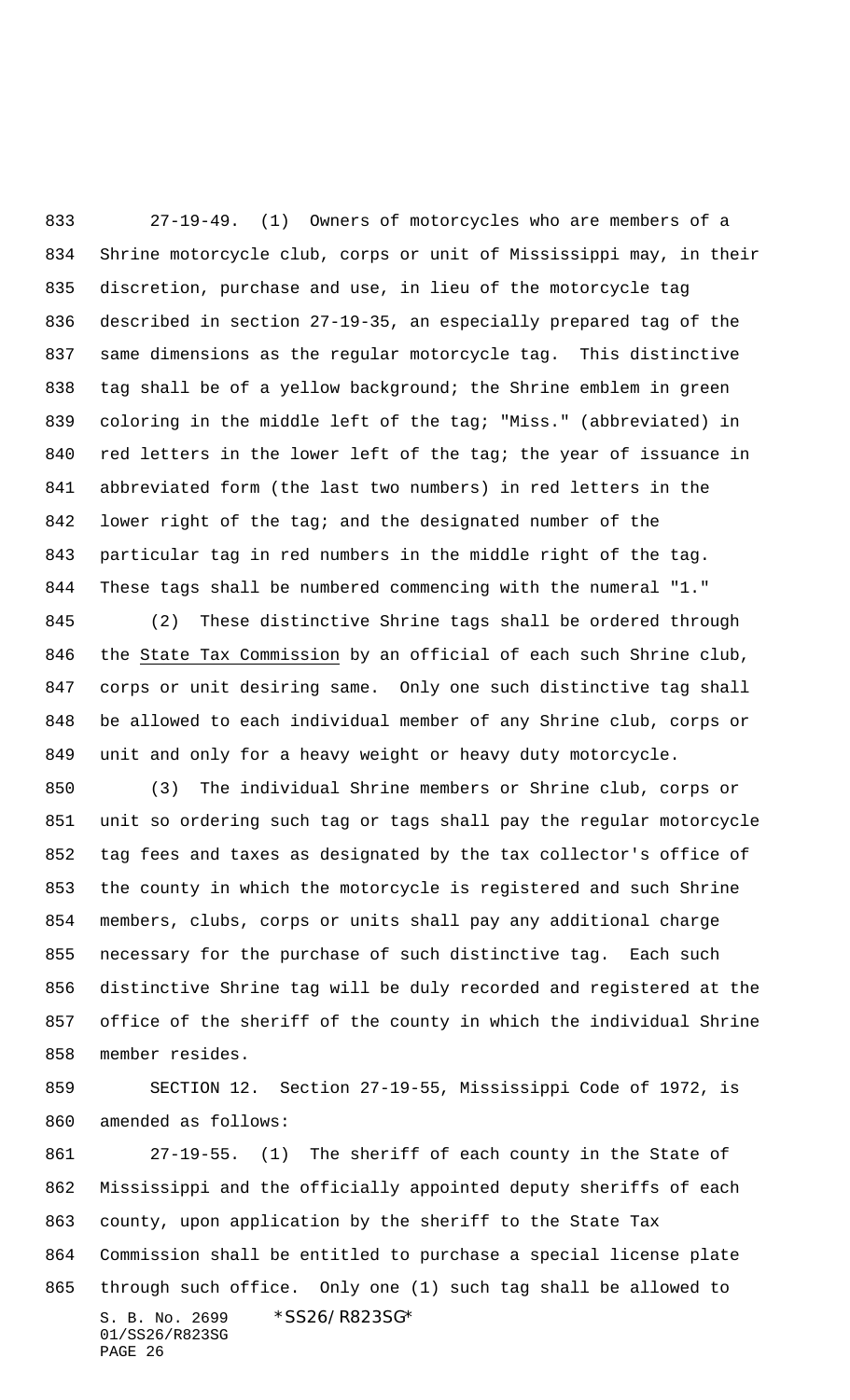each individual sheriff and deputy sheriff in each tag period, and such tag shall be placed upon the vehicle used in the carrying out of official sheriff's department duties.

 (2) The State Tax Commission is authorized to implement the provisions of this section by its own administrative process, according to the provisions herein. The State Tax Commission shall furnish the special license tags and decals to the sheriff's office as provided herein, and the cost of such tags and decals shall be the same as established by law for the vehicle licensed. **\* \* \***

 When a car for which a tag has been issued is sold or traded by the sheriff's department during the period for which the tag is issued, said tag shall be transferred, in addition to the decals on the tag, to the new or other car replacing the car for which the tag was originally issued.

 (3) The tag and decals issued for the sheriffs of the various counties and the deputy sheriffs, shall conform to the provisions of Section 27-19-31, except as follows: The registration number shall be the two (2) digit county code, the initials "S.O.," and in the space immediately to the right of "S.O." there shall appear the number "1," to and including the exact number of deputy sheriffs employed in that particular county. However, the first distinctive license reading "S.O. 1" shall be designated for the sheriff of each county.

 SECTION 13. Section 27-19-56, Mississippi Code of 1972, is amended as follows:

S. B. No. 2699 \*SS26/R823SG\* 01/SS26/R823SG 27-19-56. (1) Upon application by any legal resident of the State of Mississippi with a disability which limits or impairs the ability to walk, the State Tax Commission shall prepare and issue through the county tax collectors a special license plate bearing the International Symbol of Access adopted by Rehabilitation International in 1969 at its Eleventh World Congress on Rehabilitation of the Disabled for not more than one (1) vehicle

PAGE 27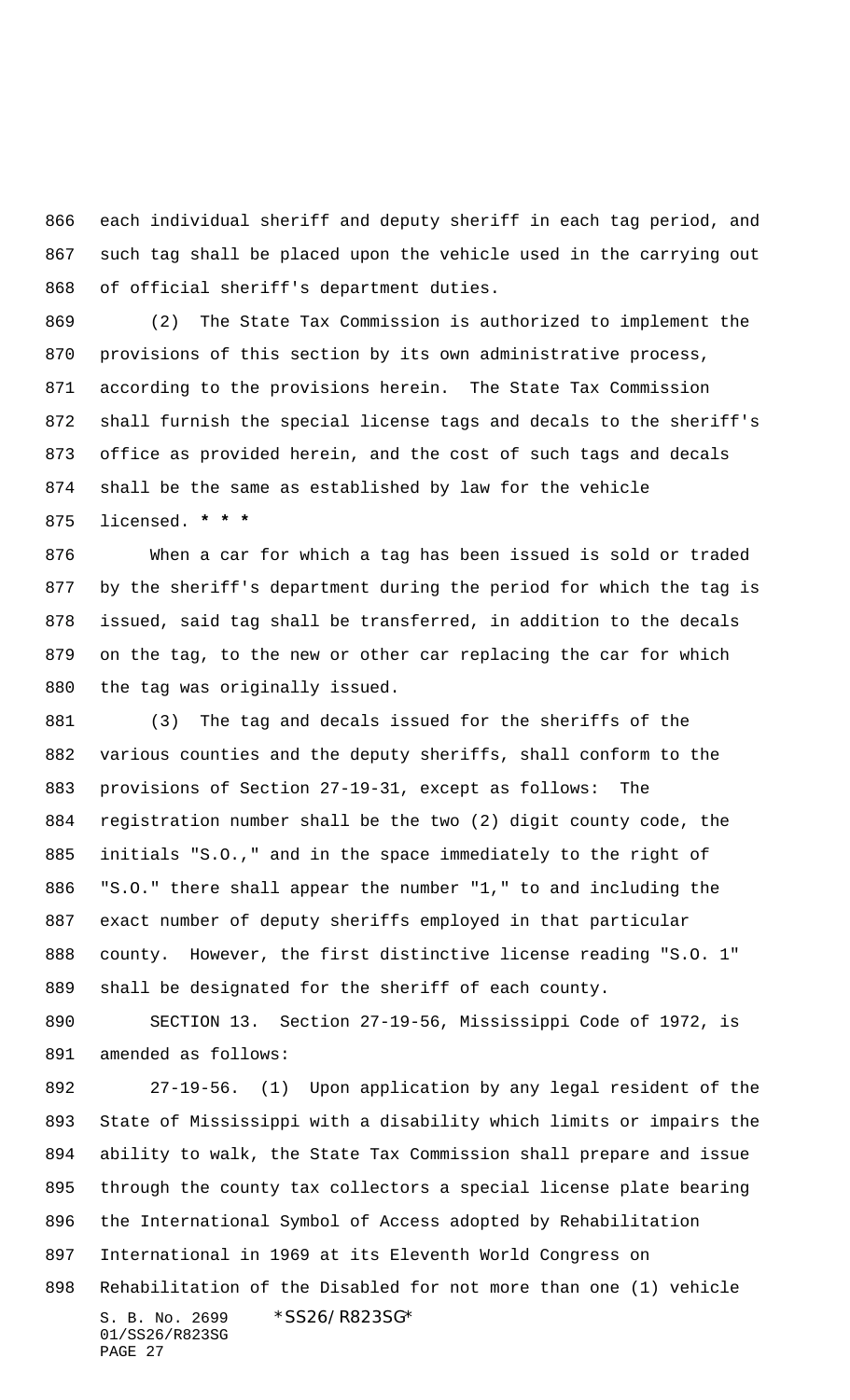that is registered in the applicant's name. The initial application shall be accompanied by the certification of a licensed physician that (a) the applicant meets the definition of persons with disabilities which limit or impair the ability to walk; and (b) that the physician has determined that the applicant will have the disability for at least three (3) years. The State Tax Commission shall prepare and issue to the tax collectors of the various counties, decals for placement on the special license plates. The decals shall bear thereon the month in which the license plate was issued and the year in which the special license plate will expire. The special license plate issued under this section is valid for the period of time that the license tag attached upon a motor vehicle is issued pursuant to Section 27-19-31(1). A person to whom the special license plate is issued may retain the special license plate and may renew it by submitting to the county tax collector, on or before its expiration, the certification of a licensed physician that the physician has determined (a) that the applicant meets the definition of a person with a disability which limits or impairs the ability to walk; and (b) that the applicant will have the disability for at least three (3) years. If an applicant fails to renew the special license plate before its date of expiration, then he shall surrender the special license plate to the county tax collector and the tax collector shall issue to such person a regular license plate to replace the special license plate. The terms "vehicle" and "motor vehicle," as used in this section, includes motorcycles. The term "persons with disabilities which limit or impair the ability to walk" when used in this section means those persons who, as determined by a licensed physician:

 (a) Cannot walk two hundred (200) feet without stopping to rest; or

S. B. No. 2699 \*SS26/R823SG\* 01/SS26/R823SG PAGE 28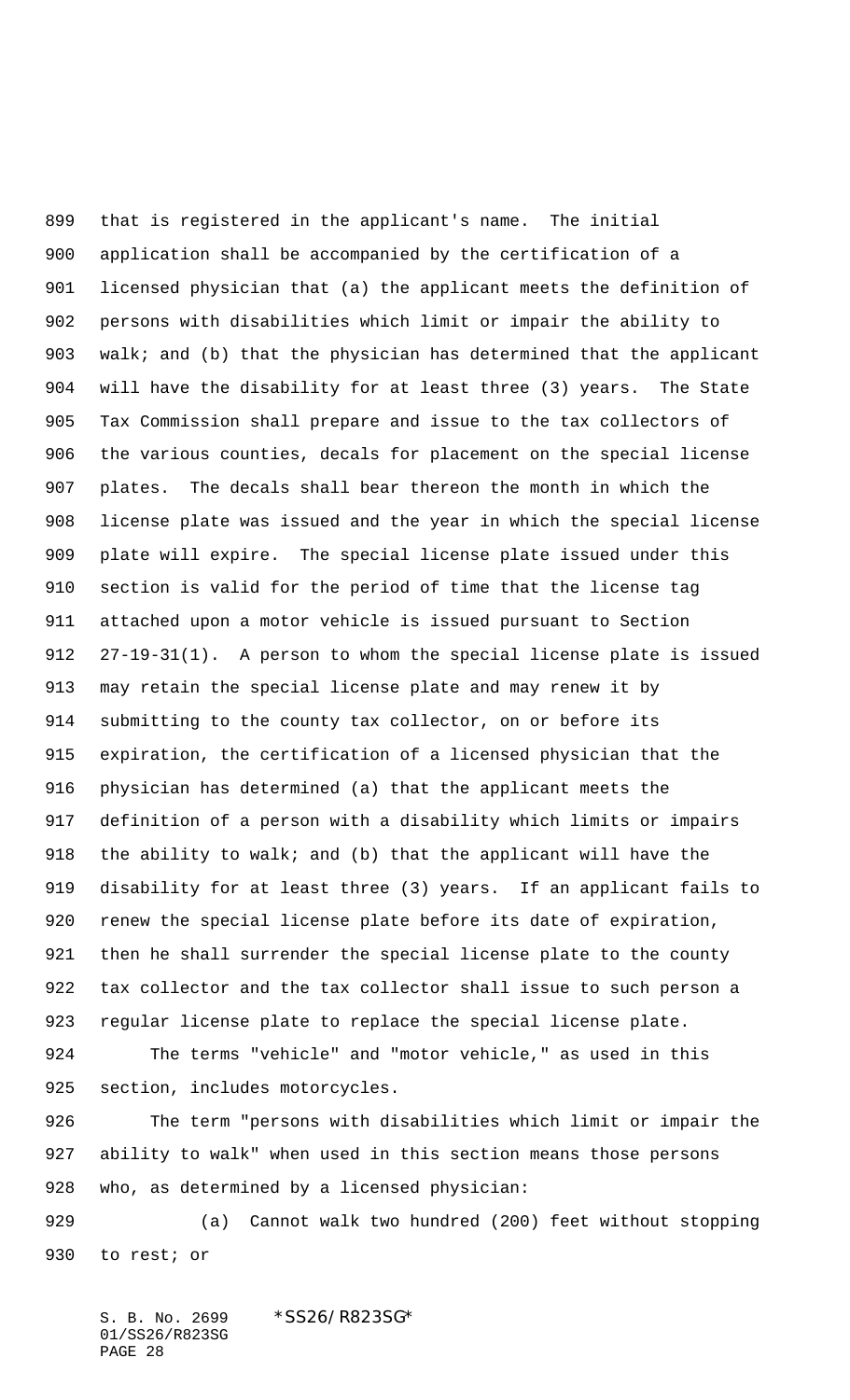(b) Cannot walk without the use of, or assistance from, a brace, cane, crutch, another person, prosthetic device, wheelchair, or other assistive device; or

 (c) Are restricted by lung disease to such an extent that the person's forced (respiratory) expiratory volume for one (1) second, when measured by spirometry, is less than one (1) liter, or the arterial oxygen tension is less than sixty (60) mm/hg on room air at rest; or

(d) Use portable oxygen; or

 (e) Have a cardiac condition to the extent that the person's functional limitations are classified in severity as Class III or Class IV according to standards set by the American Heart Association; or

 (f) Are severely limited in their ability to walk due to an arthritic, neurological or orthopedic condition.

 An applicant for a special license plate bearing the International Symbol of Access shall not be required to pay any fee or charge for the issuance of such license plate separate from or in addition to the road and bridge privilege taxes, ad valorem taxes and registration fees otherwise required by law to be paid for the issuance of a regular license plate for such vehicle.

S. B. No. 2699 \* SS26/R823SG\* 01/SS26/R823SG PAGE 29 (2) The State Tax Commission shall prepare removable windshield placards and such placards shall be issued and periodically renewed upon the applications of persons with disabilities which limit or impair the ability to walk. The placards shall be issued, free of charge, to applicants through the offices of the tax collectors of the counties. The initial application shall be accompanied by the certification of a licensed physician that the applicant meets the definition of persons with disabilities which limit or impair the ability to walk. These placards shall be valid for a period of three (3) years from their date of issue and may be renewed in the same manner as provided for the renewal of the special license plates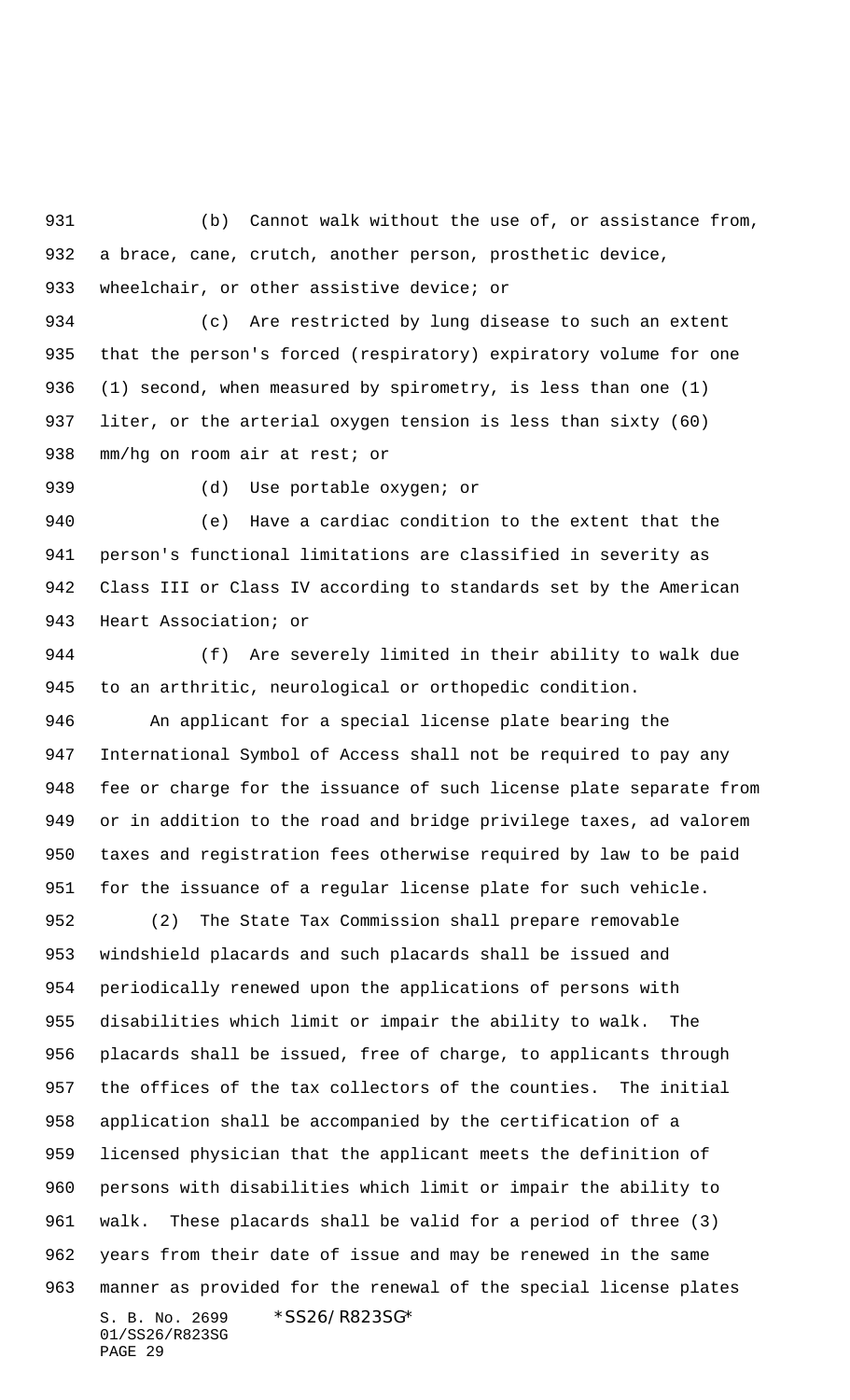under subsection (1) of this section. The removable windshield placard must be displayed on the left side of the vehicle dashboard. The State Tax Commission shall prescribe the placement for motorcycles.

 (3) The State Tax Commission shall provide for the issuance of a temporary removable windshield placard, upon the application of a person with a disability which limits or impairs the ability to walk. Temporary removable windshield placards authorized by this subsection shall be prepared by the State Tax Commission and shall be issued, free of charge, to applicants through the offices of the tax collectors of the counties. Application for a temporary removable windshield placard must be accompanied by the certification of a licensed physician that the applicant meets the definition of persons with disabilities which limit or impair the ability to walk. The certification shall also include the period of time that the physician determines the applicant will have the disability, not to exceed six (6) months. The temporary removable windshield placard must be displayed on the left side of the vehicle dashboard. The temporary removable windshield placard shall be valid for a period of time for which the physician has determined that the applicant will have the disability, not to exceed six (6) months from the date of issuance. The State Tax Commission shall prescribe the placement for motorcycles.

 (4) The removable windshield placard and the temporary removable windshield placard shall be two-sided and shall include:

 (a) The International Symbol of Access, which is at least three (3) inches in height, centered on the placard (the color of the removable windshield placard shall be white on a blue shield; and the temporary removable windshield placard shall be 993 white on a red shield);

 (b) An identification number and, on the reverse side, 995 the name of the individual to whom the placard is issued;

S. B. No. 2699 \* SS26/R823SG\* 01/SS26/R823SG PAGE 30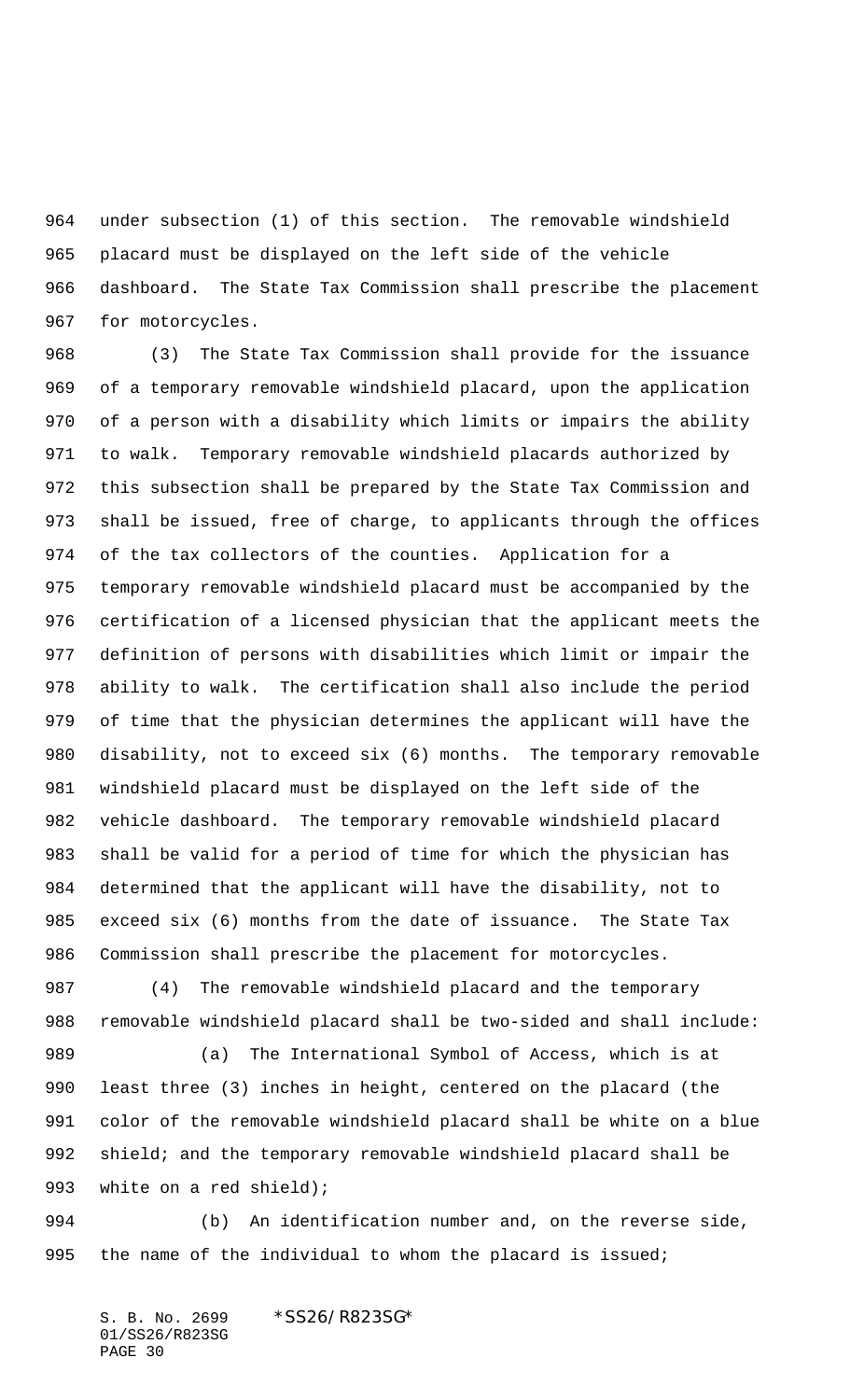(c) A date of expiration, which shall be entered on the 997 placard by the tax collector; and

(d) The seal of the State of Mississippi.

 (5) It shall be unlawful to park a motor vehicle in an area set aside for persons who are disabled if the motor vehicle does not have displayed the removable windshield placard authorized in this section. Any person who unlawfully parks a motor vehicle in such areas, or who blocks such spaces or access thereto, shall be guilty of a misdemeanor and, upon conviction thereof, shall be fined not more than Two Hundred Dollars (\$200.00) for each such violation. For the third and subsequent offenses under this section, the offender's driver's license shall be suspended for ninety (90) days by the Commissioner of Public Safety in accordance with Section 63-1-53 in addition to any fine imposed. The court shall not suspend or reduce any fine required to be imposed under this subsection.

 (6) Any person who, for the purpose of obtaining a special license plate or windshield placard under this section, files with the county tax collector a physician's certification, knowing the certification to be false or to have been fraudulently obtained, shall be guilty of a misdemeanor and, upon conviction, shall be fined not more than Two Hundred Dollars (\$200.00).

 (7) All law enforcement officers are authorized to enforce this section on public and private property. Provision of spaces restricted to handicapped parking and proper marking of such spaces shall be considered as intent and permission to enforce such designated parking on private property. Only areas marked in accordance with the Americans with Disabilities Act Accessibility Guidelines or equivalent standards shall be enforced. Spaces shall bear the International Symbol of Access.

S. B. No. 2699 \* SS26/R823SG\* 01/SS26/R823SG PAGE 31 (8) Motor vehicles displaying a special license plate, license plate decal, placard or parking certificate or permit bearing the International Symbol of Access issued to a person with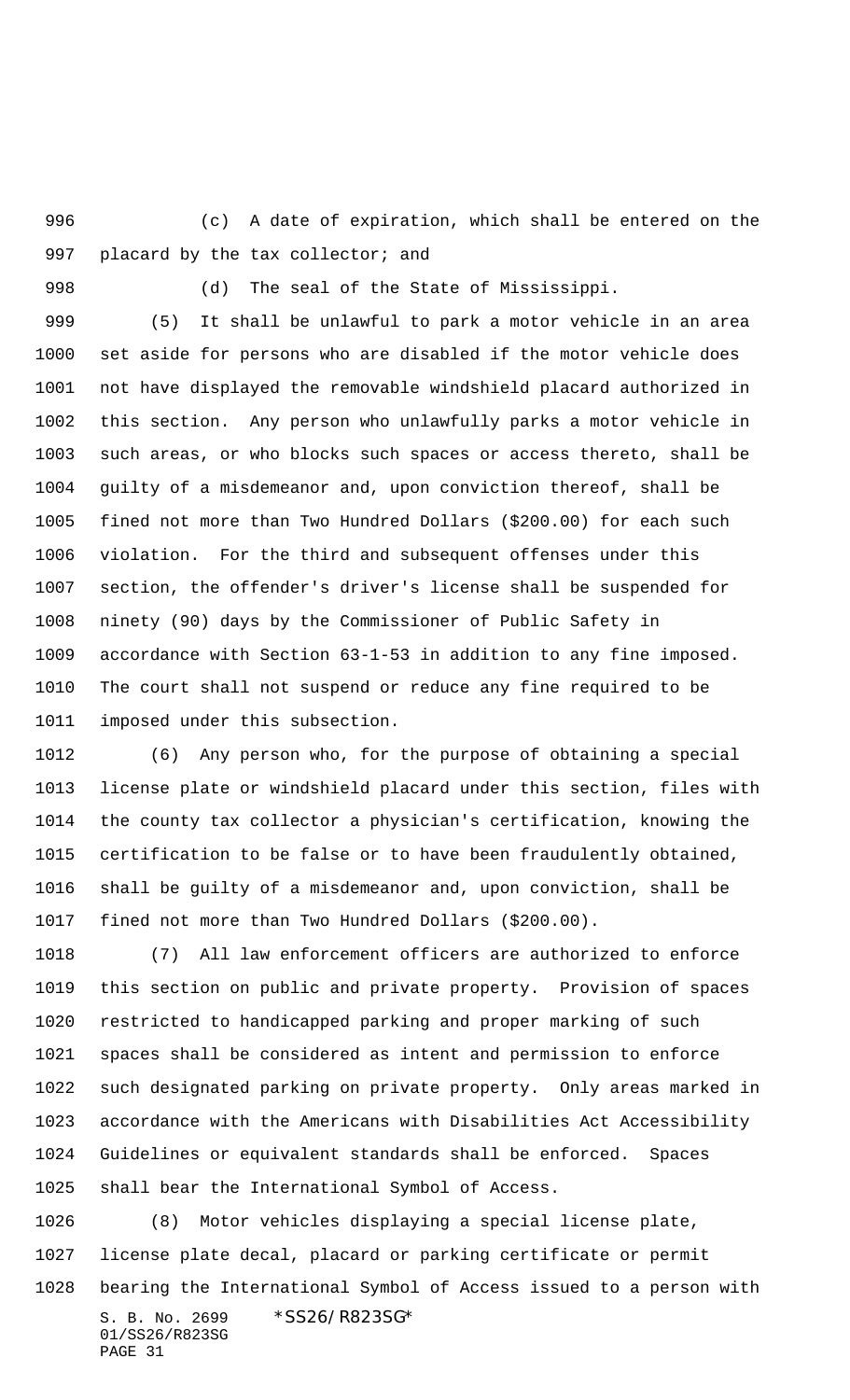a disability by any other state or district subject to the laws of the United States shall be allowed the special parking privileges under this section provided the license plate, decal, placard, permit or certificate bears the International Symbol of Access and is displayed in a prominent place on the vehicle.

 (9) Parking in any area set aside for persons who are disabled is limited to vehicles which, immediately before or after the utilization of such an area, are used to transport a person with a disability which limits or impairs the ability to walk. The identification required to park in such an area, except as provided in subsection (8) of this act, is as follows:

 (a) For a vehicle used to transport a person with a permanent disability, that person's permanent windshield placard must be displayed.

 (b) For a vehicle being used by a person who has a temporary disability which limits or impairs the ability to walk, or which is being used to transport such a person, a temporary windshield placard must be displayed.

 (10) Upon application by a nursing home, retirement home or other institution that transports disabled persons, the State Tax Commission may issue the special license plate authorized pursuant to this section for not more than one (1) vehicle that is registered in the applicant's name that is used to transport disabled residents of the institution. Such institution shall

comply with all other laws regarding the registration of such

vehicle.

 SECTION 14. Section 27-19-56.1, Mississippi Code of 1972, is amended as follows:

S. B. No. 2699 \* SS26/R823SG\* 01/SS26/R823SG PAGE 32 27-19-56.1. (1) Any owner of a motor vehicle who is a fire fighter, including a career fire fighter, a volunteer fire fighter or an industrial fire fighter, employed by or in the service of any municipality, county, fire district, state agency or industry in the state who is a resident of this state, or who is a retired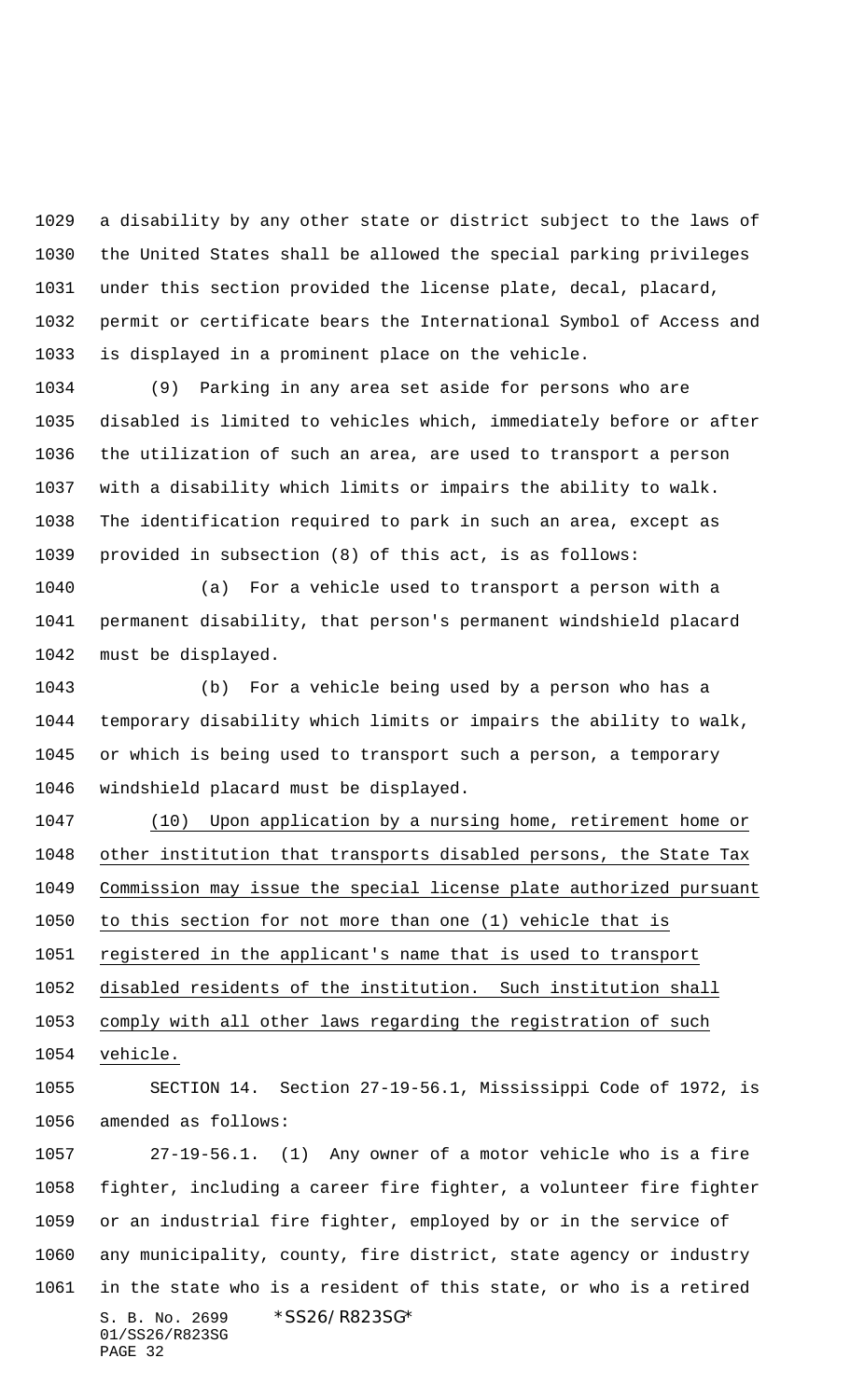fire fighter who is a resident of this state, upon payment of the road and bridge privilege taxes, ad valorem taxes and registration fees as prescribed by law for private carriers of passengers, pickup trucks and other noncommercial motor vehicles, and upon payment of an additional fee in the amount provided in subsection (3) of this section, shall be issued a distinctive license tag for each motor vehicle registered in his name identifying such person as a fire fighter or retired fire fighter. The distinctive license tags so issued shall be of such color and design as may be agreed upon by the Executive Committee of the Mississippi Fire Fighters Association and the State Tax Commission, shall consist of such letters or numbers, or both, as may be necessary to distinguish each license tag and may, in the discretion of the State Tax Commission, display the county name.

S. B. No. 2699 \* SS26/R823SG\* 01/SS26/R823SG PAGE 33 (2) Application for the distinctive license tags authorized by this section shall be made to the county tax collector on forms prescribed by the State Tax Commission. Applicants for such distinctive license tags (a) shall present to the issuing official proof of their employment or service as a fire fighter by presentation of the applicant's official fire fighter identification card or a signed and notarized affidavit from the governing authority or chief executive officer of the municipality, county, fire district, agency or industry by or for whom the applicant is employed or serves as a fire fighter; or (b) shall present proof that they are a retired fire fighter by presentation of a signed and notarized affidavit from the governing authority or chief executive officer of the municipality, county, fire district, agency or industry from whom the fire fighter retired. The application and the additional fee imposed under subsection (3) of this section, less three percent (3%) thereof to be retained by the tax collector, shall be remitted to the State Tax Commission on a monthly basis as prescribed by the commission. The portion of the additional fee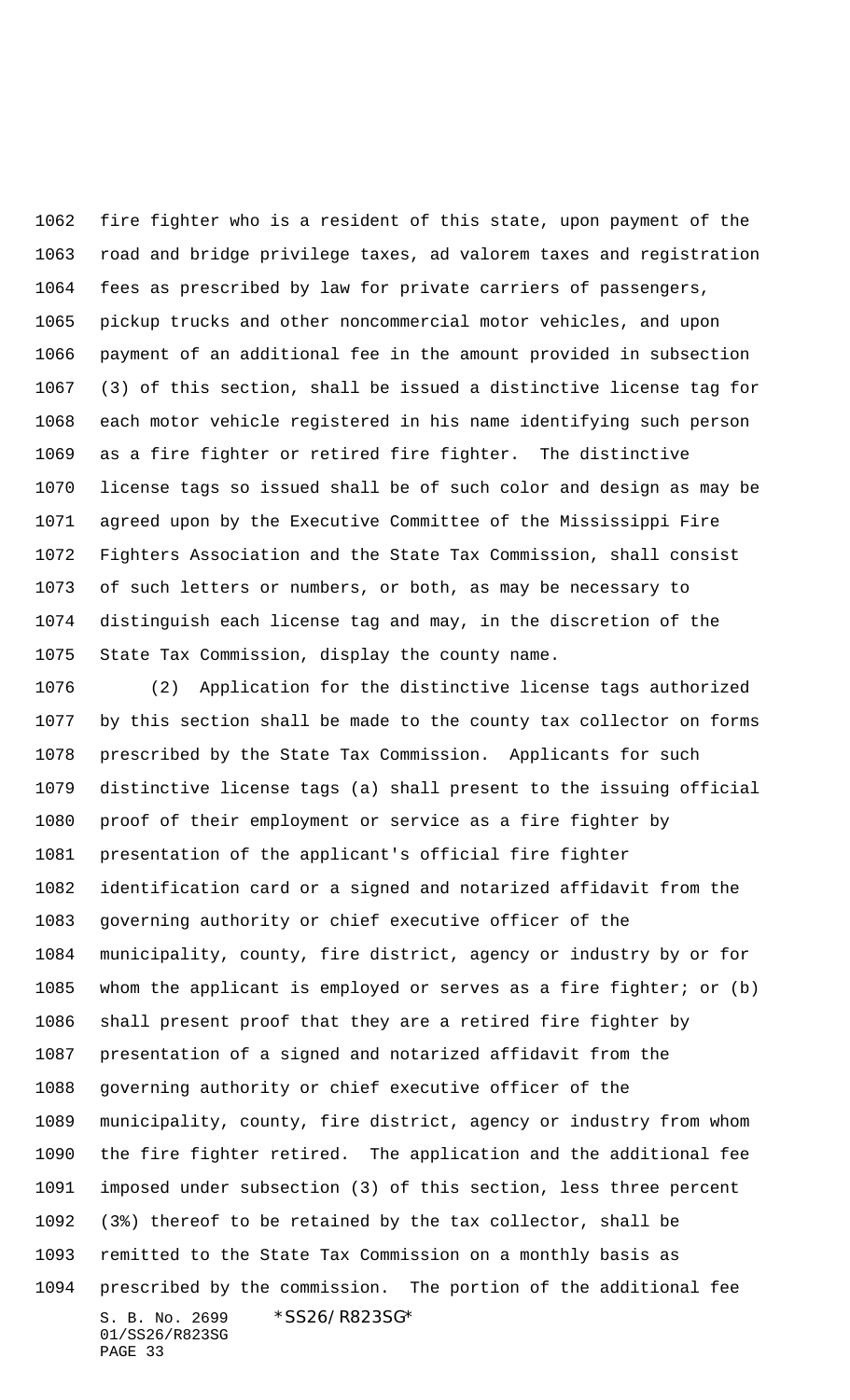retained by the tax collector shall be deposited into the county general fund.

 (3) Beginning with any registration year commencing on or after July 1, 1992, any person applying for a distinctive license tag under this section shall pay an additional fee in the amount of Fifty Dollars (\$50.00) for each distinctive license tag applied for under this section which shall be in addition to all other taxes and fees. The additional fee paid shall be for a period of time to run concurrent with the vehicle's established license tag year. The additional fee is due and payable at the time the original application is made for a distinctive license tag under this section and thereafter annually at the time of renewal registration as long as the owner retains the distinctive license tag. If the owner does not wish to retain the distinctive license tag, or if the owner **\* \* \*** resigns from or otherwise vacates his employment or service as a fire fighter, he must surrender it to the local county tax collector.

 (4) The State Tax Commission shall deposit all fees into the State Treasury on the day collected. At the end of each month, the State Tax Commission shall certify to the State Treasurer the total fees collected under this section from the issuance of distinctive license tags. The State Treasurer shall distribute an amount equal to Seven Dollars (\$7.00) of the additional fees collected for each such distinctive license tag issued under this section to the State General Fund, and the remainder of such additional fees collected shall be distributed by the State Treasurer to the credit of the special fund created in Section 7-9-70.

S. B. No. 2699 \* SS26/R823SG\* 01/SS26/R823SG PAGE 34 (5) A regular license tag must be properly displayed as required by law until replaced by a distinctive license tag under this section. The regular license tag must be surrendered to the tax collector upon issuance of the distinctive license tag under this section. The tax collector shall issue up to two (2) license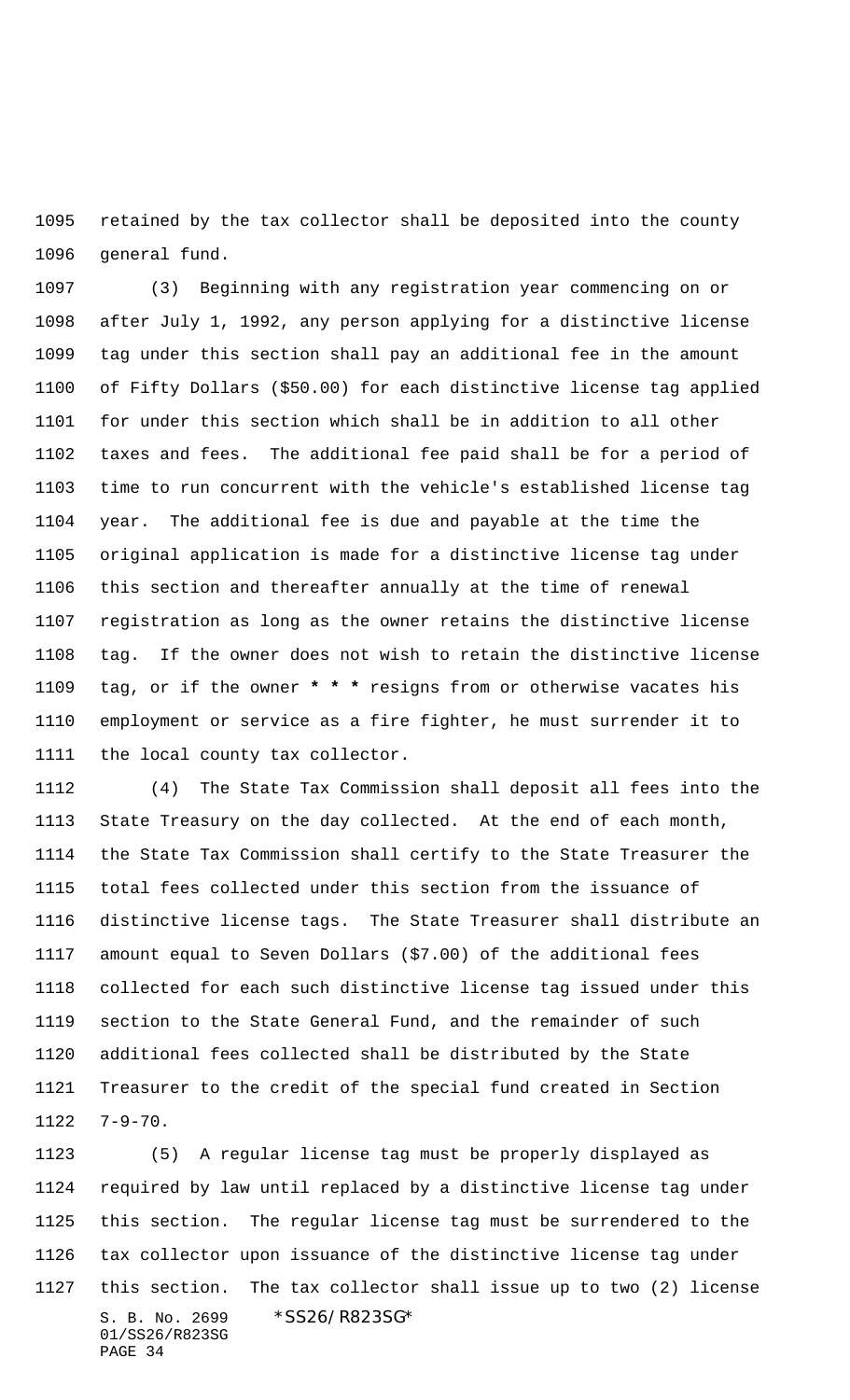decals for each distinctive license tag issued under this section, which will expire the same month and year as the regular license tag.

 (6) In the case of loss or theft of a distinctive license tag issued under this section, the owner may make application and affidavit for a replacement distinctive license tag as provided by Section 27-19-37, Mississippi Code of 1972. The fee for a replacement distinctive license tag shall be Ten Dollars (\$10.00). The tax collector receiving such application and affidavit shall be entitled to retain and deposit into the county general fund five percent (5%) of the fee for such replacement license tag and the remainder shall be distributed in the same manner as funds from the sale of regular distinctive license tags issued under this section.

 (7) In lieu of the distinctive license tag authorized under subsections (1) through (6) of this section, any person who presents proof of his employment or service as a fire fighter in the manner provided in subsection (2) of this section, may be issued a distinctive license tag decal for each motor vehicle registered in his name identifying such person as a fire fighter. The distinctive license tag decal shall be of such size, color and design as may be agreed upon by the Executive Committee of the Mississippi Fire Fighters Association and the State Tax Commission; however, the State Tax Commission shall have final approval of the size, color and design. The distinctive license tag decals shall be prepared and sold at Two Dollars (\$2.00) each through the Mississippi Fire Fighters Training Academy.

 SECTION 15. Section 27-19-56.5, Mississippi Code of 1972, is amended as follows:

S. B. No. 2699 \* SS26/R823SG\* 01/SS26/R823SG PAGE 35 27-19-56.5. In recognition of the patriotic service rendered by Mississippians who survived the attack on Pearl Harbor and by Mississippians who are recipients of the Purple Heart Medal, any such person is privileged to obtain one (1) distinctive motor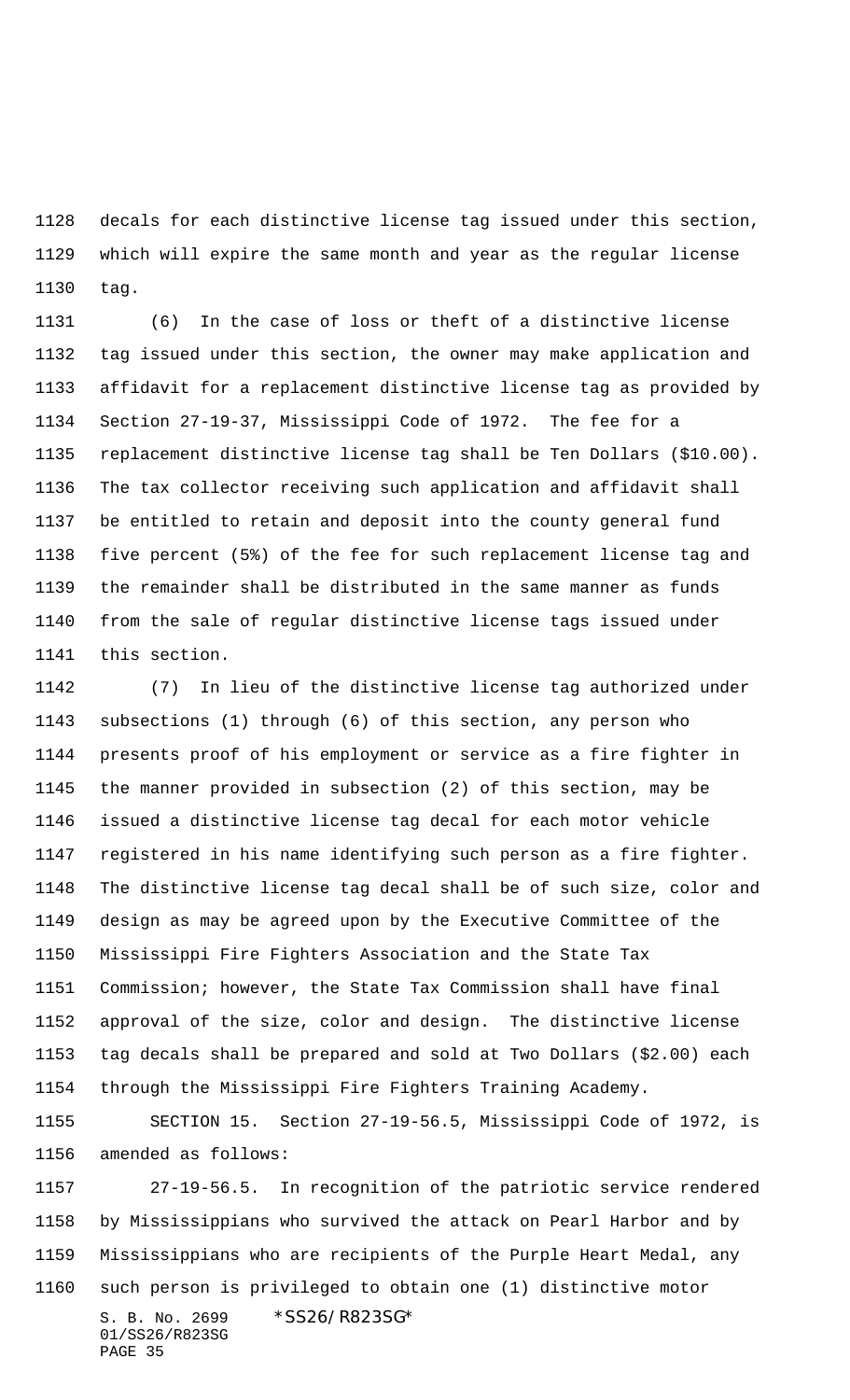vehicle license plate or tag identifying him as a Pearl Harbor survivor or not more than two (2) distinctive motor vehicle license plates or tags identifying him as a Purple Heart Medal recipient. The distinctive plates or tags shall be of a color and design designated by the State Tax Commission.

S. B. No. 2699 \*SS26/R823SG\* 01/SS26/R823SG PAGE 36 The distinctive license plates shall be prepared by the State Tax Commission and shall be issued through the tax collectors of the counties in the same manner as are other motor vehicle license plates or tags. A tag fee of Fifteen Dollars (\$15.00), in addition to all other taxes and fees, shall be collected by the tax collector for the Pearl Harbor distinctive tag. The first distinctive tag issued to Purple Heart Medal recipients under the provisions of this section shall be exempt from ad valorem taxes, privilege taxes and all other taxes and fees. There shall be no exemption from ad valorem taxes, privilege taxes or other taxes and fees for the issuance of a second distinctive tag to Purple Heart Medal recipients. The surviving spouse of a deceased person who was issued a Purple Heart Medal distinctive license plate or tag under this section shall be entitled to apply for or retain one (1) such license tag and may continue annually to renew registration for **\* \* \*** such distinctive motor vehicle license plate or tag for as long as the spouse remains unmarried. At the time of application or renewal registration, a surviving spouse who desires to retain such distinctive plate or tag shall file with the county tax collector a sworn statement that the spouse is unmarried, and any such vehicle when so registered shall not be exempt from ad valorem taxes and privilege taxes. The tax collector shall monthly forward the additional fee of Fifteen Dollars (\$15.00) charged for issuance of a Pearl Harbor distinctive tag to the State Tax Commission which shall deposit such fee to the credit of the State General Fund. An applicant for a distinctive tag under this section shall present to the issuing official either (a) written proof that the applicant is an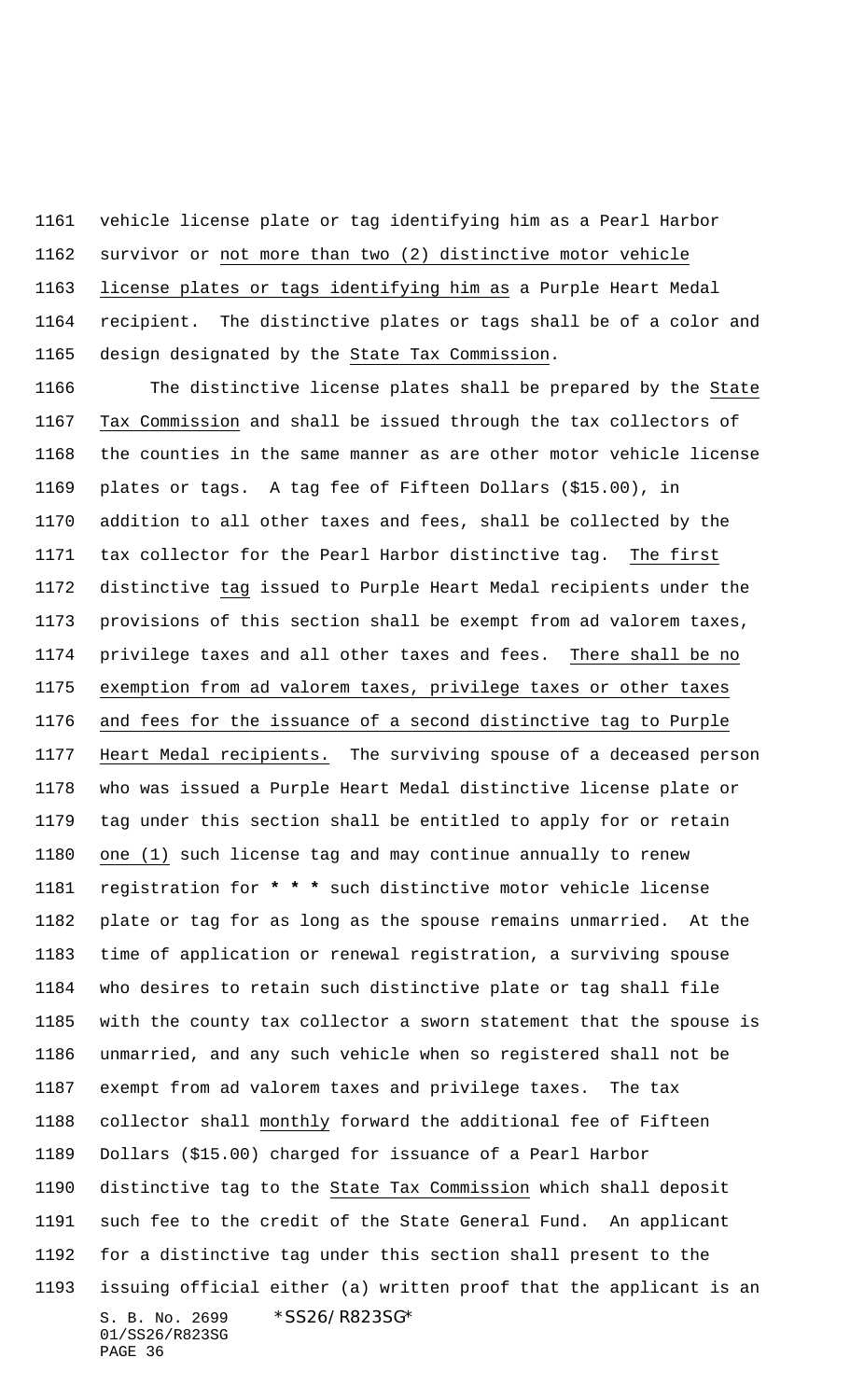honorably discharged former member of one (1) of the Armed Forces of the United States and, while serving in the Armed Forces of the United States, was present during the attack on the island of Oahu, Territory of Hawaii, on December 7, 1941, between the hours of 7:55 a.m. and 9:45 a.m., Hawaii time, or (b) written proof that the applicant is a Purple Heart Medal recipient. The distinctive license plates or tags so issued shall be used only upon a personally or jointly owned private passenger vehicle (to include station wagons, recreational motor vehicles and pickup trucks) registered in the name, or jointly in the name, of the person making application therefor, and when issued to such person shall be used upon the vehicle for which issued in lieu of the standard license plate or license tag normally issued for such vehicle.

 The distinctive license plates shall not be transferable between motor vehicle owners; and in the event the owner of a vehicle bearing a distinctive plate shall sell, trade, exchange or otherwise dispose of the vehicle, such plate shall be retained by such owner and returned to the tax collector.

 SECTION 16. Section 27-19-56.9, Mississippi Code of 1972, is amended as follows:

S. B. No. 2699 \*SS26/R823SG\* 01/SS26/R823SG 27-19-56.9. Upon application by any legal resident of the State of Mississippi who is deaf, the State Tax Commission shall prepare and issue through the county tax collectors a special license plate for not more than one (1) vehicle that is registered in the applicant's name. The initial application shall be accompanied by the certification of a licensed physician that the applicant meets the definition of deaf persons set forth in this section. An applicant for a special license plate shall not be required to pay any fee or charge for the issuance of such license plate separate from or in addition to the road and bridge privilege taxes, ad valorem taxes and registration fees otherwise required by law to be paid for the issuance of a regular license plate for such vehicle. The design of the special license plate

PAGE 37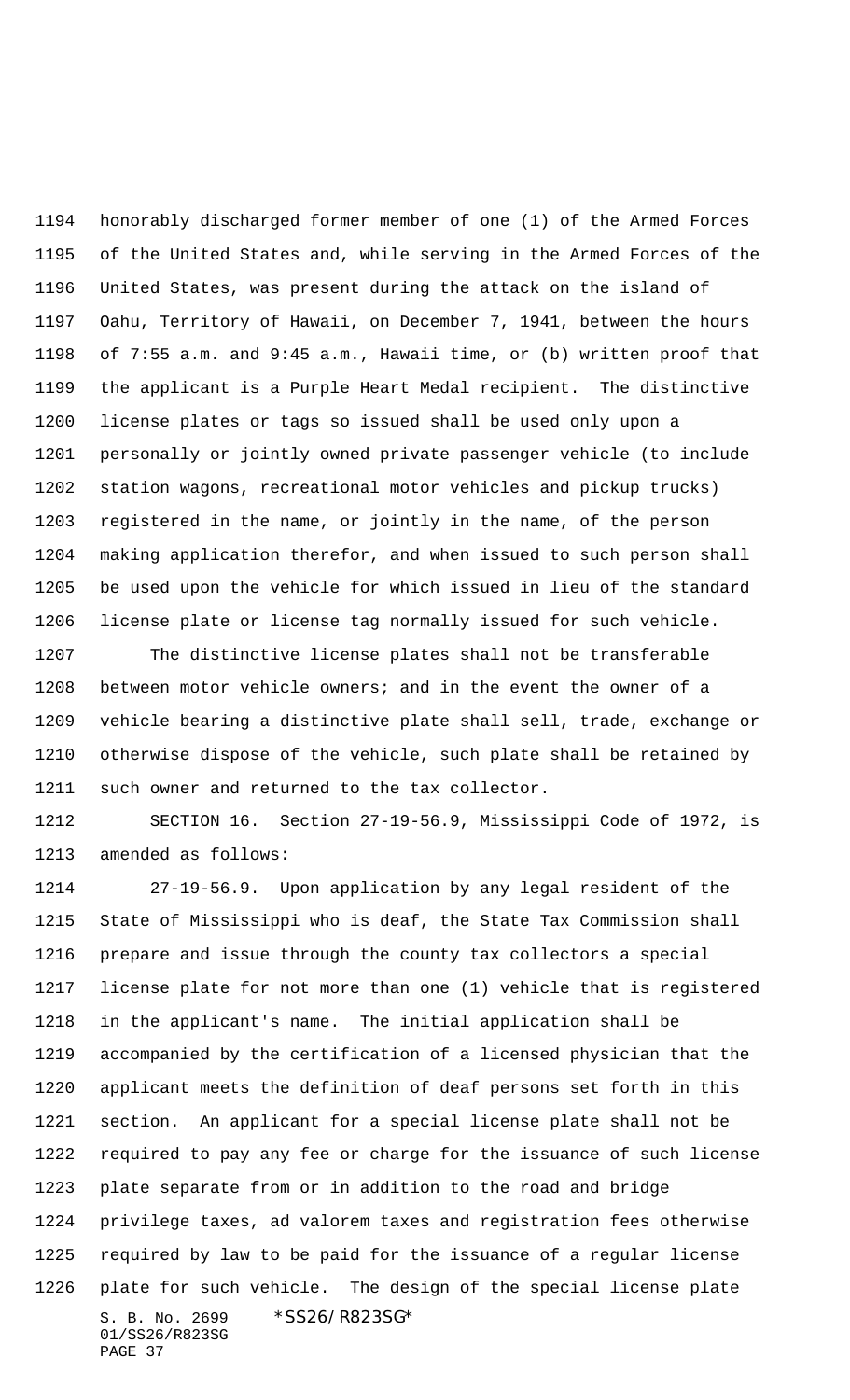shall be executed in a manner which will alert others that the vehicle is registered in the name of a person who is deaf.

 For the purpose of this section, the term "vehicle" includes motorcycles, and the term "deaf" means any person whose hearing is totally impaired or whose hearing is so seriously impaired as to prohibit the person from understanding oral communication when spoken to in a normal conversational tone.

 **\* \* \***

 SECTION 17. Section 27-19-56.10, Mississippi Code of 1972, is amended as follows:

 27-19-56.10. (1) Owners of motor vehicles upon complying with the motor vehicle laws relating to registration and licensing of motor vehicles, and upon payment of the road and bridge privilege taxes, ad valorem taxes and registration fees as prescribed by law for private carriers of passengers, pickup trucks and other noncommercial motor vehicles, and upon payment of an additional annual fee in the amount of Thirty Dollars (\$30.00), shall be issued a special license tag which displays an emblem designed by the Department of Wildlife, Fisheries and Parks.

 (2) The Department of Wildlife, Fisheries and Parks shall design emblems which shall be displayed on the special license tag. The emblem shall be affixed during the production of the license tag.

 (3) Application for the special license tags shall be made to the county tax collector on forms prescribed by the State Tax Commission. The application and the additional fee, less five percent (5%) thereof to be retained by the tax collector, shall be remitted to the State Tax Commission on a monthly basis as prescribed by the commission. The portion of the additional fee retained by the tax collector shall be deposited into the county general fund.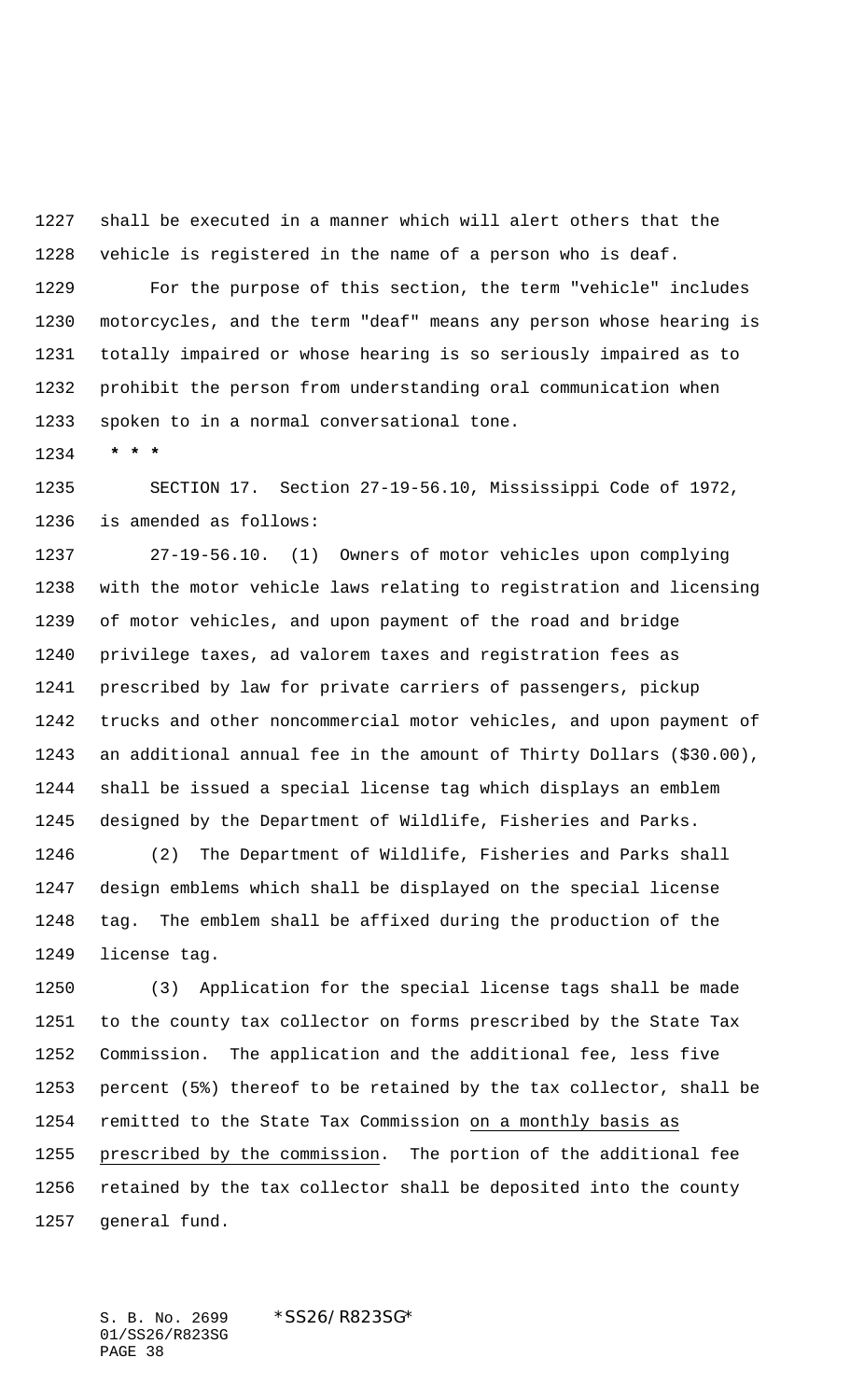(4) The special license tag shall be issued for a one-year period. The additional annual fee shall be due and payable at the time of renewal registration.

 (5) The State Tax Commission shall deposit all fees into the State Treasury on the day received. At the end of each month, the State Tax Commission shall certify the total fees collected under this section to the State Treasurer who shall distribute such collections as follows:

 (a) Twenty Dollars (\$20.00) of each additional fee collected on special license tags issued pursuant to this section shall be deposited into the Wildlife Heritage Fund created pursuant to Section 49-5-77.

 (b) One Dollar (\$1.00) of each additional fee collected on special license tags shall be deposited into the Mississippi Fire Fighter's Memorial Burn Center Fund created pursuant to Section 7-9-70.

 (c) The remainder of each such additional fee shall be deposited to the credit of the State Highway Fund to be expended solely for the repair, maintenance, construction or reconstruction of highways.

 SECTION 18. Section 27-19-56.11, Mississippi Code of 1972, is amended as follows:

S. B. No. 2699 \* SS26/R823SG\* 01/SS26/R823SG 27-19-56.11. (1) Any resident of the State of Mississippi who is the owner of an antique automobile, as defined in Section 27-19-47, or a street rod, as defined in Section 27-19-56.6, upon payment of the fee provided for in subsection (2) of this section, may apply through the office of the tax collector in the county of his legal residence, on forms prescribed by the State Tax Commission, for permission to display on the vehicle an authentic historical license plate of the same year of issuance as the model year of the antique automobile or street rod. The license plate shall be furnished by the applicant and presented for authentication to the State Tax Commission by the county tax

PAGE 39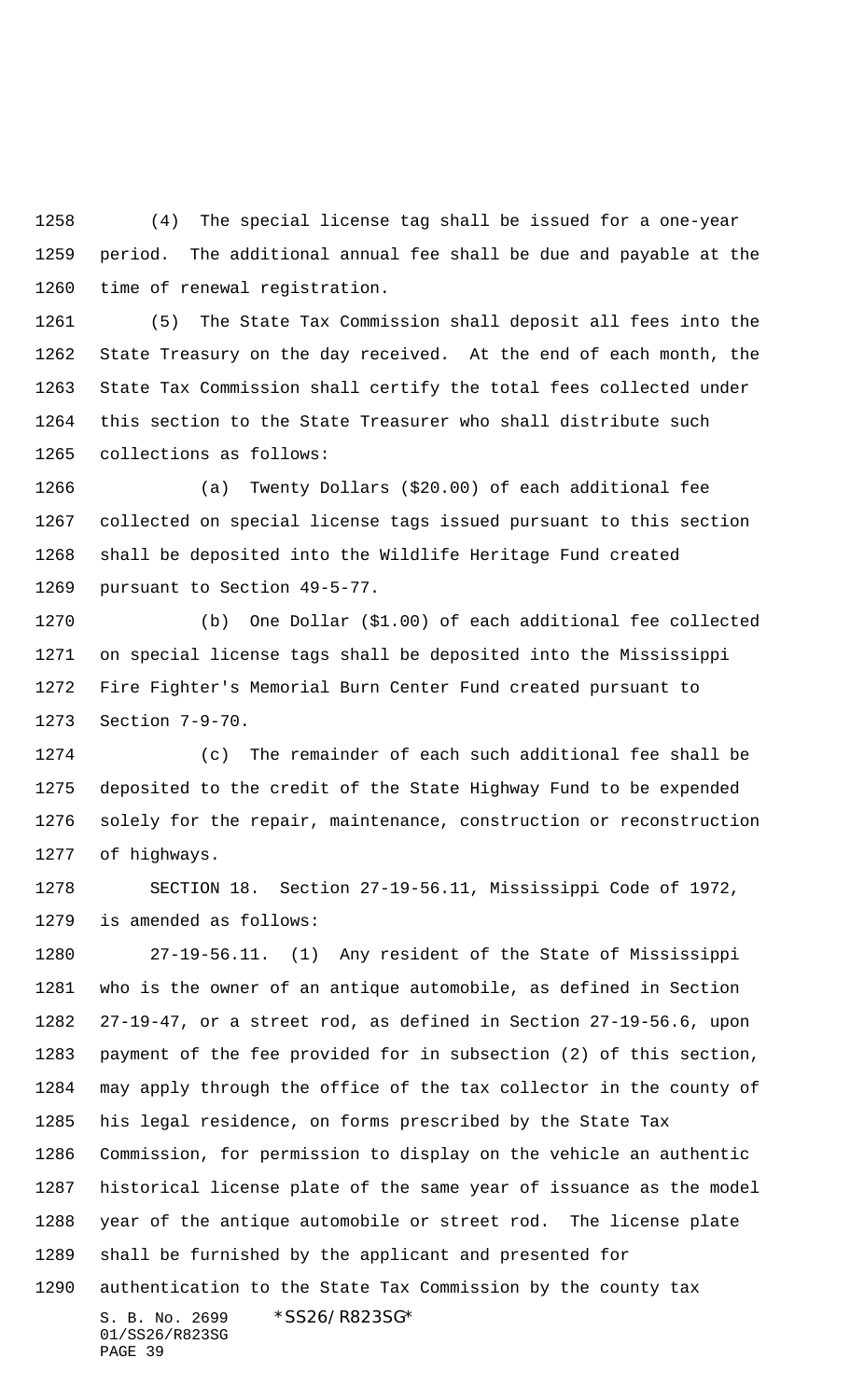collector. A regular license plate or a distinctive license plate authorized by law must be displayed on the vehicle until replaced by the historical license plate.

 (2) In lieu of the annual payment of road and bridge privilege taxes, ad valorem taxes and registration fees as prescribed by law, each person who applies for permission to display an historical license plate under this section, shall pay a one-time, nonrefundable special license tax fee of Twenty-five Dollars (\$25.00) to the county tax collector. The fee, less five percent (5%) thereof to be retained by the county tax collector and deposited in the county general fund, shall be remitted to the State Tax Commission on a monthly basis as prescribed by the commission and deposited in the State General Fund **\* \* \***.

 (3) Upon receipt of an application and an historical license plate under this section, the State Tax Commission shall examine the historical license plate to determine its authenticity, its condition and its original year of issue. If the commission determines that the license plate is an authentic historical license plate of the same year of issuance as the model year of the antique automobile or street rod for which permission to display the license plate is applied and that the license plate is in satisfactory original condition or has been refurbished to a satisfactory condition, then it shall return the license plate to the tax collector with its approval. If the commission determines that the license plate is not in satisfactory original condition or has not been refurbished to a satisfactory condition, then it shall return the license plate to the tax collector with its disapproval. The county tax collector shall notify the applicant whether or not permission to display the license plate has been given by the State Tax Commission and, in either case, shall return the license plate to the applicant.

 (4) An historical license plate that has been approved for display on an antique automobile or street rod under the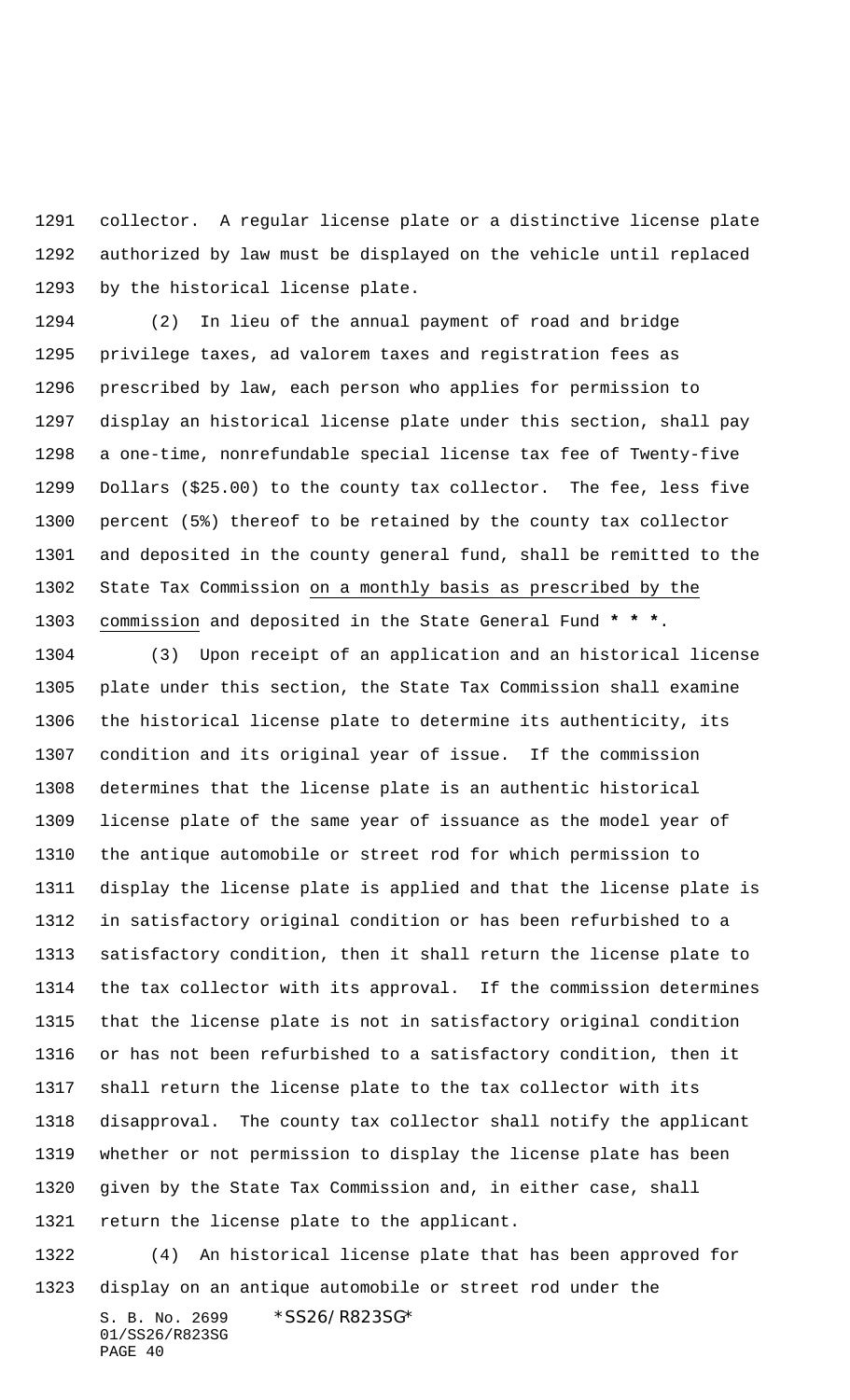provisions of this section, is not transferable between motor vehicle owners and may not be displayed on other motor vehicles owned by the same person. If a person to whom permission has been granted to display an historical license plate no longer wishes to display the license plate on the vehicle for which permission was granted, or if such person sells, trades, exchanges or otherwise disposes of the vehicle, he must remove the license plate from such vehicle.

 SECTION 19. Section 27-19-56.12, Mississippi Code of 1972, is amended as follows:

 27-19-56.12. In recognition of the patriotic service rendered by Mississippians who are honorably discharged veterans who served in the United States Armed Forces, any such person is privileged to obtain distinctive motor vehicle license plates or tags for each motor vehicle registered in his name identifying his status as a veteran. The State Tax Commission, with concurrence by the State Veterans Affairs Board, shall develop decals to be affixed to the license tag indicating branch and period of military service. The distinctive plates or tags shall be of a color and design designated by the Tax Commission with concurrence by the State Veterans Affairs Board.

 The distinctive license plates shall be prepared by the Tax Commission and shall be issued through the tax collectors of the counties in the same manner as are other motor vehicle license plates or tags. An additional tag fee of Thirty Dollars (\$30.00) shall be collected by the tax collector for such license plates or tags and shall be remitted to the Tax Commission on a monthly basis as prescribed by the commission. The State Tax Commission shall deposit such fee to the credit of a fund to be administered by the board overseeing the veterans nursing homes in this state for the benefit of indigent veterans who are residents of such nursing homes.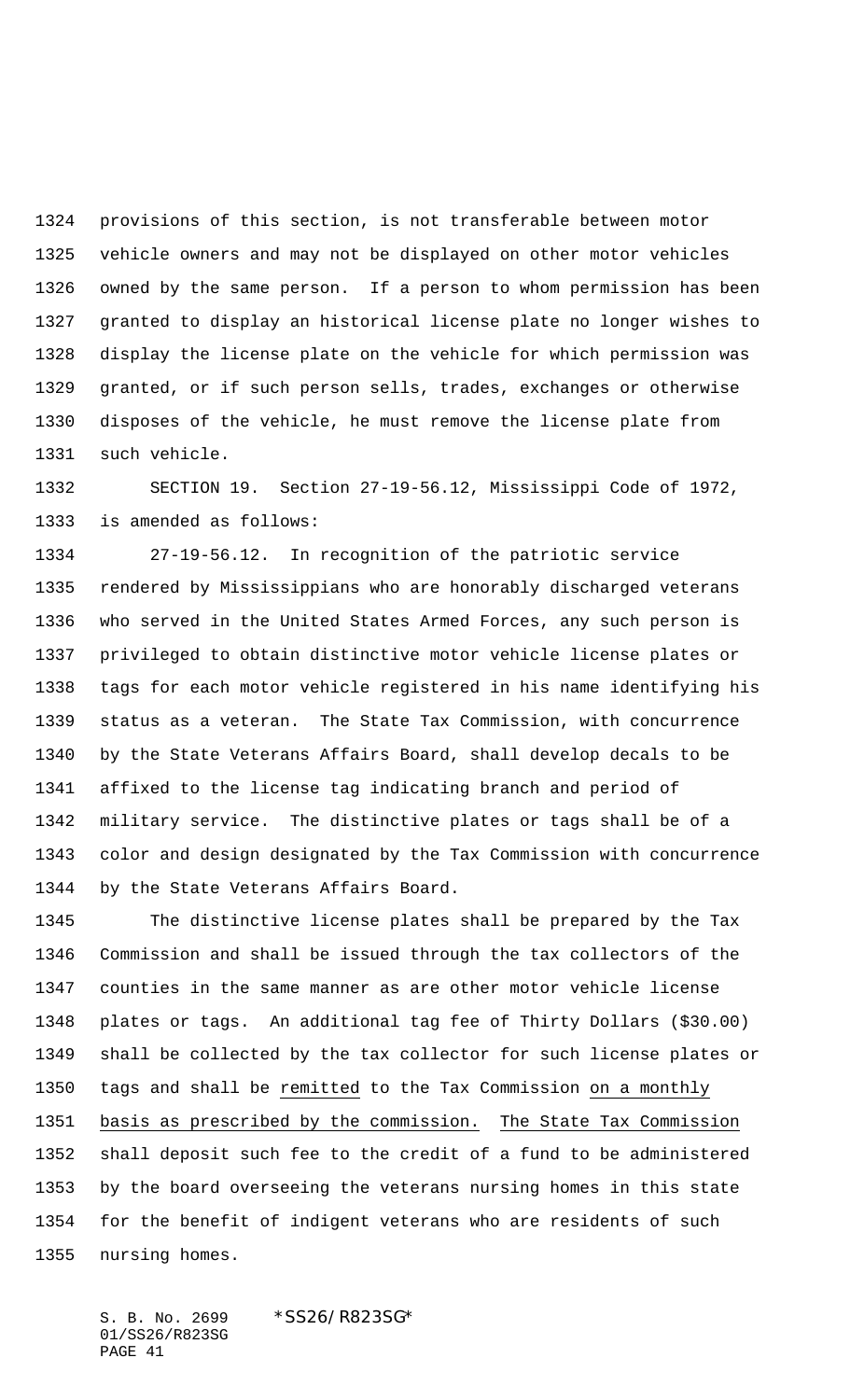An applicant for such distinctive plates shall present to the issuing official written evidence of the veteran's service. Such evidence shall include a copy of the applicant's DD-214 form, a Report of Separation from Military Service, a military discharge document, or a written certification of military service from the State Veterans Affairs Board. The distinctive license plates or tags so issued shall be used only upon a personally or jointly owned private passenger vehicle (to include station wagons, recreational motor vehicles and pickup trucks) registered in the name, or jointly in the name, of the person making application therefor, and when issued to such person shall be used upon the vehicle for which issued in lieu of the standard license plate or license tag normally issued for such vehicle.

 The distinctive license plates shall not be transferable between motor vehicle owners; and in the event the owner of a vehicle bearing a distinctive plate shall sell, trade, exchange or otherwise dispose of the vehicle, such plate shall be retained by such owner and returned to the tax collector.

 SECTION 20. Section 27-19-56.15, Mississippi Code of 1972, is amended as follows:

 27-19-56.15. (1) (a) Any owner of a motor vehicle who is a resident of this state, upon complying with the motor vehicle laws relating to registration and licensing of motor vehicles, and upon payment of the road and bridge privilege taxes, ad valorem taxes and registration fees as prescribed by law for private carriers of passengers, pickup trucks and other noncommercial motor vehicles, and upon payment of an additional annual fee in the amount of Fifty Dollars (\$50.00), shall be issued a distinctive license tag that displays the emblem of any public or private university of his choice located in another state.

S. B. No. 2699 \* SS26/R823SG\* 01/SS26/R823SG PAGE 42 (b) The design of the emblems for the distinctive license tags authorized under this subsection shall be determined by agreement between the State Tax Commission and the governing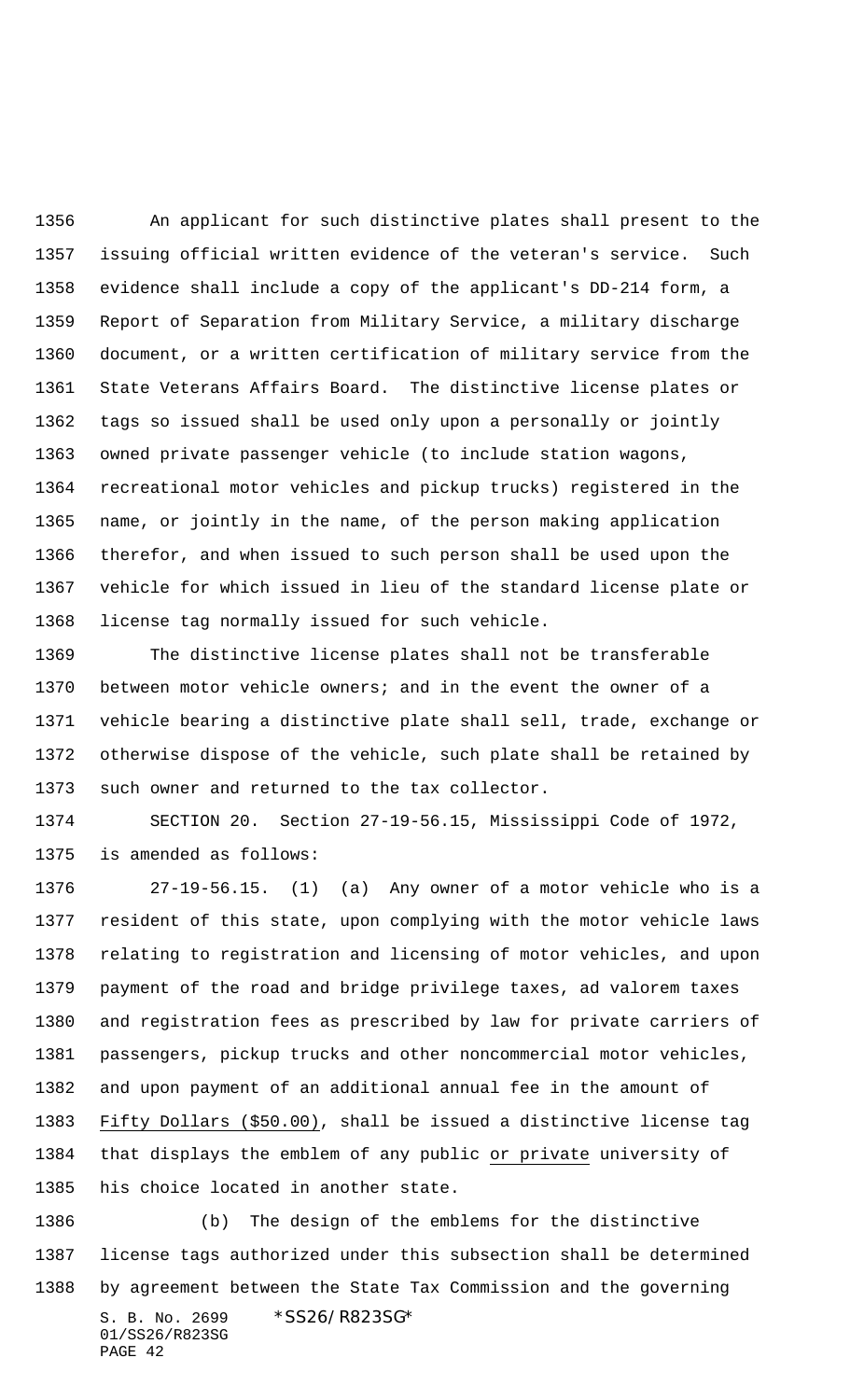authorities of public or private universities in the states where the universities are located. Such other design characteristics and information to be contained on such distinctive license tags shall be determined by the State Tax Commission.

 (c) Application for the distinctive license tag authorized under this subsection shall be made to the county tax collector on forms prescribed by the State Tax Commission. The application and the additional fee, less Two Dollars (\$2.00) to be retained by the tax collector, shall be remitted to the State Tax Commission on a monthly basis as prescribed by the commission. The portion of the additional fee retained by the tax collector shall be deposited into the county general fund.

 (d) The State Tax Commission shall deposit all fees that it receives under this subsection into the State Treasury on the day received. At the end of each month, the State Tax Commission shall certify the total fees collected under this section to the State Treasurer who shall distribute such collections as follows:

 (i) Twenty-five Dollars (\$25.00) of the additional fees collected from each distinctive license tag issued under this subsection shall be distributed to the World War II Veterans Memorial in Washington, D.C. However, when the amounts distributed to the World War II Veterans Memorial reaches an aggregate amount of One Hundred Thousand Dollars (\$100,000.00), then Twenty-five Dollars (\$25.00) of such additional fees shall be deposited into the State General Fund.

S. B. No. 2699 \* SS26/R823SG\* 01/SS26/R823SG PAGE 43 (ii) One Dollar (\$1.00) of each additional fee collected on distinctive license tags issued pursuant to this section shall be deposited into the Mississippi Fire Fighter's Memorial Burn Center Fund created pursuant to Section 7-9-70. (iii) Two Dollars (\$2.00) of each additional fee collected on distinctive license tags issued pursuant to this section shall be deposited to the credit of the State Highway Fund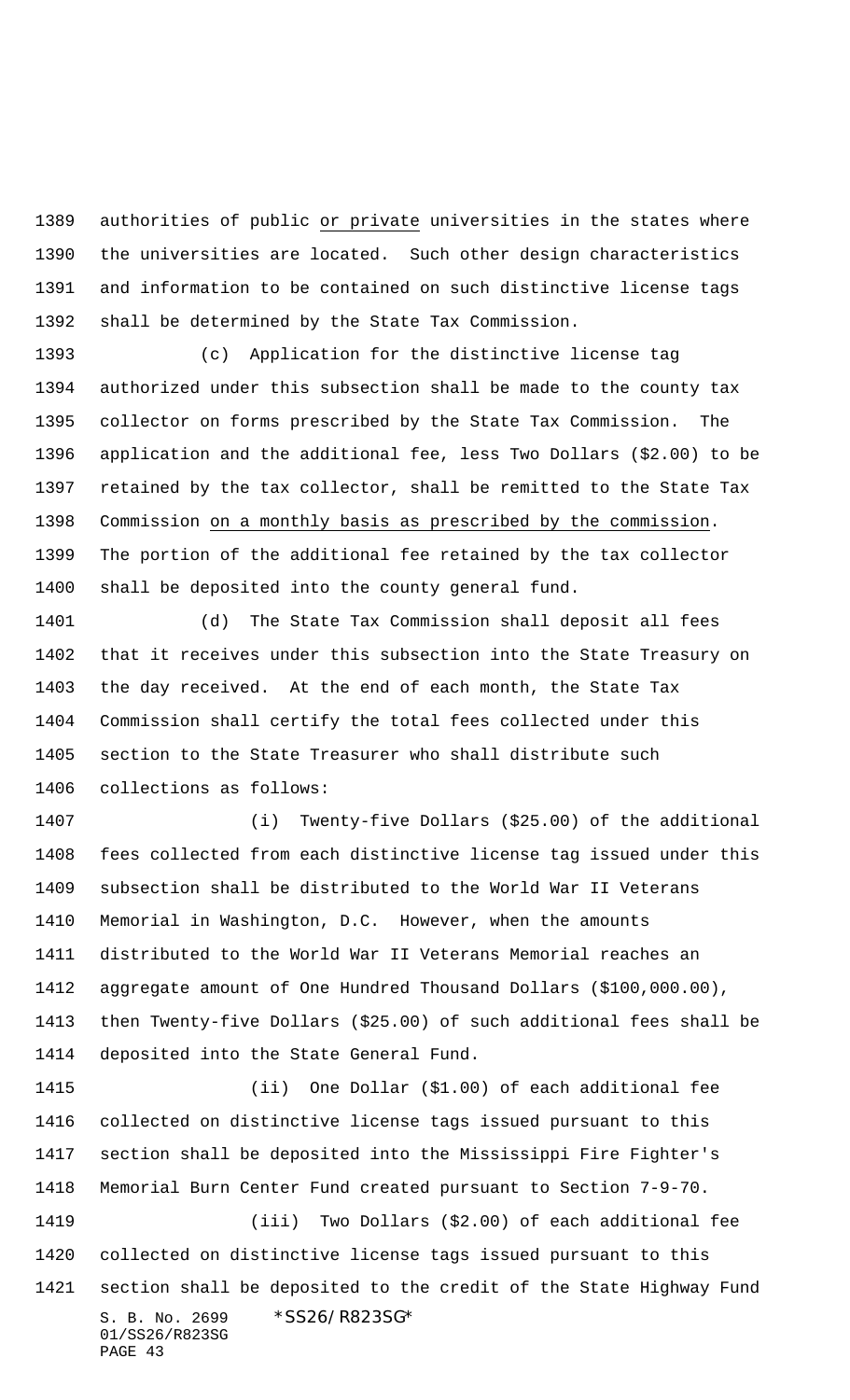to be expended solely for the repair, maintenance, construction or reconstruction of highways.

 (2) A regular license tag must be properly displayed as required by law until replaced by a distinctive license tag under this section. The regular license tag must be surrendered to the tax collector upon issuance of the distinctive license tag under this section. The tax collector shall issue up to two (2) license decals for each distinctive license tag issued under this section, which will expire the same month and year as the regular license tag.

 (3) In the case of loss or theft of a distinctive license tag issued under this section, the owner may make application and affidavit for a replacement distinctive license tag as provided by Section 27-19-37. The fee for a replacement distinctive license tag shall be Ten Dollars (\$10.00). The tax collector receiving such application and affidavit shall be entitled to retain and deposit into the county general fund five percent (5%) of the fee for such replacement license tag and the remainder shall be distributed in the same manner as funds from the sale of regular distinctive license tags issued under this section.

 SECTION 21. Section 27-19-56.16, Mississippi Code of 1972, is amended as follows:

S. B. No. 2699 \*SS26/R823SG\* 01/SS26/R823SG PAGE 44 27-19-56.16. (1) Any owner of a motor vehicle who is a resident of this state, upon payment of the road and bridge privilege taxes, ad valorem taxes and registration fees as prescribed by law for private carriers of passengers, pickup trucks and other noncommercial motor vehicles, and upon payment of an additional fee in the amount provided in subsection (3) of this section, shall be issued a distinctive license tag for each motor vehicle registered in his name identifying such person as a supporter of the Mississippi Commission for Volunteer Service. The distinctive license tags so issued shall be of such color and design as the State Tax Commission, with the advice of the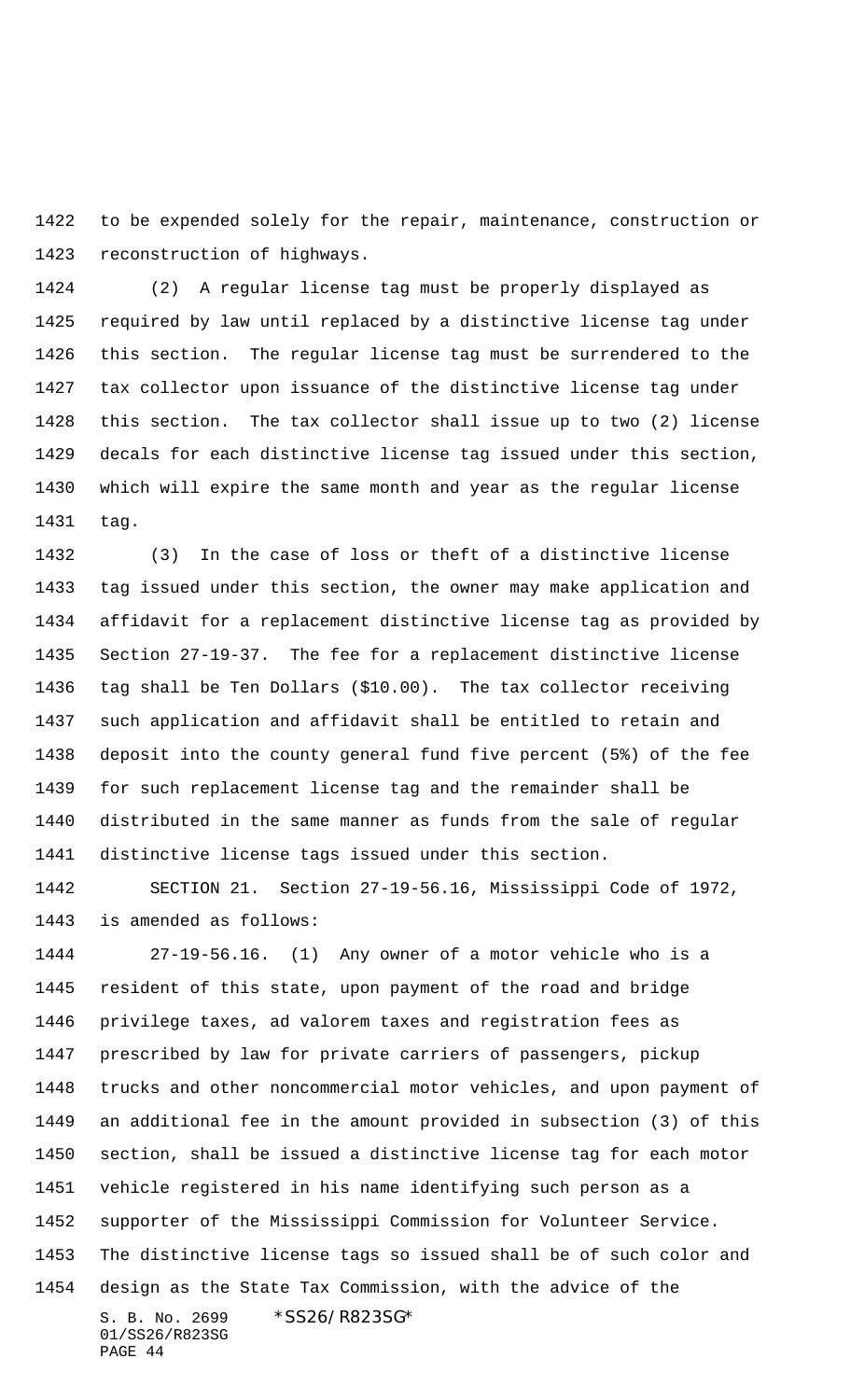Mississippi Commission on Volunteer Service, may prescribe and shall consist of such letters or numbers, or both, as may be necessary to distinguish each license tag.

 (2) Application for the distinctive license tags authorized by this section shall be made to the county tax collector on forms prescribed by the State Tax Commission. The application and the additional fee imposed under subsection (3) of this section, less Two Dollars (\$2.00) to be retained by the tax collector, shall be remitted to the State Tax Commission on a monthly basis as prescribed by the commission. The portion of the additional fee retained by the tax collector shall be deposited into the county general fund.

 (3) Beginning with any registration year commencing on or after July 1, 2000, any person applying for a distinctive license tag under this section shall pay an additional fee in the amount of Thirty Dollars (\$30.00) for each distinctive license tag applied for under this section, which shall be in addition to all other taxes and fees. The additional fee paid shall be for a period of time to run concurrent with the vehicle's established license tag year. The additional fee is due and payable at the time the original application is made for a distinctive license tag under this section and thereafter annually at the time of renewal registration as long as the owner retains the distinctive license tag. If the owner does not wish to retain the distinctive license tag, he must surrender it to the local county tax collector.

 (4) The State Tax Commission shall deposit all fees into the State Treasury on the day collected. At the end of each month, the State Tax Commission shall certify the total fees collected under this section to the State Treasurer who shall distribute such collections as follows:

S. B. No. 2699 \* SS26/R823SG\* 01/SS26/R823SG PAGE 45 (a) Twenty-five Dollars (\$25.00) of each additional fee collected on distinctive license tags issued pursuant to this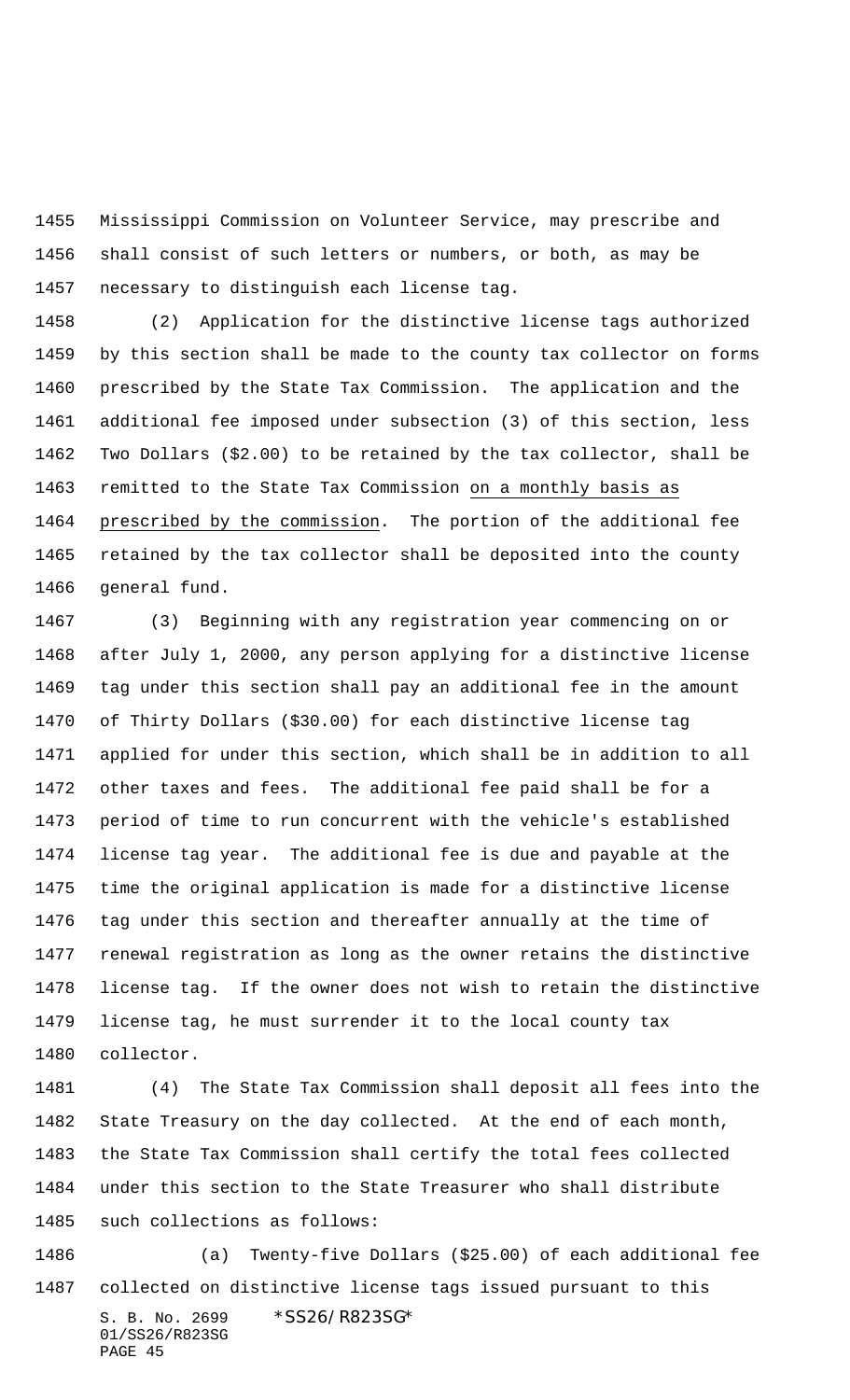section shall be deposited into the Mississippi Commission for Volunteer Service Fund created under Section 43-55-29.

 (b) One Dollar (\$1.00) of each additional fee collected on distinctive license tags issued pursuant to this section shall be deposited into the Mississippi Fire Fighter's Memorial Burn Center Fund created pursuant to Section 7-9-70.

 (c) Two Dollars (\$2.00) of each additional fee collected on distinctive license tags issued pursuant to this section shall be deposited to the credit of the State Highway Fund to be expended solely for the repair, maintenance, construction or reconstruction of highways.

 (5) A regular license tag must be properly displayed as required by law until replaced by a distinctive license tag under this section. The regular license tag must be surrendered to the tax collector upon issuance of the distinctive license tag under this section. The tax collector shall issue up to two (2) license decals for each distinctive license tag issued under this section, which will expire the same month and year as the regular license tag.

 (6) In the case of loss or theft of a distinctive license tag issued under this section, the owner may make application and affidavit for a replacement distinctive license tag as provided by Section 27-19-37. The fee for a replacement distinctive license tag shall be Ten Dollars (\$10.00). The tax collector receiving such application and affidavit shall be entitled to retain and deposit into the county general fund five percent (5%) of the fee for such replacement license tag and the remainder shall be distributed in the same manner as funds from the sale of regular distinctive license tags issued under this section.

 SECTION 22. Section 27-19-56.17, Mississippi Code of 1972, is amended as follows:

S. B. No. 2699 \*SS26/R823SG\* 01/SS26/R823SG PAGE 46 27-19-56.17. (1) Any owner of a motor vehicle who is an emergency medical technician certified under Chapter 59 of Title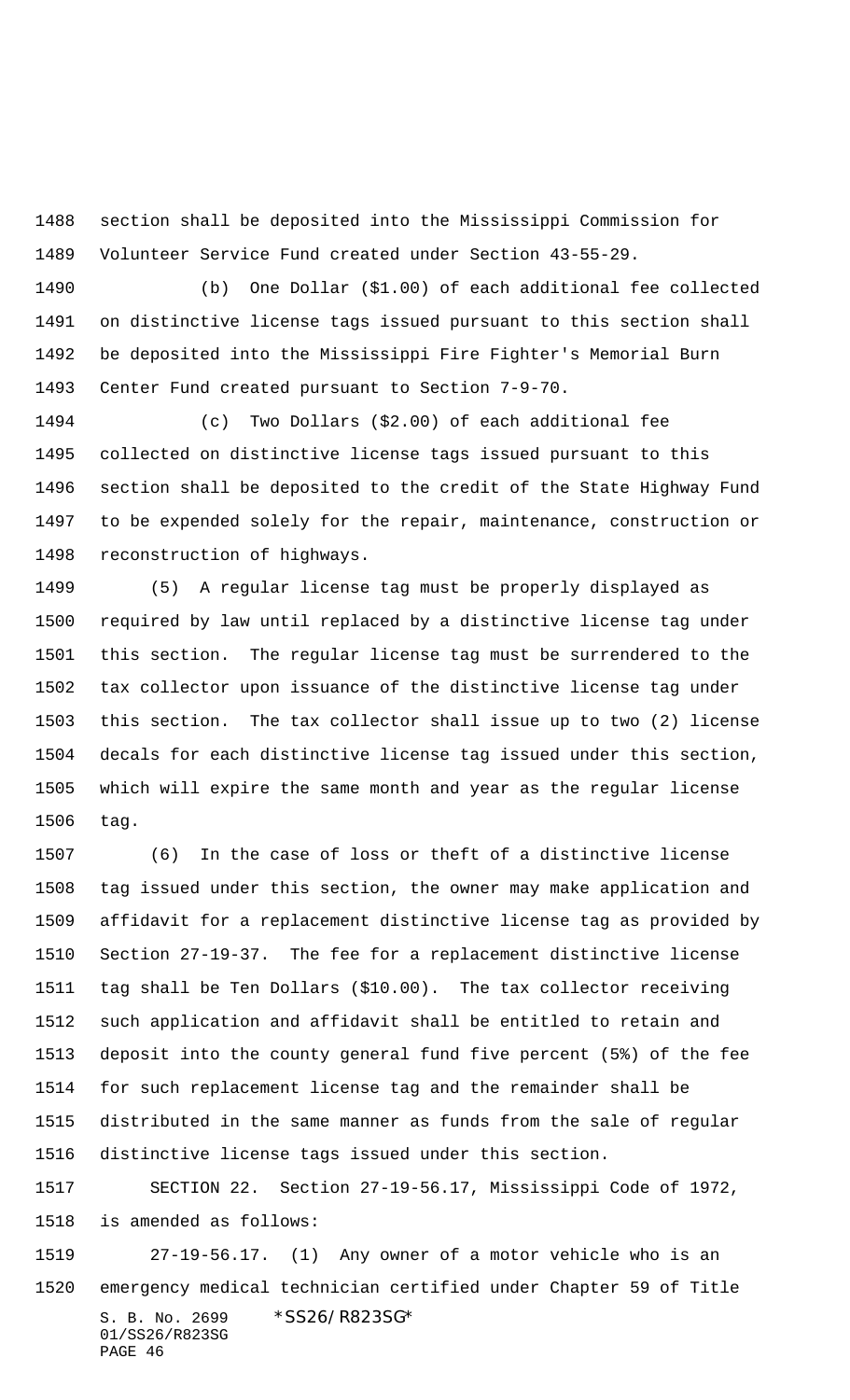41, Mississippi Code of 1972, upon payment of the road and bridge privilege taxes, ad valorem taxes and registration fees as prescribed by law for private carriers of passengers, pickup trucks and other noncommercial motor vehicles, and upon payment of an additional fee in the amount provided in subsection (3) of this section, shall be issued a distinctive license tag for each motor vehicle registered in his name identifying such person as an emergency medical technician. The distinctive license tags so issued shall be of such color and design as the State Tax Commission, with the advice of the Mississippi Department of Health, Division of Emergency Medical Services, may prescribe and shall consist of such letters or numbers, or both, as may be necessary to distinguish each license tag.

 (2) Application for the distinctive license tags authorized by this section shall be made to the county tax collector on forms prescribed by the State Tax Commission. Applicants for the distinctive license tag shall present proof of their certification as an emergency medical technician to the county tax collector. The application and the additional fee imposed under subsection (3) of this section, less Two Dollars (\$2.00) to be retained by the tax collector, shall be remitted to the State Tax Commission on a monthly basis as prescribed by the commission. The portion of the additional fee retained by the tax collector shall be deposited into the county general fund.

S. B. No. 2699 \* SS26/R823SG\* 01/SS26/R823SG PAGE 47 (3) Beginning with any registration year commencing on or after July 1, 2000, any person applying for a distinctive license tag under this section shall pay an additional fee in the amount of Thirty Dollars (\$30.00) for each distinctive license tag applied for under this section, which shall be in addition to all other taxes and fees. The additional fee paid shall be for a period of time to run concurrent with the vehicle's established license tag year. The additional fee is due and payable at the time the original application is made for a distinctive license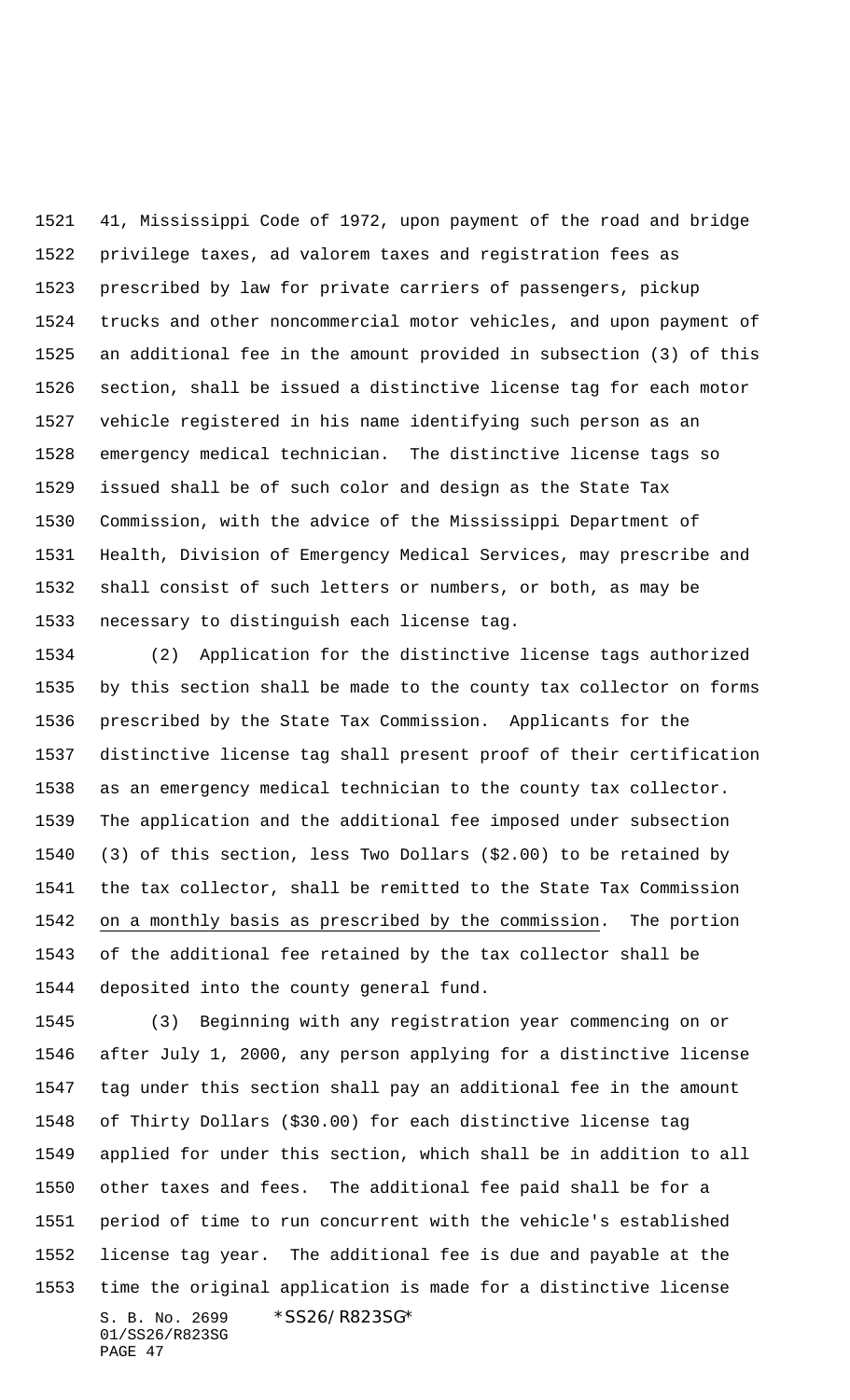tag under this section and thereafter annually at the time of renewal registration as long as the owner retains the distinctive license tag. If the owner does not wish to retain the distinctive license tag, he must surrender it to the local county tax collector.

 (4) The State Tax Commission shall deposit all fees into the State Treasury on the day collected. At the end of each month, the State Tax Commission shall certify the total fees collected under this section to the State Treasurer who shall distribute such collections as follows:

 (a) Twenty-five Dollars (\$25.00) of each additional fee collected on distinctive license tags issued pursuant to this section shall be deposited into the Mississippi Trauma Care Systems Fund created under Section 41-59-75.

 (b) One Dollar (\$1.00) of each additional fee collected on distinctive license tags issued pursuant to this section shall be deposited into the Mississippi Fire Fighter's Memorial Burn Center Fund created pursuant to Section 7-9-70.

 (c) Two Dollars (\$2.00) of each additional fee collected on distinctive license tags issued pursuant to this section shall be deposited to the credit of the State Highway Fund to be expended solely for the repair, maintenance, construction or reconstruction of highways.

 (5) A regular license tag must be properly displayed as required by law until replaced by a distinctive license tag under this section. The regular license tag must be surrendered to the tax collector upon issuance of the distinctive license tag under this section. The tax collector shall issue up to two (2) license decals for each distinctive license tag issued under this section, which will expire the same month and year as the regular license tag.

S. B. No. 2699 \* SS26/R823SG\* 01/SS26/R823SG PAGE 48 (6) In the case of loss or theft of a distinctive license tag issued under this section, the owner may make application and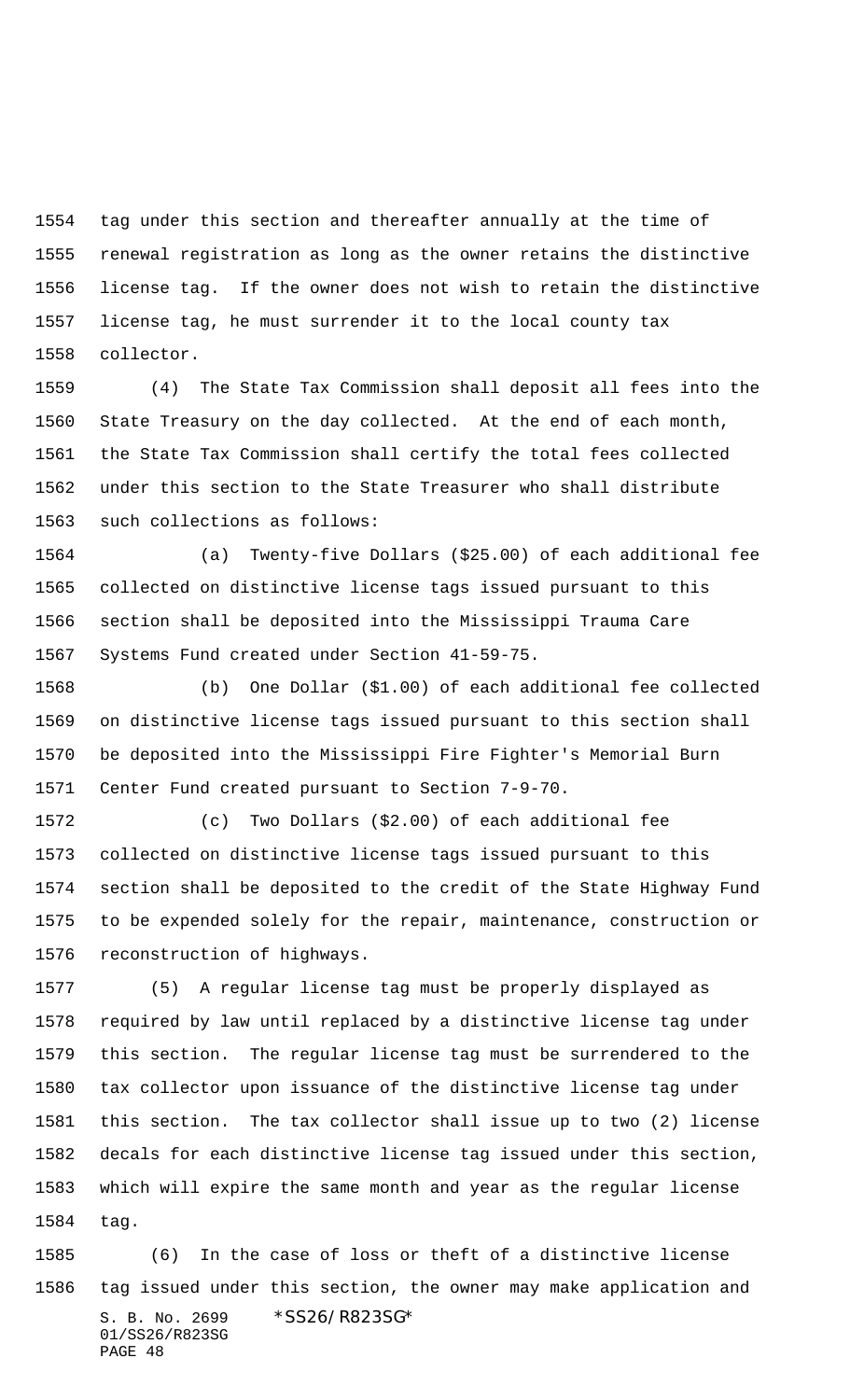affidavit for a replacement distinctive license tag as provided by Section 27-19-37. The fee for a replacement distinctive license tag shall be Ten Dollars (\$10.00). The tax collector receiving such application and affidavit shall be entitled to retain and deposit into the county general fund five percent (5%) of the fee for such replacement license tag and the remainder shall be distributed in the same manner as funds from the sale of regular distinctive license tags issued under this section.

 SECTION 23. Section 27-19-56.18, Mississippi Code of 1972, is amended as follows:

 27-19-56.18. (1) Any owner of a motor vehicle who is a resident of this state, upon payment of the road and bridge privilege taxes, ad valorem taxes and registration fees as prescribed by law for private carriers of passengers, pickup trucks and other noncommercial motor vehicles, and upon payment of an additional fee in the amount provided in subsection (4) of this section, shall be issued a distinctive license tag for each motor vehicle registered in his name, which license tag may depict the silhouettes of a dog and a cat within a heart, and shall be produced in such color and design as the State Tax Commission may prescribe. The words "I Care for Animals" shall be centered at the bottom of the license tag, with a silhouette on each side. The State Tax Commission shall prescribe such letters or numbers, or both, as may be necessary to distinguish each license tag.

 (2) Application for the distinctive license tags authorized by this section shall be made to the county tax collector on forms prescribed by the State Tax Commission. The application and the additional fee imposed under subsection (4) of this section, less Two Dollars (\$2.00) to be retained by the tax collector, shall be remitted to the State Tax Commission on a monthly basis as prescribed by the commission. The portion of the additional fee retained by the tax collector shall be deposited into the county general fund.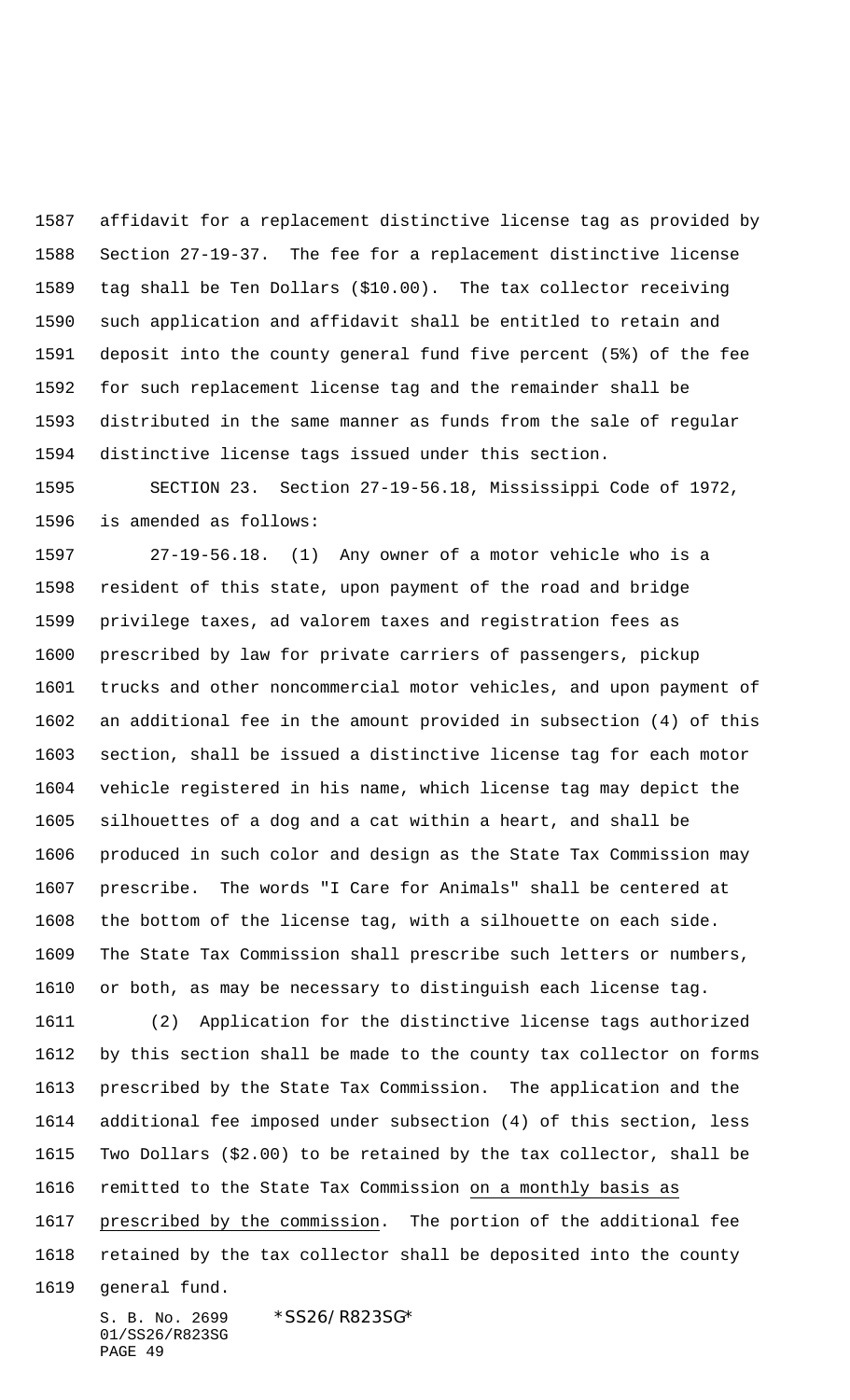(3) Beginning with any registration year commencing on or after July 1, 2000, any person applying for a distinctive license tag under this section shall pay an additional fee in the amount of Thirty Dollars (\$30.00) for each distinctive license tag applied for under this section, which shall be in addition to all other taxes and fees. The additional fee paid shall be for a period of time to run concurrent with the vehicle's established license tag year. The additional fee is due and payable at the time the original application is made for a distinctive license tag under this section and thereafter annually at the time of renewal registration as long as the owner retains the distinctive license tag. If the owner does not wish to retain the distinctive license tag, he must surrender it to the local county tax collector.

 (4) The State Tax Commission shall deposit all fees into the State Treasury on the day collected. At the end of each month, the State Tax Commission shall certify the total fees collected under this section to the State Treasurer who shall distribute such collections as follows:

 (a) Twenty-five Dollars (\$25.00) of each additional fee collected on distinctive license tags issued pursuant to this section shall be deposited into the special fund created in Section 69-15-19.

 (b) One Dollar (\$1.00) of each additional fee collected on distinctive license tags issued pursuant to this section shall be deposited into the Mississippi Fire Fighter's Memorial Burn Center Fund created pursuant to Section 7-9-70.

 (c) Two Dollars (\$2.00) of each additional fee collected on distinctive license tags issued pursuant to this section shall be deposited to the credit of the State Highway Fund to be expended solely for the repair, maintenance, construction or reconstruction of highways.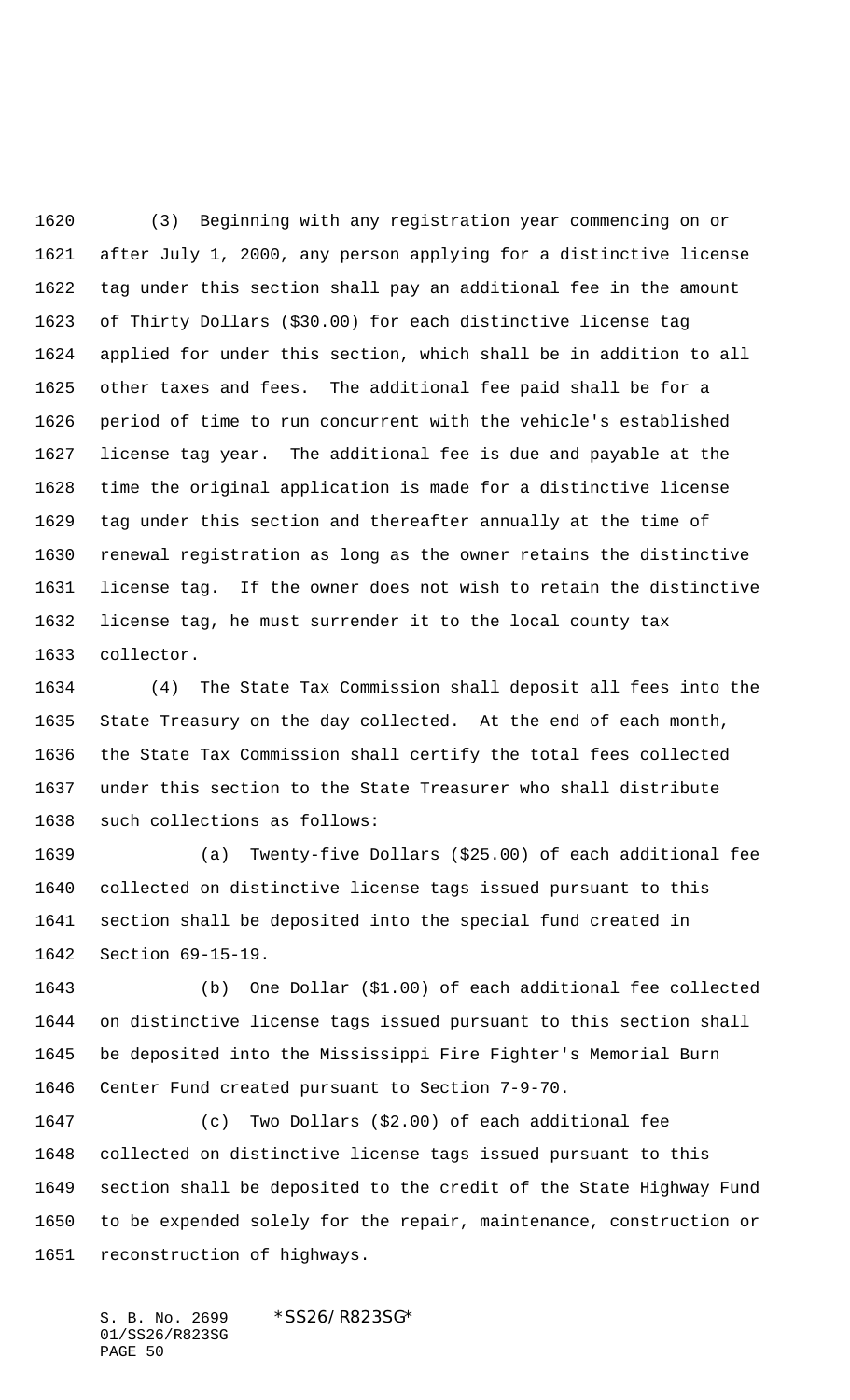(5) A regular license tag must be properly displayed as required by law until replaced by a distinctive license tag under this section. The regular license tag must be surrendered to the tax collector upon issuance of the distinctive license tag under this section. The tax collector shall issue up to two (2) month and year license decals for each distinctive license tag issued under this section, which will expire the same month and year as the regular license tag.

 (6) In the case of loss or theft of a distinctive license tag issued under this section, the owner may make application and affidavit for a replacement distinctive license tag as provided by Section 27-19-37. The fee for a replacement distinctive license tag shall be Ten Dollars (\$10.00). The tax collector receiving such application and affidavit shall be entitled to retain and deposit into the county general fund five percent (5%) of the fee for such replacement license tag and the remainder shall be distributed in the same manner as funds from the sale of regular distinctive license tags issued under this section.

 SECTION 24. Section 27-19-56.19, Mississippi Code of 1972, is amended as follows:

 27-19-56.19. (1) Owners of motor vehicles upon complying with the motor vehicle laws relating to registration and licensing of motor vehicles, and upon payment of the road and bridge privilege taxes, ad valorem taxes and registration fees as prescribed by law for private carriers of passengers, pickup trucks and other noncommercial motor vehicles, and upon payment of an additional annual fee in the amount of Thirty Dollars (\$30.00), shall be issued a special license tag which displays an emblem designed by the Mississippi Soil and Water Conservation

S. B. No. 2699 \*SS26/R823SG\* 01/SS26/R823SG (2) The distinctive license tag shall be of such color and design as the State Tax Commission, with the advice of the Mississippi Soil and Water Conservation Commission, may prescribe

PAGE 51

Commission.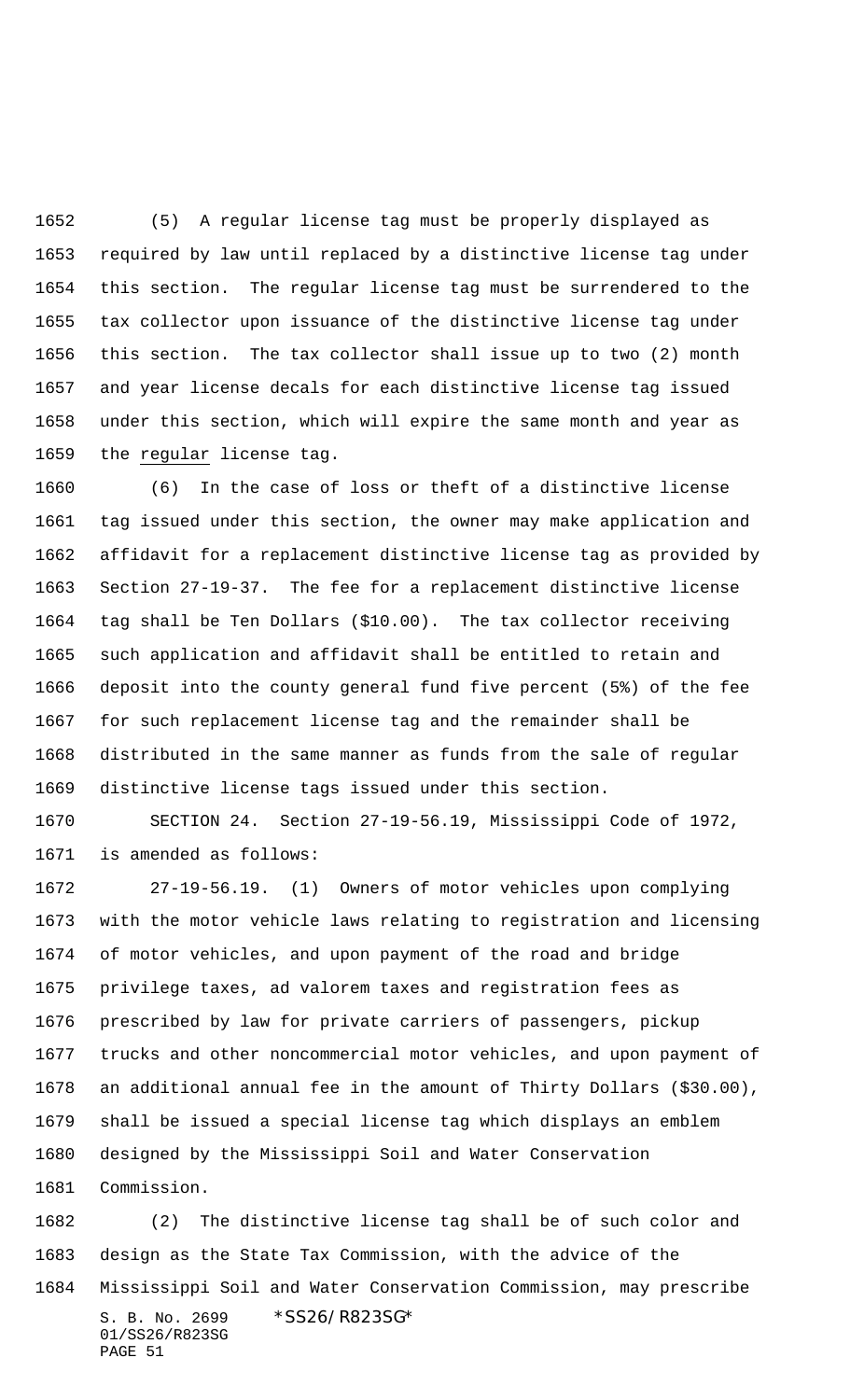and shall consist of such letters or numbers or both as may be necessary to distinguish each license tag.

 (3) Application for the special license tags shall be made to the county tax collector on forms prescribed by the State Tax Commission. The application and the additional fee, less Two Dollars (\$2.00) to be retained by the tax collector, shall be remitted to the State Tax Commission on a monthly basis as prescribed by the commission. The portion of the additional fee retained by the tax collector shall be deposited into the county general fund.

 (4) The special license tag shall be issued for a one-year period. The additional annual fee shall be due and payable at the time of renewal registration.

 (5) The State Tax Commission shall deposit all fees into the State Treasury on the day collected. At the end of each month, the State Tax Commission shall certify the total fees collected under this section to the State Treasurer who shall distribute such collections as follows:

 (a) Twenty-five Dollars (\$25.00) of each additional fee collected on distinctive license tags issued pursuant to this section shall be deposited into the special fund created in Section 69-27-401.

 (b) One Dollar (\$1.00) of each additional fee collected on distinctive license tags issued pursuant to this section shall be deposited into the Mississippi Fire Fighter's Memorial Burn Center Fund created pursuant to Section 7-9-70.

 (c) Two Dollars (\$2.00) of each additional fee collected on distinctive license tags issued pursuant to this section shall be deposited to the credit of the State Highway Fund to be expended solely for the repair, maintenance, construction or reconstruction of highways.

S. B. No. 2699 \* SS26/R823SG\* 01/SS26/R823SG PAGE 52 (6) A regular license tag must be properly displayed as required by law until replaced by a distinctive license tag under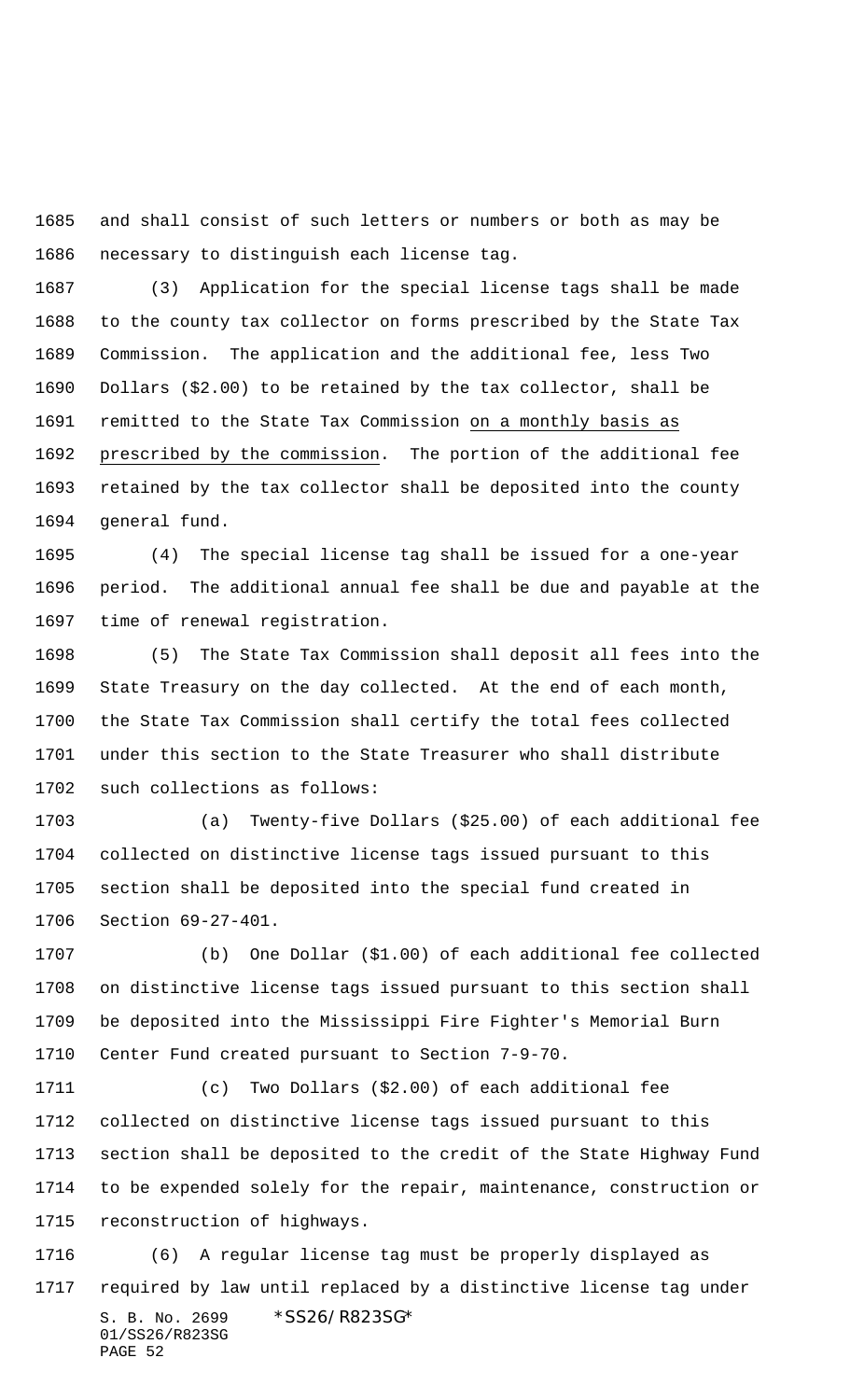this section. The regular license tag must be surrendered to the tax collector upon issuance of the distinctive license tag under this section. The tax collector shall issue up to two (2) month and year license decals for each distinctive license tag issued under this section, which will expire the same month and year as 1723 the regular license tag.

 (7) In the case of loss or theft of a distinctive license tag issued under this section, the owner may make application and affidavit for a replacement distinctive license tag as provided by Section 27-19-37. The fee for a replacement distinctive license tag shall be Ten Dollars (\$10.00). The tax collector receiving such application and affidavit shall be entitled to retain and deposit into the county general fund five percent (5%) of the fee for such replacement license tag and the remainder shall be distributed in the same manner as funds from the sale of regular distinctive license tags issued under this section.

 SECTION 25. Section 27-19-56.20, Mississippi Code of 1972, is amended as follows:

 27-19-56.20. (1) Any owner of a motor vehicle who is a resident of this state and who is a member of Civitan International, upon payment of the road and bridge privilege taxes, ad valorem taxes and registration fees as prescribed by law for private carriers of passengers, pickup trucks and other noncommercial motor vehicles, and upon payment of an additional fee in the amount provided in subsection (3) of this section, shall be issued a distinctive license tag for each motor vehicle registered in his name identifying such person as a member of Civitan International. The distinctive license tags so issued shall be of such color and design as the State Tax Commission, with the advice of Civitan International, may prescribe, and shall consist of such letters or numbers, or both, as may be necessary to distinguish each license tag.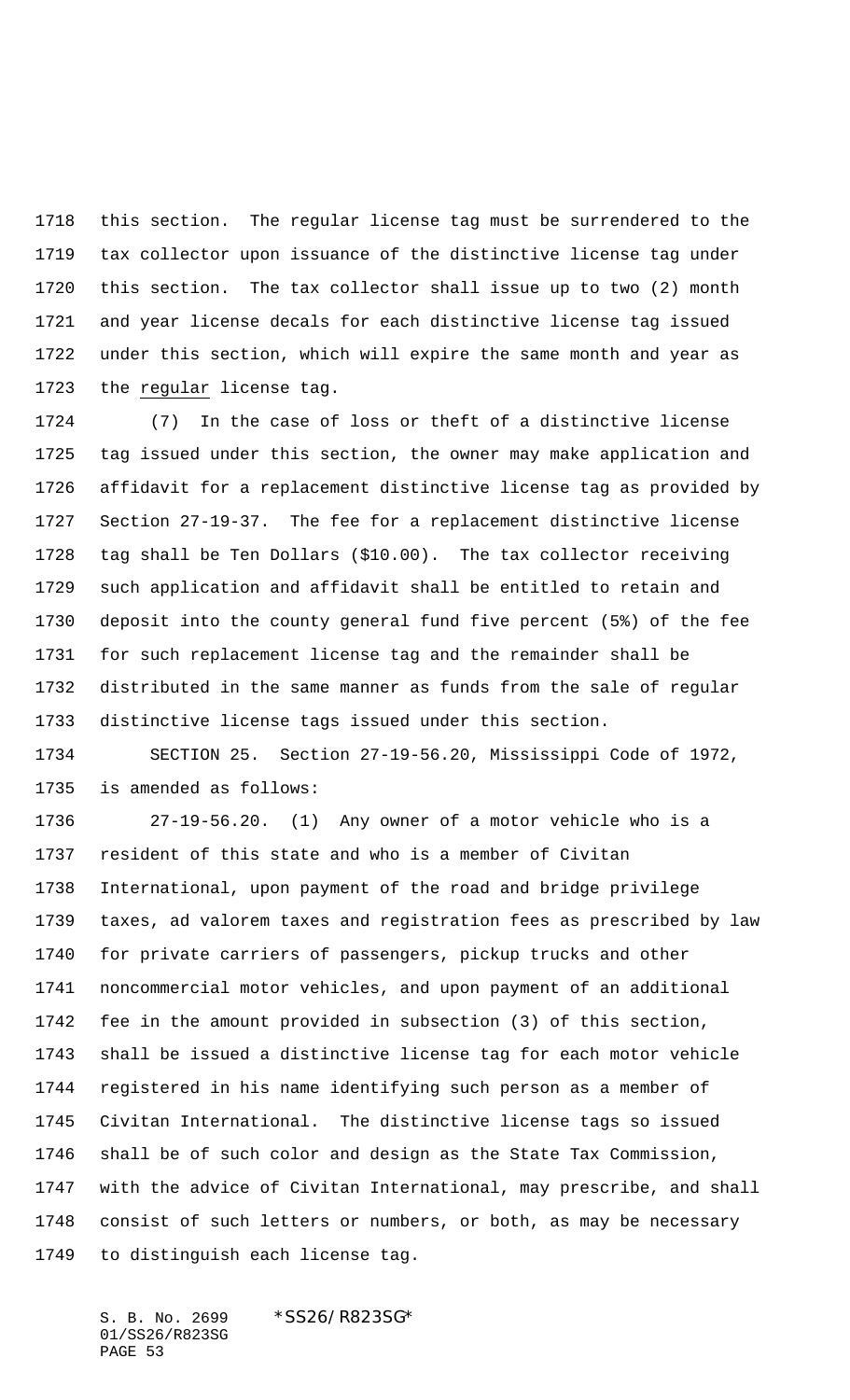(2) Application for the distinctive license tags authorized by this section shall be made to the county tax collector on forms prescribed by the State Tax Commission. The application and the additional fee imposed under subsection (3) of this section, less Two Dollars (\$2.00) to be retained by the tax collector, shall be 1755 remitted to the State Tax Commission on a monthly basis as prescribed by the commission. The portion of the additional fee retained by the tax collector shall be deposited into the county general fund. The portion of the additional fee remitted to the State Tax Commission shall be deposited into the State Treasury on the day it is received and shall be deposited by the State Treasurer into the State General Fund.

 (3) Beginning with any registration year commencing on or after July 1, 2000, any person applying for a distinctive license tag under this section shall pay an additional fee in the amount of Thirty Dollars (\$30.00) for each distinctive license tag applied for under this section, which shall be in addition to all other taxes and fees. The additional fee paid shall be for a period of time to run concurrent with the vehicle's established license tag year. The additional fee is due and payable at the time the original application is made for a distinctive license tag under this section and thereafter annually at the time of renewal registration as long as the owner retains the distinctive license tag. If the owner does not wish to retain the distinctive license tag, he must surrender it to the local county tax collector.

 (4) The State Tax Commission shall deposit all fees into the State Treasury on the day collected. At the end of each month, the State Tax Commission shall certify the total fees collected under this section to the State Treasurer who shall distribute such collections as follows:

S. B. No. 2699 \* SS26/R823SG\* 01/SS26/R823SG PAGE 54 (a) Twenty-five Dollars (\$25.00) of each additional fee collected on distinctive license tags issued pursuant to this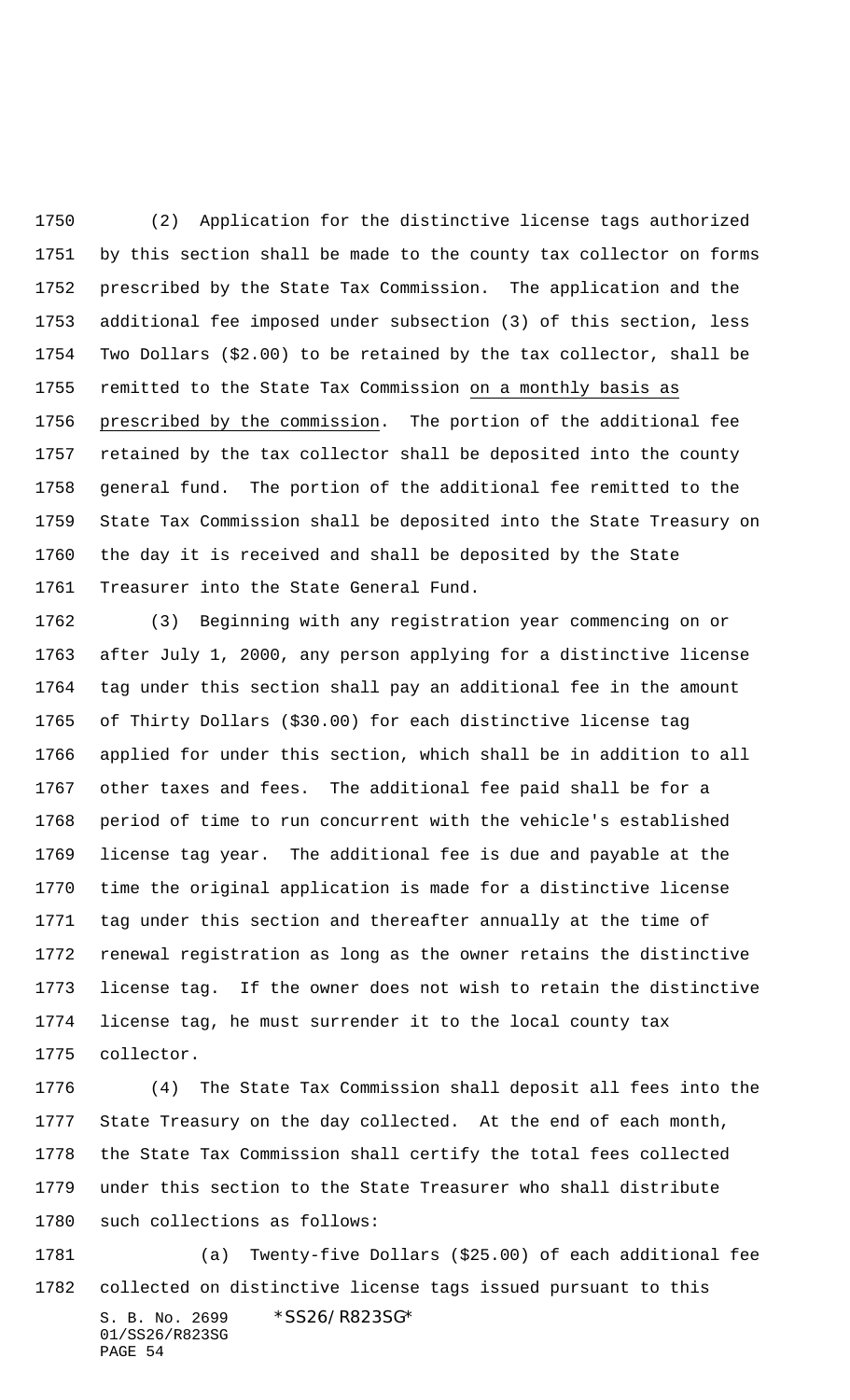section shall be distributed to the Mississippi Chapter of Civitan International. If there is no Mississippi Chapter of Civitan International, then such additional fees shall be deposited into the State General Fund.

 (b) One Dollar (\$1.00) of each additional fee collected on distinctive license tags issued pursuant to this section shall be deposited into the Mississippi Fire Fighter's Memorial Burn Center Fund created pursuant to Section 7-9-70.

 (c) Two Dollars (\$2.00) of each additional fee collected on distinctive license tags issued pursuant to this section shall be deposited to the credit of the State Highway Fund to be expended solely for the repair, maintenance, construction or reconstruction of highways.

 (5) A regular license tag must be properly displayed as required by law until replaced by a distinctive license tag under this section. The regular license tag must be surrendered to the tax collector upon issuance of the distinctive license tag under this section. The tax collector shall issue up to two (2) license decals for each distinctive license tag issued under this section, which will expire the same month and year as the regular license tag.

 (6) In the case of loss or theft of a distinctive license tag issued under this section, the owner may make application and affidavit for a replacement distinctive license tag as provided by Section 27-19-37. The fee for a replacement distinctive license tag shall be Ten Dollars (\$10.00). The tax collector receiving such application and affidavit shall be entitled to retain and deposit into the county general fund five percent (5%) of the fee for such replacement license tag and the remainder shall be distributed in the same manner as funds from the sale of regular distinctive license tags issued under this section.

SECTION 26. Section 27-19-56.21, Mississippi Code of 1972,

is amended as follows: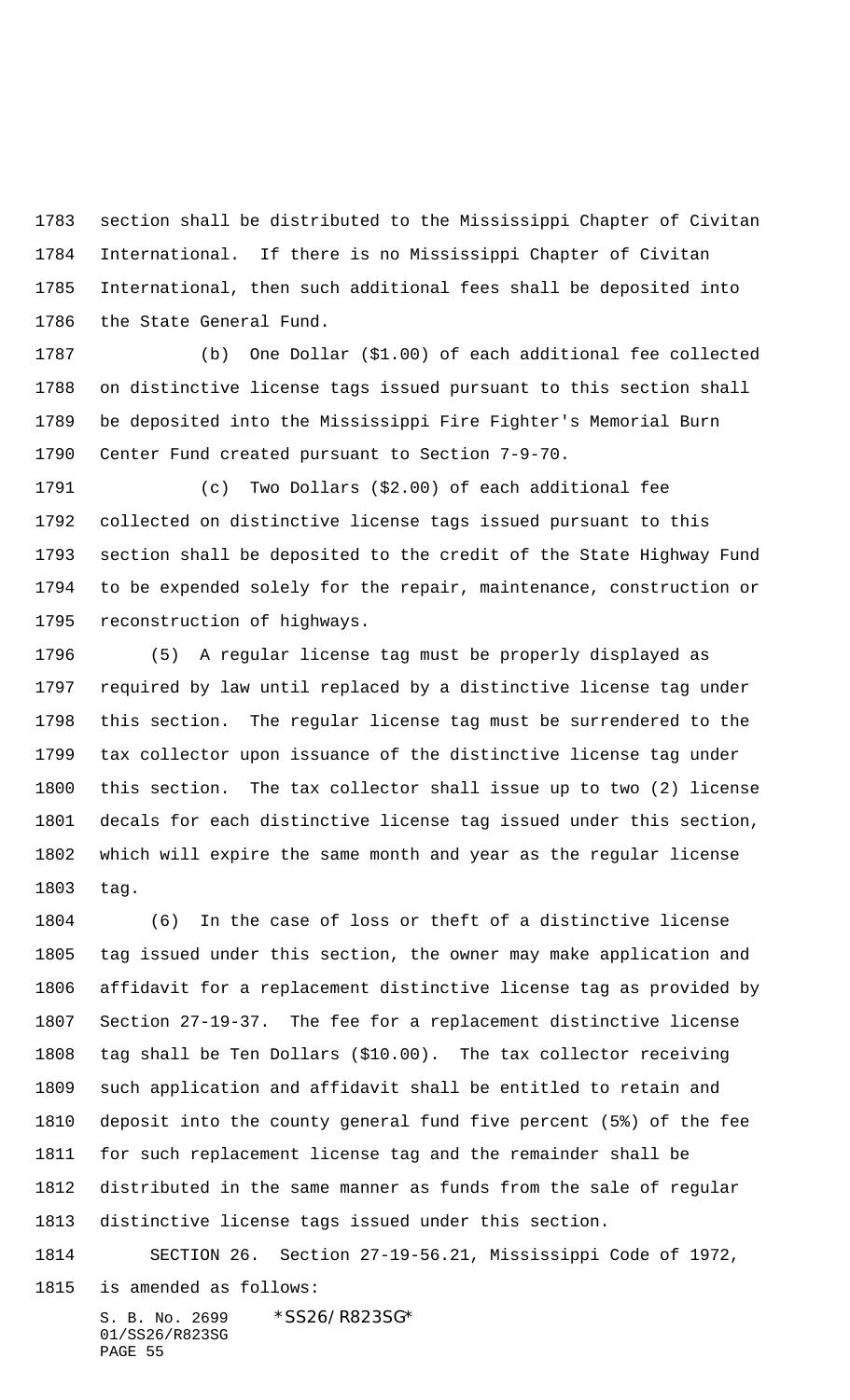27-19-56.21. (1) Any owner of a motor vehicle who is a resident of this state, upon payment of the road and bridge privilege taxes, ad valorem taxes and registration fees as prescribed by law for private carriers of passengers, pickup trucks and other noncommercial motor vehicles, and upon payment of an additional fee in the amount provided in subsection (3) of this section, shall be issued a distinctive license tag for each motor vehicle registered in his name, which license tag shall display a wild animal native to the State of Mississippi and the words "Wildlife Rehabilitation." The native Mississippi wild animal emblem shall be chosen by the Wildlife Rehabilitation and Nature Preservation Society, Inc. (WRANPS). The distinctive license tag shall be of such color and design as the State Tax Commission, with the advice of the Wildlife Rehabilitation and Nature Preservation Society, Inc. (WRANPS), may prescribe and shall consist of such letters or numbers or both as may be necessary to distinguish each license tag.

 (2) Application for the distinctive license tags authorized by this section shall be made to the county tax collector on forms prescribed by the State Tax Commission. The application and the additional fee imposed under subsection (3) of this section, less Two Dollars (\$2.00) to be retained by the tax collector, shall be remitted to the State Tax Commission on a monthly basis as prescribed by the commission. The portion of the additional fee retained by the tax collector shall be deposited into the county general fund.

S. B. No. 2699 \* SS26/R823SG\* 01/SS26/R823SG PAGE 56 (3) Beginning with any registration year commencing on or after July 1, 2000, any person applying for a distinctive license tag under this section shall pay an additional fee in the amount of Thirty Dollars (\$30.00) for each distinctive license tag applied for under this section, which shall be in addition to all other taxes and fees. The additional fee paid shall be for a period of time to run concurrent with the vehicle's established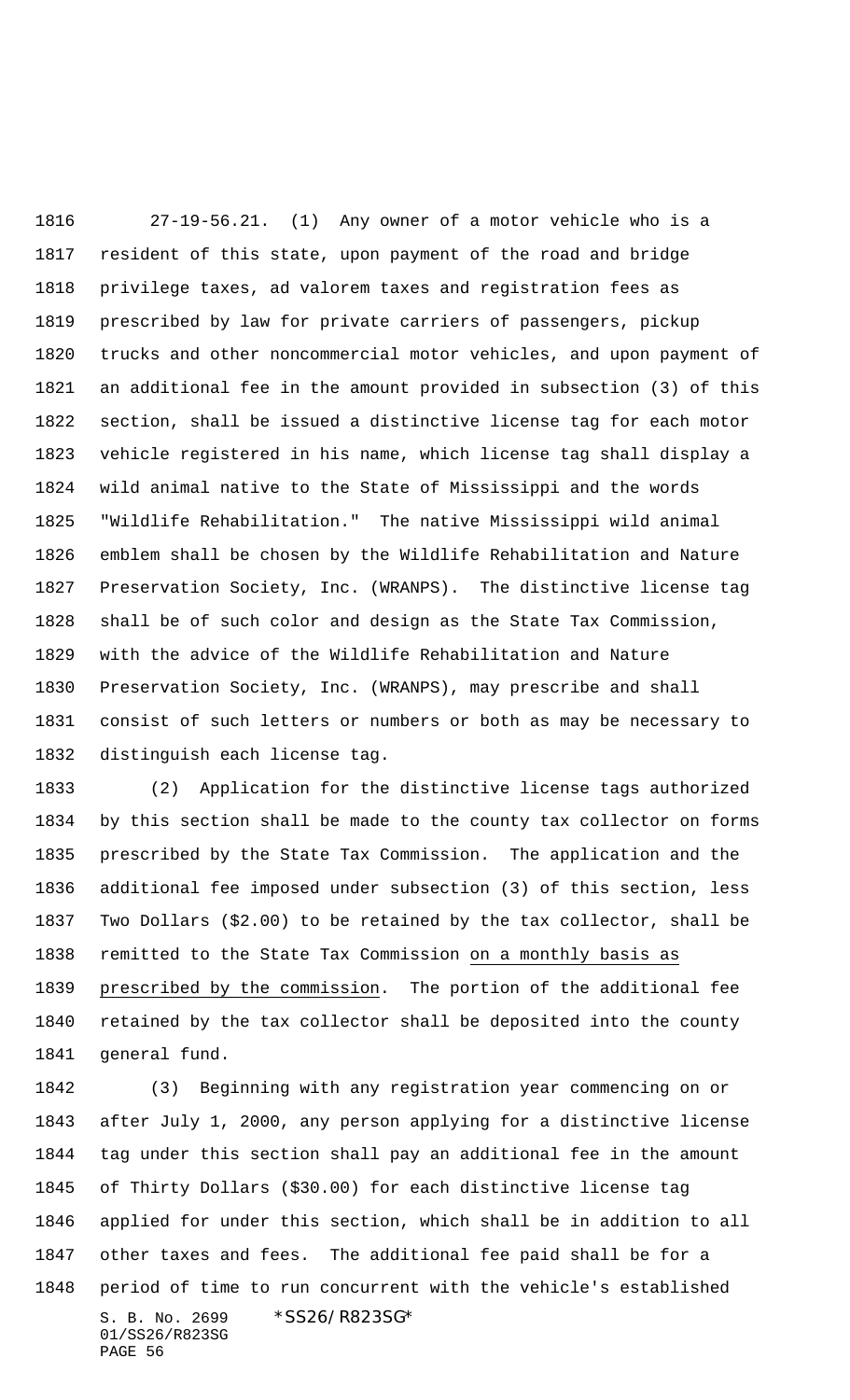license tag year. The additional fee is due and payable at the time the original application is made for a distinctive license tag under this section and thereafter annually at the time of renewal registration as long as the owner retains the distinctive license tag. If the owner does not wish to retain the distinctive license tag, he must surrender it to the local county tax collector.

 (4) The State Tax Commission shall deposit all fees into the State Treasury on the day collected. At the end of each month, the State Tax Commission shall certify the total fees collected under this section to the State Treasurer who shall distribute such collections as follows:

 (a) Twenty-five Dollars (\$25.00) of each additional fee collected on distinctive license tags issued pursuant to this section shall be deposited into a special fund that is created in the State Treasury to the credit of all Mississippi wildlife rehabilitation organizations collectively that hold current state and federal licenses. The funds shall be made available at the beginning of each calendar year to each wildlife rehabilitation organization on a pro rata basis in accordance with the numbers of native wild animals each organization has rehabilitated for the past year. These numbers shall be based on annual reports currently submitted to the Mississippi Department of Wildlife, Fisheries and Parks, and the United States Fish and Wildlife Service. It shall be the responsibility of the WRANPS to submit a final tally of numbers for each licensed wildlife organization to the State Tax Commission before the commission's final disbursement of funds. WRANPS shall further be responsible for sending a copy of this tally to each licensed wildlife rehabilitation organization.

 (b) One Dollar (\$1.00) of each additional fee collected on distinctive license tags issued pursuant to this section shall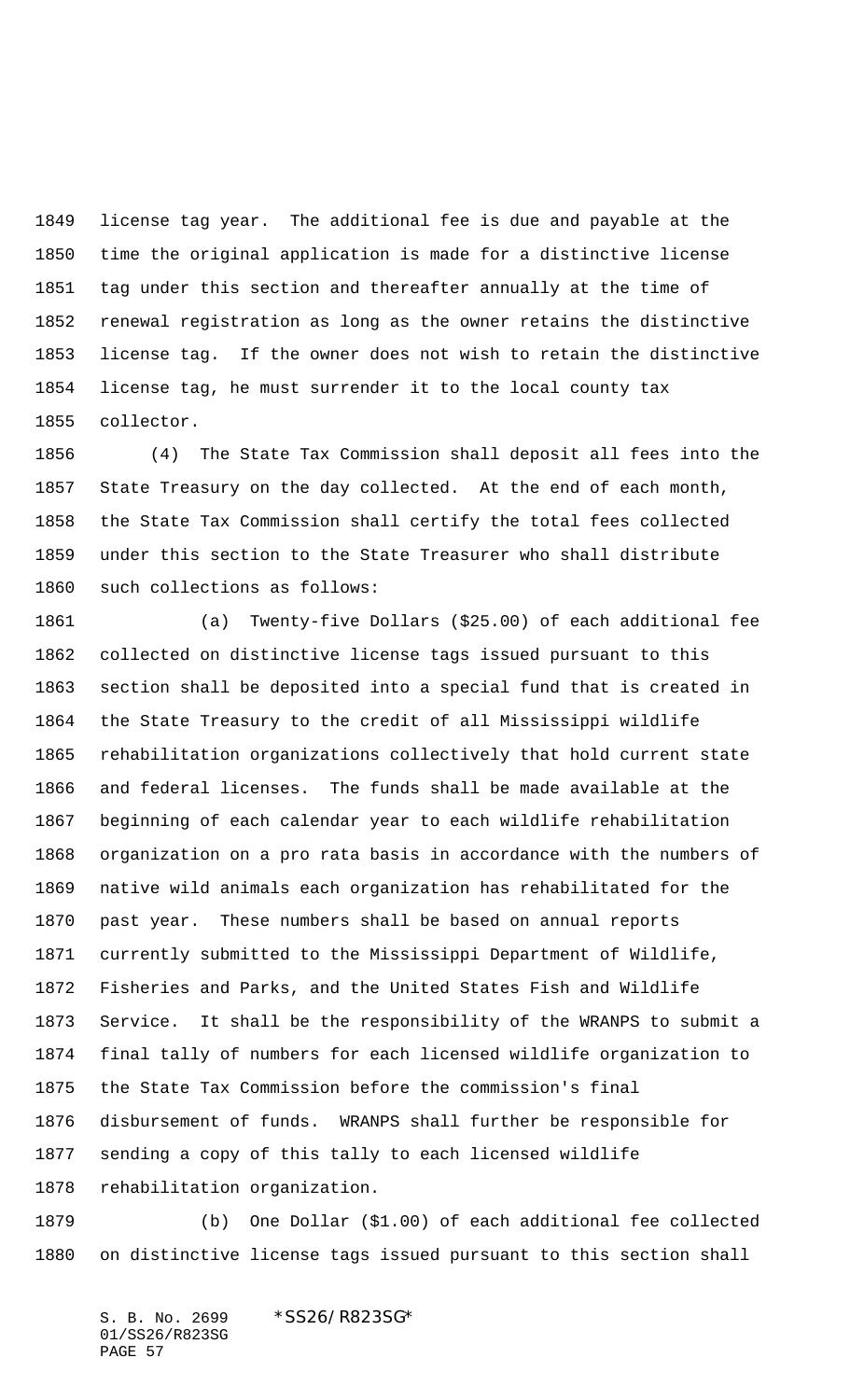be deposited into the Mississippi Fire Fighter's Memorial Burn Center Fund created pursuant to Section 7-9-70.

 (c) Two Dollars (\$2.00) of each additional fee collected on distinctive license tags issued pursuant to this section shall be deposited to the credit of the State Highway Fund to be expended solely for the repair, maintenance, construction or reconstruction of highways.

 (5) A regular license tag must be properly displayed as required by law until replaced by a distinctive license tag under this section. The regular license tag must be surrendered to the tax collector upon issuance of the distinctive license tag under this section. The tax collector shall issue up to two (2) license decals for each distinctive license tag issued under this section, which will expire the same month and year as the regular license tag.

 (6) In the case of loss or theft of a distinctive license tag issued under this section, the owner may make application and affidavit for a replacement distinctive license tag as provided by Section 27-19-37. The fee for a replacement distinctive license tag shall be Ten Dollars (\$10.00). The tax collector receiving such application and affidavit shall be entitled to retain and deposit into the county general fund five percent (5%) of the fee for such replacement license tag and the remainder shall be distributed in the same manner as funds from the sale of regular distinctive license tags issued under this section.

 SECTION 27. Section 27-19-56.22, Mississippi Code of 1972, is amended as follows:

S. B. No. 2699 \*SS26/R823SG\* 01/SS26/R823SG PAGE 58 27-19-56.22. (1) Any owner of a motor vehicle who is a resident of this state and who is a member of Alpha Kappa Alpha sorority or Alpha Phi Alpha fraternity, upon payment of the road and bridge privilege taxes, ad valorem taxes and registration fees as prescribed by law for private carriers of passengers, pickup trucks and other noncommercial motor vehicles, and upon payment of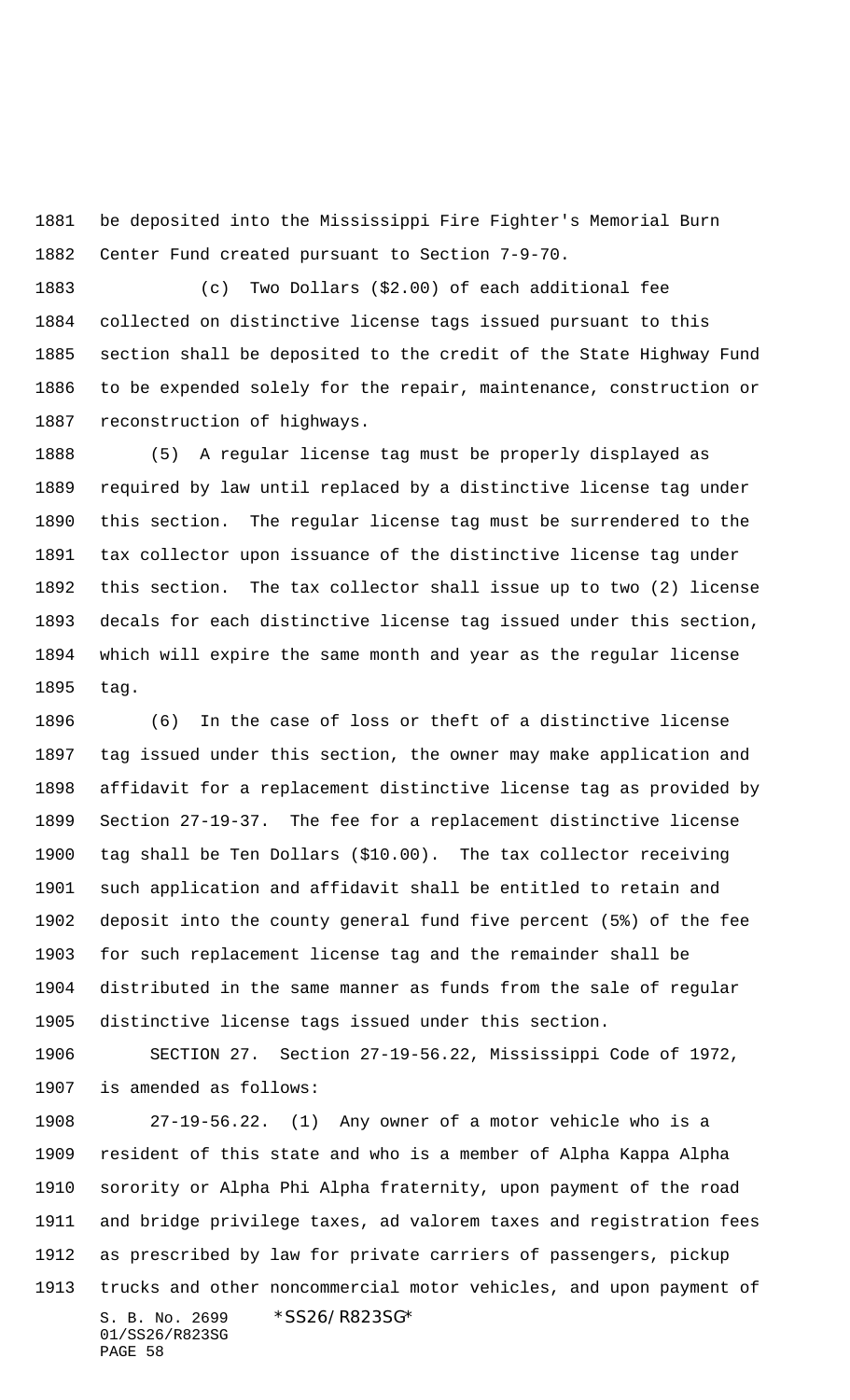an additional fee in the amount of Thirty Dollars (\$30.00), shall be issued a distinctive license tag for each motor vehicle registered in his name identifying such person as a member or supporter of such organization. The distinctive license tags so issued shall display the Greek letter of the organization and shall be of such color and design as the State Tax Commission may prescribe, and shall consist of such letters or numbers, or both, as may be necessary to distinguish each license tag.

 (2) Application for the distinctive license tags authorized by this section shall be made to the county tax collector on forms prescribed by the State Tax Commission. The application and the additional fee imposed under subsection (1) of this section, less Two Dollars (\$2.00) to be retained by the tax collector, shall be remitted to the State Tax Commission on a monthly basis as prescribed by the commission. The portion of the additional fee retained by the tax collector shall be deposited into the county general fund.

 (3) The distinctive license tag shall be issued for a one-year period. The additional annual fee shall be due and payable at the time of renewal registration.

 (4) The State Tax Commission shall deposit all fees into the State Treasury on the day collected. At the end of each month, the State Tax Commission shall certify the total fees collected under this section to the State Treasurer who shall distribute such collections as follows:

 (a) Twenty-five Dollars (\$25.00) of each additional fee collected on the distinctive license tags issued pursuant to this section shall be distributed to the Coleman, Alexander, Possner Foundation.

 (b) One Dollar (\$1.00) of each additional fee collected on the distinctive license tags shall be deposited into the Mississippi Fire Fighter's Memorial Burn Center Fund created pursuant to Section 7-9-70.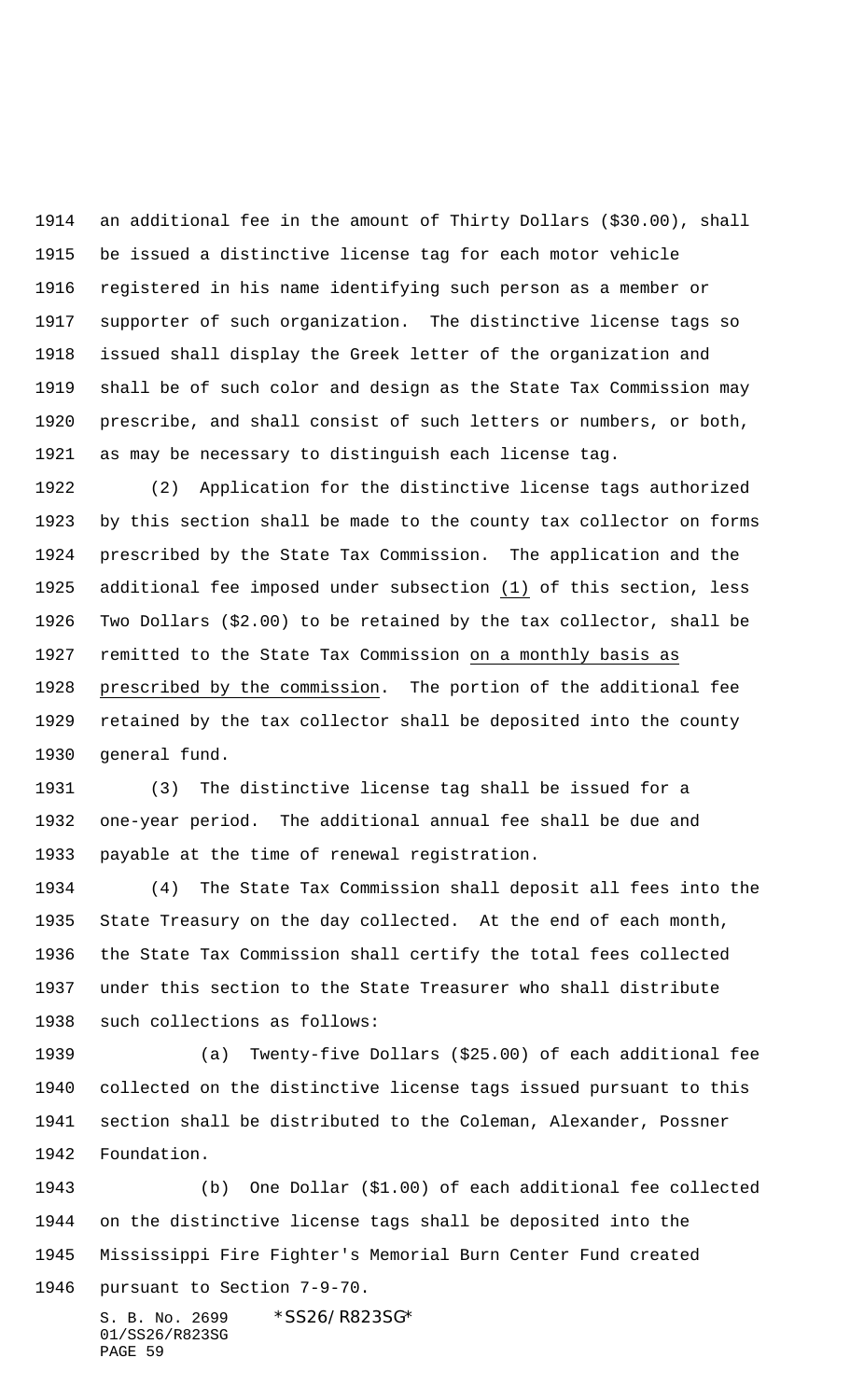(c) Two Dollars (\$2.00) of each additional fee collected on distinctive license tags issued pursuant to this section shall be deposited to the credit of the State Highway Fund to be expended solely for the repair, maintenance, construction or reconstruction of highways.

 (5) A regular license tag must be properly displayed as required by law until replaced by a distinctive license tag under this section. The regular license tag must be surrendered to the tax collector upon issuance of the distinctive license tag under this section. The tax collector shall issue up to two (2) month and year license decals for each distinctive license tag issued under this section, which will expire the same month and year as the license tag.

 (6) In the case of loss or theft of a distinctive license tag issued under this section, the owner may make application and affidavit for a replacement distinctive license tag as provided by Section 27-19-37. The fee for a replacement distinctive license tag shall be Ten Dollars (\$10.00). The tax collector receiving such application and affidavit shall be entitled to retain and deposit into the county general fund five percent (5%) of the fee for such replacement license tag and the remainder shall be distributed in the same manner as funds from the sale of regular distinctive license tags issued under this section.

 SECTION 28. Section 27-19-56.23, Mississippi Code of 1972, is amended as follows:

S. B. No. 2699 \* SS26/R823SG\* 01/SS26/R823SG PAGE 60 27-19-56.23. (1) Any owner of a motor vehicle who is a resident of this state, upon payment of the road and bridge privilege taxes, ad valorem taxes and registration fees as prescribed by law for private carriers of passengers, pickup trucks and other noncommercial motor vehicles, and upon payment of an additional fee in the amount provided in subsection (3) of this section, shall be issued a distinctive license tag for each motor vehicle registered in his name identifying such person as a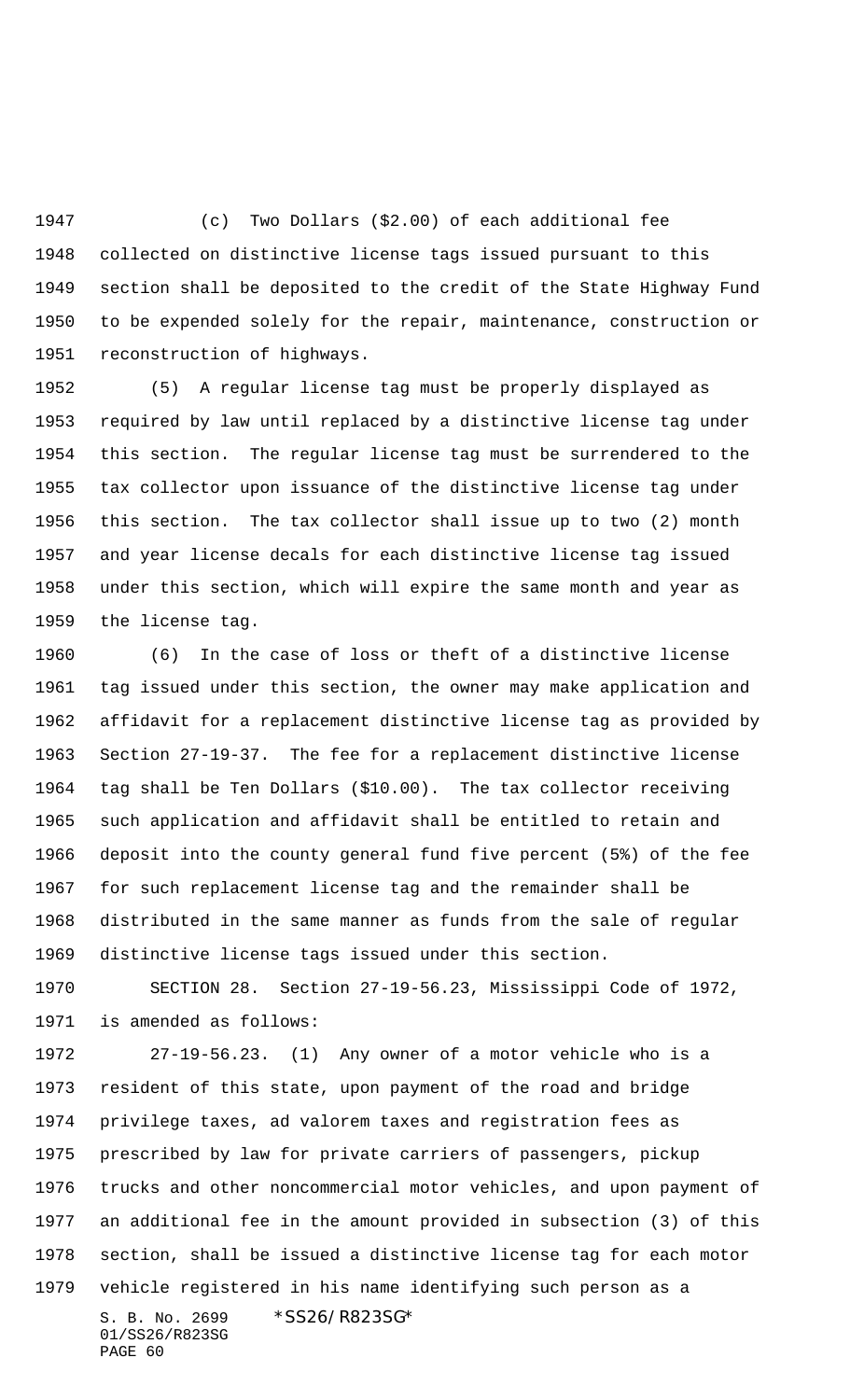supporter of the Mississippi Sierra Club. The distinctive license tags so issued shall be of such color and design as the State Tax Commission, with the advice of the Mississippi Sierra Club, may prescribe and shall consist of such letters or numbers, or both, as may be necessary to distinguish each license tag.

 (2) Application for the distinctive license tags authorized by this section shall be made to the county tax collector on forms prescribed by the State Tax Commission. The application and the additional fee imposed under subsection (3) of this section, less Two Dollars (\$2.00) to be retained by the tax collector, shall be remitted to the State Tax Commission on a monthly basis as prescribed by the commission. The portion of the additional fee retained by the tax collector shall be deposited into the county general fund.

 (3) Beginning with any registration year commencing on or after July 1, 2000, any person applying for a distinctive license tag under this section shall pay an additional fee in the amount of Thirty Dollars (\$30.00) for each distinctive license tag applied for under this section, which shall be in addition to all other taxes and fees. The additional fee paid shall be for a period of time to run concurrent with the vehicle's established license tag year. The additional fee is due and payable at the time the original application is made for a distinctive license tag under this section and thereafter annually at the time of renewal registration as long as the owner retains the distinctive license tag. If the owner does not wish to retain the distinctive license tag, he must surrender it to the local county tax collector.

 (4) The State Tax Commission shall deposit all fees into the State Treasury on the day collected. At the end of each month, the State Tax Commission shall certify the total fees collected under this section to the State Treasurer who shall distribute such collections as follows: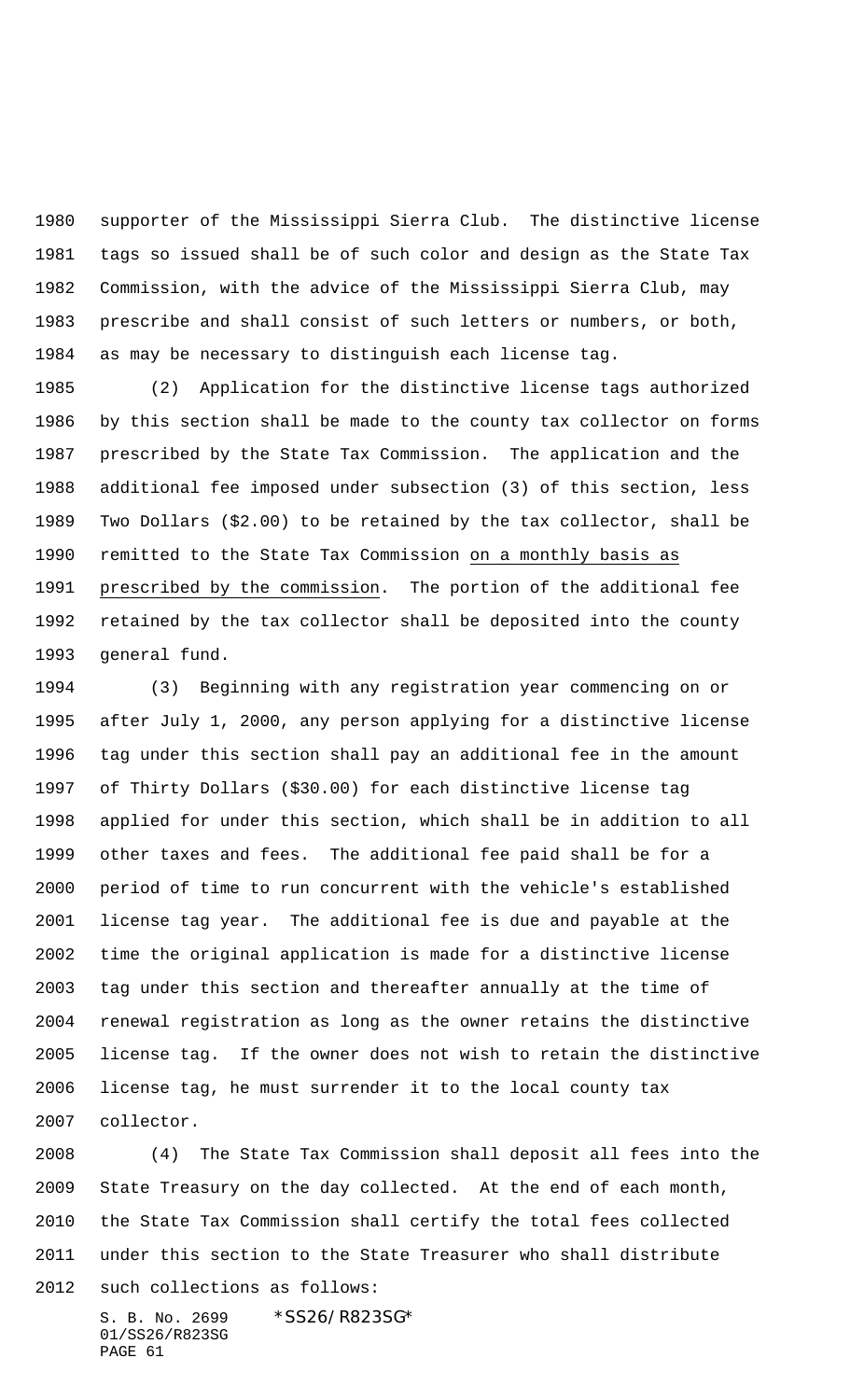(a) Twenty-five Dollars (\$25.00) of each additional fee collected on distinctive license tags issued pursuant to this section shall be distributed to the Mississippi Sierra Club.

 (b) One Dollar (\$1.00) of each additional fee collected on distinctive license tags issued pursuant to this section shall be deposited into the Mississippi Fire Fighter's Memorial Burn Center Fund created pursuant to Section 7-9-70.

 (c) Two Dollars (\$2.00) of each additional fee collected on distinctive license tags issued pursuant to this section shall be deposited to the credit of the State Highway Fund to be expended solely for the repair, maintenance, construction or reconstruction of highways.

 (5) A regular license tag must be properly displayed as required by law until replaced by a distinctive license tag under this section. The regular license tag must be surrendered to the tax collector upon issuance of the distinctive license tag under this section. The tax collector shall issue up to two (2) license decals for each distinctive license tag issued under this section, which will expire the same month and year as the regular license tag.

 (6) In the case of loss or theft of a distinctive license tag issued under this section, the owner may make application and affidavit for a replacement distinctive license tag as provided by Section 27-19-37. The fee for a replacement distinctive license tag shall be Ten Dollars (\$10.00). The tax collector receiving such application and affidavit shall be entitled to retain and deposit into the county general fund five percent (5%) of the fee for such replacement license tag and the remainder shall be distributed in the same manner as funds from the sale of regular distinctive license tags issued under this section.

 SECTION 29. Section 27-19-56.24, Mississippi Code of 1972, is amended as follows: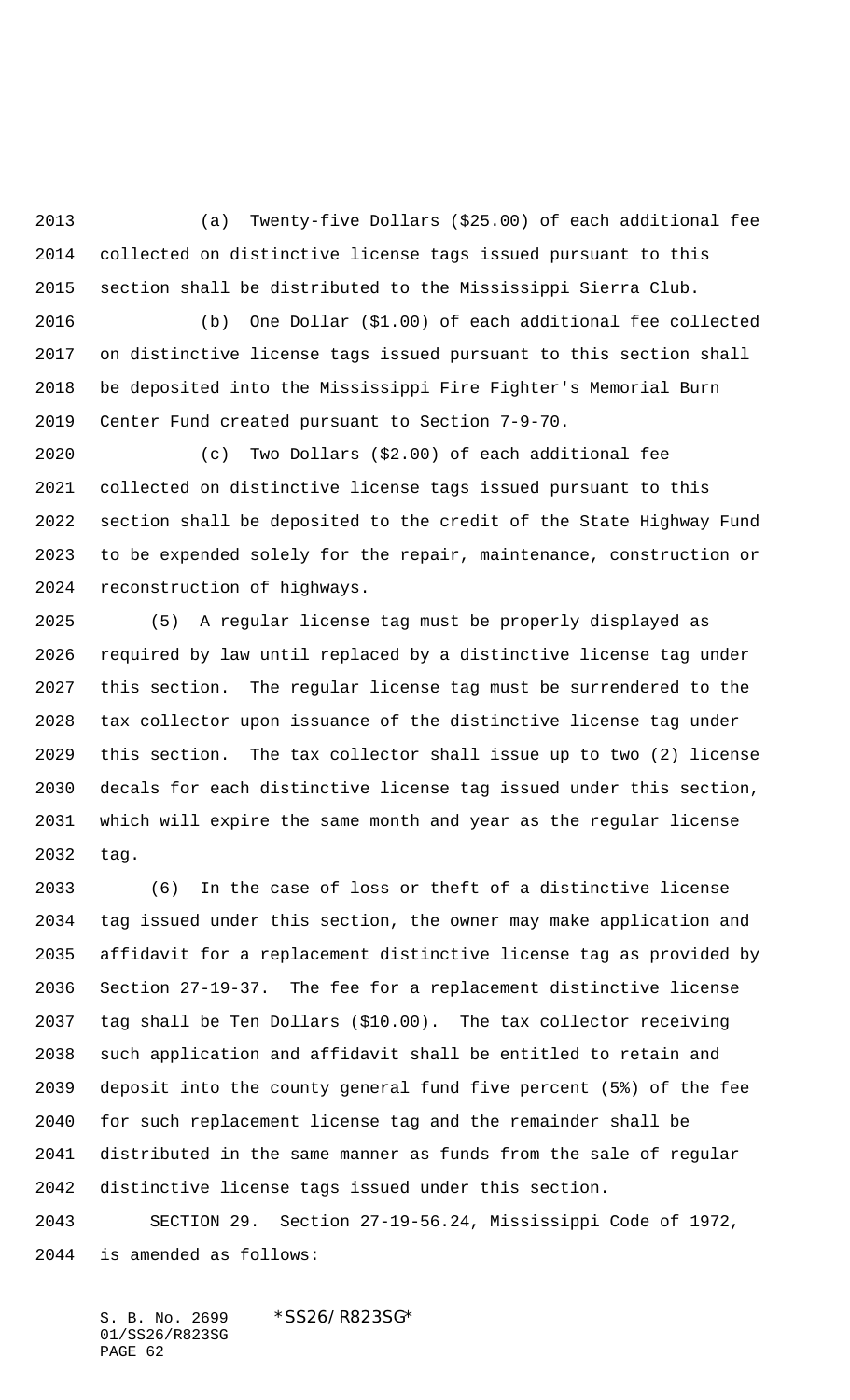27-19-56.24. (1) Any owner of a motor vehicle who is a resident of this state, upon payment of the road and bridge privilege taxes, ad valorem taxes and registration fees as prescribed by law for private carriers of passengers, pickup trucks and other noncommercial motor vehicles, and upon payment of an additional fee in the amount provided in subsection (3) of this section, shall be issued a distinctive license tag for each motor vehicle registered in his name identifying such person as a supporter of Ducks Unlimited, Inc. The distinctive license tags so issued shall be of such color and design as the State Tax Commission, with the advice of Ducks Unlimited, Inc., may prescribe and shall consist of such letters or numbers, or both, as may be necessary to distinguish each license tag.

 (2) Application for the distinctive license tags authorized by this section shall be made to the county tax collector on forms prescribed by the State Tax Commission. The application and the additional fee imposed under subsection (3) of this section, less Two Dollars (\$2.00) to be retained by the tax collector, shall be remitted to the State Tax Commission on a monthly basis as prescribed by the commission. The portion of the additional fee retained by the tax collector shall be deposited into the county general fund.

S. B. No. 2699 \* SS26/R823SG\* 01/SS26/R823SG PAGE 63 (3) Beginning with any registration year commencing on or after July 1, 2000, any person applying for a distinctive license tag under this section shall pay an additional fee in the amount of Thirty Dollars (\$30.00) for each distinctive license tag applied for under this section, which shall be in addition to all other taxes and fees. The additional fee paid shall be for a period of time to run concurrent with the vehicle's established license tag year. The additional fee is due and payable at the time the original application is made for a distinctive license tag under this section and thereafter annually at the time of renewal registration as long as the owner retains the distinctive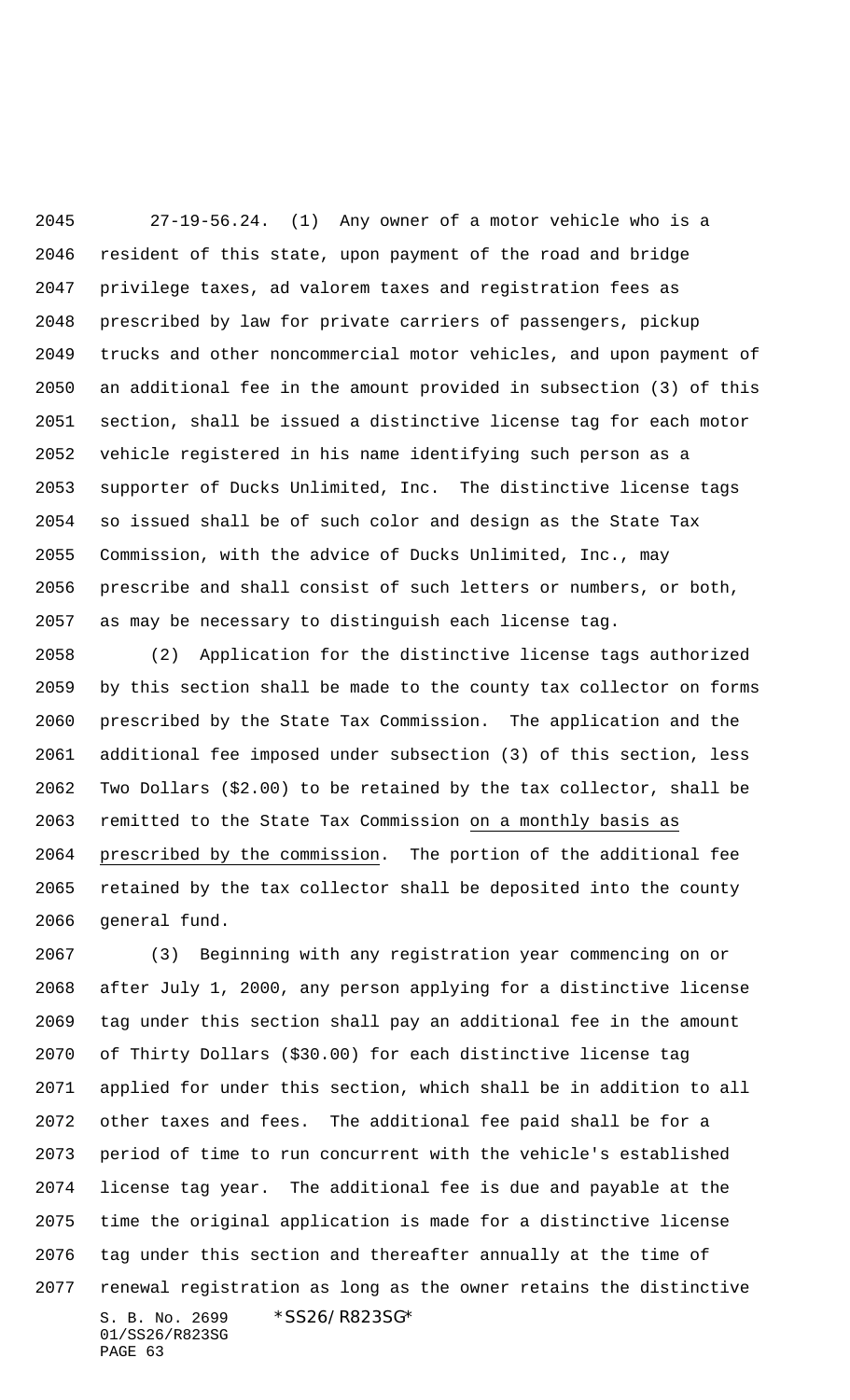license tag. If the owner does not wish to retain the distinctive license tag, he must surrender it to the local county tax collector.

 (4) The State Tax Commission shall deposit all fees into the State Treasury on the day collected. At the end of each month, the State Tax Commission shall certify the total fees collected under this section to the State Treasurer who shall distribute such collections as follows:

 (a) Twenty-five Dollars (\$25.00) of each additional fee collected on distinctive license tags issued pursuant to this section shall be distributed to the Mississippi Chapter of Ducks Unlimited, Inc. If there is no Mississippi Chapter of Ducks Unlimited, Inc., then such additional fees shall be deposited into the State General Fund.

 (b) One Dollar (\$1.00) of each additional fee collected on distinctive license tags issued pursuant to this section shall be deposited into the Mississippi Fire Fighter's Memorial Burn Center Fund created pursuant to Section 7-9-70.

 (c) Two Dollars (\$2.00) of each additional fee collected on distinctive license tags issued pursuant to this section shall be deposited to the credit of the State Highway Fund to be expended solely for the repair, maintenance, construction or reconstruction of highways.

 (5) A regular license tag must be properly displayed as required by law until replaced by a distinctive license tag under this section. The regular license tag must be surrendered to the tax collector upon issuance of the distinctive license tag under this section. The tax collector shall issue up to two (2) license decals for each distinctive license tag issued under this section, which will expire the same month and year as the regular license tag.

S. B. No. 2699 \* SS26/R823SG\* 01/SS26/R823SG PAGE 64 (6) In the case of loss or theft of a distinctive license tag issued under this section, the owner may make application and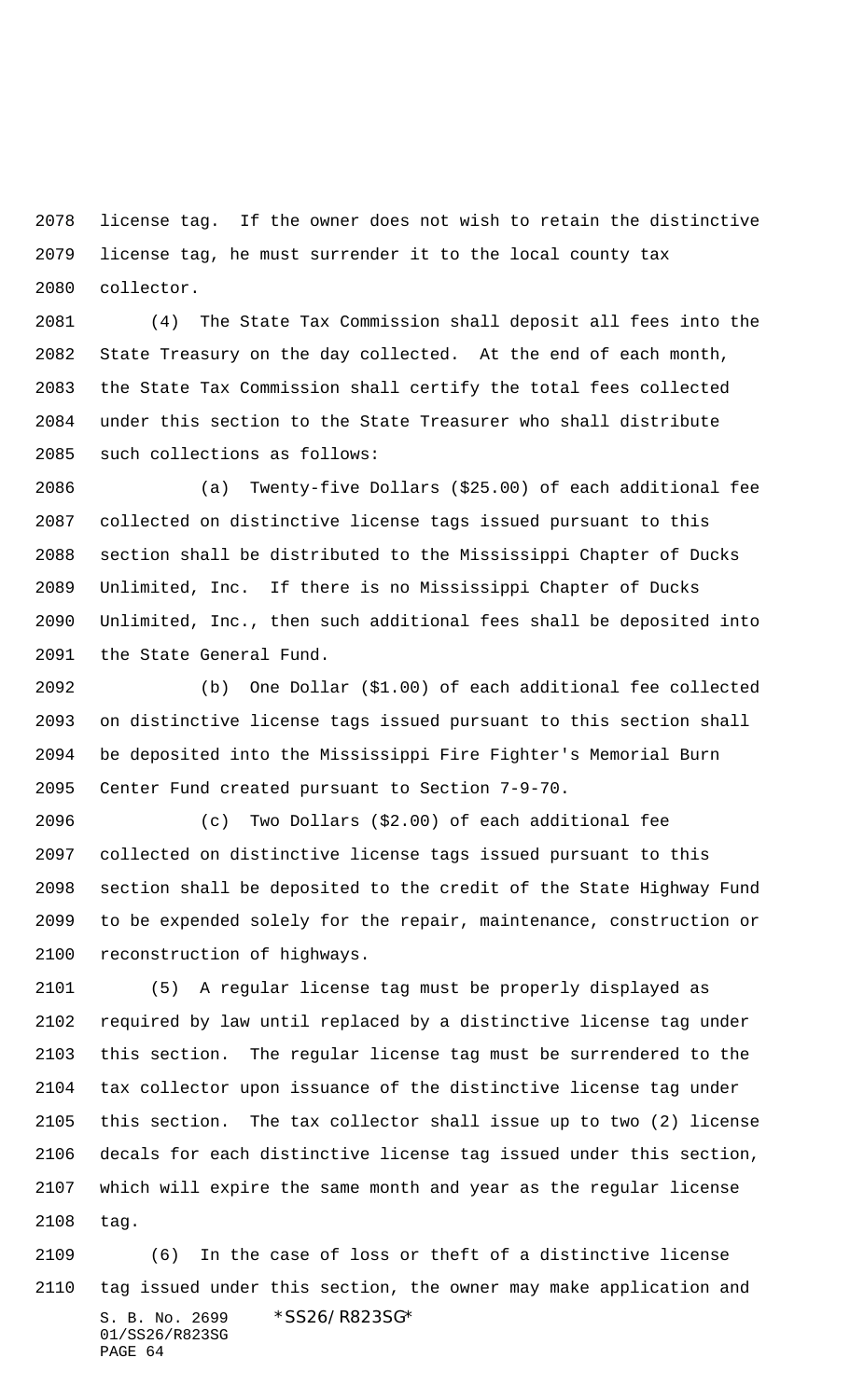affidavit for a replacement distinctive license tag as provided by Section 27-19-37. The fee for a replacement distinctive license tag shall be Ten Dollars (\$10.00). The tax collector receiving such application and affidavit shall be entitled to retain and deposit into the county general fund five percent (5%) of the fee for such replacement license tag and the remainder shall be distributed in the same manner as funds from the sale of regular distinctive license tags issued under this section.

 SECTION 30. Section 27-19-56.27, Mississippi Code of 1972, is amended as follows:

 27-19-56.27. (1) Owners of motor vehicles upon complying with the motor vehicle laws relating to registration and licensing of motor vehicles, and upon payment of the road and bridge privilege taxes, ad valorem taxes and registration fees as prescribed by law for private carriers of passengers, pickup trucks and other noncommercial motor vehicles, and upon payment of an additional annual fee in the amount of Thirty Dollars (\$30.00), shall be issued a special license tag which displays an emblem designed by the Department of Marine Resources.

 (2) The distinctive license tag shall be of such color and design as the State Tax Commission, with the advice of the Department of Marine Resources, may prescribe and shall consist of such letters or numbers or both as may be necessary to distinguish each license tag.

 (3) Application for the special license tags shall be made to the county tax collector on forms prescribed by the State Tax Commission. The application and the additional fee, less five percent (5%) thereof to be retained by the tax collector, shall be remitted to the State Tax Commission on a monthly basis as prescribed by the commission. The portion of the additional fee retained by the tax collector shall be deposited into the county general fund.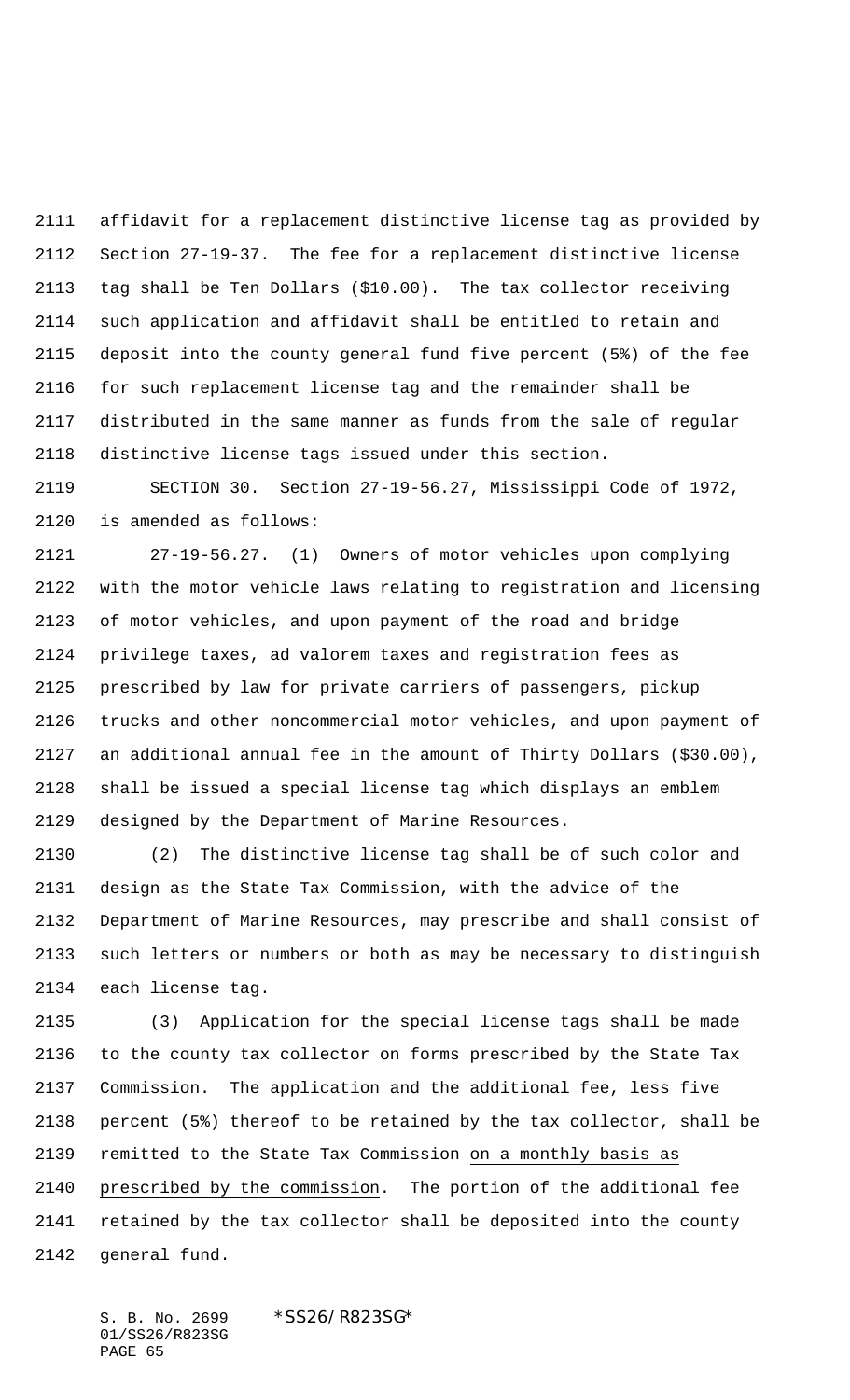(4) The special license tag shall be issued for a one-year period. The additional annual fee shall be due and payable at the time of renewal registration.

 (5) The State Tax Commission shall deposit all fees into the State Treasury on the day received. At the end of each month, the State Tax Commission shall certify the total fees collected under this section to the State Treasurer who shall distribute such collections as follows:

 (a) Twenty Dollars (\$20.00) of each additional fee collected on special license tags issued pursuant to this section shall be deposited into the Coastal Preserve Account in the Seafood Fund created pursuant to Section 49-15-17.

 (b) One Dollar (\$1.00) of each additional fee collected on special license tags shall be deposited into the Mississippi Fire Fighter's Memorial Burn Center Fund created pursuant to Section 7-9-70.

 (c) The remainder of each such additional fee shall be deposited to the credit of the State Highway Fund to be expended solely for the repair, maintenance, construction or reconstruction of highways.

 SECTION 31. Section 27-19-56.28, Mississippi Code of 1972, is amended as follows:

 27-19-56.28. (1) Owners of motor vehicles upon complying with the motor vehicle laws relating to registration and licensing of motor vehicles, and upon payment of the road and bridge privilege taxes, ad valorem taxes and registration fees as prescribed by law for private carriers of passengers, pickup trucks and other noncommercial motor vehicles, and upon payment of an additional annual fee in the amount of Thirty Dollars (\$30.00), shall be issued a special license tag which displays an emblem designed by the Department of Agriculture and Commerce. Such emblems shall represent specific agricultural commodities.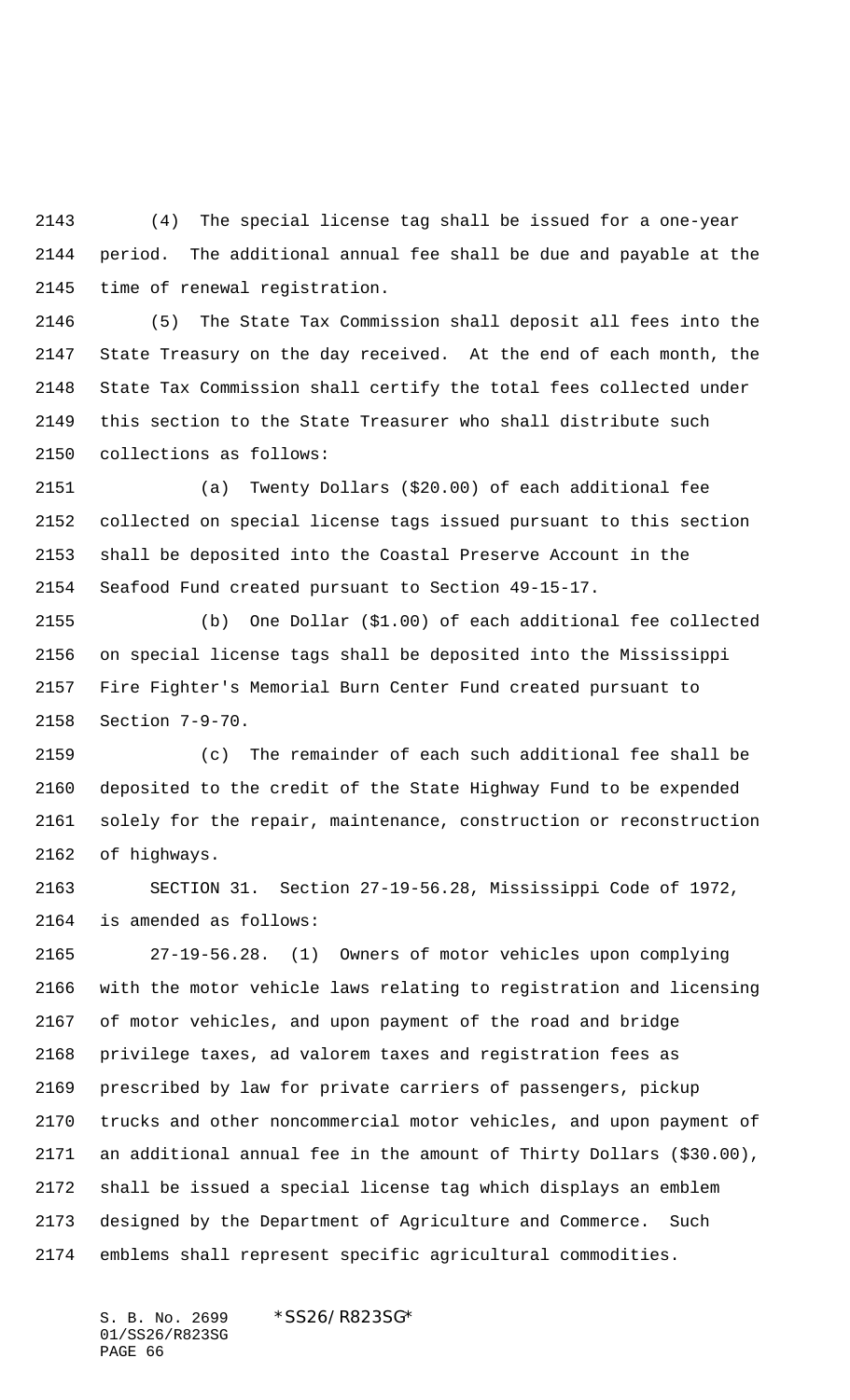(2) The distinctive license tag shall be of such color and design as the State Tax Commission, with the advice of the Department of Agriculture and Commerce, may prescribe and shall consist of such letters or numbers or both as may be necessary to distinguish each license tag.

 (3) Application for the special license tags shall be made to the county tax collector on forms prescribed by the State Tax Commission. The application and the additional fee, less five percent (5%) thereof to be retained by the tax collector, shall be remitted to the State Tax Commission on a monthly basis as 2185 prescribed by the commission. The portion of the additional fee retained by the tax collector shall be deposited into the county general fund.

 (4) The special license tag shall be issued for a one-year period. The additional annual fee shall be due and payable at the time of renewal registration.

 (5) The State Tax Commission shall deposit all fees into the State Treasury on the day received. At the end of each month, the State Tax Commission shall certify the total fees collected under this section to the State Treasurer who shall distribute such collections as follows:

 (a) Twenty Dollars (\$20.00) of each additional fee collected on special license tags issued pursuant to this section shall be deposited into a special fund hereby created in the State Treasury to the credit of the Department of Agriculture and Commerce. The funds shall be available for expenditure at the discretion of the Department of Agriculture and Commerce.

 (b) One Dollar (\$1.00) of each additional fee collected on special license tags shall be deposited into the Mississippi Fire Fighter's Memorial Burn Center Fund created pursuant to Section 7-9-70.

S. B. No. 2699 \* SS26/R823SG\* 01/SS26/R823SG PAGE 67 (c) The remainder of each such additional fee shall be deposited to the credit of the State Highway Fund to be expended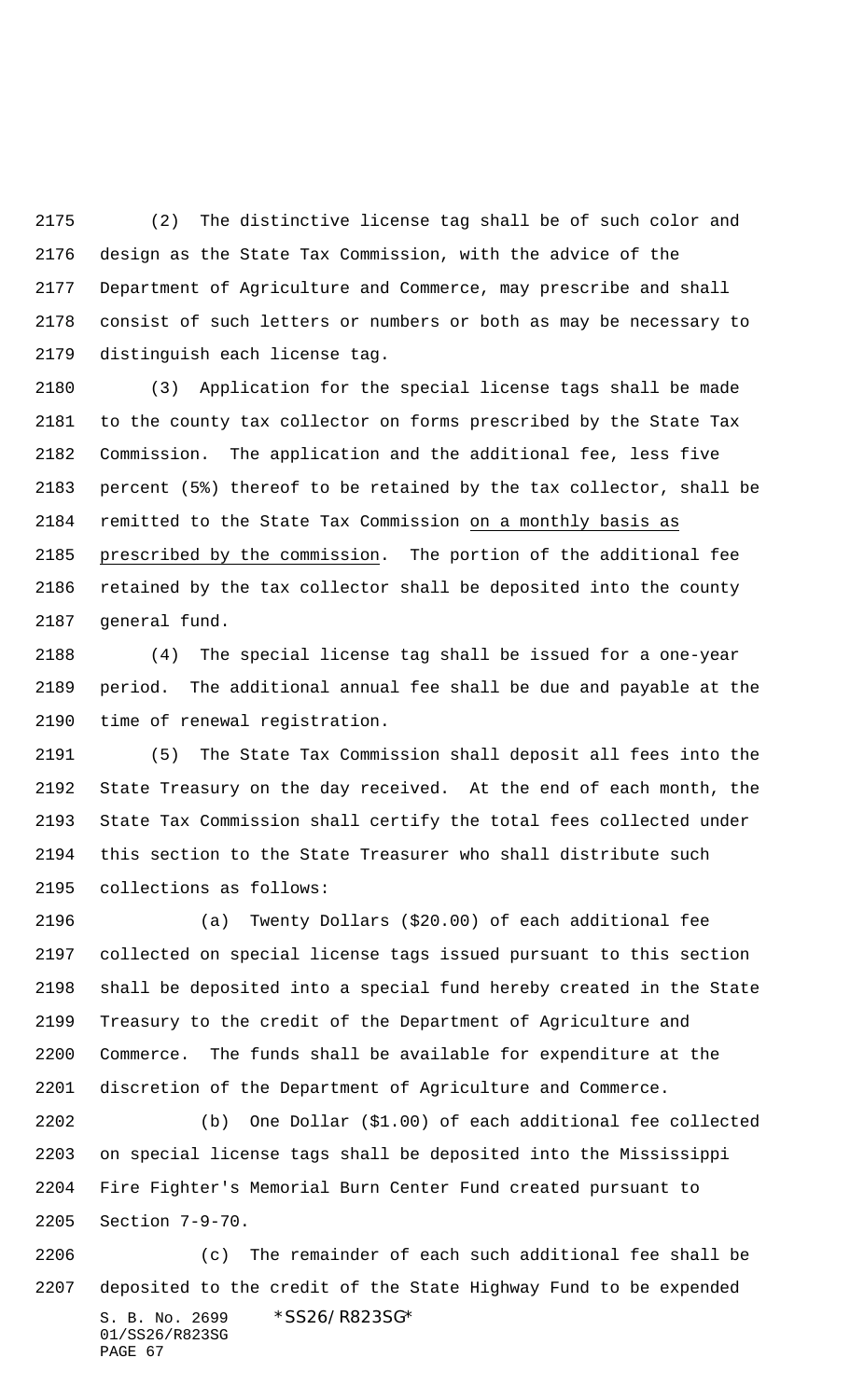solely for the repair, maintenance, construction or reconstruction of highways.

 SECTION 32. Section 27-19-56.29, Mississippi Code of 1972, is amended as follows:

 27-19-56.29. (1) Any owner of a motor vehicle who is a resident of this state, upon payment of the road and bridge privilege taxes, ad valorem taxes and registration fees as prescribed by law for private carriers of passengers, pickup trucks and other noncommercial motor vehicles, and upon payment of an additional fee in the amount provided in subsection (3) of this section, shall be issued a distinctive license tag, with a choice of two (2) designs, for each motor vehicle registered in his name identifying such person as a supporter of the Sunflower Consolidated School Preservation Commission, Inc. The distinctive license tags so issued shall be of such color and design as the State Tax Commission, with the advice of Sunflower Consolidated School Preservation Commission, Inc., may prescribe and shall consist of such letters or numbers, or both, as may be necessary to distinguish each license tag.

 (2) Application for the distinctive license tags authorized by this section shall be made to the county tax collector on forms prescribed by the State Tax Commission. The application and the additional fee imposed under subsection (3) of this section, less Two Dollars (\$2.00) to be retained by the tax collector, shall be remitted to the State Tax Commission on a monthly basis as prescribed by the commission. The portion of the additional fee retained by the tax collector shall be deposited into the county general fund.

S. B. No. 2699 \* SS26/R823SG\* 01/SS26/R823SG PAGE 68 (3) Any person applying for a distinctive license tag under this section shall pay an additional fee in the amount of Thirty Dollars (\$30.00) for each distinctive license tag applied for under this section, which shall be in addition to all other taxes and fees. The additional fee paid shall be for a period of time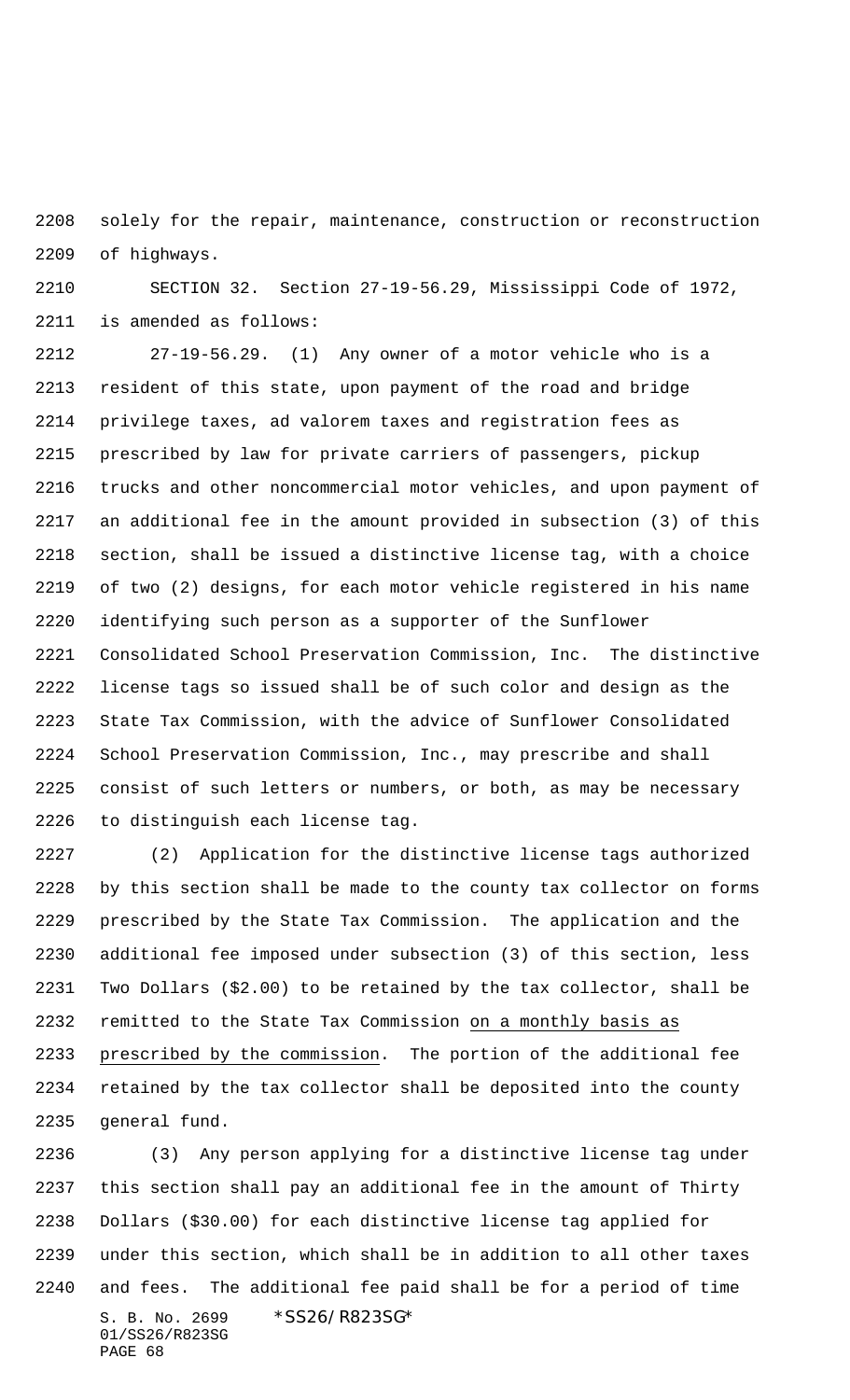to run concurrent with the vehicle's established license tag year. The additional fee is due and payable at the time the original application is made for a distinctive license tag under this section and thereafter annually at the time of renewal registration as long as the owner retains the distinctive license tag. If the owner does not wish to retain the distinctive license tag, he must surrender it to the local county tax collector.

 (4) The State Tax Commission shall deposit all fees into the State Treasury on the day collected. At the end of each month, the State Tax Commission shall certify the total fees collected under this section to the State Treasurer who shall distribute such collections as follows:

 (a) Twenty-five Dollars (\$25.00) of each additional fee collected on distinctive license tags issued pursuant to this section shall be distributed to Sunflower Consolidated School Preservation Commission, Inc.

 (b) One Dollar (\$1.00) of each additional fee collected on distinctive license tags issued pursuant to this section shall be deposited into the Mississippi Fire Fighter's Memorial Burn Center Fund created pursuant to Section 7-9-70.

 (c) Two Dollars (\$2.00) of each additional fee collected on distinctive license tags issued pursuant to this section shall be deposited to the credit of the State Highway Fund to be expended solely for the repair, maintenance, construction or reconstruction of highways.

 SECTION 33. Section 27-19-56.30, Mississippi Code of 1972, is amended as follows:

S. B. No. 2699 \*SS26/R823SG\* 01/SS26/R823SG PAGE 69 27-19-56.30. (1) Owners of motor vehicles upon complying with the motor vehicle laws relating to registration and licensing of motor vehicles, and upon payment of the road and bridge privilege taxes, ad valorem taxes and registration fees as prescribed by law for private carriers of passengers, pickup trucks and other noncommercial motor vehicles, and upon payment of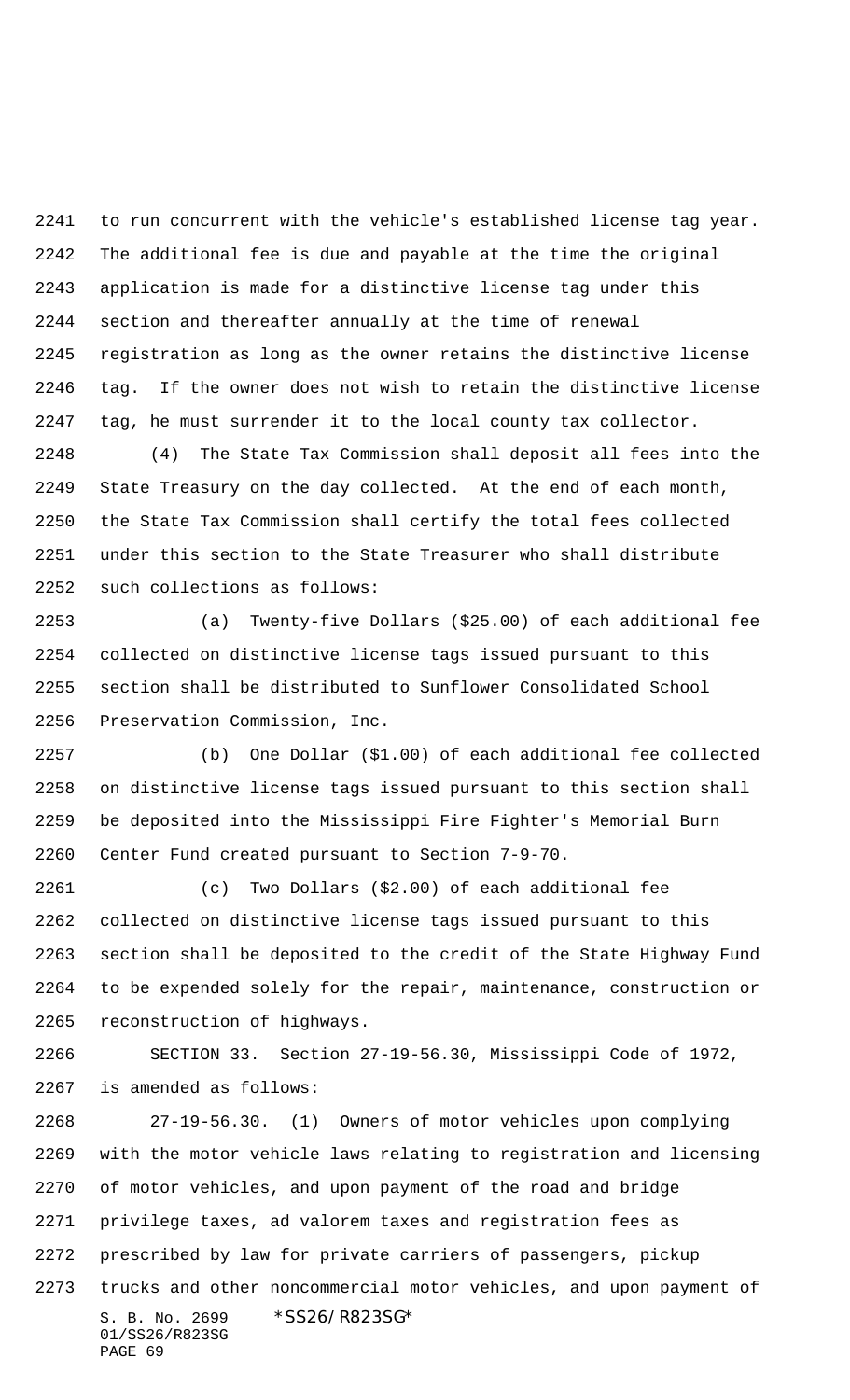an additional annual fee in the amount of Thirty Dollars (\$30.00), shall be issued a special license tag which displays an emblem designed by the Mississippi Cattlemen's Foundation.

 (2) The distinctive license tag shall be of such color and design as the State Tax Commission, with the advice of the Mississippi Cattlemen's Foundation, may prescribe and shall consist of such letters or numbers or both as may be necessary to distinguish each license tag.

 (3) Application for the special license tags shall be made to the county tax collector on forms prescribed by the State Tax Commission. The application and the additional fee, less five percent (5%) thereof to be retained by the tax collector, shall be 2286 remitted to the State Tax Commission on a monthly basis as prescribed by the commission. The portion of the additional fee retained by the tax collector shall be deposited into the county general fund.

 (4) The special license tag shall be issued for a one-year period. The additional annual fee shall be due and payable at the time of renewal registration.

 (5) The State Tax Commission shall deposit all fees into the State Treasury on the day received. At the end of each month, the State Tax Commission shall certify the total fees collected under this section to the State Treasurer who shall distribute such collections as follows:

 (a) Twenty Dollars (\$20.00) of each additional fee collected on special license tags issued pursuant to this section shall be to the Mississippi Cattlemen's Foundation.

 (b) One Dollar (\$1.00) of each additional fee collected on special license tags shall be deposited into the Mississippi Fire Fighter's Memorial Burn Center Fund created pursuant to Section 7-9-70.

S. B. No. 2699 \* SS26/R823SG\* 01/SS26/R823SG PAGE 70 (c) The remainder of each such additional fee shall be deposited to the credit of the State Highway Fund to be expended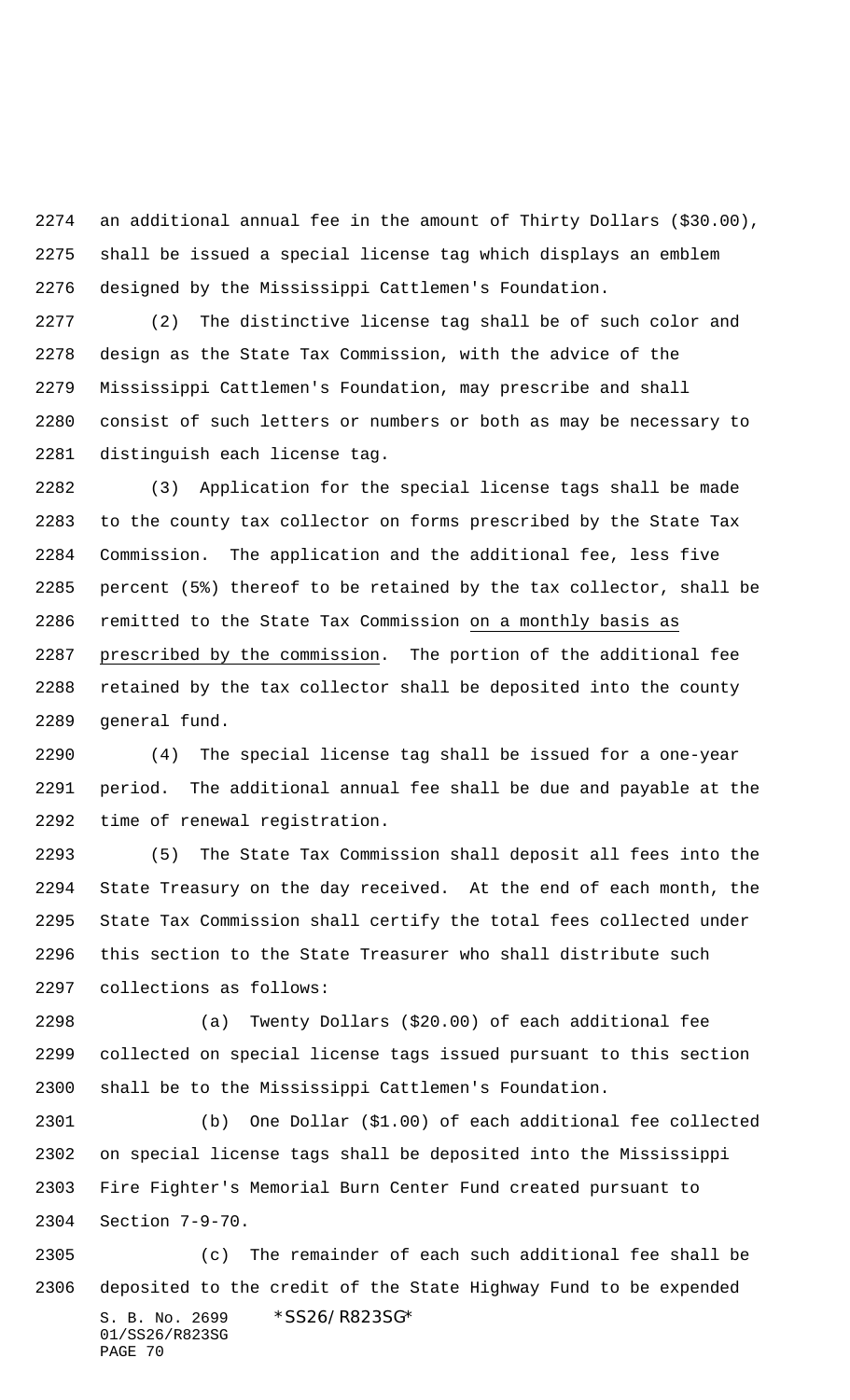solely for the repair, maintenance, construction or reconstruction of highways.

 SECTION 34. Section 27-19-56.31, Mississippi Code of 1972, is amended as follows:

 27-19-56.31. (1) Owners of motor vehicles upon complying with the motor vehicle laws relating to registration and licensing of motor vehicles, and upon payment of the road and bridge privilege taxes, ad valorem taxes and registration fees as prescribed by law for private carriers of passengers, pickup trucks and other noncommercial motor vehicles, and upon payment of an additional annual fee in the amount of Thirty Dollars (\$30.00), shall be issued a special license tag which displays the emblem of the National Audubon Society.

 (2) The design of the distinctive tag so issued shall be of such color and design as shall be agreed upon by the Mississippi Legislative Office and/or the Mississippi State Office of the National Audubon Society and the State Tax Commission. The emblem shall be affixed during the production of the license tag.

 (3) Application for the special license tags shall be made to the county tax collector on forms prescribed by the State Tax Commission. The application and the additional fee, less five percent (5%) thereof to be retained by the tax collector, shall be remitted to the State Tax Commission on a monthly basis as prescribed by the commission. The portion of the additional fee retained by the tax collector shall be deposited into the county general fund.

 (4) The special license tag shall be issued for a one-year period. The additional annual fee shall be due and payable at the time of renewal registration.

 (5) The State Tax Commission shall deposit all fees into the State Treasury on the day received. At the end of each month, the State Tax Commission shall certify the total fees collected under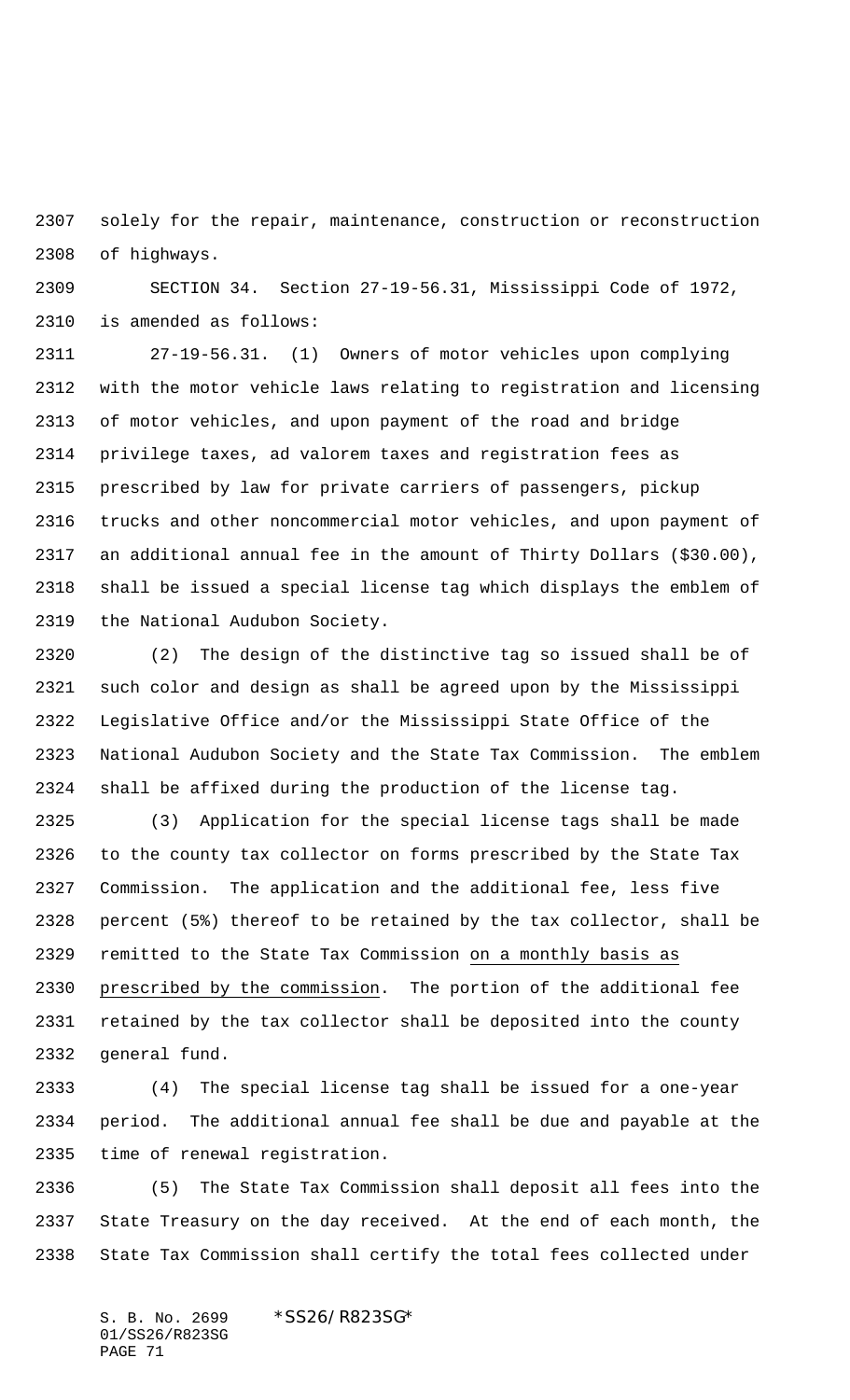this section to the State Treasurer who shall distribute such collections as follows:

 (a) Twenty Dollars (\$20.00) of each additional fee collected on special license tags issued pursuant to this section shall be deposited into a special fund hereby created in the State Treasury for use by the Mississippi Museum of Natural Science to fund ornithological activities conducted by the museum.

 (b) One Dollar (\$1.00) of each additional fee collected on special license tags shall be deposited into the Mississippi Fire Fighter's Memorial Burn Center Fund created pursuant to Section 7-9-70.

 (c) The remainder of each such additional fee shall be deposited to the credit of the State Highway Fund to be expended solely for the repair, maintenance, construction or reconstruction of highways.

 SECTION 35. Section 27-19-57, Mississippi Code of 1972, is amended as follows:

 27-19-57. (1) All persons required to pay the privilege license prescribed by this article shall register their private or commercial vehicle and pay such tax in the county in which such vehicles are domiciled or the county from which such vehicles most frequently leave and return. The tax collector of a county shall not issue a tag or decals to any vehicle domiciled or garaged in another county.

S. B. No. 2699 \* SS26/R823SG\* 01/SS26/R823SG PAGE 72 (2) Any person owning a vehicle registered in accordance with Section 27-19-43 which changes county of domicile during a registration year shall, upon registration anniversary date, surrender to the tax collector in the new county of domicile the old tag and decals and shall be issued a new tag displaying the proper county of domicile and decals. This provision shall not apply to vehicles with a gross vehicle weight in excess of ten thousand (10,000) pounds. Any person owning a vehicle with a gross vehicle weight in excess of ten thousand (10,000) pounds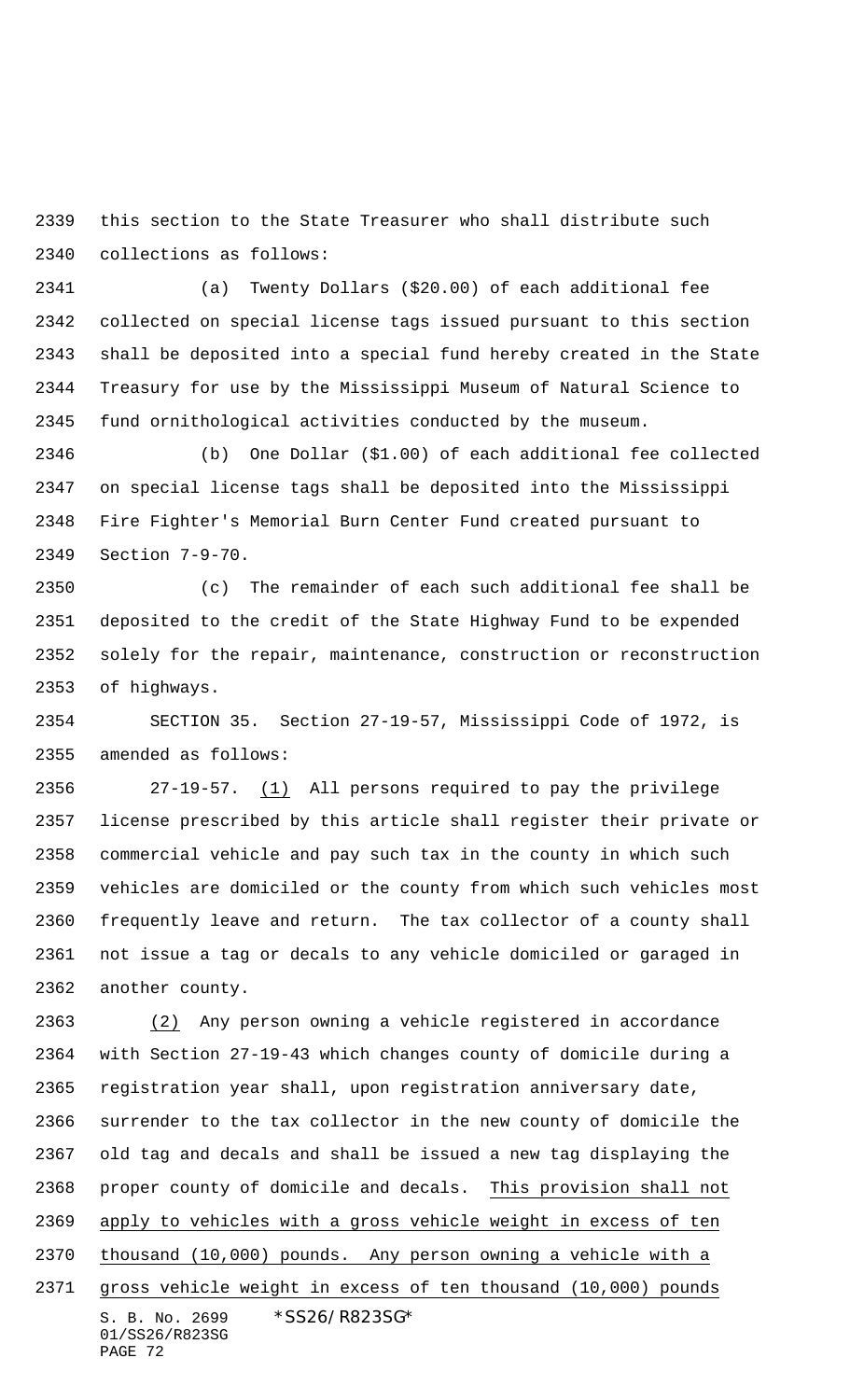which changes county of domicile during a registration year shall, upon registration anniversary date, register the vehicle in the new county of domicile but shall not be required to surrender the old tag and decals.

 (3) Each person required to pay the privilege license prescribed by this article and claiming homestead exemption on a home located within a municipality shall register all private passenger vehicles to which he holds title in such municipality. (4) If any vehicle, the license for which is issued by the county tax collector or the State Tax Commission, shall be registered in any county other than the county in which the vehicle is domiciled or garaged, or shall be registered in a municipality contrary to the requirements imposed in subsection (4) of this section, then the vehicle shall be regarded as having no privilege license; and the owner or operator thereof shall be liable for the full annual tax in the county in which such vehicle is domiciled or garaged, or in the municipality in which such vehicle is required to be registered as hereinabove provided, plus a penalty thereon of twenty-five percent (25%).

 SECTION 36. Section 27-19-63, Mississippi Code of 1972, is amended as follows:

S. B. No. 2699 \* SS26/R823SG\* 01/SS26/R823SG 27-19-63. (1) Except as otherwise provided in this section, the privilege license tax levied by the provisions of this article shall be paid annually during the anniversary month of the acquisition of the vehicle. The privilege license tax levied shall be based on a period of twelve (12) months, even though the actual time from the acquisition of the vehicle to the end of the anniversary month of the next succeeding year may be more than twelve (12) months. Any person subject to the provisions of this article shall have an additional fifteen (15) days from the end of the anniversary month in which to purchase the tag and/or decals and to pay the privilege license tax without being in violation of this section. Any person owning a vehicle subject to taxation

```
PAGE 73
```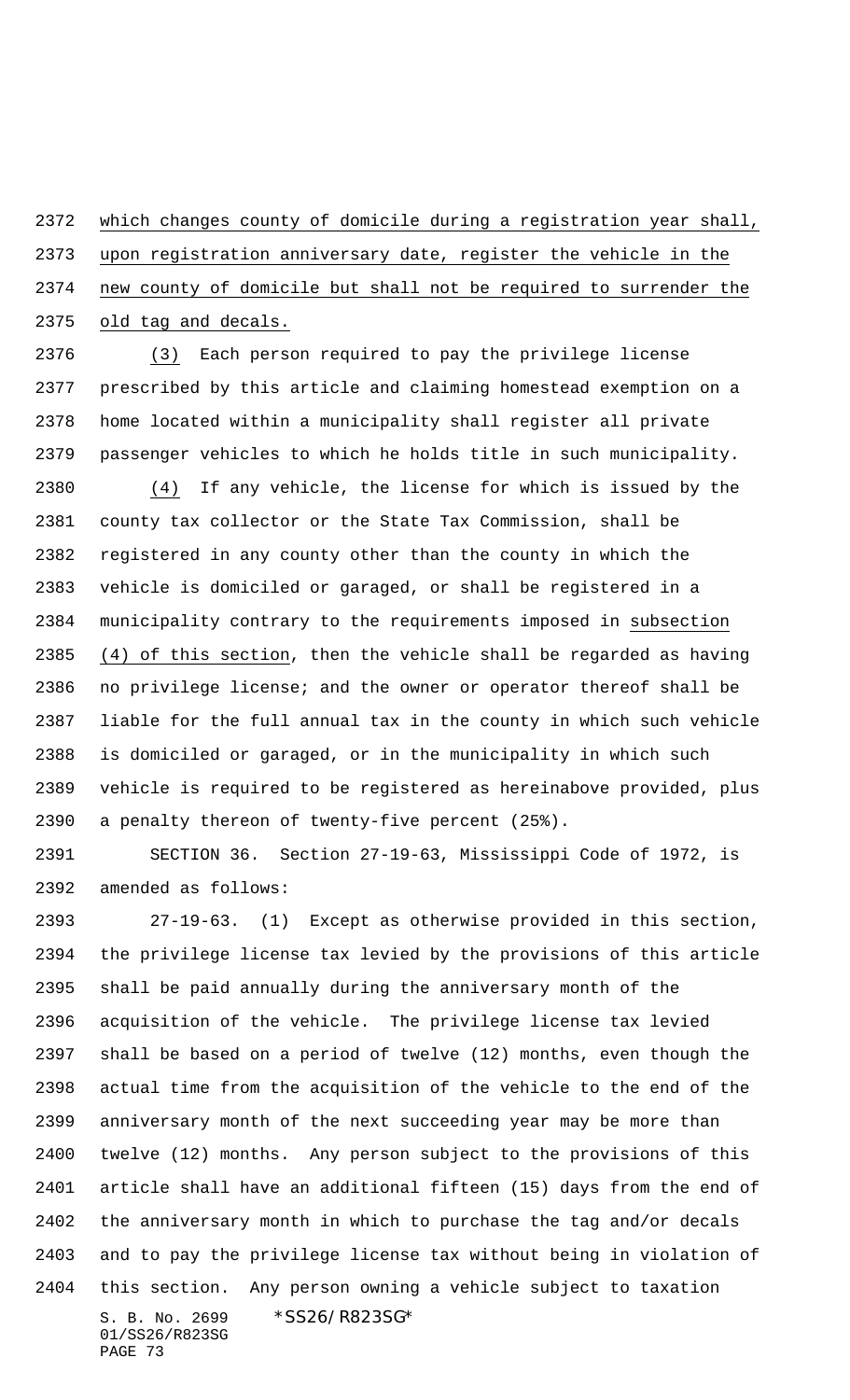under the provisions of this article who fails or refuses to pay such tax and obtain the privilege license required within the prescribed period of time shall be guilty of violating the provisions of this article, and shall be liable for the amount of such tax plus a penalty as provided for in this section. If the person owning a vehicle subject to taxation under the provisions of this article does not operate such vehicle on the highways of this state from the date of acquisition or, if previously registered, from the end of the anniversary month of his tag and decals to the date on which he makes application for the privilege license, he shall pay such license tax for a period of twelve (12) months beginning with the first day of the month in which he applies for such privilege license. The owner shall submit an affidavit with his application attesting to the fact that his vehicle was not operated on the highways of this state from the date of acquisition or, if previously registered, from the end of the anniversary month of his tag and decals to the date on which he makes application for the privilege license.

S. B. No. 2699 \* SS26/R823SG\* 01/SS26/R823SG (2) Except as may be otherwise provided in subsection (3) of this section, the privilege license tax levied by the provision of this article on operators of motor vehicles in excess of ten thousand (10,000) pounds, gross vehicle weight, apportioned vehicles, rental and commercial trailers and buses shall be due annually during the anniversary month which shall be established by the Chairman of the State Tax Commission; provided, however, there shall be an additional fifteen (15) days from the end of the anniversary month in which to file an application with the commission and pay the privilege license tax. The annual license tag and/or decals issued by the commission for the license tax year shall be valid for a period of time to be determined by the chairman but not to exceed fifteen (15) months following the anniversary month; provided, however, this does not extend the time for filing the application with the commission and the

```
PAGE 74
```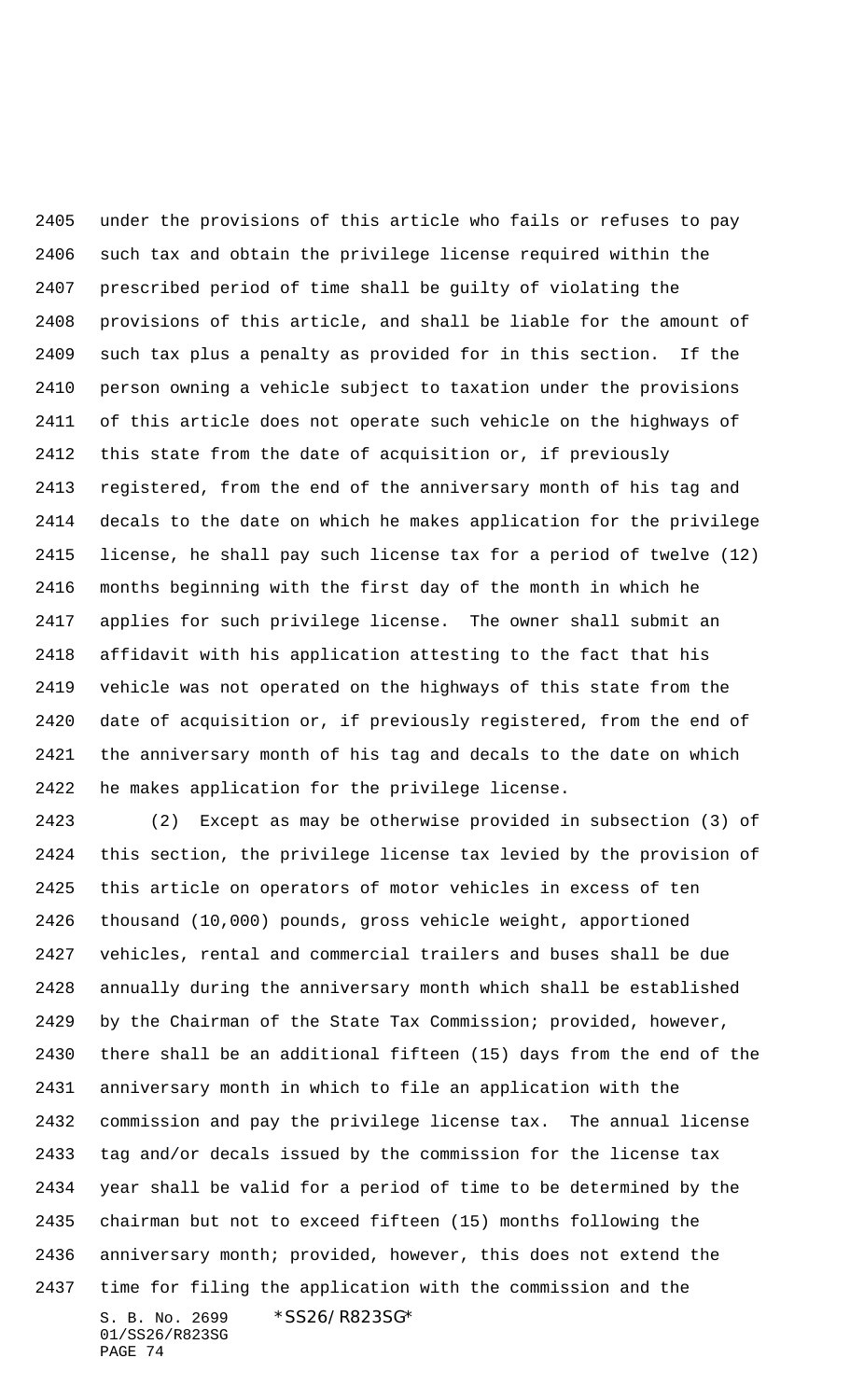payment of the license tax. Any person who fails or refuses to pay such tax and obtain the privilege license required when due shall be guilty of violating the provision of this article and shall be liable for the entire amount of such tax from the date the liability was incurred, plus penalty as provided for in this section.

 (3) The privilege license tax levied by the provisions of this article on operators of a motor vehicle that is in a corporate fleet or an individual fleet registered under Section 27-19-66 shall be due annually during the anniversary month which shall be established by the Chairman of the State Tax Commission for corporate fleets and by the county tax collectors for individual fleets; provided, however, there shall be an additional fifteen (15) days from the end of the anniversary month in which to file an application with the commission or the county tax collector, as the case may be, and to purchase the tag or renew the registration of such motor vehicle and pay the privilege license tax. The commission or the county tax collector, as the case may be, shall issue a tag or renew the annual registration of such motor vehicle for the license tax year only after all ad valorem taxes and privilege taxes due on such motor vehicle have been paid. Any person who fails or refuses to pay the privilege tax and obtain the privilege license required when due shall be guilty of violating the provisions of this article and shall be liable for the entire amount of such tax from the date the liability was incurred, plus penalty as provided for in this section.

S. B. No. 2699 \*SS26/R823SG\* 01/SS26/R823SG PAGE 75 (4) Penalties shall be assessed on the privilege license tax at the rate of five percent (5%) for the first fifteen (15) days of delinquency, or part thereof, and five percent (5%) for each additional thirty-day period of delinquency, or part thereof, not to exceed a maximum penalty of twenty-five percent (25%); however, a penalty of Two Hundred Fifty Dollars (\$250.00), in addition to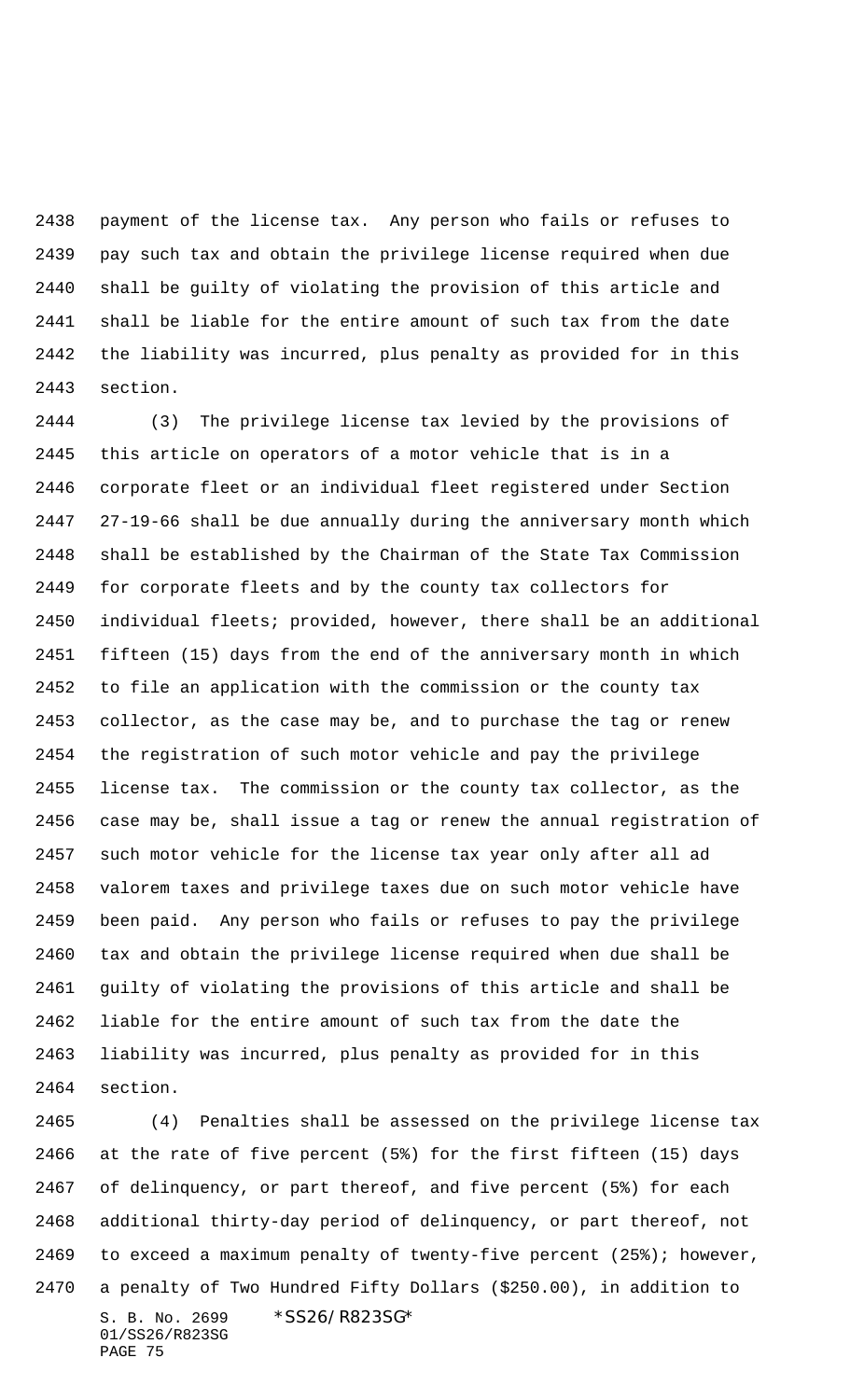the maximum penalty for delinquency, shall be assessed against any person who is liable for the motor vehicle privilege license tax but who (a) displays an out-of-state license tag on the motor vehicle; or (b) displays a license tag or privilege license decal on the motor vehicle which was issued for another vehicle. The commission, for good reason shown, may waive all or any part of the penalties imposed. No private passenger vehicle registered under this chapter shall have displayed on the front of such vehicle, or elsewhere, the official license tag of another state, whether or not such license tag has expired. Law enforcement officers of this state may remove from private passenger vehicles any out-of-state license tags so displayed.

 (5) The requirement that the privilege tax be paid during the anniversary month of each year shall not apply in the following cases:

 (a) When a motor vehicle is acquired **\* \* \***, the owner or operator of the vehicle purchased shall have seven (7) full working days, exclusive of the date of delivery, after the vehicle has been delivered to him, within which to make the application for the required privilege license, otherwise such person shall be liable for penalty as provided for in this section. Provided, however, that when any person shall acquire a vehicle as herein provided, and it shall be necessary that such vehicle be remodeled, changed or altered by such person before same is suitable for the purposes for which it was acquired, then such person shall have seven (7) full working days, exclusive of the day of the completion of such remodeling, change or alteration, after the completion thereof within which to make application for the required privilege license; provided, that if such person fails to make application within such period, such person shall be liable for penalty as provided for in this section.

S. B. No. 2699 \* SS26/R823SG\* 01/SS26/R823SG PAGE 76 "Delivery" as used herein shall be construed to mean receipt of such vehicle by the purchaser thereof at his residence or place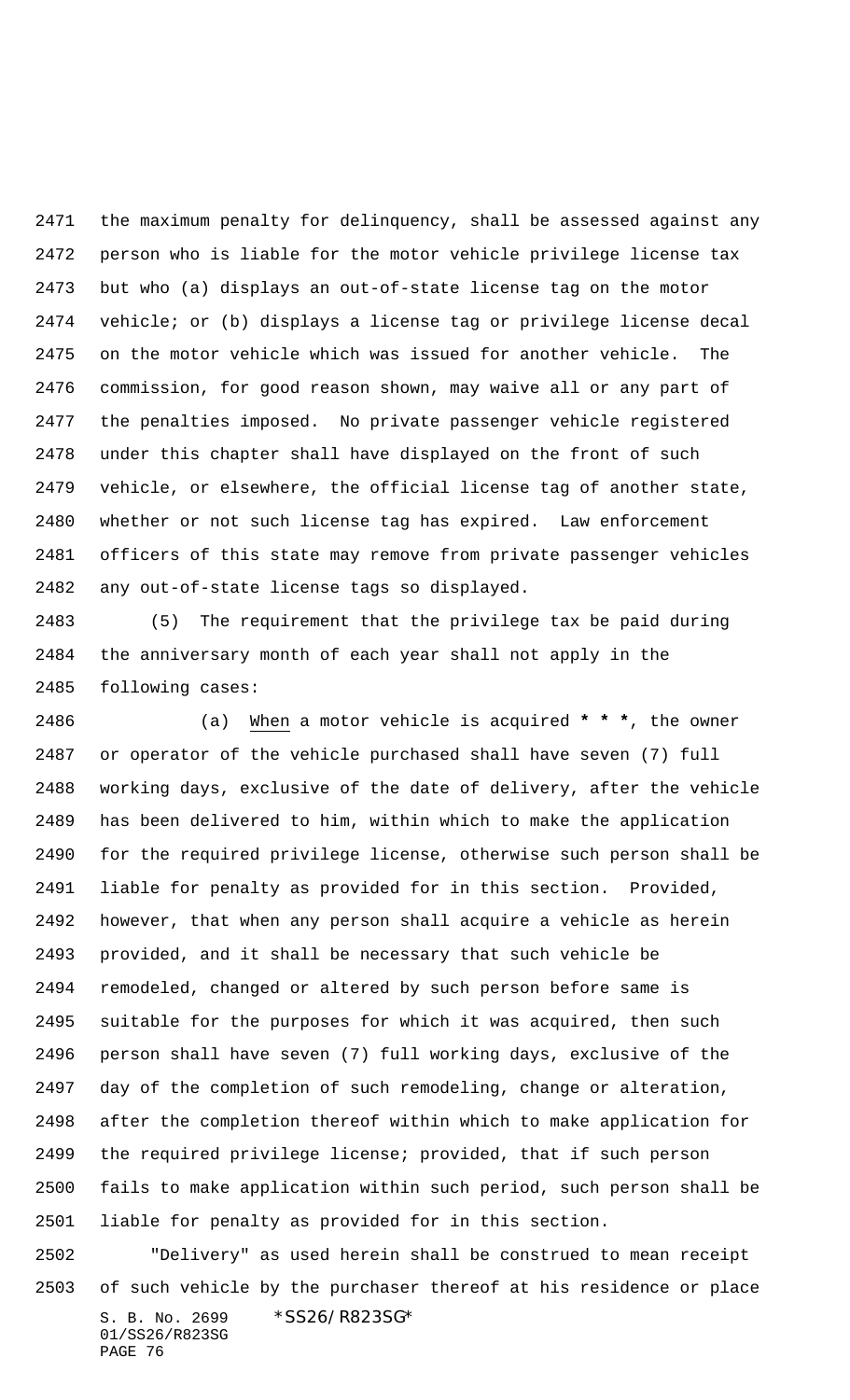of business, and, in the event the vehicle is purchased at any place other than in the county of residence or place of business of such person, he shall be entitled to forty-eight (48) hours within which to transport such vehicle to the county of his residence or place of business. At all times during such transportation, the owner or operator of such vehicle shall have in his possession a true bill of sale, giving the description of the vehicle, the name and address of the dealer from whom purchased, the name and address of the owner or operator, and the date on which the vehicle was acquired. For failure to have such bill of sale in his possession during the entire time during which the vehicle is being transported, the owner or operator shall be liable for the annual privilege tax plus penalty as provided for in this section.

 (b) Where a person has paid the current privilege license tax required by the laws of another state and applies for a privilege license in this state within thirty (30) days, no penalty shall be assessed; however, any person who fails to comply herewith shall be liable for the full annual tax, plus penalty as provided for in this section.

 (6) Any nonresident of the State of Mississippi who has paid the current privilege license required by the laws of another state upon a private carrier of passengers, and thereafter becomes a resident of the State of Mississippi, or brings such vehicle into the State of Mississippi for use in connection with his business in this state, or who is gainfully employed in this state shall be entitled to operate such vehicle without obtaining a privilege license in this state for a period of not more than thirty (30) days.

 "Resident" for the purpose of registration and operation of motor vehicles shall include, but not be limited to, the following: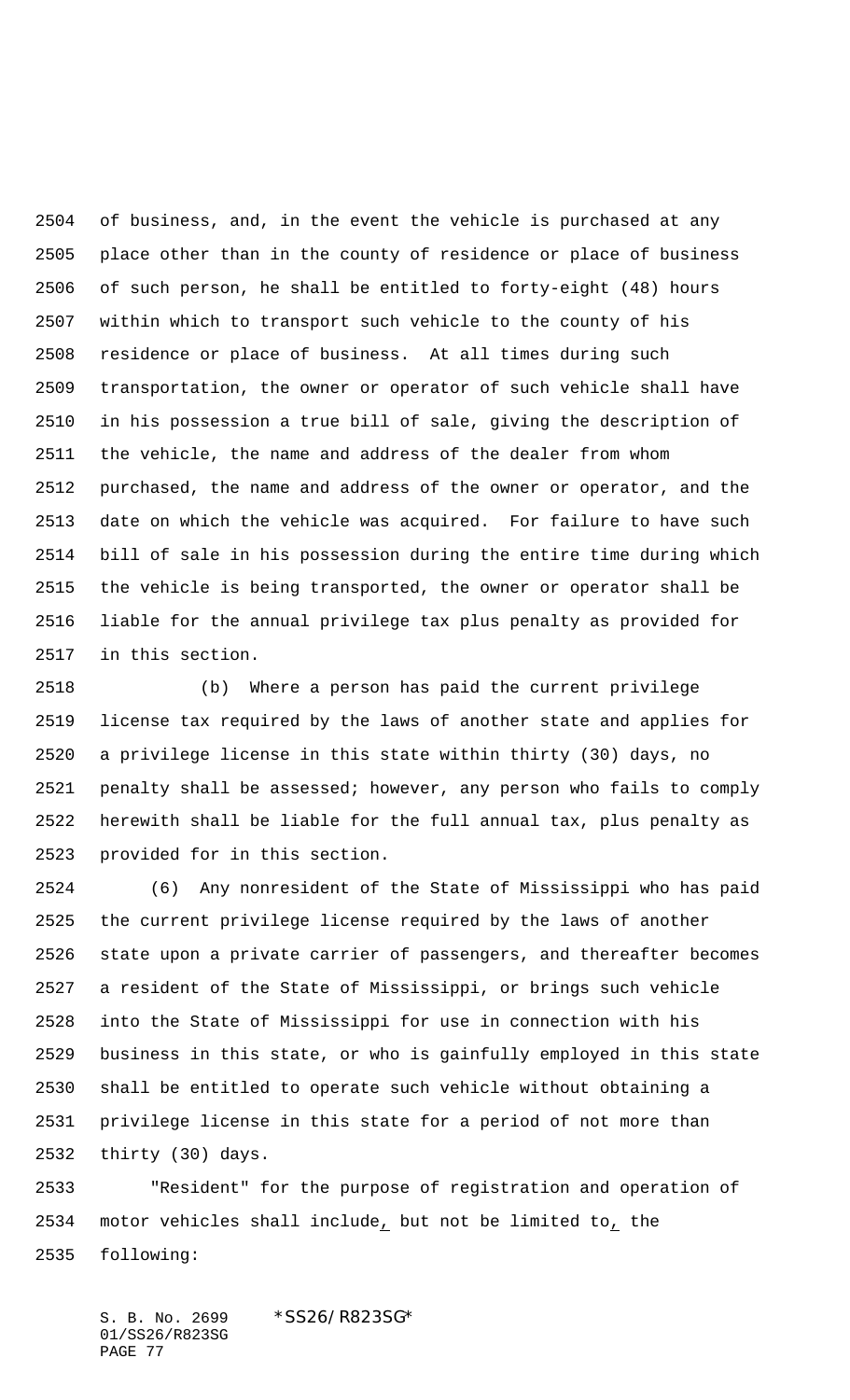(a) Any person, except a tourist or out-of-town student, who owns, leases or rents a place within the state and occupies same as a place of residence.

 (b) Any person who engages in a trade, profession or occupation in this state or who accepts employment in other than seasonal agricultural work.

 SECTION 37. Section 27-19-87, Mississippi Code of 1972, is amended as follows:

 27-19-87. Any person operating a motor vehicle on the public highways of this state under the authority of any trip, temporary, or excess weight permit provided for in this article, shall at all times carry such permit in the vehicle for which it is issued, and any representative or employee of the Mississippi Department of Transportation, or any other officer authorized by law, shall have the right to demand the production of such permit and make an examination and inspection of the same, together with an examination and inspection of such vehicle and the contents thereof, to determine whether or not the permit issued is sufficient to cover the operations being carried on and the gross weight traversing the highways. For failure to have such permit in his possession at all times while operating such vehicle upon the public highways of this state, the owner or operator thereof shall be liable for the same penalties as are provided for failure to obtain such permit.

 SECTION 38. Section 27-19-95, Mississippi Code of 1972, is amended as follows:

S. B. No. 2699 \* SS26/R823SG\* 01/SS26/R823SG PAGE 78 27-19-95. All certificates of public convenience and necessity and permits granted by the Mississippi Public Service Commission authorizing the operation of common and contract carriers of property or passengers shall be exempt from taxation. No vehicle shall be registered as a common or contract carrier of passengers or property, nor a license issued for such vehicle, unless the owner or operator thereof shall have qualified with the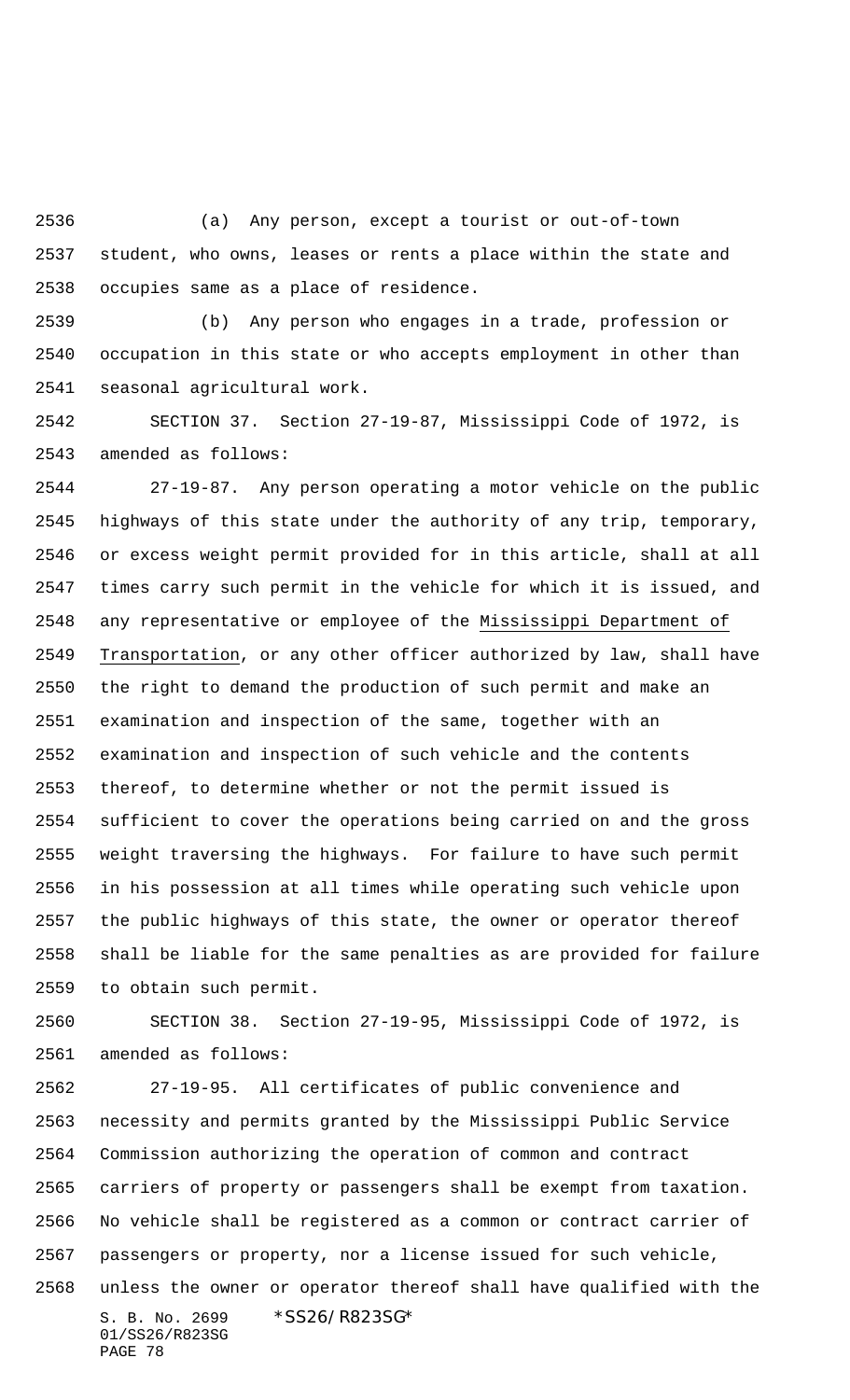Mississippi Public Service Commission and obtained a certificate of public convenience and necessity or permit, and shall have paid all fees to the Mississippi Public Service Commission, required by law, if the carrier be one required to qualify with the Mississippi Public Service Commission. When any vehicle is qualified with the Mississippi Public Service Commission as a common or contract carrier of property or passengers, and the owner or operator thereof has procured a certificate of public convenience and necessity, or a permit, from the Mississippi Public Service Commission, such vehicle shall not be registered and licensed in any classification other than the classification of a common or contract carrier, either of property or of passengers. The Mississippi Public Service Commission shall promptly transmit, or cause to be transmitted, to the State Tax Commission, a copy of all certificates of public necessity and convenience, and permits hereafter issued to common and contract carriers of property or passengers, together with a list giving full and complete description of all vehicles qualified by such carrier with the public service commission.

 If any person shall operate a motor vehicle which is required by law to qualify with and obtain a certificate or permit from the Mississippi Public Service Commission without having so qualified with and obtained a certificate or permit from the Mississippi Public Service Commission, and without having obtained the proper 2593 license tag from the State Tax Commission, such person shall, notwithstanding the provisions of this section, be liable for the full privilege license tax and the penalty thereon as is otherwise provided by this article and the State Tax Commission shall collect such tax and penalty from such person. The State Tax Commission shall not, however, issue a license tag for such vehicle unless the owner or operator thereof shall thereafter qualify with the Mississippi Public Service Commission, at which time the proper license tag shall be issued.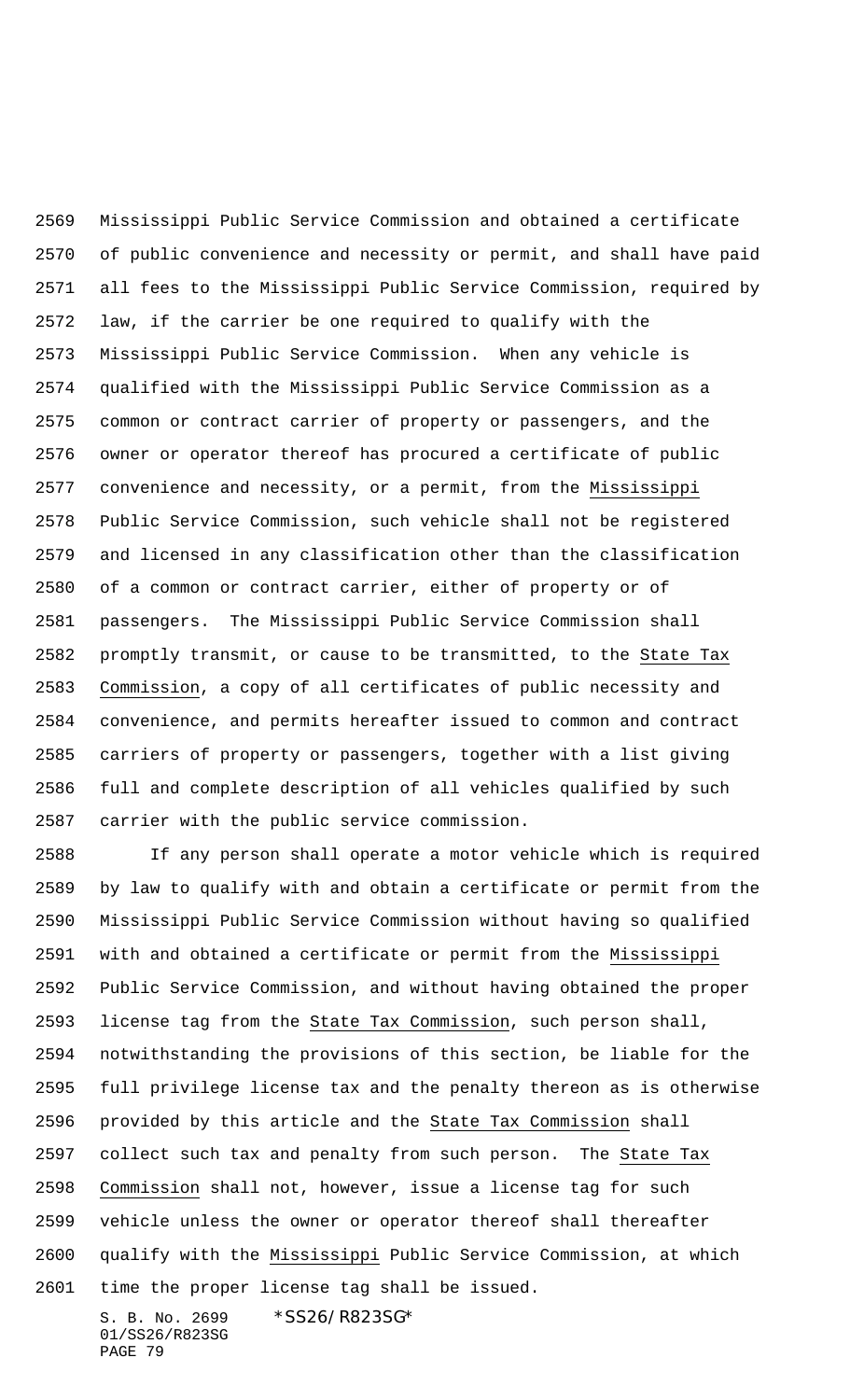SECTION 39. Section 27-19-101, Mississippi Code of 1972, is amended as follows:

 27-19-101. Whenever request for duplicate registration 2605 receipt is made to the State Tax Commission or for certificate of registration when such registration receipt is not on file, the commission shall immediately prepare such copy, or certificate, as the case may be, add its certificate of accuracy and affix its official seal thereto. The fee for each such certified copy or certificate shall be One Dollar (\$1.00). All fees collected under the provisions of this section shall be disposed of in the same manner as regular privilege taxes and permit fees.

 SECTION 40. Section 27-19-103, Mississippi Code of 1972, is amended as follows:

S. B. No. 2699 \* SS26/R823SG\* 01/SS26/R823SG PAGE 80 27-19-103. Every common and contract carrier of property or passengers, liable for any tax under any of the provisions of this article, shall maintain and keep, and preserve for a period of three (3) years, full, complete, accurate and intelligible records, in the English language, showing and reflecting the extent and status of such carrier's liability for any and all taxes under the provisions of this article, including, in the case of carriers of passengers liable for the gross revenue tax under Section 27-19-7, the total gross revenue attributable to Mississippi as provided in Section 27-19-7, and, in the case of carriers of property, manifests, bills of lading and other records, showing the weight of all loads carried by each vehicle upon the highways of this state, and the dates thereof, together with such other pertinent information as the State Tax Commission may require. The State Tax Commission, or any of its agents and employees, shall have the power to require such carrier to produce such records within this state at such time and place as the commission may designate, and the commission, or any of its employees, shall also have the authority and power to examine all such records, wherever located, during the usual hours of business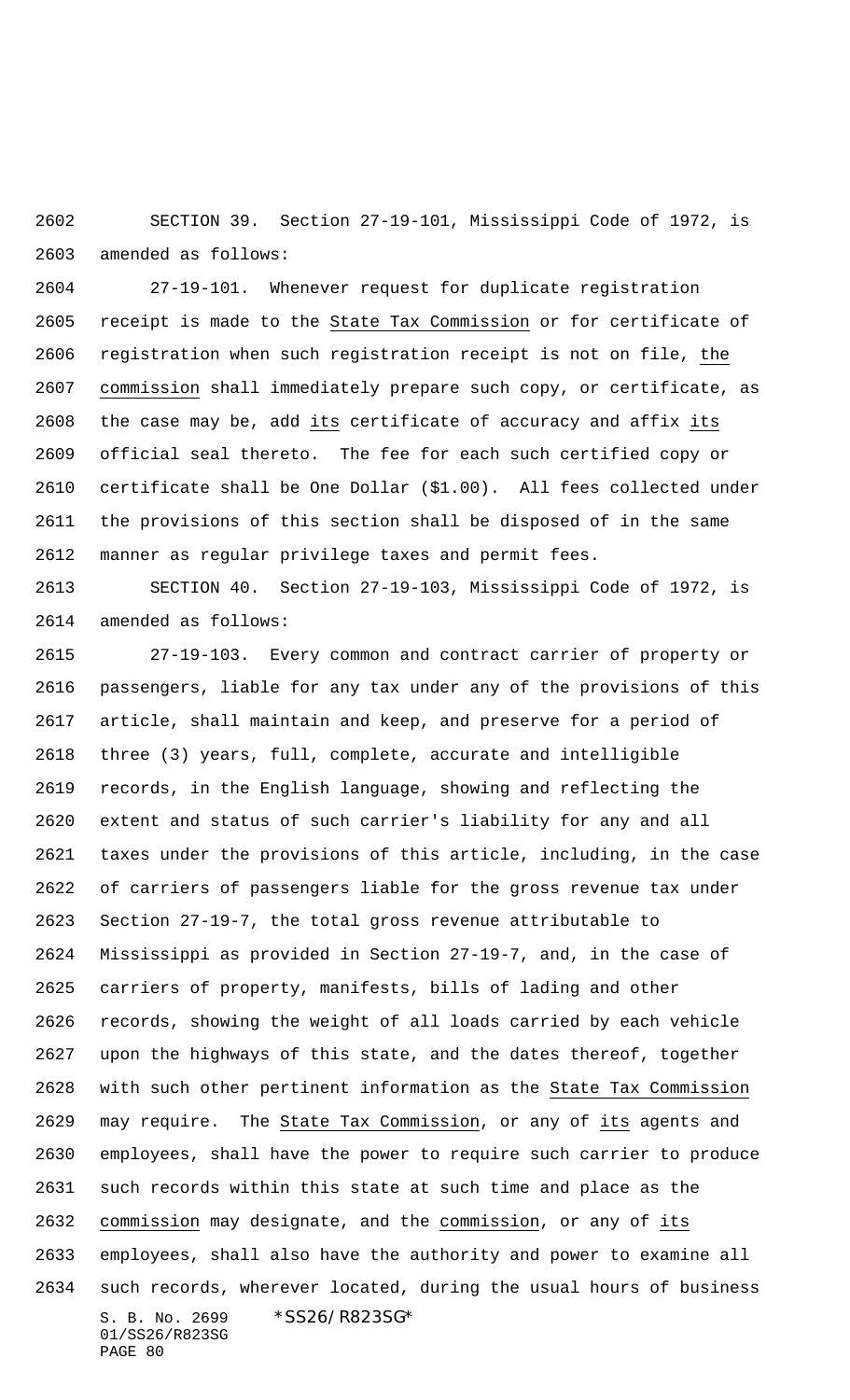of the day, to verify the truth and accuracy of any application, statement, report or return, and to ascertain whether or not any tax imposed by this article has been fully paid.

 SECTION 41. Section 27-19-119, Mississippi Code of 1972, is amended as follows:

 27-19-119. The State Tax Commission, tax collectors, the highway patrol, or any other authorized enforcement officer, shall have a right to weigh or have weighed any vehicle to ascertain the accuracy of registration.

 SECTION 42. Section 27-19-121, Mississippi Code of 1972, is amended as follows:

 27-19-121. The State Tax Commission is hereby given power and authority to make all rules and regulations, not inconsistent with the provisions of this article, as will, in the judgment of the commission, contribute to a more efficient administration of this article. Such rules and regulations, when made, shall have the same binding force and effect as if incorporated in this article.

 SECTION 43. Section 27-19-125, Mississippi Code of 1972, is amended as follows:

 27-19-125. Any truck owner, truck operator, truck driver or any other person who is, or may be, interested in or involved in any business matters with the Mississippi Department of Transportation who shall, directly or indirectly, give any employee of the department any gift or gratuity of any kind or nature, of any value whatsoever, shall be guilty of a misdemeanor and, upon conviction, shall be fined not less than One Hundred Dollars (\$100.00) and not more than Five Hundred Dollars (\$500.00).

S. B. No. 2699 \*SS26/R823SG\* 01/SS26/R823SG PAGE 81 If any person should offer to give or give any cash, or gratuity of any kind or nature, of any value whatsoever, to any employee of the Mississippi Department of Transportation, or should leave any such thing at any inspection station, the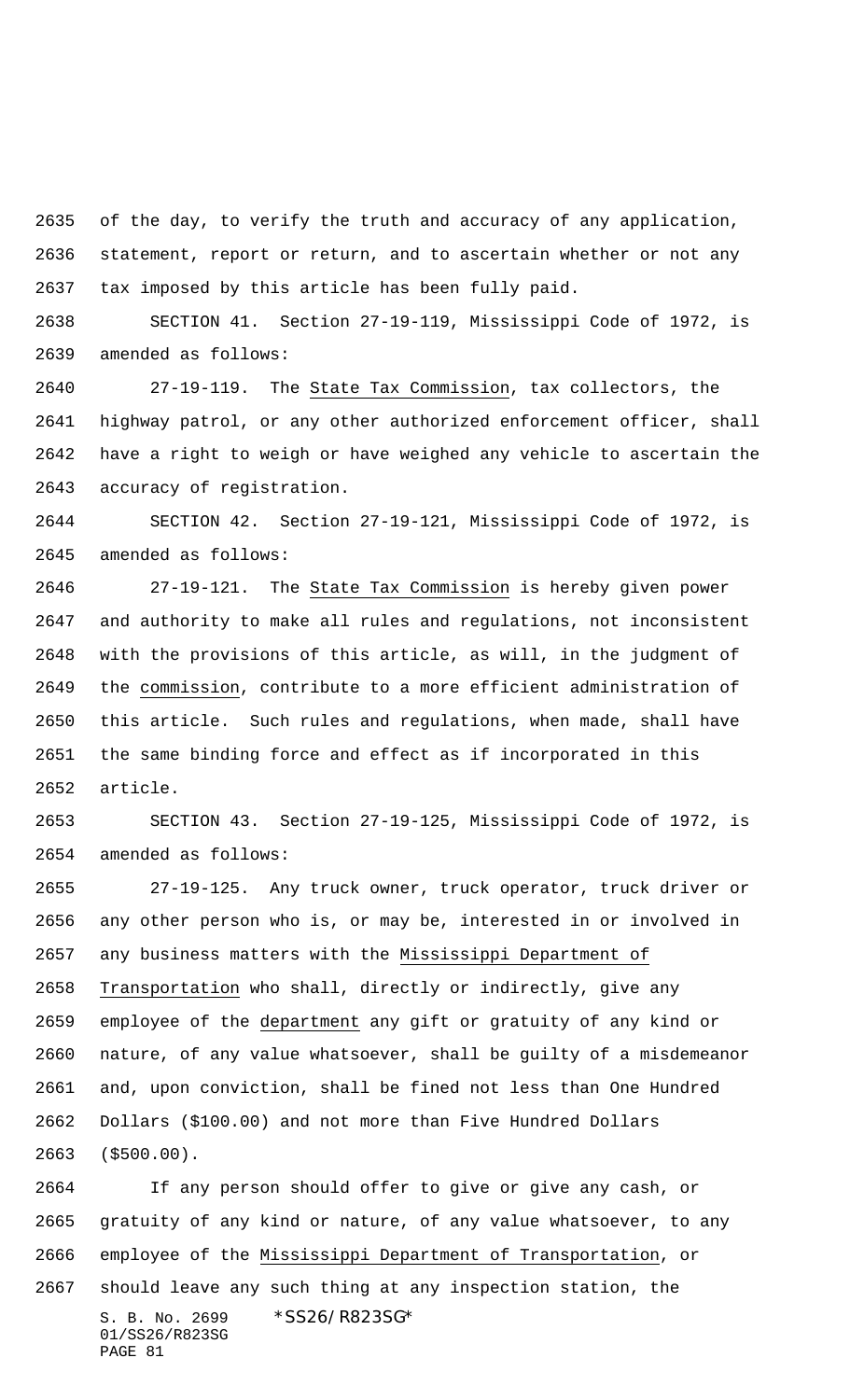employee on duty shall report this to the department immediately, and the department shall keep a record of all such cases so reported.

 SECTION 44. Section 27-19-127, Mississippi Code of 1972, is amended as follows:

 27-19-127. All duties, powers and authority relating to the enforcement of the motor tax laws for Mississippi shall be vested solely in the State Tax Commission, except that the administration and enforcement of such laws as are applicable to the collection of license taxes due on private commercial carriers of property and private carriers of property **\* \* \*** of a gross weight of ten thousand (10,000) pounds and less, and on private passenger vehicles, school buses, taxicabs, ambulances and hearses, shall be jointly administered by the Tax Commission and the tax collectors of the several counties. If any sheriff, constable or municipal law enforcement officer shall enforce the collection of any delinquent motor vehicle privilege license tax, together with the penalty thereon provided by law, then such sheriff, constable or municipal law enforcement officer shall be entitled to one-half (1/2) of said delinquency and penalty, but he shall not be entitled to such one-half (1/2) of such delinquency and penalty unless he actually and directly enforced the collection thereof. Provided, however, the one-half (1/2) of the delinquency and penalty due the sheriff or municipal law enforcement officer shall be paid into a special fund of the county or municipality, as the case may be, and may be appropriated and expended by the governing authorities of the county or municipality for any lawful purpose. No persons other than those named in this article shall ever be entitled to receive any portion of a delinquency or penalty on motor vehicle privilege license taxes for the collection of same. All delinquent privilege taxes and penalties imposed and collected under the provisions of this article shall be handled and disposed of in the same manner as the regular taxes.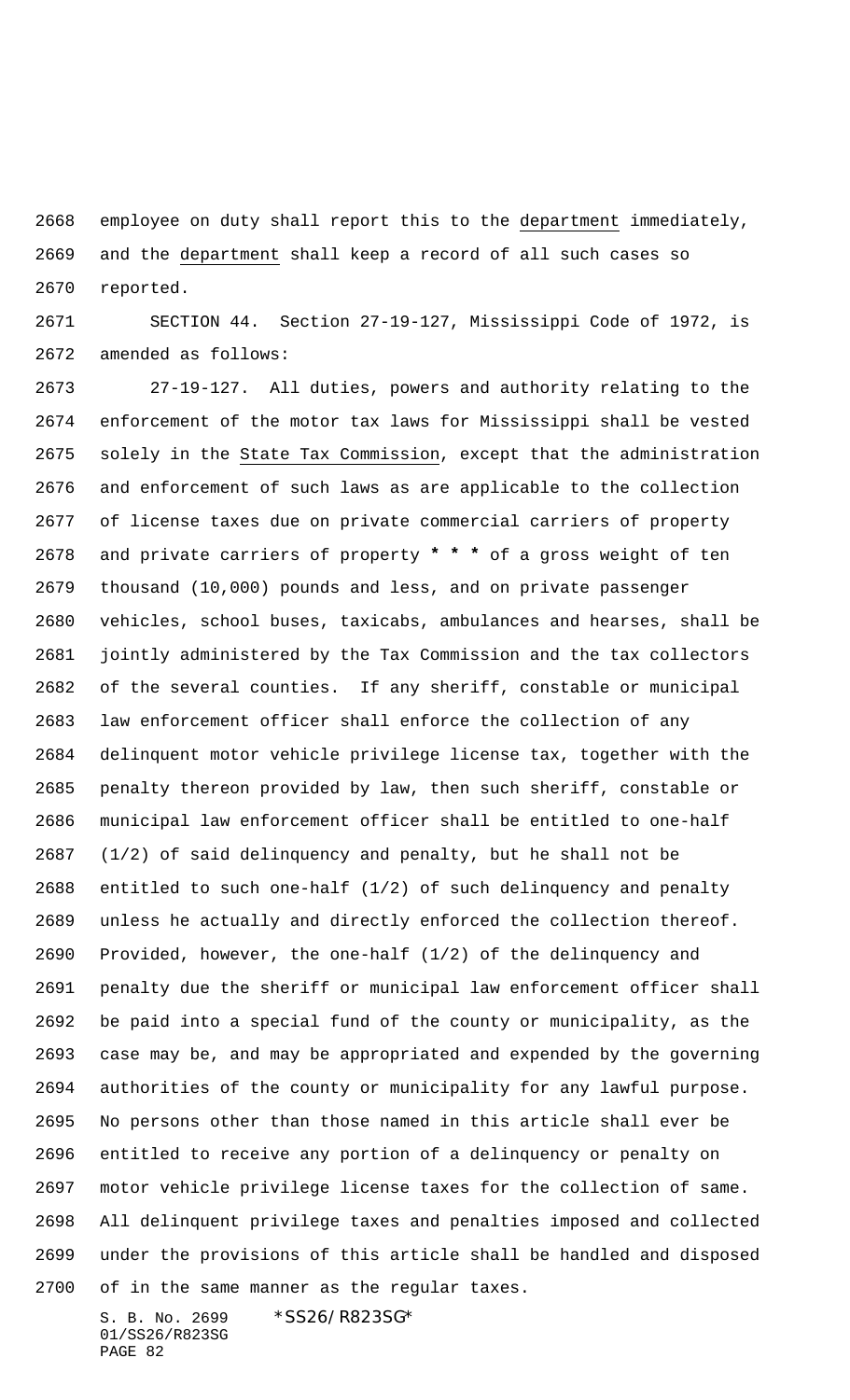SECTION 45. Section 27-19-137, Mississippi Code of 1972, is amended as follows:

 27-19-137. The agents of the Mississippi Department of Transportation and the State Tax Commission shall have the right to inspect at all reasonable times all motor vehicles operating upon the highways of this state and shall likewise have the authority to inspect and examine all records kept by any person relating or pertaining to the liability of any person for any tax imposed by the provisions of this article. They shall likewise have the power to require the production of any such records within this state, at any time and place designated by them, upon giving reasonable notice to the person having control and custody of such records. The Mississippi Department of Transportation and its representatives shall also have the authority and power to cause any vehicle engaged in the transportation of property upon the public highways of this state to submit to a weighing of such vehicle and the load thereon, either by means of portable or stationary scales, and may require that such vehicle be driven to the nearest scales for weighing. If a vehicle has been issued a registration card, such registration card shall be carried in such vehicle at all times.

 SECTION 46. Section 27-19-303, Mississippi Code of 1972, is amended as follows:

 27-19-303. The following words and phrases, when used in this article, shall for purposes thereof have the meaning respectively ascribed thereto as follows:

 (1) "Motor vehicle" shall mean every vehicle intended primarily for use and operation on the public highways, which is self-propelled and every vehicle intended primarily for operation on the public highways, which is not driven or propelled by its own power, but which is designed either to be attached to and become a part of or to be drawn by a self-propelled vehicle, but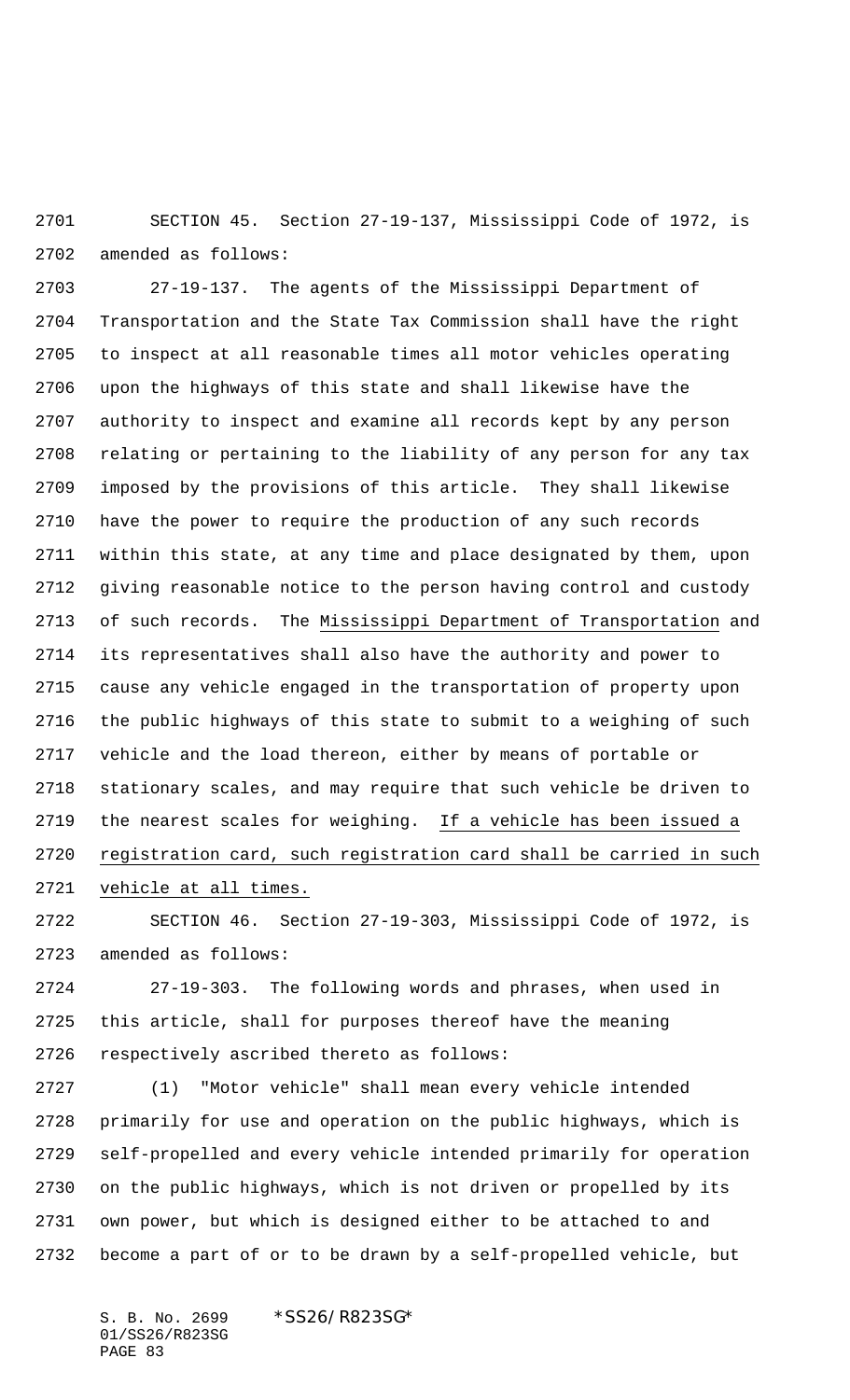not including farm tractors and other machines and tools used in production, harvesting and care of farm products.

 (2) "Person" shall mean every natural person, firm, copartnership, association or corporation.

 (3) "Motor vehicle dealer" shall mean any business engaged in the selling or exchanging of new or new and used motor vehicles or used vehicles; and, which has an established place of business open for inspection at any time by any peace officer or the Chairman of the State Tax Commission or one of his authorized representatives during reasonable hours; and, which buys and sells or exchanges at least twenty-four (24) vehicles per year.

 (4) "Dealer" shall mean such of the principal officers of a corporation registered as a motor vehicle dealer, and such of the partners of a copartnership registered as a motor vehicle dealer as are actively and principally engaged in the motor vehicle business. The term "dealer" shall not include:

(a) Directors, stockholders or inactive partners; or

 (b) Receivers, trustees, administrators, executors, guardians, or other persons appointed by or acting under any judgment or order of any court, whether state or federal; or

 (c) Public officers while performing their official duties; or

 (d) Persons disposing of motor vehicles acquired for their own use and actually so used when the same shall have been used, so acquired in good faith, and not for the purpose of avoiding the provisions of this article; or

S. B. No. 2699 \* SS26/R823SG\* 01/SS26/R823SG PAGE 84 (e) Persons who shall sell motor vehicles as an incident to their principal business but who are not engaged primarily in selling motor vehicles. The foregoing shall include only finance companies or banks which sell repossessed motor vehicles, and insurance companies which sell motor vehicles which they have taken into their possession as an incident of payment made under policies of insurance, and which do not maintain a used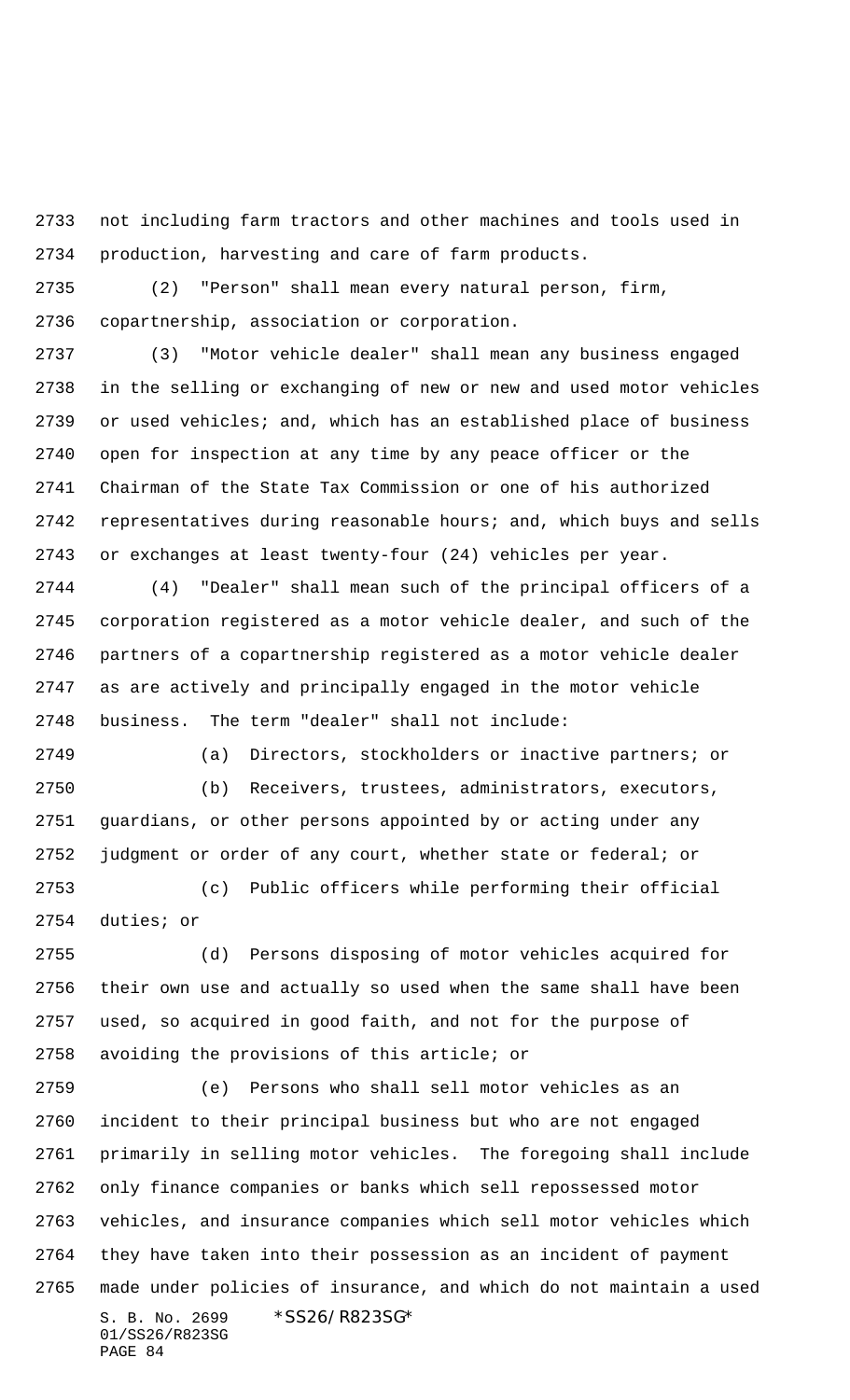car lot or building with one (1) or more employed motor vehicle salesmen.

 (5) "New motor vehicle dealer" shall mean a business dealing in new motor vehicles, tractors, trailers or semitrailers, or new and used motor vehicles, tractors, trailers or semitrailers.

 (6) "Used motor vehicle dealer" shall mean a business dealing in used motor vehicles, tractors, trailers or semitrailers. "Automobile dismantlers" shall also be classified as used motor vehicle dealers.

 (7) "Established place of business" shall mean any place owned or leased and regularly occupied by any person for the primary and principal purpose of engaging in selling, buying, bartering, exchanging or dealing in motor vehicles, tractors, trailers or semitrailers, whether same may be displayed or offered for sale and where the books and records required of the conduct of such business are maintained and kept. Established places of business shall be open for inspection at any time by any peace 2783 officer or employee of the State Tax Commission during reasonable hours. To constitute a place of business, it shall be apparent that there is a holding out to the general public that an establishment is offering motor vehicles, tractors, trailers and semitrailers for sale. There shall be an office separate from and not in conjunction with or related to any other business for the purpose of transacting the business of offering motor vehicles, tractors, trailers or semitrailers for sale, or in lieu of such office there shall be an adequate display of identification as a motor vehicle dealer as specified by the Chairman of the State Tax Commission.

S. B. No. 2699 \*SS26/R823SG\* 01/SS26/R823SG PAGE 85 (8) "Automobile dismantler" shall mean any person who maintains an established place of business and who is engaged in the business of buying, selling or exchanging used motor vehicles, mobile homes or house trailers for the purpose of remodeling, taking apart or rebuilding same or buying and selling of parts of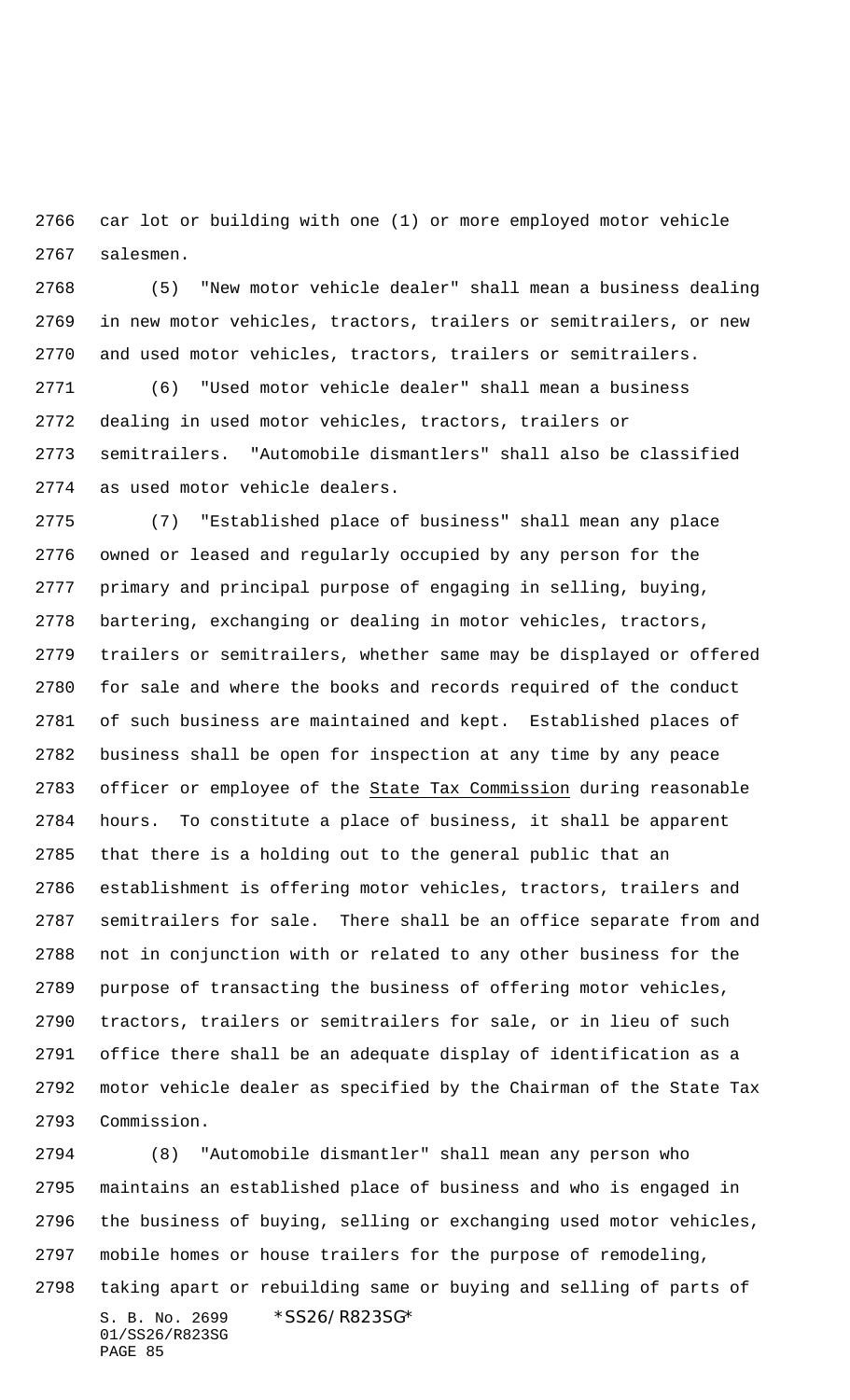used motor vehicles and shall be classified as a used motor vehicle dealer.

 (9) "Automobile auction" shall mean any person, firm, association, corporation or trust, resident or nonresident, acting as an agent for the purchaser or seller of motor vehicles.  **\* \* \***

 (10) "Department" or "commission" shall mean the Chairman of the State Tax Commission.

 (11) "Limited motor vehicle dealer" or "limited dealer" shall mean any business engaged in the selling or exchanging of new or used motor vehicles, or both, which buys and sells or exchanges fewer than twenty-four (24) vehicles and is granted a limited license at the discretion of the Chairman of the State Tax Commission. Such limited dealer shall be awarded all privileges of a "motor vehicle dealer," except for the purchase and use of distinguishing number tags. A limited dealer shall abide by all provisions and requirements of this article associated with a "motor vehicle dealer."

 (12) "Wholesale motor vehicle dealer" or "wholesale dealer" shall mean any business engaged in the selling or exchanging of new or used motor vehicles, or both, strictly on a wholesale basis with no inventory being maintained which is granted a wholesale license at the discretion of the Chairman of the State Tax Commission. Such wholesale dealer shall be awarded all privileges of a "motor vehicle dealer," except for the purchase and use of distinguishing number tags. A wholesale dealer shall abide by all provisions and requirements of this article associated with a "motor vehicle dealer," except for the requirement of the "established place of business" and the requirement to buy, sell or exchange at least twenty-four (24) motor vehicles per year. SECTION 47. Section 27-19-313, Mississippi Code of 1972, is amended as follows: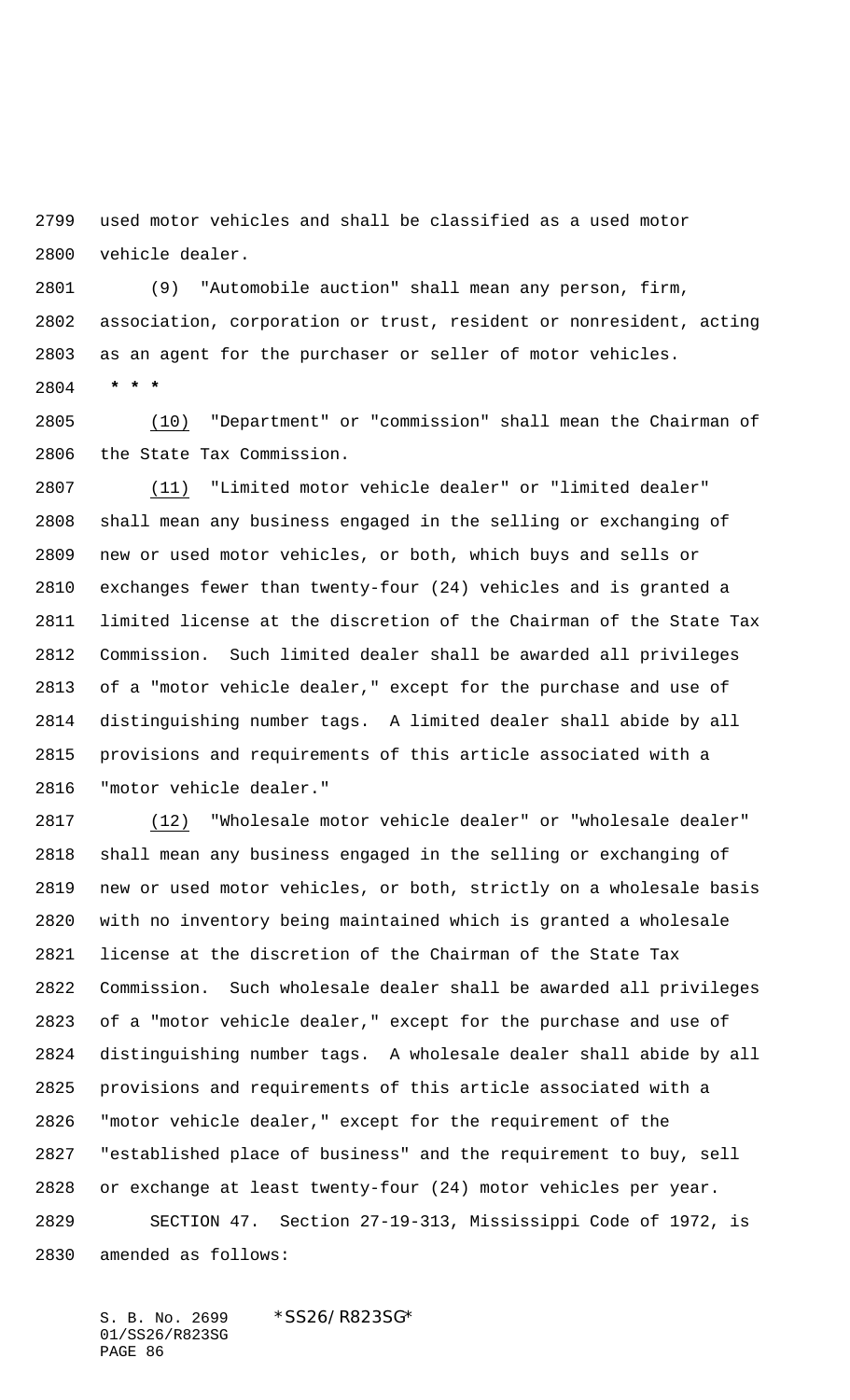27-19-313. Motorcycle dealers, automobile dismantlers, automobile auctions, and motor vehicle dealers, shall have posted in plain sight in their places of business, their motor vehicle dealer tag permits, state sales tax permits, and county or city privilege licenses, for the carrying on of their particular businesses. Such persons shall maintain a record, in their established place of business, containing the following information, which shall be open for inspection at any time by any peace officer or employee of the commission during reasonable hours:

 (a) Every motor vehicle bought, sold, exchanged, received or accepted for sale or exchange.

 (b) Every motor vehicle which is bought or otherwise acquired, or dismantled.

 (c) The name and address of the person from whom such motor vehicle was purchased or acquired, the date thereof, name and address of the person to whom such motor vehicle was sold or otherwise disposed of, and the date thereof, along with a sufficient description of every motor vehicle, as well as the name and identifying number thereof.

 SECTION 48. Section 27-19-316, Mississippi Code of 1972, is amended as follows:

 27-19-316. Motor vehicle dealers and motorcycle dealers who are not designated agents pursuant to Section 63-21-13, Mississippi Code of 1972, shall make quarterly reports to the commission on forms prescribed by the commission by the twentieth day of each month following the months of March, June, September and December on all motor vehicles that have been wholesaled to other dealers in Mississippi and also on all out-of-state sales. SECTION 49. Section 27-19-333, Mississippi Code of 1972, is amended as follows:

S. B. No. 2699 \* SS26/R823SG\* 27-19-333. Motor vehicle dealer license plates shall distinguish between the various types of motor vehicle dealers.

01/SS26/R823SG PAGE 87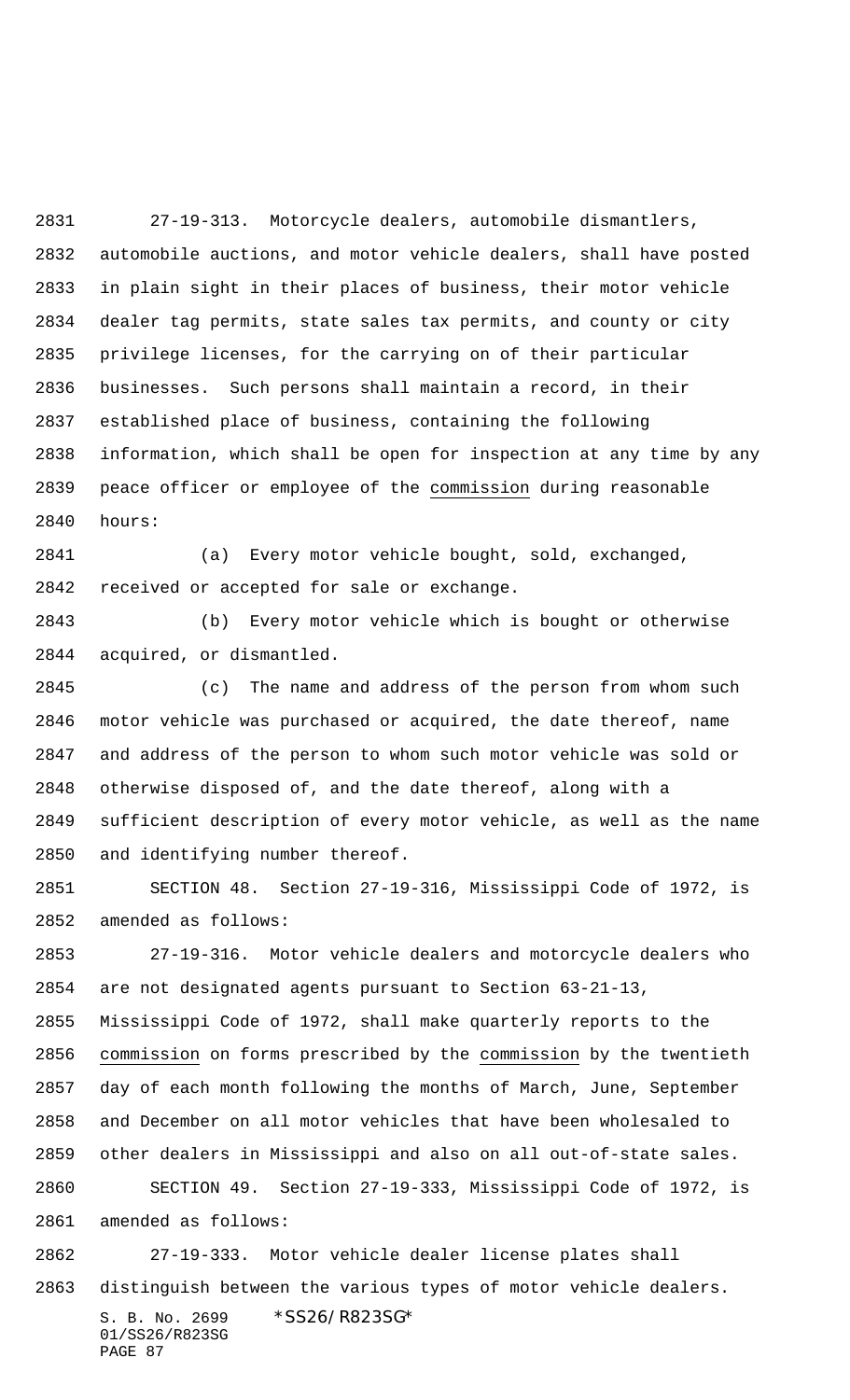The commission shall provide for the issuance of appropriately lettered, numbered or colored, or combinations thereof, motor vehicle dealer's license plates so as to distinguish between the various categories and types of motor vehicle dealers.

 SECTION 50. Section 27-51-13, Mississippi Code of 1972, is amended as follows:

 27-51-13. On or before September 10, the clerk of the board of supervisors shall furnish the county tax collector a certified copy of the county tax levy for the ensuing year. This tax levy shall not only show the tax levy for each purpose for which it was levied, but it shall also show the total tax levy for each separate taxing area in the county, including the state ad valorem tax levy.

 If for any reason the said county tax levy is not adopted and/or delivered to the county tax collector on or before the 15th day of September, then the said tax collector is hereby authorized to postpone for one (1) month the beginning of the collection of ad valorem taxes and road and bridge privilege taxes on all motor vehicles legally situated in his county and liable for said taxes, and the tax collector shall notify the taxpayers of his county by newspaper publication that the beginning of the collection of said taxes is postponed for one (1) month due to the fact that he has not been furnished with a certified copy of the said tax levy as provided by law. Copies of this said newspaper notice shall be furnished the State Tax Commission and the Mississippi Highway Safety Patrol, and the provisions of said notice shall be controlling in all respects on such agencies and on any other peace officer, and no damages, penalties or interest shall accrue against any owner of such motor vehicles during such postponement period.

 If such tax levy is not furnished the tax collector within the said one (1) month, then the same procedure as to postponement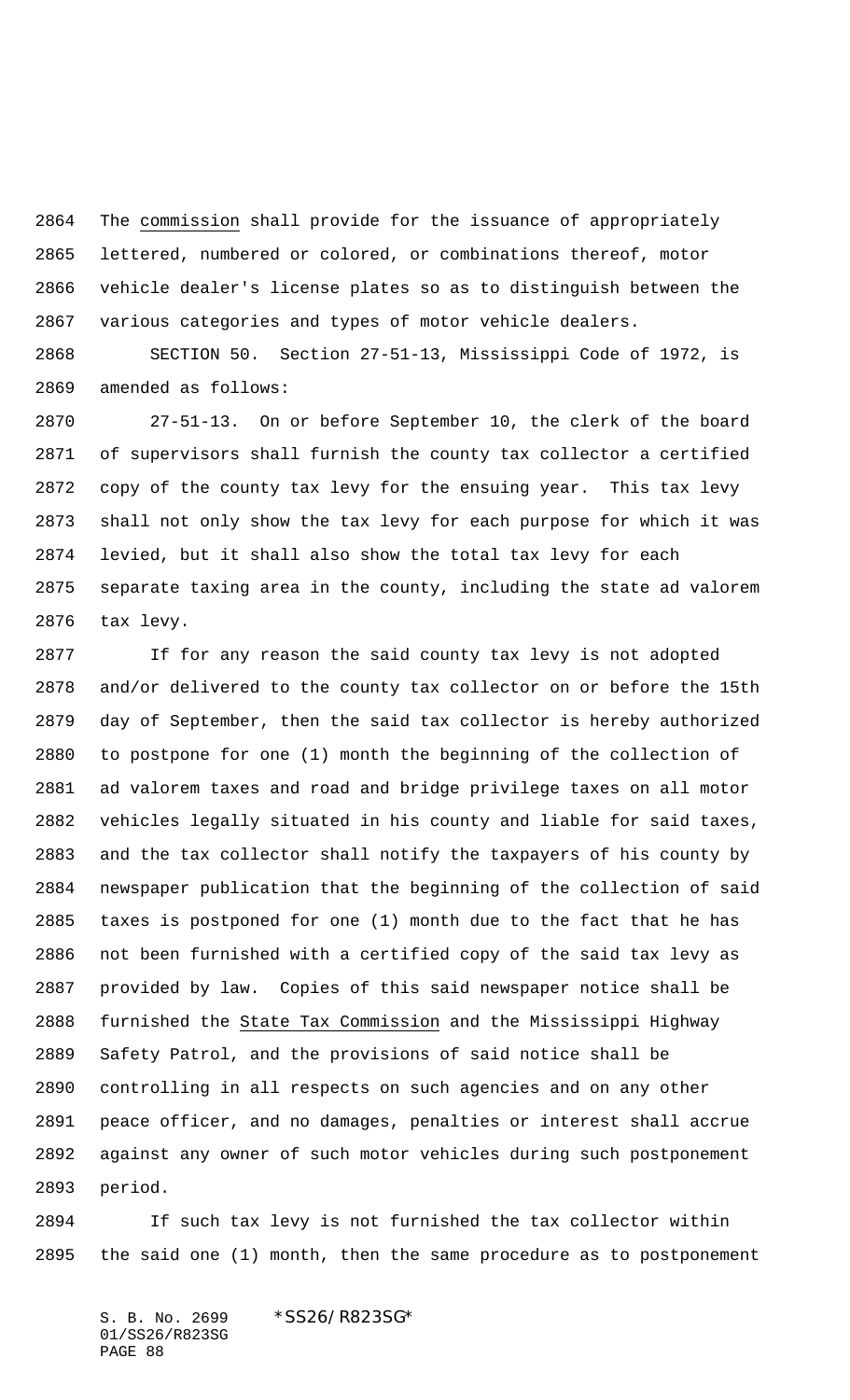shall be followed and the same immunities shall apply from month to month until such tax levy has been furnished the tax collector. SECTION 51. Section 27-51-41, Mississippi Code of 1972, is amended as follows:

 27-51-41. (1) The exemptions from the provisions of this chapter shall be confined to those persons or property exempted by this chapter or by the provisions of the Constitution of the United States or the State of Mississippi. No exemption as now provided by any other statute shall be valid as against the tax levied by this chapter. Any subsequent exemption from the tax levied hereunder shall be provided by amendment to this section which shall be inserted in the bill at length.

 (2) The following shall be exempt from ad valorem taxation: (a) All motor vehicles, as defined in this chapter, and including motor-propelled farm implements and vehicles, while in the hands of bona fide dealers as merchandise and which are not being operated upon the highways of this state **\* \* \***.

 (b) All motor vehicles belonging to the federal government or the State of Mississippi or any agencies or instrumentalities thereof **\* \* \***.

 (c) All motor vehicles owned by any school district in the state **\* \* \***.

 (d) All motor vehicles owned by any fire protection district incorporated in accordance with Sections 19-5-151 through 19-5-207 or by any fire protection grading district incorporated in accordance with Sections 19-5-215 through 19-5-243 **\* \* \***.

 (e) All motor vehicles owned by units of the Mississippi National Guard **\* \* \***.

 (f) All motor vehicles which are exempted from highway privilege taxes under Section 27-19-1 et seq. **\* \* \***

S. B. No. 2699 \*SS26/R823SG\* 01/SS26/R823SG PAGE 89 (g) All motor vehicles operated in this state as common and contract carriers of property, private commercial carriers of property, private carriers of property and buses, all of which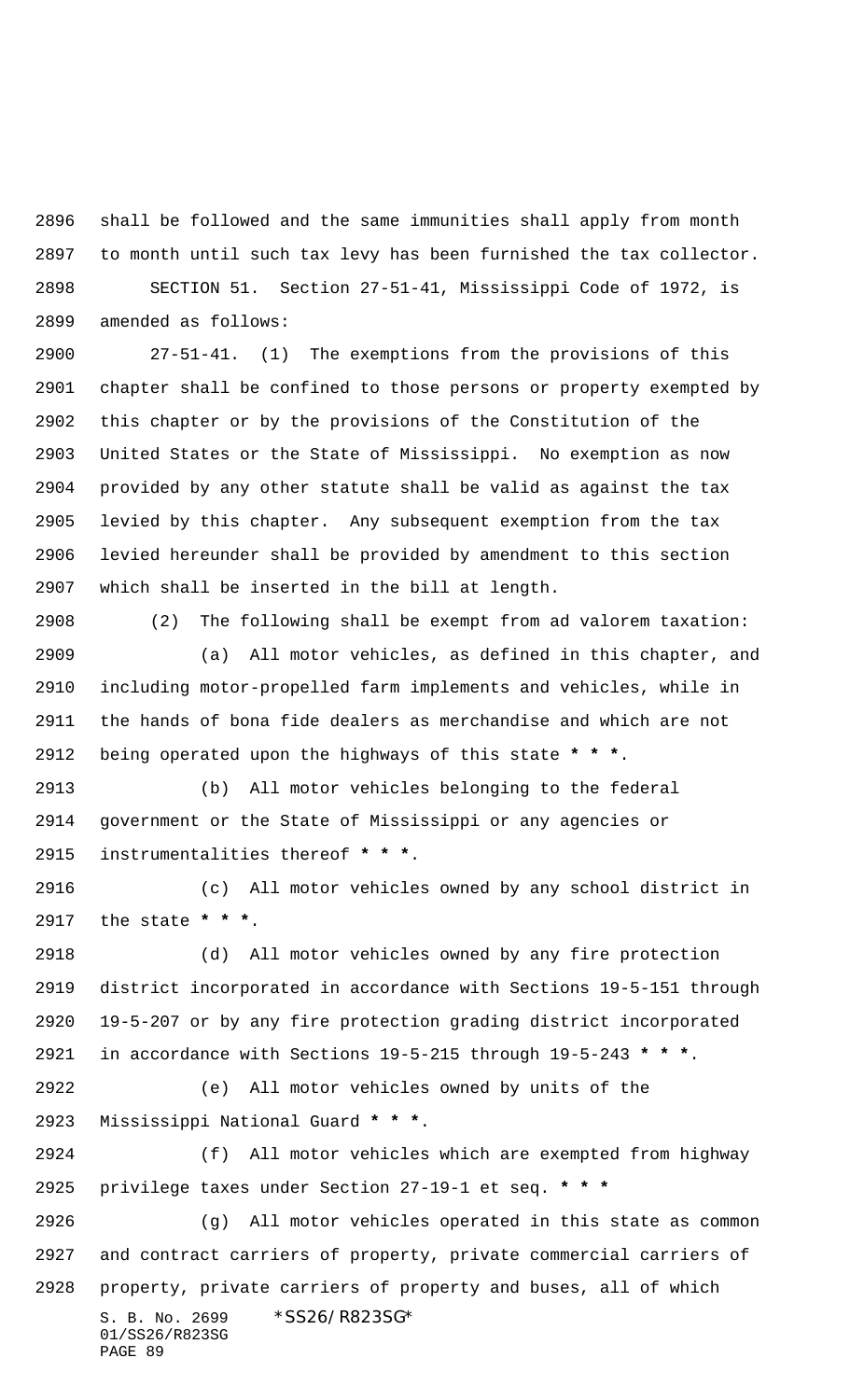have a gross weight in excess of ten thousand (10,000)

pounds **\* \* \***.

 (h) Antique automobiles as defined in Section 27-19-47, and antique pickup trucks as provided for under Section 27-19-47.2, Mississippi Code of 1972 **\* \* \***.

 (i) Street rods as defined in Section 27-19-56.6 **\* \* \***. (j) Motor vehicles owned by disabled American veterans, or by spouses of deceased disabled American veterans, in accordance with Section 27-19-53 **\* \* \***.

 (k) One (1) motor vehicle owned by the unremarried surviving spouse of a member of the Armed Forces of the United States who, while on active duty, is killed or dies and one (1) motor vehicle owned by the unremarried surviving spouse of a member of a reserve component of the Armed Forces of the United States or of the National Guard who, while on active duty for training, is killed or dies **\* \* \***.

 (l) Motor vehicles owned by recipients of the Congressional Medal of Honor or by former prisoners of war, or by spouses of such deceased persons, in accordance with Section 27-19-54 **\* \* \***.

 (m) (i) One (1) private carrier of passengers, as defined in Section 27-19-3, owned by any religious society, ecclesiastical body or any congregation thereof **\* \* \*** which is used exclusively for such society and not for profit.

 (ii) All motor vehicles owned by any such religious society or any educational institution having a seating capacity greater than seven (7) passengers and used exclusively for transporting passengers for religious or educational purposes and not for profit **\* \* \***.

 (n) All motor vehicles primarily used as rentals under rental agreements with a term of not more than thirty (30) continuous days each and under the control of persons who are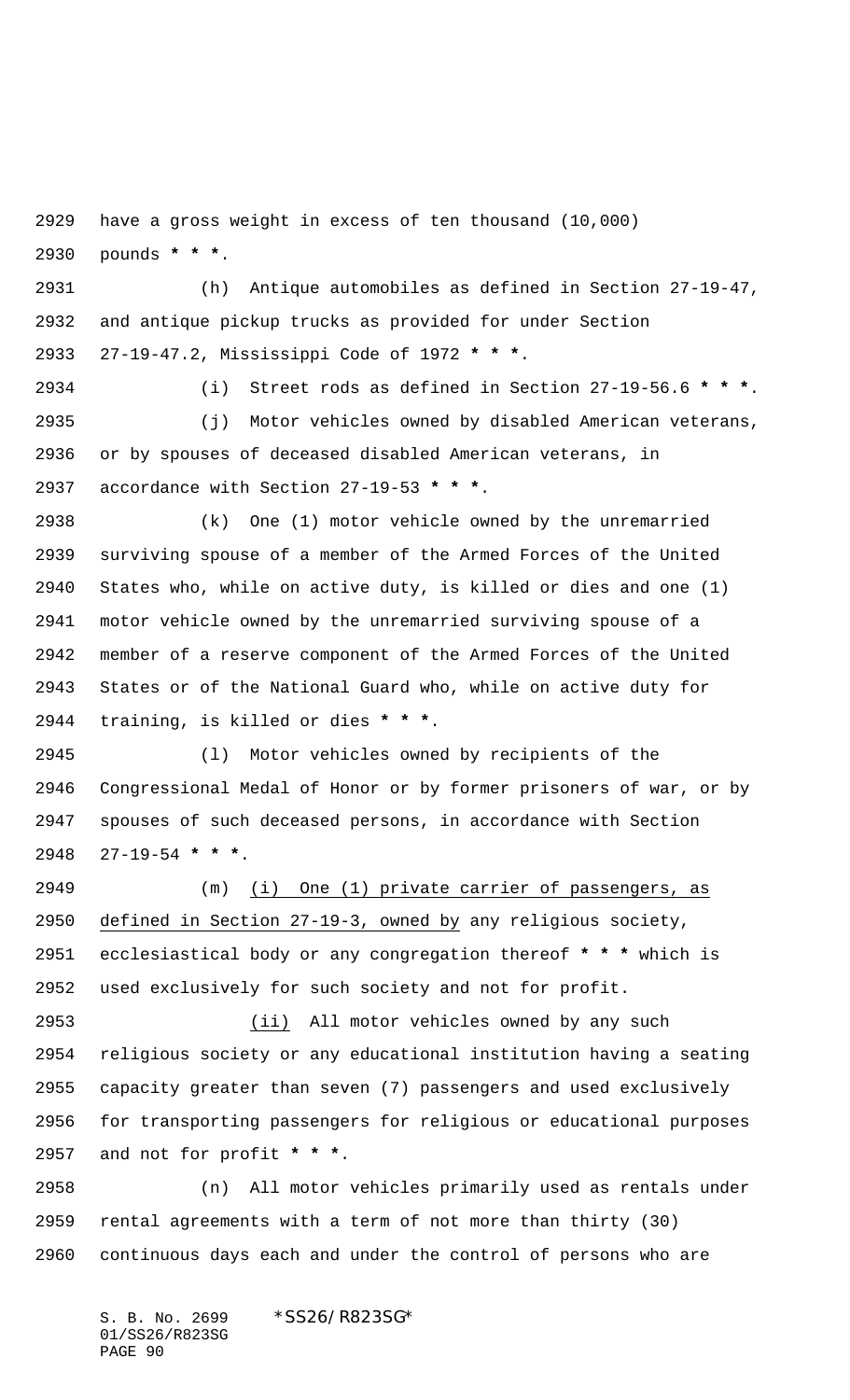engaged in the business of renting such motor vehicles and who are subject to the tax under Section 27-65-231 **\* \* \***.

 (o) Antique motorcycles as defined in Section 27-19-47.1 **\* \* \***.

 (p) One (1) motor vehicle owned by a recipient of the Purple Heart as provided in Section 27-19-56.5.

 (q) Motor vehicles that are eligible to display an authentic historical license plate as provided for in Section 27-19-56.11.

 (3) Any claim for tax exemption by authority of the above-mentioned code sections or by any other legal authority shall be set out in the application for the road and bridge privilege license, and the specific legal authority for such tax exemption claim shall be cited in said application, and such authority cited shall be shown by the tax collector on the tax receipt as his authority for not collecting such ad valorem taxes, and the tax collector shall carry forward such information in his tax collection reports.

S. B. No. 2699 \* SS26/R823SG\* 01/SS26/R823SG PAGE 91 (4) Any motor vehicle driven over the highways of this state to the extent that the owner of such motor vehicle is required to purchase a road and bridge privilege license in this state, yet the legal situs of such motor vehicle is located in another state, shall be exempt from ad valorem taxes authorized by this chapter. (5) If a taxpayer shall sell, trade or otherwise dispose of a vehicle on which the ad valorem and road and bridge privilege taxes have been paid in any county in the state, he shall remove the license plate from the vehicle. Such license plate must be surrendered to the issuing authority with the corresponding tax receipt, if required, and credit shall be allowed for the taxes paid for the remaining tax year on like privilege or ad valorem taxes due on another vehicle owned by the seller or transferor or by the seller's or transferor's spouse or dependent child. If the seller or transferor does not elect to receive such credit at the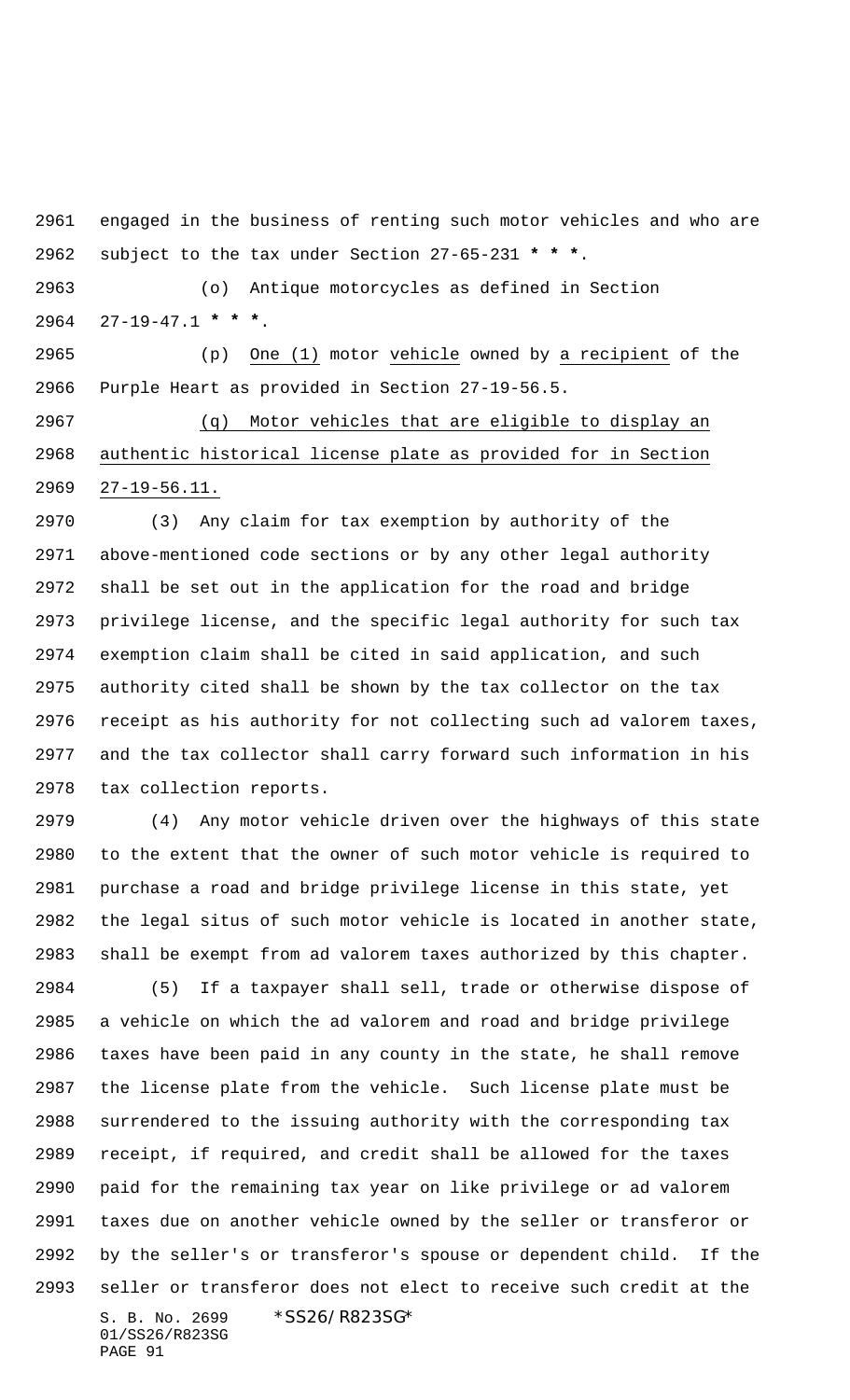time the license plate is surrendered, the issuing authority shall issue a certificate of credit to the seller or transferor, or to the seller's or transferor's spouse or dependent child, or to any other person, business or corporation, at the direction of the seller or transferor, for the remaining unexpired taxes prorated from the first day of the month following the month in which the license plate is surrendered. The total of such credit may be used by the person or entity to whom the certificate of credit is issued, regardless of the relative amounts attributed to privilege taxes or to county, school or municipal ad valorem taxes. Any credit allowed for taxes due or any certificate of credit issued may be applied to like taxes owed in any county by the person to whom the credit is allowed or by the person possessing the certificate of credit. No credit, however, shall be allowed on the charge made for the license plate. Such license plates surrendered to the tax collector shall be retained by him, and in no event shall such license plate be attached to any vehicle after being surrendered to the tax collector, nor shall any license plate be transferred from one (1) vehicle to any other vehicle.

 (6) If the person owning a vehicle subject to taxation under the provisions of this chapter does not operate such vehicle on the highways of this state from the date of acquisition or, if previously registered, from the end of the anniversary month of the tag and decals to the date on which he makes application for a current license tag or decals, he shall pay such ad valorem tax for a period of twelve (12) months beginning with the first day of the month in which he applies for a current license tag or decals under Chapter 19, Title 27, Mississippi Code of 1972. The owner shall submit an affidavit with an application attesting to the fact that the vehicle was not operated on the highways of this state from the date of acquisition or, if previously registered, from the end of the anniversary month of the tag and decals to the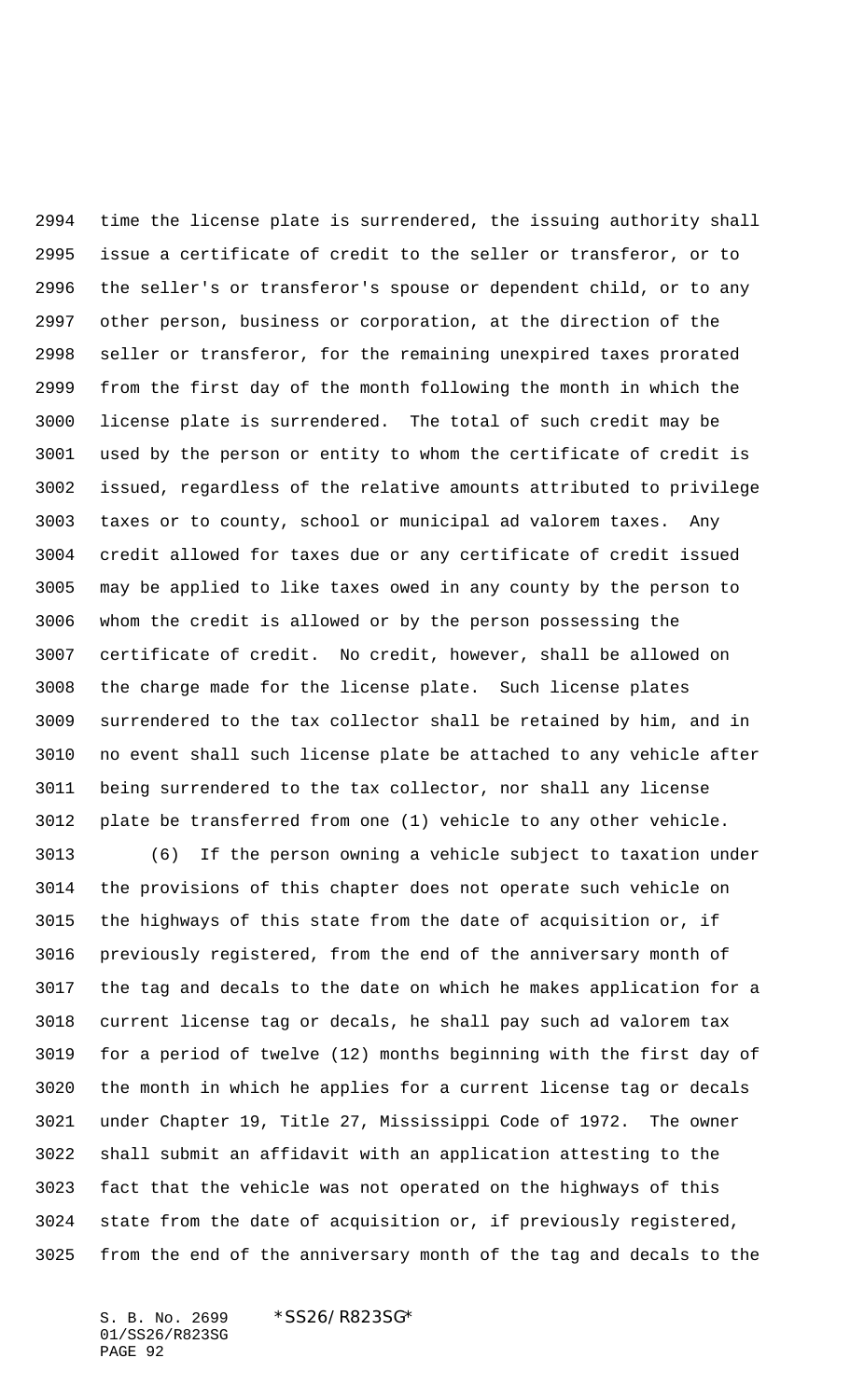date on which he makes application for the current license tag or decals.

 (7) Any person found violating any of the provisions of this section shall be arrested and tried, and if found guilty shall be fined in an amount double the total amount of taxes involved. SECTION 52. Section 27-61-23, Mississippi Code of 1972, is amended as follows:

 27-61-23. In order to carry out the purpose of this chapter, the commission is hereby authorized and empowered to promulgate and enforce reasonable rules and regulations, and establish standards for the determination of the number of miles which a gallon of gasoline, diesel fuel, or kerosene would propel the different types and weights of vehicles. In order to carry out the purposes of this chapter, the commission is further authorized and empowered to determine and establish, from the best information obtainable, the average number of miles which each type or kind of fuel will propel each type or class of vehicle. SECTION 53. Section 27-61-27, Mississippi Code of 1972, is

amended as follows:

S. B. No. 2699 \* SS26/R823SG\* 01/SS26/R823SG 27-61-27. All reciprocal agreements entered into by the commission under the provisions of Section 27-19-143, Mississippi Code of 1972, shall be based upon the terms and provisions of this chapter insofar as such reciprocal agreements relate to common carriers of property, contract carriers of property, private commercial carriers of property, and common or contract carriers of passengers not liable for the gross receipts tax under Section 27-19-7, Mississippi Code of 1972, and full compliance with the provisions of this chapter shall be a condition precedent for the obtaining of the benefits of any such reciprocal agreement by any individual carrier of the classes herein specified. The commission shall from time to time, as it deems necessary, investigate such carriers of the classes herein specified which are known to make regular or frequent trips upon the highways of

PAGE 93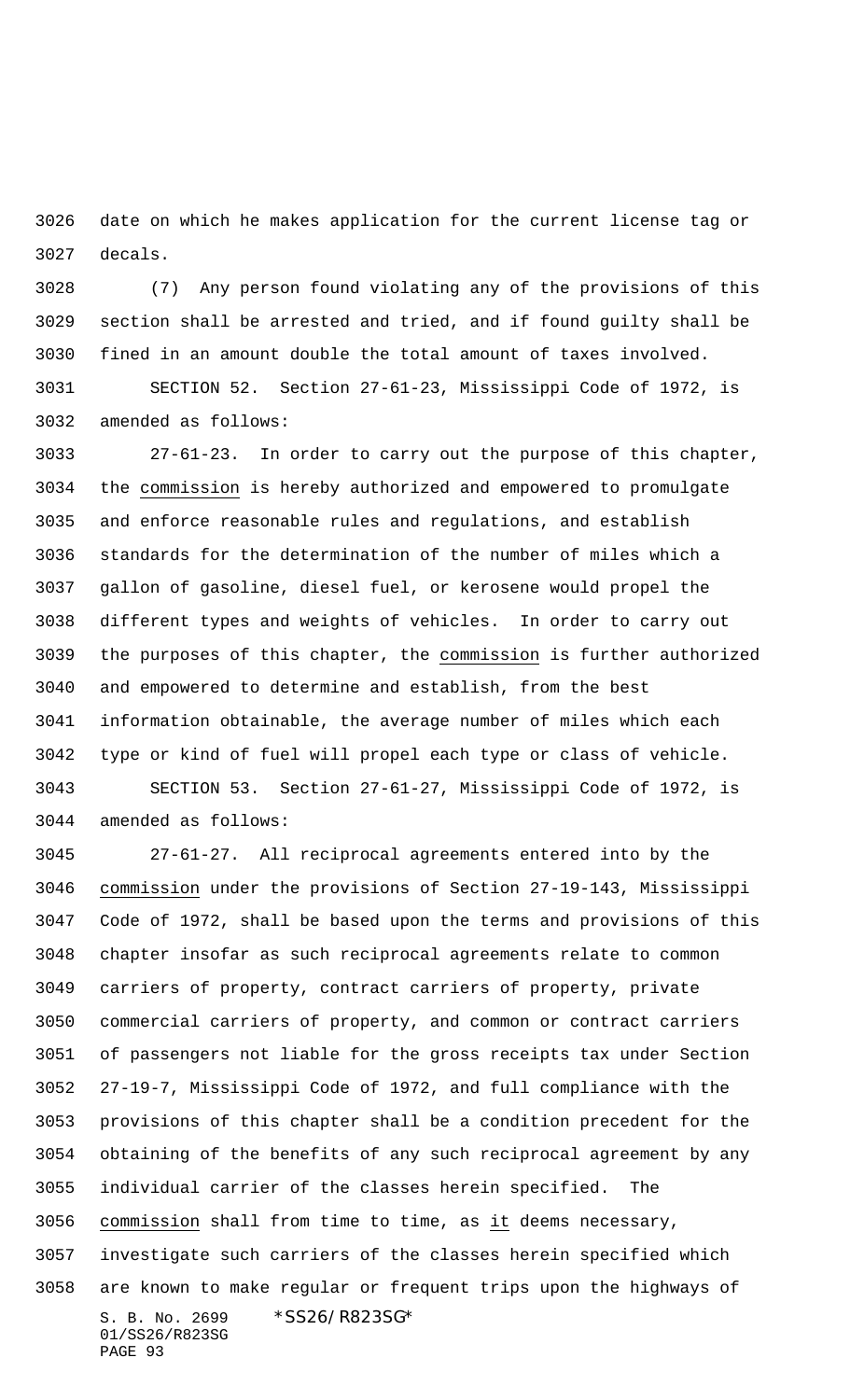S. B. No. 2699 \* SS26/R823SG\* 01/SS26/R823SG this state for the purpose of determining whether or not each of such carriers is complying with the provisions hereof, and, for the purpose of such investigation, the commission shall have the power and authority to examine the books and records of any such carrier as provided in Section 27-61-15 of this chapter. As the extension of reciprocity to any carrier is a matter of grace rather than a matter of right, the burden shall, in all cases, be upon the carrier in any such investigation to make proof sufficient to convince the commission of its full compliance with the provisions of this chapter, and unless the commission is so convinced, it shall cancel such reciprocal agreement, insofar as the specific carrier is concerned, for a period of at least sixty (60) days, and until such carrier presents proof sufficient to convince the commission that it is fully complying with this chapter, and, during such period, such carrier shall be denied the benefits of such agreement. If any carrier shall fail or refuse to produce any receipt, invoice, record, book, paper or other document relating to its tax liability under the provisions of this chapter when demanded by the commission, or shall fail or refuse to permit an inspection of its books and records as provided in Section 27-61-15 hereof, the commission shall forthwith cancel such reciprocal agreement, insofar as same applied to such carrier, for a period of at least one hundred twenty (120) days and until the book, record, or paper is produced or an inspection thereof permitted; and during such period such carrier shall be denied the benefits of such agreement. In all cases of the cancellation of any such reciprocal agreement as to any individual carrier, the commission shall immediately notify the carrier affected by such cancellation, in writing by registered mail, and it shall advise the carrier of the reason or reasons for such cancellation and the period thereof. The commission is hereby vested and empowered with full, complete and final discretion to determine whether or not any

PAGE 94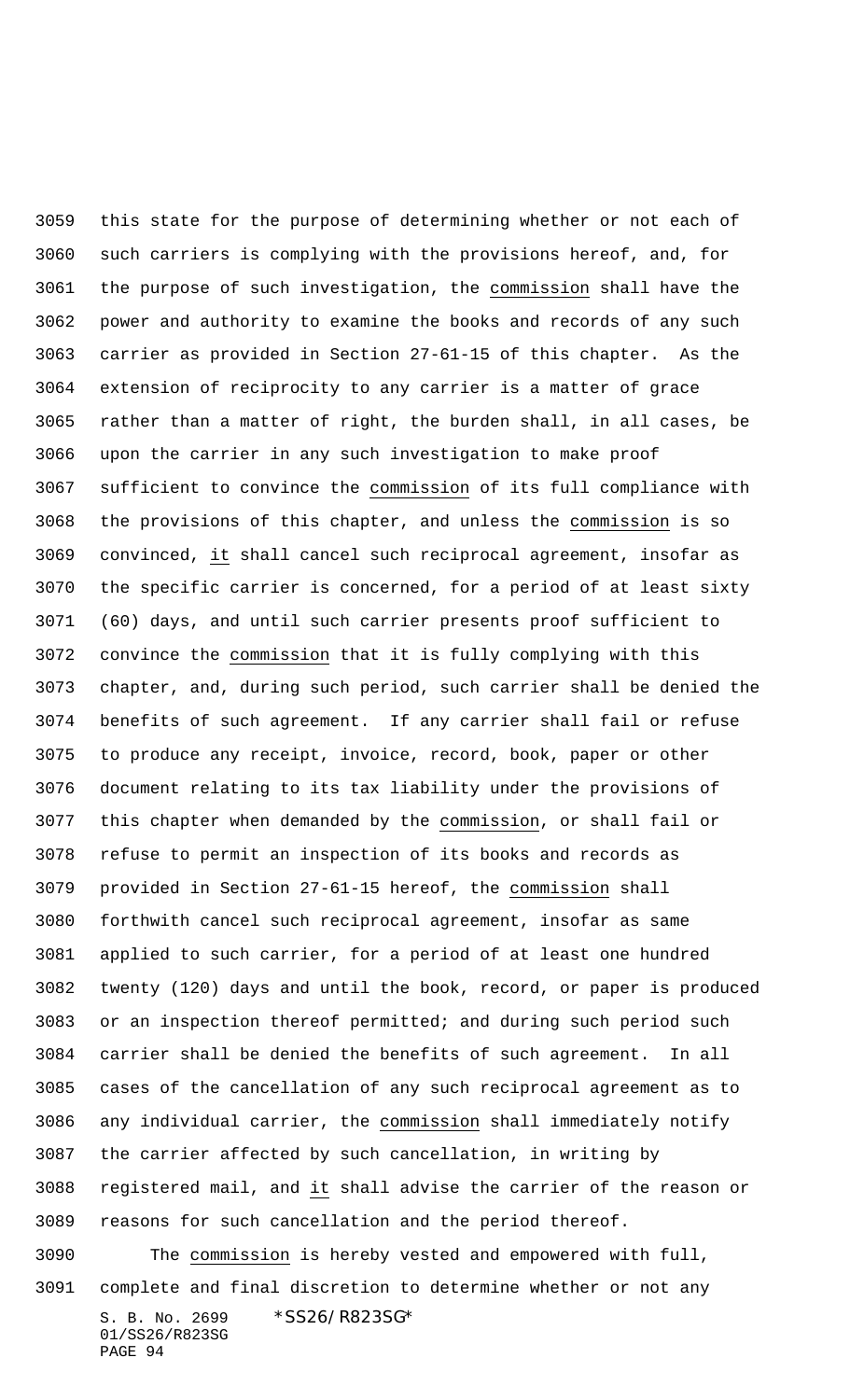reciprocal agreement shall be cancelled insofar as any carrier is concerned, and there shall be no appeal from its decision, it being hereby declared that no carrier has any vested rights in such reciprocal agreements.

 SECTION 54. Section 27-61-29, Mississippi Code of 1972, is amended as follows:

 27-61-29. Whenever, for any reason, the commission shall cancel the reciprocity of any carrier under any reciprocal agreement, then such carrier may obtain a temporary motor vehicle permit from the commission for each vehicle owned and operated which would otherwise be operated under the benefits of such reciprocal agreement. Such permits shall be obtained by making application therefor to the commission, and they shall be issued for the period of time for which the carrier's reciprocity has been cancelled. If, at the end of such period, the carrier is not then entitled to the benefits of the reciprocal agreements, no additional or renewal permit shall be issued to him. The carrier shall pay a fee for each of such permits equal to the proportionate part of the annual privilege license tax provided in Sections 27-19-1 through 27-19-167, Mississippi Code of 1972, plus an additional ten percent (10%) of the proportionate part of such tax. All fees so paid shall be for the privilege of using the highways of this state for the length of time during which the carrier's reciprocity is cancelled in lieu of the annual privilege license required under the provisions of **\* \* \*** Sections 27-19-1 through 27-19-167, and all such fees shall be paid into the same fund and distributed in the same manner provided in **\* \* \*** Sections 27-19-1 through 27-19-167. The carrier may, instead of obtaining the permits specified in this section, operate his vehicles by obtaining trip permits as specified in **\* \* \*** Sections 27-19-1 through 27-19-167.

## SECTION 55. Section 63-5-13, Mississippi Code of 1972, is

amended as follows: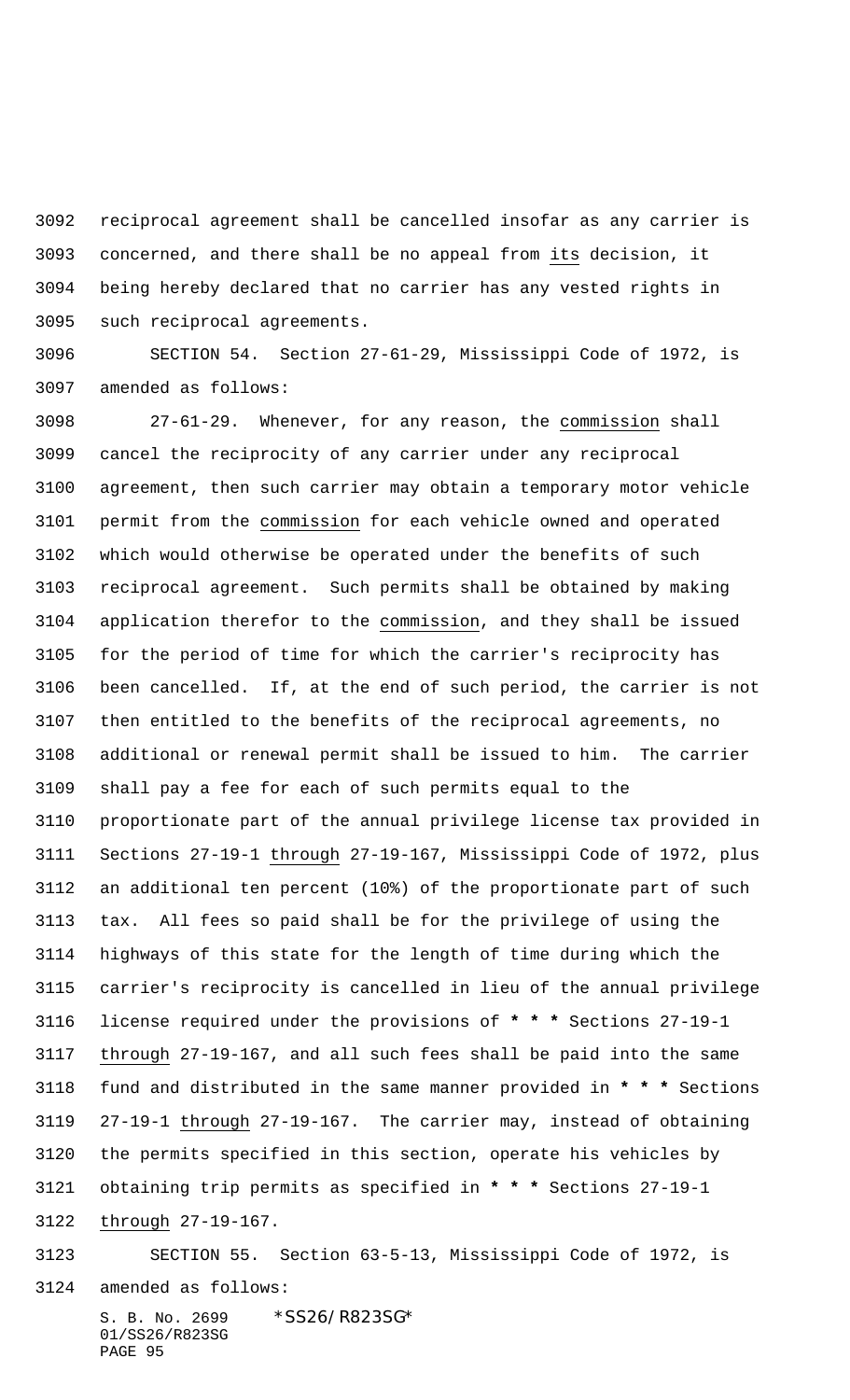63-5-13. (1) Except as otherwise provided in this section, the total outside width of any vehicle, exclusive of required safety devices, or the load thereon shall not exceed eight and one-half (8-1/2) feet; provided, however, that appurtenances on recreational vehicles shall be allowed so long as they are inside the exterior rearview mirrors of the recreational vehicle or inside the exterior rearview mirrors of the vehicle towing the recreational vehicle, and such mirrors do not extend further than necessary to obtain the appropriate field of view.

 (2) The total outside load width of any vehicle hauling unprocessed forest products on public roads, streets or highways, other than interstate highways, shall not exceed nine and one-half (9-1/2) feet if such products may not be shortened without rendering them useless for the end product for which they were cut; provided, however, the total outside vehicle width of such a vehicle, exclusive of required safety devices and the load of such vehicle, shall not exceed eight and one-half (8-1/2) feet.

 (3) The total outside width of a farm tractor shall not exceed ten (10) feet, except that farm tractors shall not be operated upon the interstate highways without a special permit from the Mississippi Department of Transportation.

 SECTION 56. Section 63-5-29, Mississippi Code of 1972, is amended as follows:

S. B. No. 2699 \* SS26/R823SG\* 01/SS26/R823SG PAGE 96 63-5-29. On all highways of the State of Mississippi except those referred to in Sections 63-5-31 and 63-5-33, and subject to the limitations imposed on wheel and axle loads by Section 63-5-27 and to the further limitations hereinafter specified, the total combined weight (vehicles plus load) on any group of axles shall not exceed the value given in the following table (Table I), corresponding to the distance in feet between the extreme axles of the group, measured longitudinally to the nearest foot: 3156 Distance in Feet Between Maximum Load in Pounds the Extreme of Any Group of Axles Carried on any Group of Axles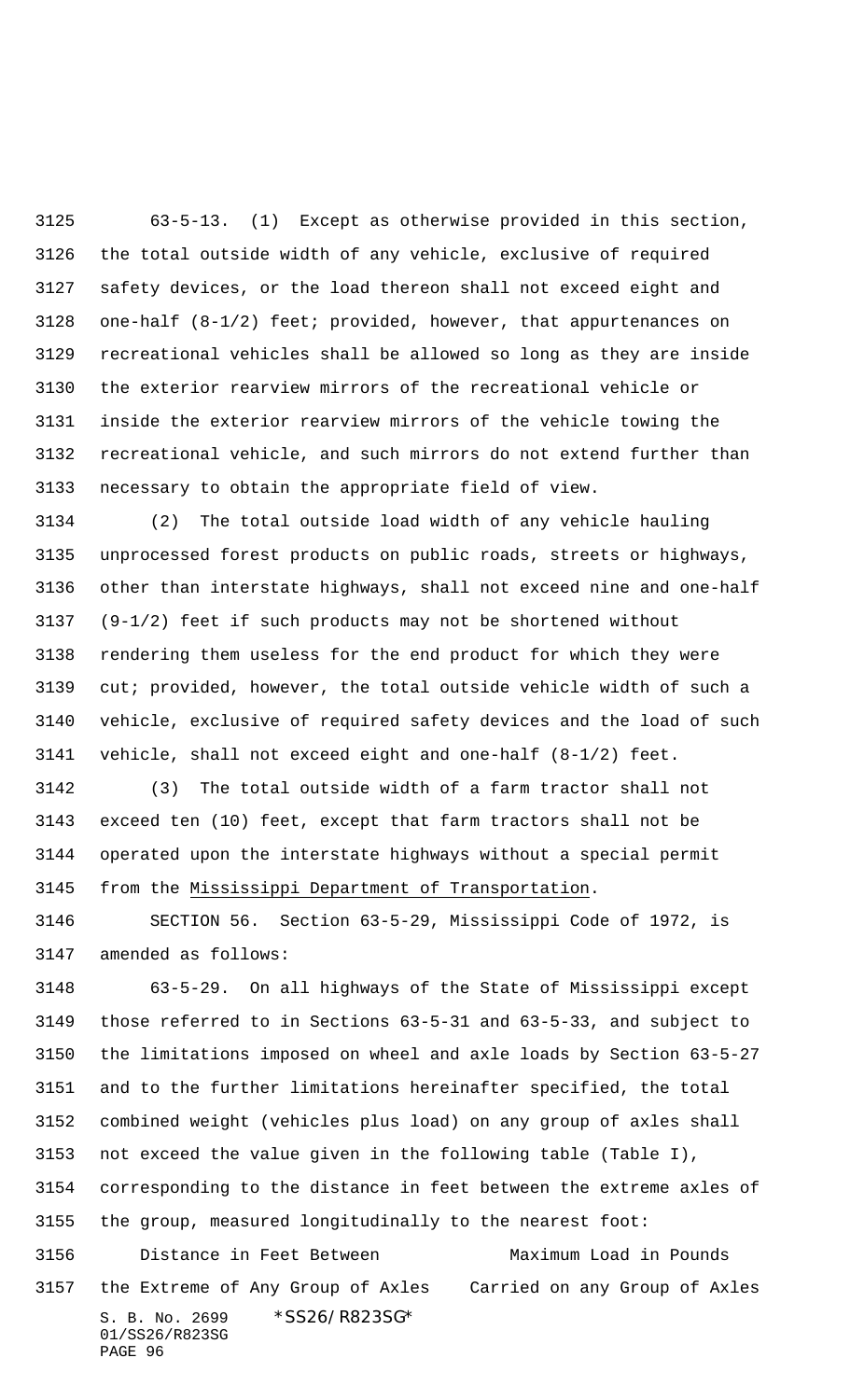| 3158 |                                  | $\sqrt{4}$       | 28,650 |                |
|------|----------------------------------|------------------|--------|----------------|
| 3159 |                                  | $\mathsf S$      | 29,650 |                |
| 3160 |                                  | $\epsilon$       | 30,640 |                |
| 3161 |                                  | $\boldsymbol{7}$ | 31,630 |                |
| 3162 |                                  | $\,8\,$          | 32,610 |                |
| 3163 |                                  | $\mathsf 9$      | 33,580 |                |
| 3164 |                                  | $10$             | 34,550 |                |
| 3165 |                                  | $11\,$           | 35,510 |                |
| 3166 |                                  | $12\,$           | 36,470 |                |
| 3167 |                                  | $13$             | 37,420 |                |
| 3168 |                                  | 14               | 38,360 |                |
| 3169 |                                  | 15               | 39,300 |                |
| 3170 |                                  | $16$             | 40,280 |                |
| 3171 |                                  | $17$             | 41,160 |                |
| 3172 |                                  | $18\,$           | 42,080 |                |
| 3173 |                                  | 19               | 42,990 |                |
| 3174 |                                  | 20               | 43,900 |                |
| 3175 |                                  | 21               | 44,800 |                |
| 3176 |                                  | 22               | 45,700 |                |
| 3177 |                                  | 23               | 46,590 |                |
| 3178 |                                  | 24               | 47,470 |                |
| 3179 |                                  | 25               | 48,350 |                |
| 3180 |                                  | 26               | 49,220 |                |
| 3181 |                                  | 27               | 50,090 |                |
| 3182 |                                  | 28               | 50,950 |                |
| 3183 |                                  | 29               | 51,800 |                |
| 3184 |                                  | 30               | 52,650 |                |
| 3185 |                                  | 31               | 53,490 |                |
| 3186 |                                  | 32               | 54,330 |                |
| 3187 |                                  | 33               | 55,160 |                |
| 3188 |                                  | 34               | 55,650 |                |
| 3189 |                                  | 35               | 56,800 |                |
| 3190 |                                  | 36 and greater   |        | 57,650 maximum |
|      | S. B. No. 2699<br>01/SS26/R823SG | *SS26/R823SG*    |        |                |

PAGE 97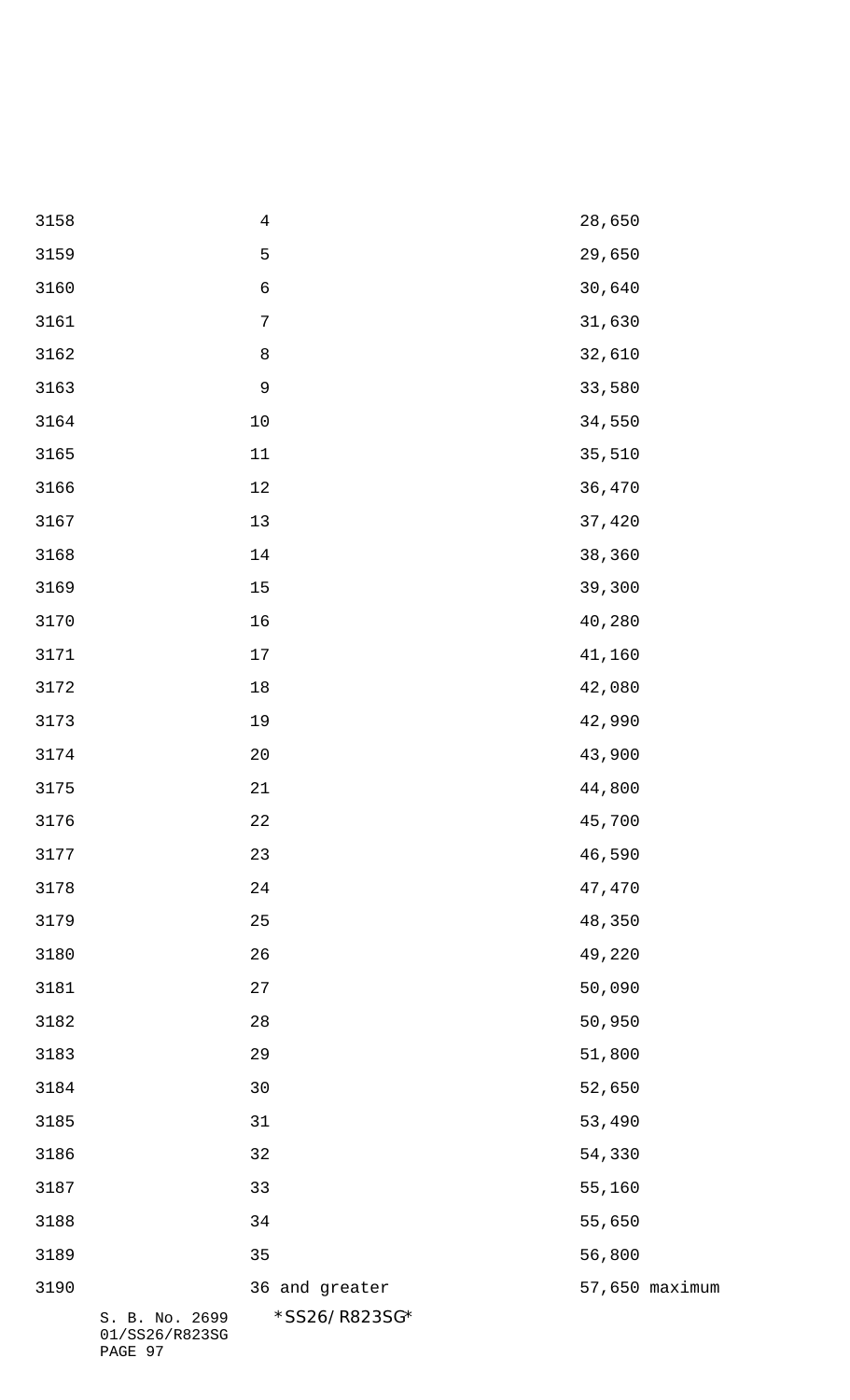Moreover, in addition to the per axle weight limitation specified by Section 63-5-27, the maximum load carried on a combination of vehicles shall be subject to the following additional limitations: The maximum load carried on any group of two (2) axles shall not exceed twenty-four thousand (24,000) pounds in instances where one or more of such axles is a driving axle (that is, an axle turned by the vehicle's engine power).

 (2) An axle group shall consist of any two (2) or more consecutive axles of any vehicle or combination of vehicles. (3) Provided, however, that, subject to the limitations

imposed on:

 (a) Wheel, axle loads, spacing and weight by Sections 63-5-27 and 63-5-33, and

S. B. No. 2699 \* SS26/R823SG\* (b) Weight limitations on highways and bridges by Section 65-1-45, Mississippi Code of 1972, any product produced on or distributed from a location on any highway within or without the State of Mississippi may be transported from such place of production or location of distribution by the nearest route toward its destination on such highway or highways to a point where such highway intersects a highway previously found or hereafter found by the commission to be suitable to carry the maximum load limits pursuant to Sections 63-5-33 and 63-5-35; and provided further, that any goods, materials, and equipment actually used in the supply of an activity of producing, manufacturing or distributing products on any such highway within the State of Mississippi may be transported on such highway to the site of such manufacture, production or distribution. However, any penalty assessed against a vehicle operating under the provisions of this paragraph (3)(b) shall be calculated according to the maximum weight which that particular vehicle is legally permitted to transport and not the maximum gross weight limit established for that highway. Nothing herein contained shall be construed to permit movements of weights in excess of those provided for in this

01/SS26/R823SG PAGE 98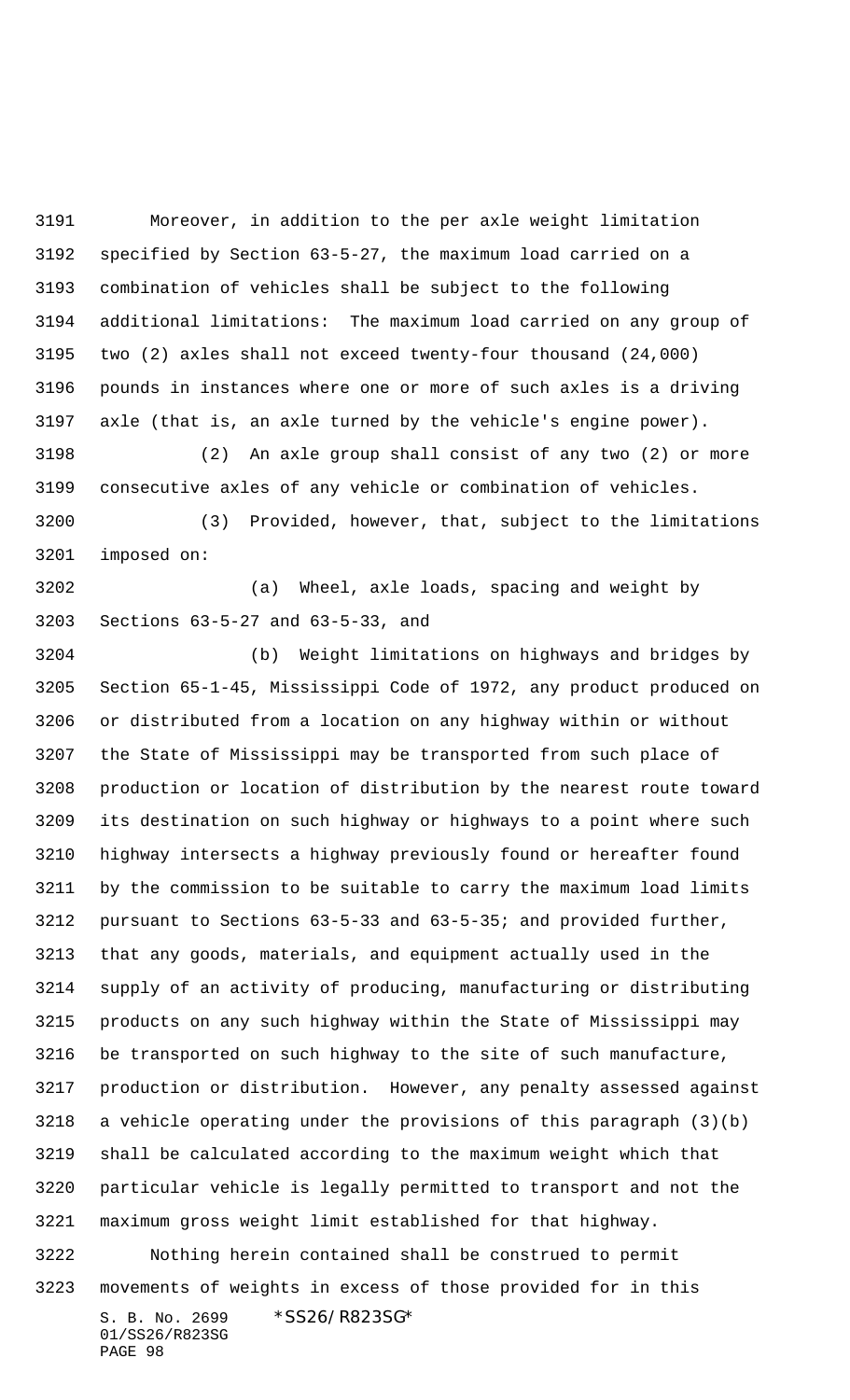section (63-5-29) over a route or section thereof for the purpose of a shortcut between two (2) highways found by the commission to be suitable to carry the maximum load limits pursuant to Sections 63-5-33 and 63-5-35 or any other purpose not consistent with the aforementioned provisions.

 Nothing in Sections 63-5-29, and 63-5-34, shall be construed to imply any general variation from the maximum weight limitations designated by the Mississippi Department of Transportation other than specified in Sections 63-5-29 and 63-5-34.

 SECTION 57. Section 63-5-31, Mississippi Code of 1972, is amended as follows:

 63-5-31. Subject to the limitations imposed on wheel and axle loads by Section 63-5-27, and to the further limitations hereinafter specified, the total combined weight (vehicles plus load) on any group of axles shall not exceed the value given in the following table (Table II) corresponding to the distance in feet between the extreme axles of the group, measured longitudinally to the nearest foot, on those highways or parts of highways found by the Mississippi Transportation Commission to be suitable to carry such increased load limits from an engineering standpoint, and so designated as such by order of said commission entered on its minutes and published once each week for three successive weeks in a daily newspaper of general circulation in this state:

## TABLE II

| 3249 | Distance in Feet Between                                        | Maximum Load in Pounds |
|------|-----------------------------------------------------------------|------------------------|
| 3250 | the Extreme of Any Group of Axles Carried on Any Group of Axles |                        |
| 3251 | 4                                                               | 32,000                 |
| 3252 | 5                                                               | 32,000                 |
| 3253 | 6                                                               | 32,000                 |
| 3254 | 7                                                               | 32,000                 |
| 3255 | 8                                                               | 32,610                 |
| 3256 | 9                                                               | 33,779                 |
|      | *SS26/R823SG*<br>S. B. No. 2699<br>01/SS26/R823SG               |                        |

PAGE 99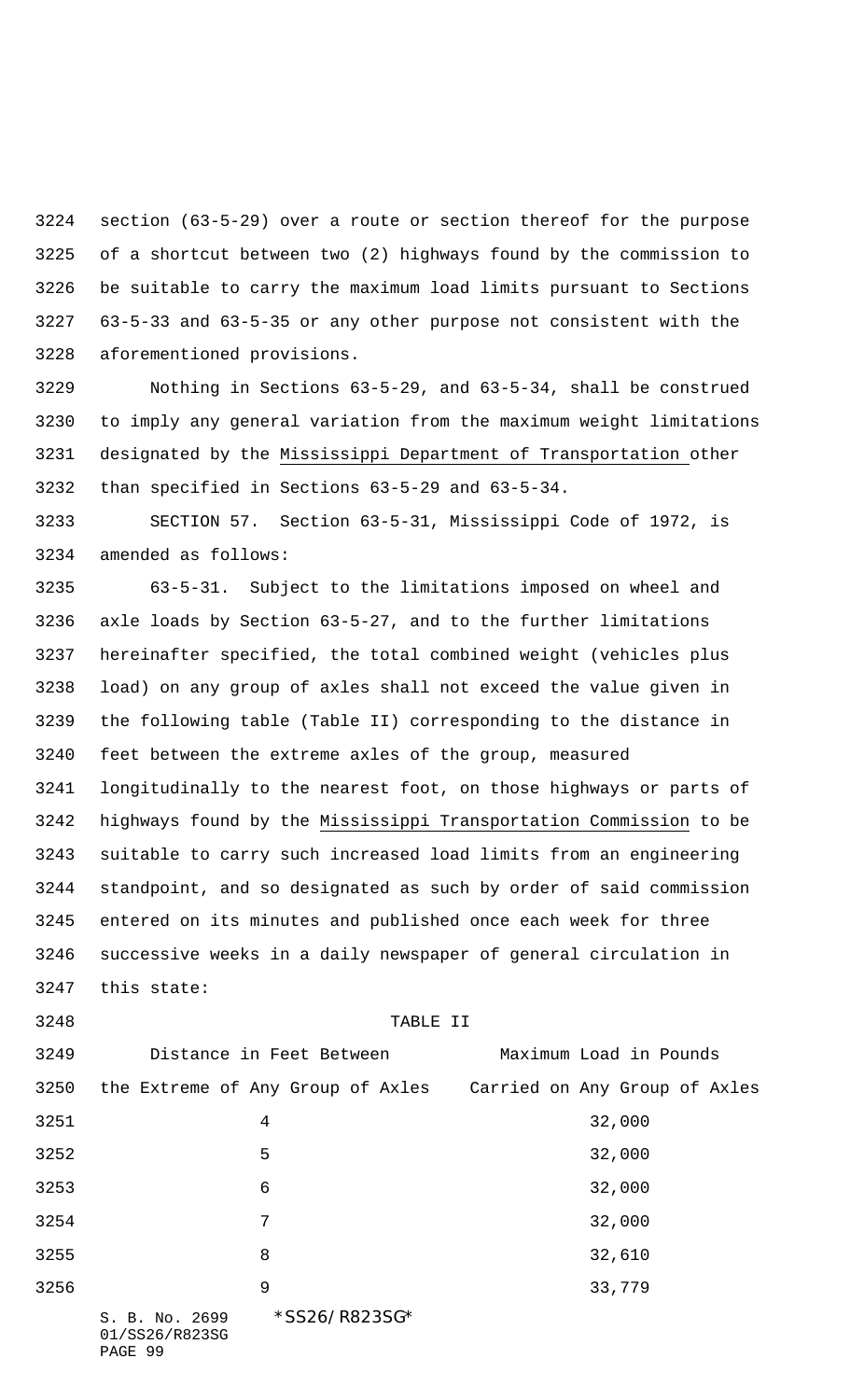| 3257 | $10$                                                          | 34,942                                                           |  |  |  |
|------|---------------------------------------------------------------|------------------------------------------------------------------|--|--|--|
| 3258 | $11\,$                                                        | 36,097                                                           |  |  |  |
| 3259 | 12                                                            | 37,246                                                           |  |  |  |
| 3260 | 13                                                            | 38,387                                                           |  |  |  |
| 3261 | 14                                                            | 39,522                                                           |  |  |  |
| 3262 | 15                                                            | 40,649                                                           |  |  |  |
| 3263 | 16                                                            | 41,770                                                           |  |  |  |
| 3264 | $17$                                                          | 42,883                                                           |  |  |  |
| 3265 | $18\,$                                                        | 43,990                                                           |  |  |  |
| 3266 | 19                                                            | 45,089                                                           |  |  |  |
| 3267 | 20                                                            | 46,182                                                           |  |  |  |
| 3268 | 21                                                            | 47,267                                                           |  |  |  |
| 3269 | 22                                                            | 48,346                                                           |  |  |  |
| 3270 | 23                                                            | 49,417                                                           |  |  |  |
| 3271 | 24                                                            | 50,482                                                           |  |  |  |
| 3272 | 25                                                            | 51,539                                                           |  |  |  |
| 3273 | 26                                                            | 52,590                                                           |  |  |  |
| 3274 | 27                                                            | 53,633                                                           |  |  |  |
| 3275 | 28                                                            | 54,670                                                           |  |  |  |
| 3276 | 29                                                            | 55,699                                                           |  |  |  |
| 3277 | 30                                                            | 56,722                                                           |  |  |  |
| 3278 | 31                                                            | 57,737                                                           |  |  |  |
| 3279 | 32                                                            | 58,746                                                           |  |  |  |
| 3280 | 33                                                            | 59,747                                                           |  |  |  |
| 3281 | 34                                                            | 60,742                                                           |  |  |  |
| 3282 | 35                                                            | 61,729                                                           |  |  |  |
| 3283 | 36                                                            | 62,710                                                           |  |  |  |
| 3284 | 37                                                            | 63,683                                                           |  |  |  |
| 3285 | 38 and greater                                                | 64,650 maximum                                                   |  |  |  |
| 3286 | Moreover, in addition to the per axle weight limitations      |                                                                  |  |  |  |
| 3287 | specified by Section 63-5-27, the maximum load carried on a   |                                                                  |  |  |  |
| 3288 | combination of vehicles shall be subject to the following     |                                                                  |  |  |  |
| 3289 |                                                               | additional limitations: The maximum load carried on any group of |  |  |  |
|      | *SS26/R823SG*<br>S. B. No. 2699<br>01/SS26/R823SG<br>PAGE 100 |                                                                  |  |  |  |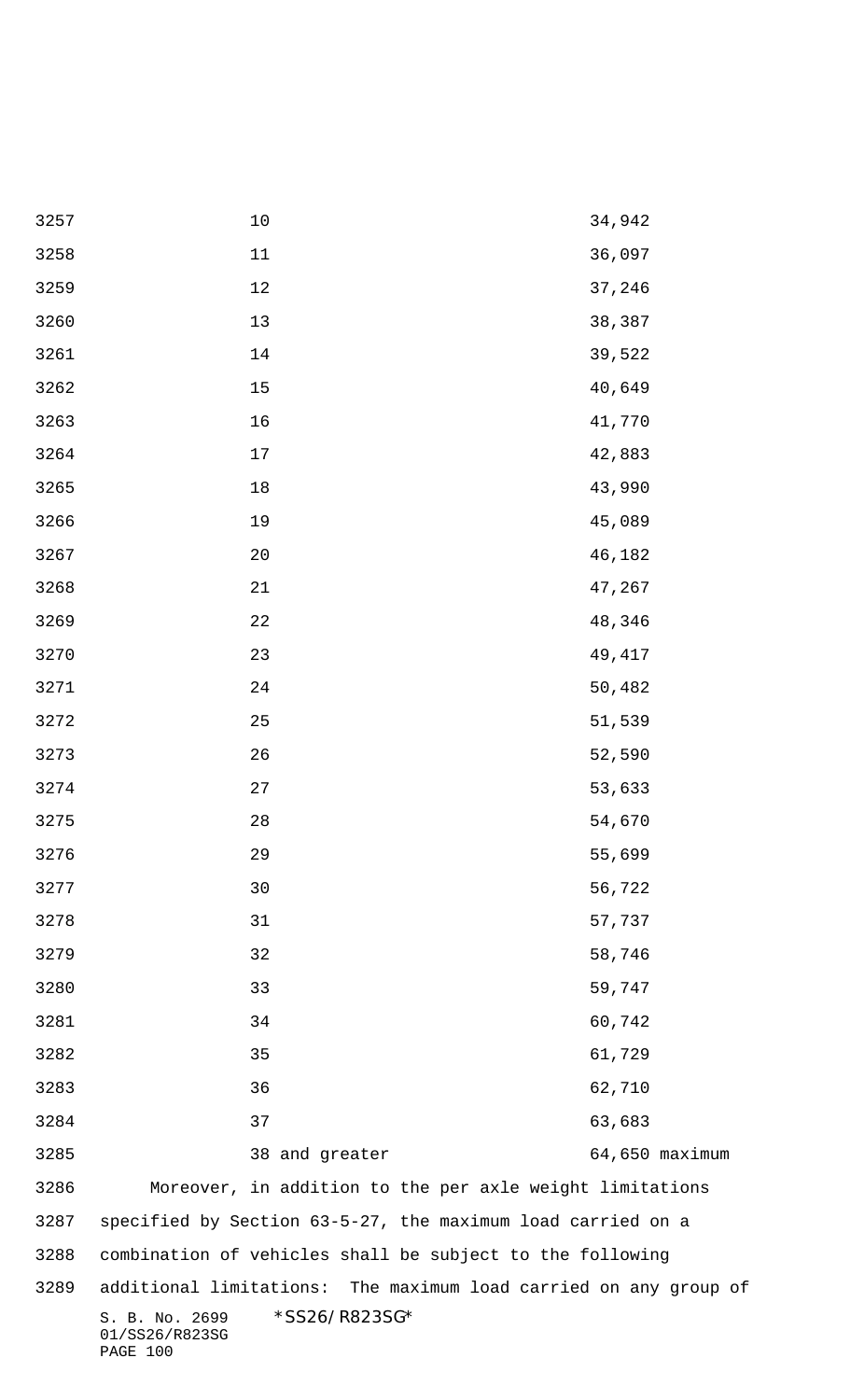two (2) axles shall not exceed twenty-seven thousand (27,000) pounds in instances where one or more of such axles is a driving axle (that is, an axle turned by the vehicle's engine power).

 An axle group shall consist of any two (2) or more consecutive axles of any vehicle or combination of vehicles. SECTION 58. Section 63-5-35, Mississippi Code of 1972, is amended as follows:

 63-5-35. (1) It is the expressed intent of the Legislature that the Mississippi Transportation Commission shall take into consideration economic factors involving agriculture and industry within the State of Mississippi and shall allow such increased load limits pursuant to Section 63-5-33 for agricultural and industrial well-being where such is shown to be practical or necessary.

 (2) The Mississippi Transportation Commission shall designate Mississippi Highway 32 from its intersection with U.S. Highway 49 at Webb, Tallahatchie County, eastward to Charleston as eligible to carry the load limits scheduled in Section 63-5-33, Mississippi Code of 1972.

 SECTION 59. Section 63-5-39, Mississippi Code of 1972, is amended as follows:

S. B. No. 2699 \*SS26/R823SG\* 01/SS26/R823SG 63-5-39. (1) The State Tax Commission and county tax collectors, upon registering any vehicle under the laws of this state, when the vehicle is designed and used primarily for the transportation of property or for the transportation of ten (10) or more persons, may require such information and may make such investigations and tests as may be necessary to enable them to determine whether such vehicle may safely be operated upon the highways in compliance with the provisions of this chapter. No vehicle shall be registered for a permissible gross weight in excess of the limitations set forth in this chapter unless a special permit is obtained as provided in Section 63-5-51, nor shall any temporary, trip, or other permit be issued for such

PAGE 101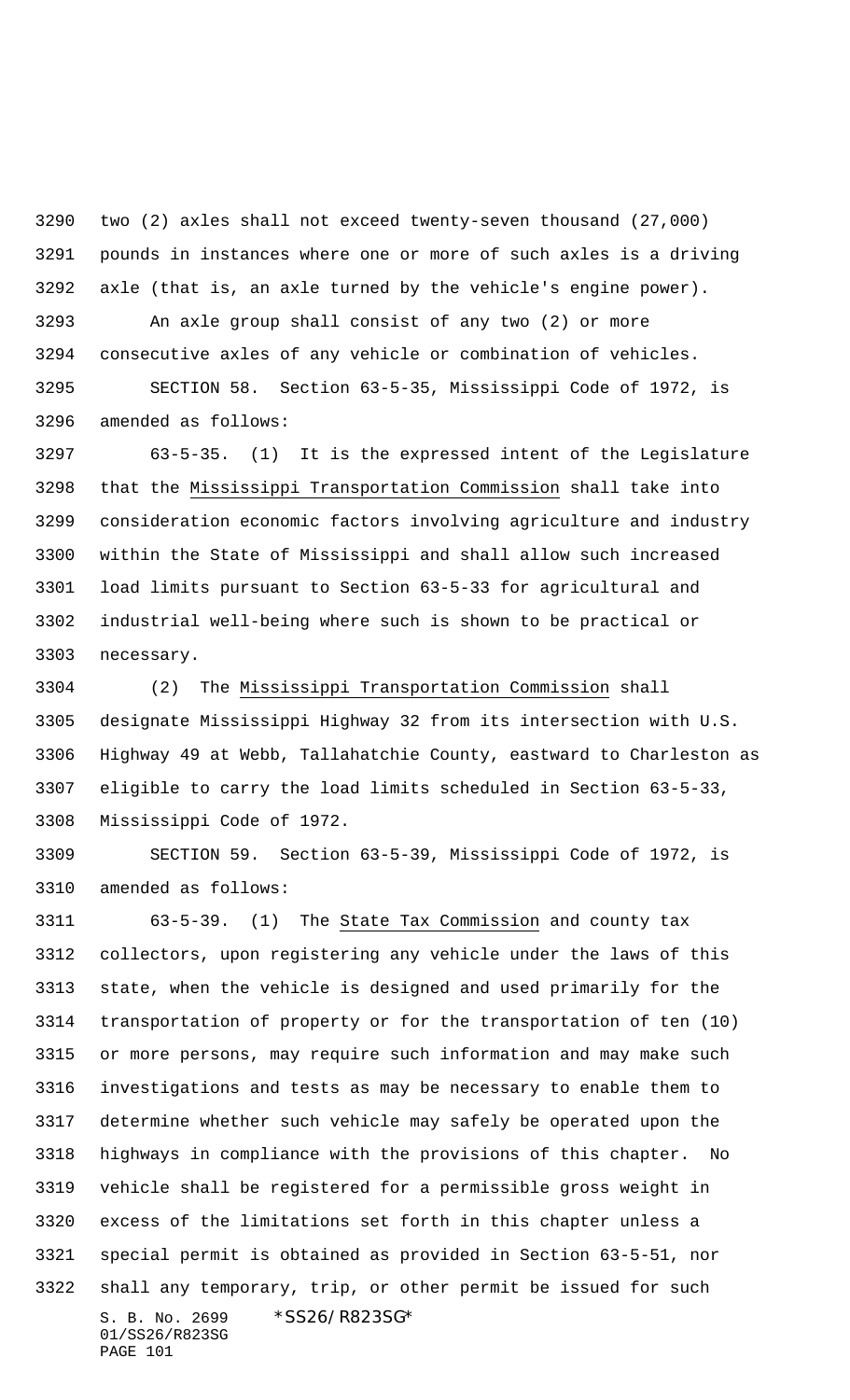vehicle for a gross weight in excess of the limitations set forth in this chapter unless such special permit is obtained. Every vehicle registered shall meet the following requirements:

 (a) It shall be equipped with brakes, as required in Sections 63-7-51 and 63-7-53.

 (b) Every motor vehicle to be operated outside of business and residence districts shall have motive power adequate to propel, at a reasonable speed, such vehicles and any load thereon or to be drawn thereby.

 (2) The State Tax Commission and the county tax collectors shall insert in the registration card issued for every such vehicle the gross weight for which it is registered, and, if it is a motor vehicle to be used for propelling other vehicles, they shall separately insert the total permissible gross weight of such vehicle and other vehicles to be propelled by it. The registration card issued for every such vehicle shall be carried in such vehicle at all times. They may also issue a special plate with such gross weight or weights stated thereon, which shall be attached to the vehicle and displayed thereon at all times. It shall be unlawful for any person to operate any vehicle or combination of vehicles of a gross weight in excess of that for which registered by the State Tax Commission or the county tax collector, or in excess of the limitations set forth in this chapter.

 SECTION 60. Section 63-5-45, Mississippi Code of 1972, is amended as follows:

S. B. No. 2699 \* SS26/R823SG\* 01/SS26/R823SG PAGE 102 63-5-45. The transportation by truck of perishable commodities of foreign import discharged at any port in the State of Mississippi shall not exceed sixty-four thousand, six hundred fifty (64,650) pounds load weight on vehicles having wheel base dimensions of not less than forty-five (45) feet, nor more than the maximum allowed by law for any weight. However, such weight and requirements with respect thereto shall never exceed federal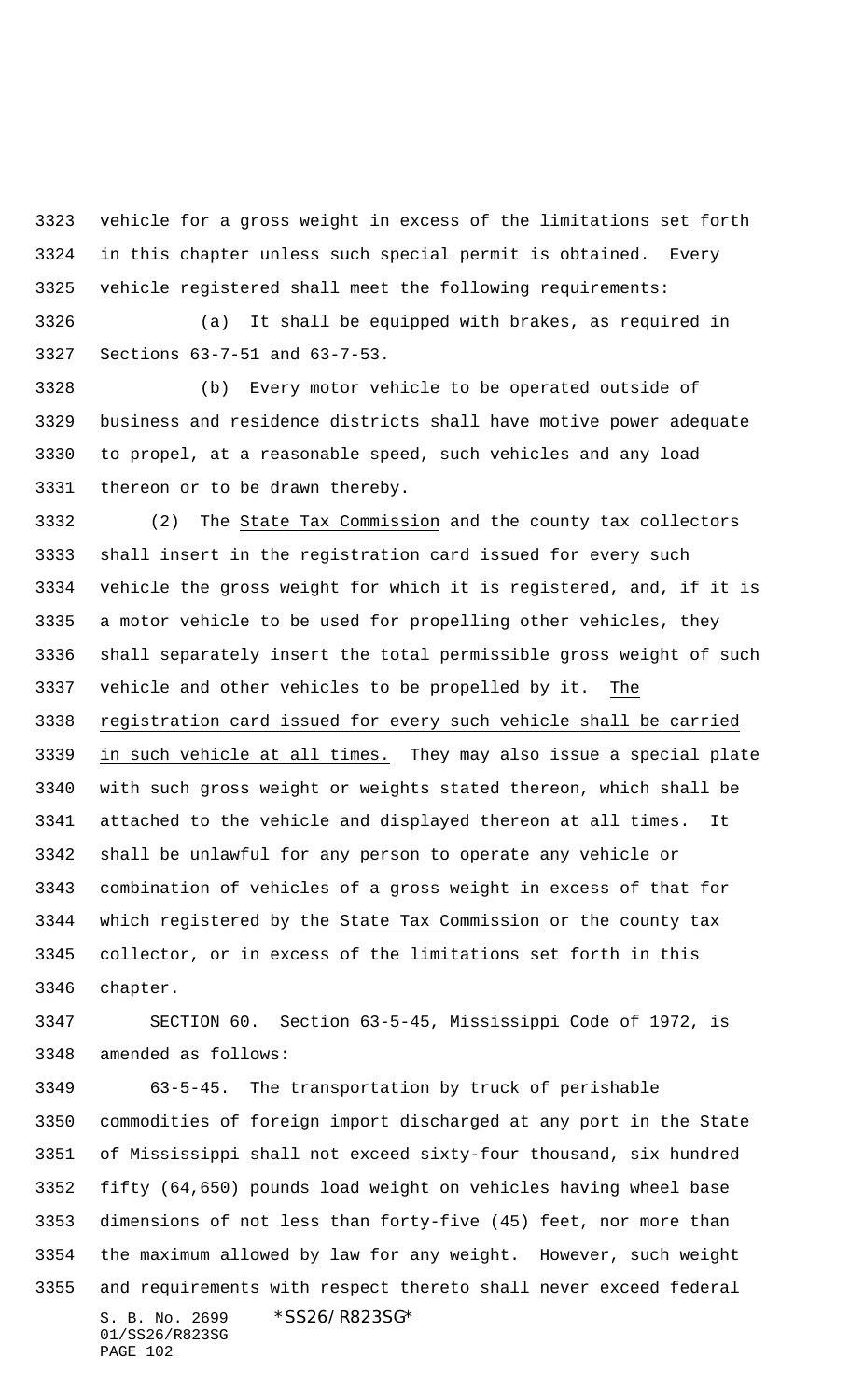limitations for the procurement of federal aid for either maintenance or construction of highways. For vehicles covered by this section, the Mississippi Department of Transportation may prescribe by regulation, from time to time, the number of wheels, axles, size and pressure of tires, and speed, and other related requirements when necessary to such vehicles, which it shall find and determine to be most desirable for the protection and safety of the public highways, considering the size and nature of such vehicles, all in accordance with federal requirements. Transportation permitted under this section shall be limited to the use of U.S. Highway 90 West from the City of Gulfport, Harrison County, Mississippi.

 SECTION 61. Section 63-5-47, Mississippi Code of 1972, is amended as follows:

 63-5-47. Motor vehicles engaged in transporting commodities to or from terminal or port facilities on the Mississippi River may be operated with a total weight and/or size in excess of limitations which may be specified by law, although such size or weight limitations shall never exceed federal limitations for the procurement of federal aid for either maintenance or construction, or the limitations then in force in any state immediately adjacent to the county in which such port or terminal facilities are located, provided that:

 (a) Said movement is wholly within a county which has therein a bridge across the Mississippi River.

 (b) The operation of such vehicle or vehicles with such gross weight shall first be approved by the Mississippi Department of Transportation, and a permit issued by said department specifying the roads, highways or streets within such county over which such vehicle or vehicles may be operated.

S. B. No. 2699 \*SS26/R823SG\* 01/SS26/R823SG PAGE 103 (c) Said commodities have been received at such terminal or port facilities by water transportation and are destined for delivery across the bridge or said commodities have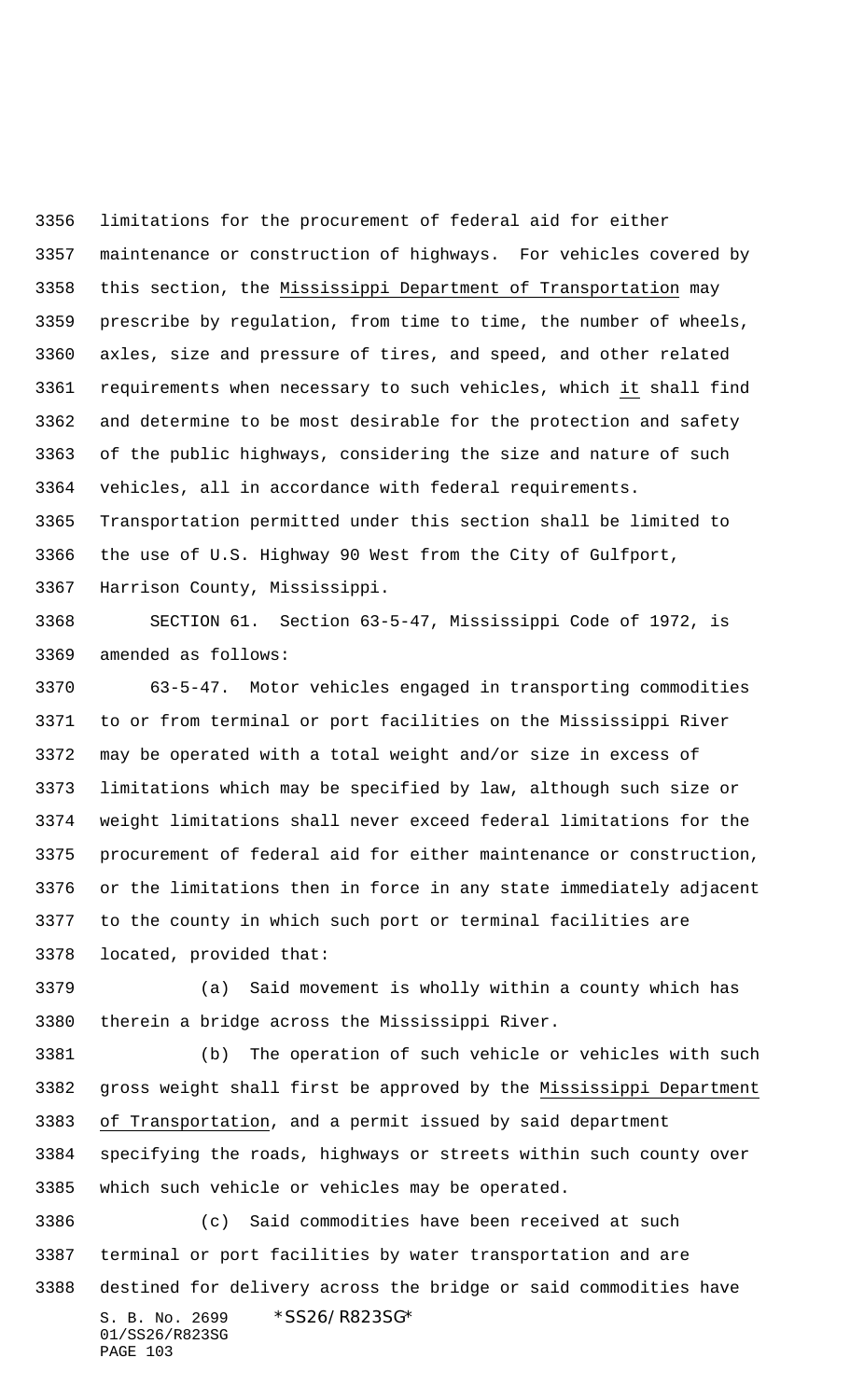been received by movement across the bridge and are to be shipped from such terminal by water.

 The operator of each and every motor vehicle operating under the provisions of this section shall, at all times, carry the permit issued by the said Mississippi Department of Transportation, or a certified copy thereof.

 SECTION 62. Section 63-7-61, Mississippi Code of 1972, is amended as follows:

 63-7-61. No person shall sell any new motor vehicle nor shall any new motor vehicle be registered unless such motor vehicle is equipped with safety glass throughout.

 No person shall replace any glass in any motor vehicle except with safety glass, provided same can be easily or readily obtained.

 The term "safety glass" shall mean any product composed of glass, so manufactured, fabricated, or treated as substantially to prevent shattering and flying of the glass when struck or broken or such other or similar product as may be approved by the department.

 The department shall compile and publish a list of types of glass by name approved by it as meeting the requirements of this section. The State Tax Commission and county tax collectors shall not register any motor vehicle which is subject to the provisions of this section unless it is equipped with an approved type of safety glass, and the State Tax Commission shall suspend the registration of any motor vehicle so subject to this section which it finds is not so equipped until it is made to conform to the requirements of this section.

 SECTION 63. Section 63-7-67, Mississippi Code of 1972, is amended as follows:

 63-7-67. Every solid rubber tire on a vehicle shall have rubber on its entire traction surface at least one (1) inch thick above the edge of the flange of the entire periphery.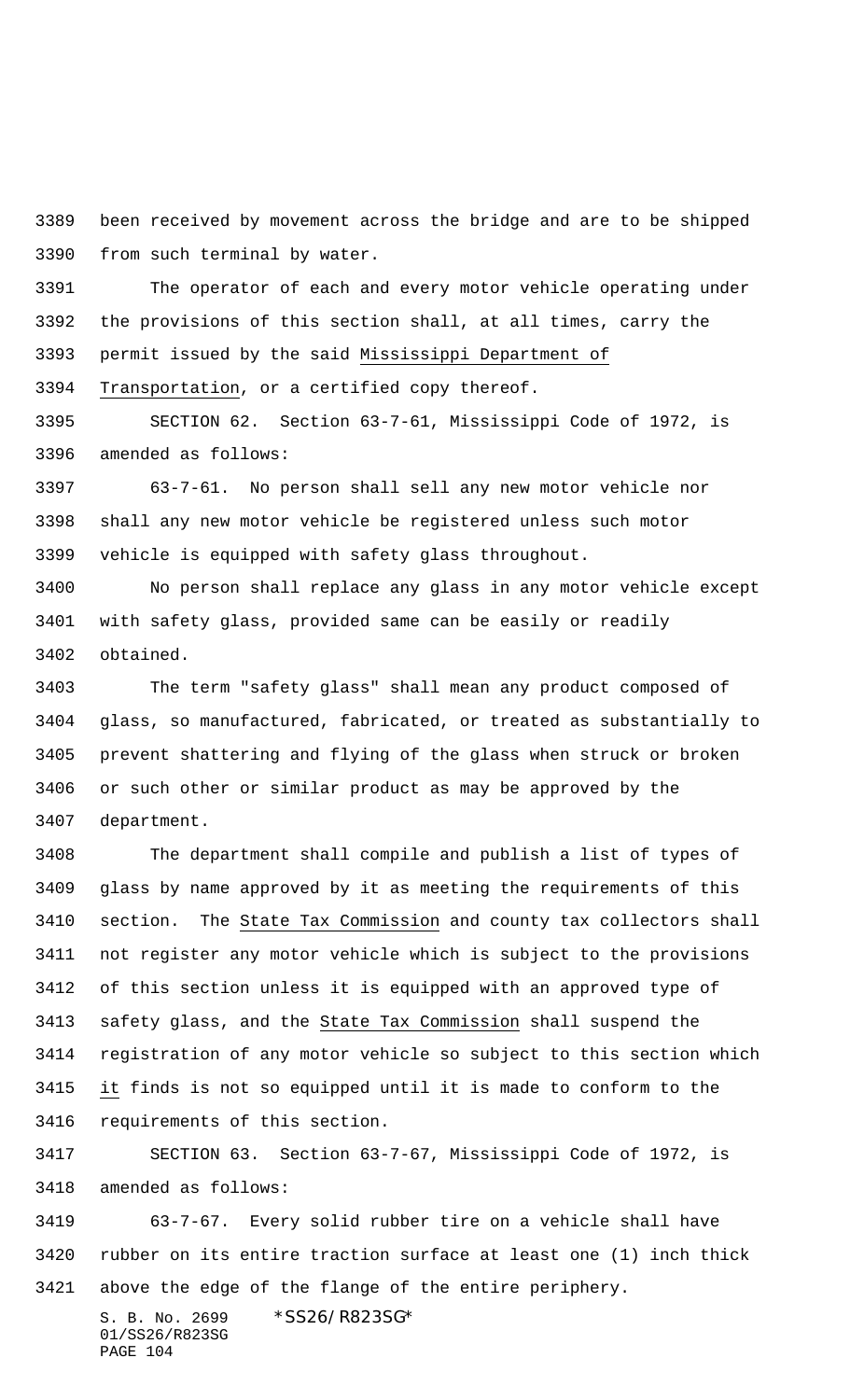No person shall operate or move on any highway any motor vehicle, trailer, or semitrailer having any metal tire in contact with the roadway.

 No tire on a vehicle moved on a highway shall have on its periphery any block, stud, flange, cleat, or spike or any other protuberances of any material other than rubber which projects beyond the tread of the traction surface of the tire. However, it shall be permissible to use farm machinery with tires having protuberances which will not injure the highway, and it shall be permissible to use tire chains of reasonable proportions upon any vehicle when required for safety because of snow, ice, or other conditions tending to cause a vehicle to skid.

 The Mississippi Department of Transportation and local authorities in their respective jurisdictions may, in their discretion, issue special permits authorizing the operation upon a highway of traction engines or tractors having movable tracks with transverse corrugations upon the periphery of such movable tracks or farm tractors or other farm machinery, the operation of which upon a highway would otherwise be prohibited under this title. SECTION 64. Section 63-7-87, Mississippi Code of 1972, is

amended as follows:

 63-7-87. The State Tax Commission, Mississippi Highway Patrol and other law enforcement agencies are hereby charged with enforcement of Sections 63-7-83 through 63-7-89.

 SECTION 65. Section 63-21-7, Mississippi Code of 1972, is amended as follows:

 63-21-7. (1) The State Tax Commission shall prescribe and provide suitable forms of applications, certificates of title, notices of security interests, and all other notices and forms necessary to carry out the provisions of this chapter.

(2) The State Tax Commission may:

 (a) Promulgate such rules and regulations deemed by it to be appropriate to implement the provisions of the chapter.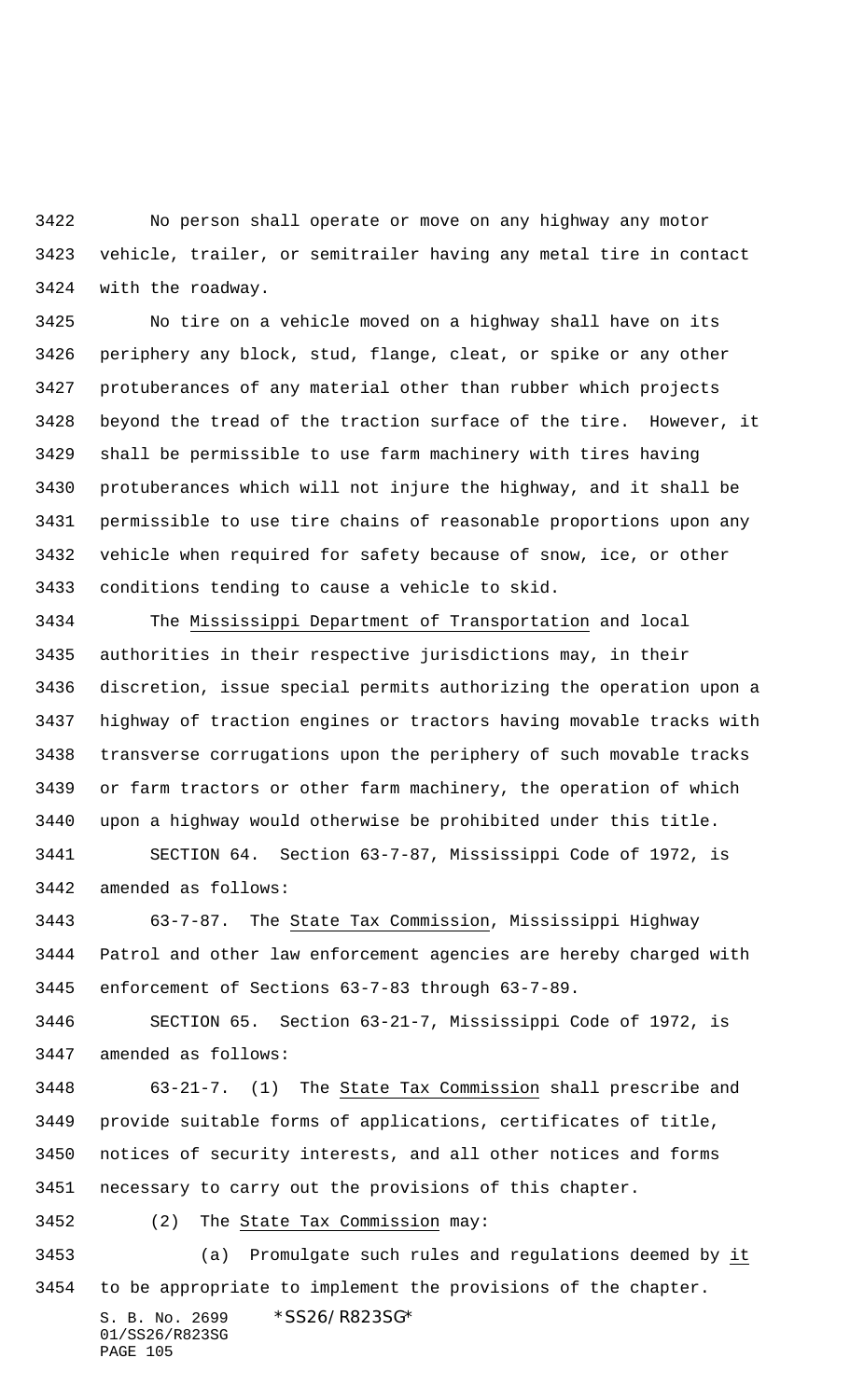(b) Make necessary investigations to procure information required to carry out the provisions of this chapter.

 (c) Assign a new vehicle identification number to a vehicle if it has none, or if its vehicle identification number is destroyed or obliterated, and then shall issue a new certificate of title showing the new identifying number or make an appropriate endorsement on the original certificate.

 (3) The State Tax Commission shall make available information concerning the status of a title on any vehicle as reflected by the records in a manner as prescribed by the State Tax Commission. Such information supplied by the State Tax Commission shall be considered official only if in writing. The State Tax Commission shall charge the fees as set forth in Section 63-21-63. However, no fee shall be charged Mississippi law enforcement agencies or law enforcement agencies of any other state when such state furnishes like or similar information without charge to the State Tax Commission or other Mississippi law enforcement agencies.

 SECTION 66. Section 63-21-27, Mississippi Code of 1972, is amended as follows:

 63-21-27. (1) If a certificate of title is lost, stolen, mutilated or destroyed or becomes illegible, the first lienholder or, if none, the owner or legal representative of the owner named 3478 in the certificate, as shown by the records of the State Tax Commission, shall promptly make application for and may obtain a replacement upon furnishing information satisfactory to the commission. The replacement certificate of title shall contain the legend "This is a replacement certificate and may be subject to the rights of a person under the original certificate." It shall be mailed to the lienholder named in it or, if none, to the owner.

S. B. No. 2699 \* SS26/R823SG\* 01/SS26/R823SG PAGE 106 (2) The State Tax Commission shall not issue a new certificate of title to a transferee upon application made on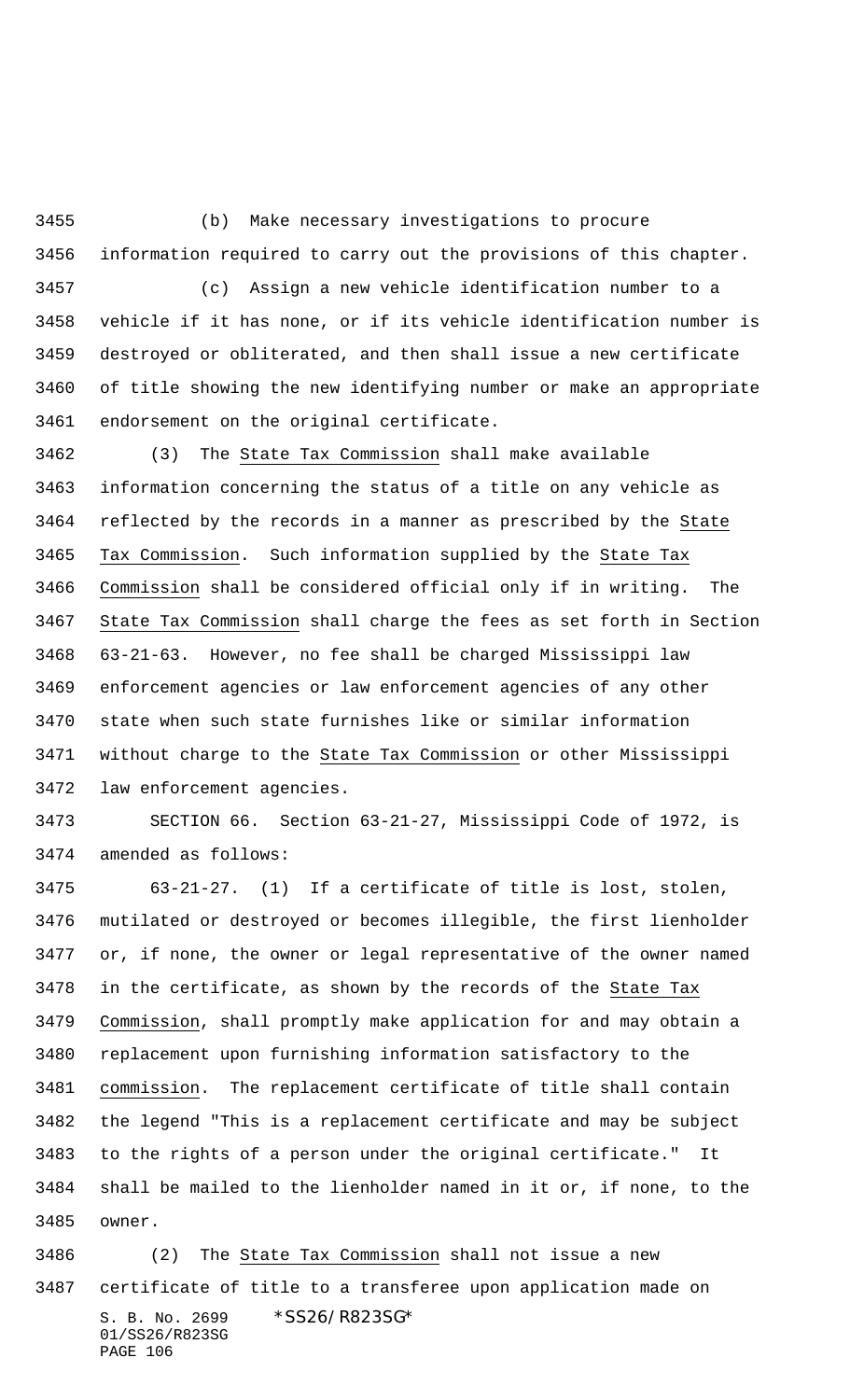replacement certificate until fifteen (15) days after receipt of the application.

 (3) A person recovering an original certificate of title for which a replacement has been issued shall promptly surrender the original certificate to the State Tax Commission.

 SECTION 67. Section 63-21-51, Mississippi Code of 1972, is amended as follows:

 63-21-51. A lienholder named in a notice of security interest filed by the State Tax Commission shall, upon written request of the owner or of another lienholder named on the certificate, disclose any pertinent information as to his security agreement and the indebtedness secured by it.

 SECTION 68. Section 63-21-63, Mississippi Code of 1972, is amended as follows:

 63-21-63. There shall be paid to the State Tax Commission for issuing and processing documents required by this chapter, fees according to the following schedule:

 (1) Each application for certificate of title \$4.00 (2) Each application for replacement or corrected certificate of title 4.00

 (3) Each suspension or revocation of certificate of title 4.00 (4) Each notice of security interest 4.00 (5) Each release of security interest 4.00

3512 (6) Each assignment by lienholder 4.00 (7) Each application for information as to

3514 the status of the title of a vehicle 4.00 The designated agent may add the sum of One Dollar (\$1.00) to

 each document processed for which a fee is charged to be retained as his commission for services rendered. All other fees collected shall be remitted to the State Tax Commission.

S. B. No. 2699 \* SS26/R823SG\* 01/SS26/R823SG PAGE 107 If more than one (1) transaction be involved in any application on a single vehicle and if supported by all required